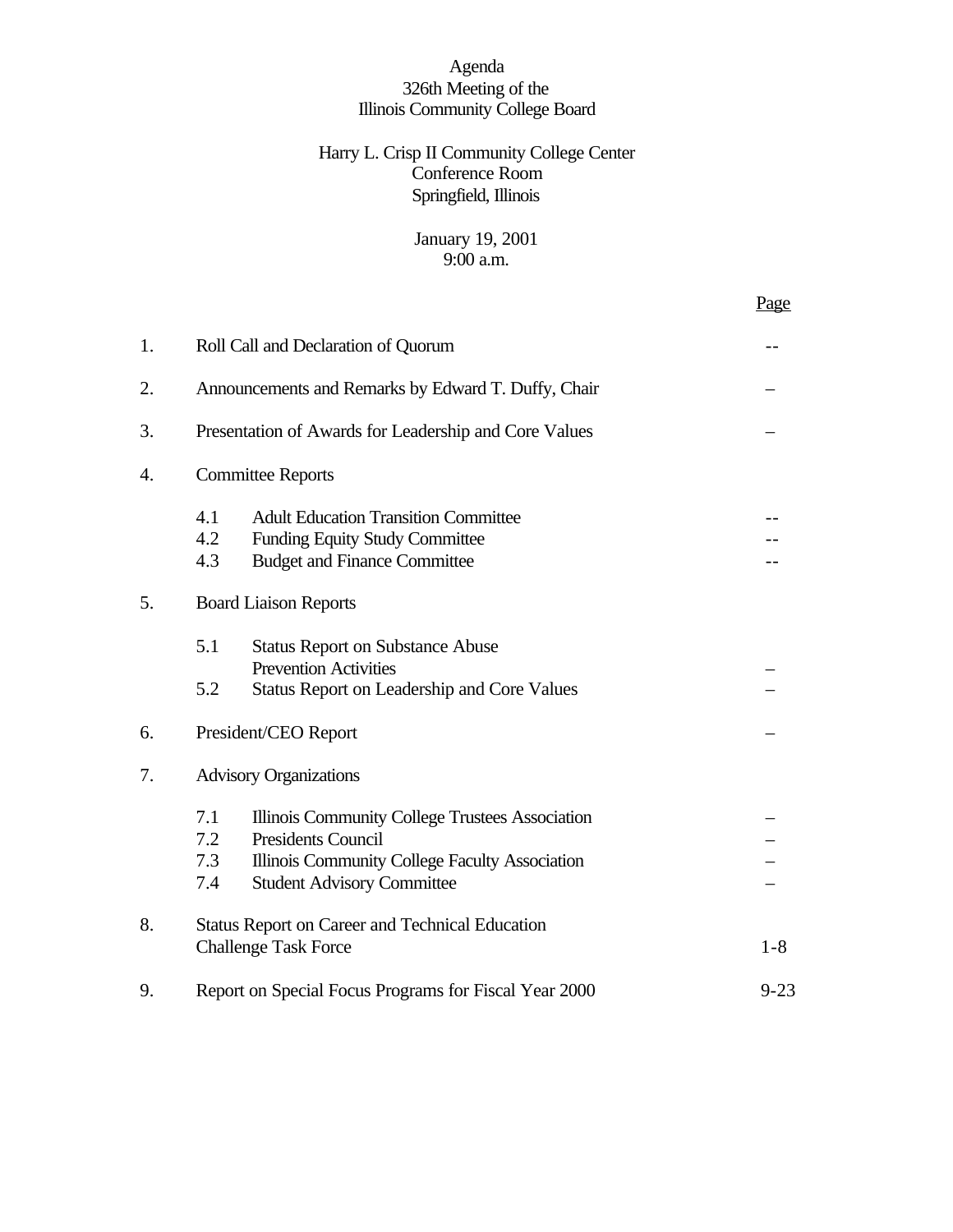# Agenda 326<sup>th</sup> Meeting of the Illinois Community College Board

| 10. |                          | <b>Consent Agenda</b>                                                      | Page      |  |  |  |  |
|-----|--------------------------|----------------------------------------------------------------------------|-----------|--|--|--|--|
|     | 10.1                     | Minutes of the October 20, 2000 Meeting                                    | 24-32     |  |  |  |  |
|     | 10.2                     | <b>Review of Executive Session Minutes</b>                                 | 33        |  |  |  |  |
|     | 10.3                     | Illinois Community College Board Revised Fiscal                            |           |  |  |  |  |
|     |                          | Year 2001 Calendar of Meetings                                             | 34        |  |  |  |  |
|     | 10.4                     | Fiscal Year 2002 System Operating, Capital,                                |           |  |  |  |  |
|     |                          | Adult Education, and Office Budget Recommendations                         | $35 - 40$ |  |  |  |  |
|     | 10.5                     | New Units of Instruction                                                   | $41 - 43$ |  |  |  |  |
|     | 10.6                     | Proposed Amendments to Illinois Community College                          |           |  |  |  |  |
|     |                          | <b>Board Rules Concerning Administrative Rules</b>                         |           |  |  |  |  |
|     |                          | (Final Approval)                                                           | 44-67     |  |  |  |  |
|     | 10.7                     | Endorsement of Recommendation of the IAI Major<br>Field Panel in Sociology | 68-72     |  |  |  |  |
| 11. | <b>Information Items</b> |                                                                            |           |  |  |  |  |
|     | 11.1                     | Fiscal Year 2001 Financial Statements                                      |           |  |  |  |  |
|     |                          | (November & December 2000)                                                 |           |  |  |  |  |
|     | 11.2                     | Illinois Community College Board Fiscal Year 2001                          |           |  |  |  |  |
|     |                          | <b>Special Initiative Grant Program</b>                                    | 73-78     |  |  |  |  |
|     | 11.3                     | <b>Status Report on Community College Recognition</b>                      | 79-80     |  |  |  |  |
|     | 11.4                     | New Occupational Programs - January-December 2000                          | 81-85     |  |  |  |  |
|     | 11.5                     | Student Enrollments and Completions in the Illinois                        |           |  |  |  |  |
|     |                          | Community College System - Fiscal Year 2000                                | 86-90     |  |  |  |  |
|     | 11.6                     | Proposed Amendments to Illinois Community College                          |           |  |  |  |  |
|     |                          | Board Rules Concerning Reasonable and Moderate                             |           |  |  |  |  |
|     |                          | <b>Extensions</b> (Future Consideration)                                   | 91-99     |  |  |  |  |
| 12. |                          | <b>Other Business</b>                                                      |           |  |  |  |  |
| 13. |                          | Adjournment                                                                |           |  |  |  |  |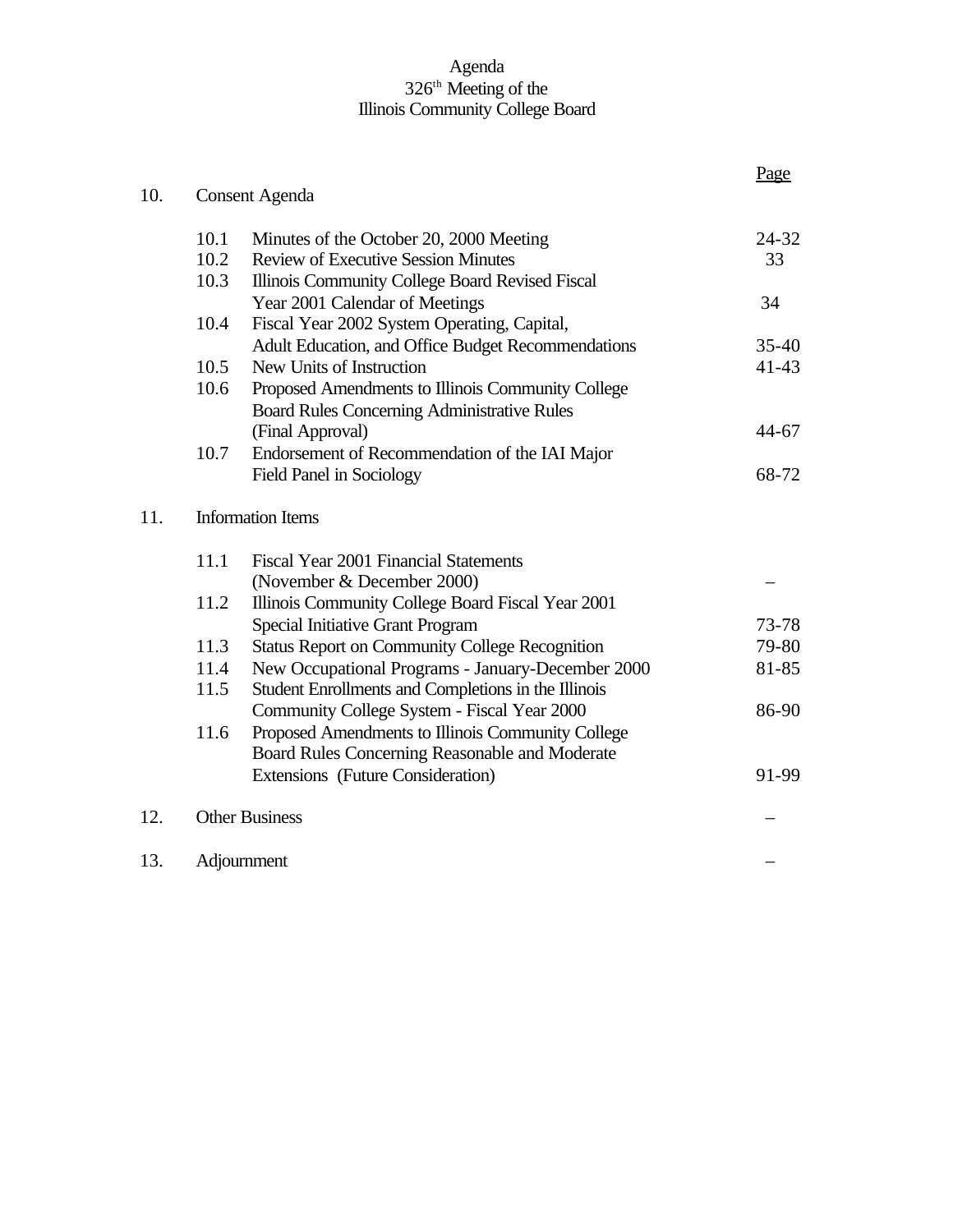# Illinois Community College Board

# **STATUS REPORT ON CAREER AND TECHNICAL EDUCATION CHALLENGE TASK FORCE**

Last March, Joseph Cipfl, President/CEO of the Illinois Community College Board, and Glenn (Max) McGee, State Superintendent of Education of the Illinois State Board of Education, in collaboration with the Governor's Office, convened a task force to recommend how best to position Career and Technical Education (formerly known as vocational education) to meet the emerging challenges associated with education reform and workforce development. The task force, composed of 40 leaders in education and workforce development, has been charged with developing a blueprint for career and technical education that addresses two objectives:

- Support high educational achievement for all career and technical education students; and
- Prepare students for the high-skill, high performance workplace of the 21<sup>st</sup> Century.

When fully implemented, this blueprint will result in an educational system for Illinois that is needsdriven, results-oriented, and fully accountable.

The task force has been meeting monthly since March and has prepared a vision statement and associated goals and action statements that are nearing readiness for distribution and discussion among various stakeholders. This input will be obtained through a series of public forums during the months of February and March with the task force reconvening in the spring to finalize its recommendations to the Boards and Governor's office. Attached are draft copies of the vision statement, *A New Vision of Education*, and the accompanying goals, *Goals for a New Vision of Education*, that will be the focus of the public forums. Co-chairs of the task force, Diana Robinson and Virginia McMillan will be available at the ICCB meeting for comment and questions.

### **INFORMATION ONLY**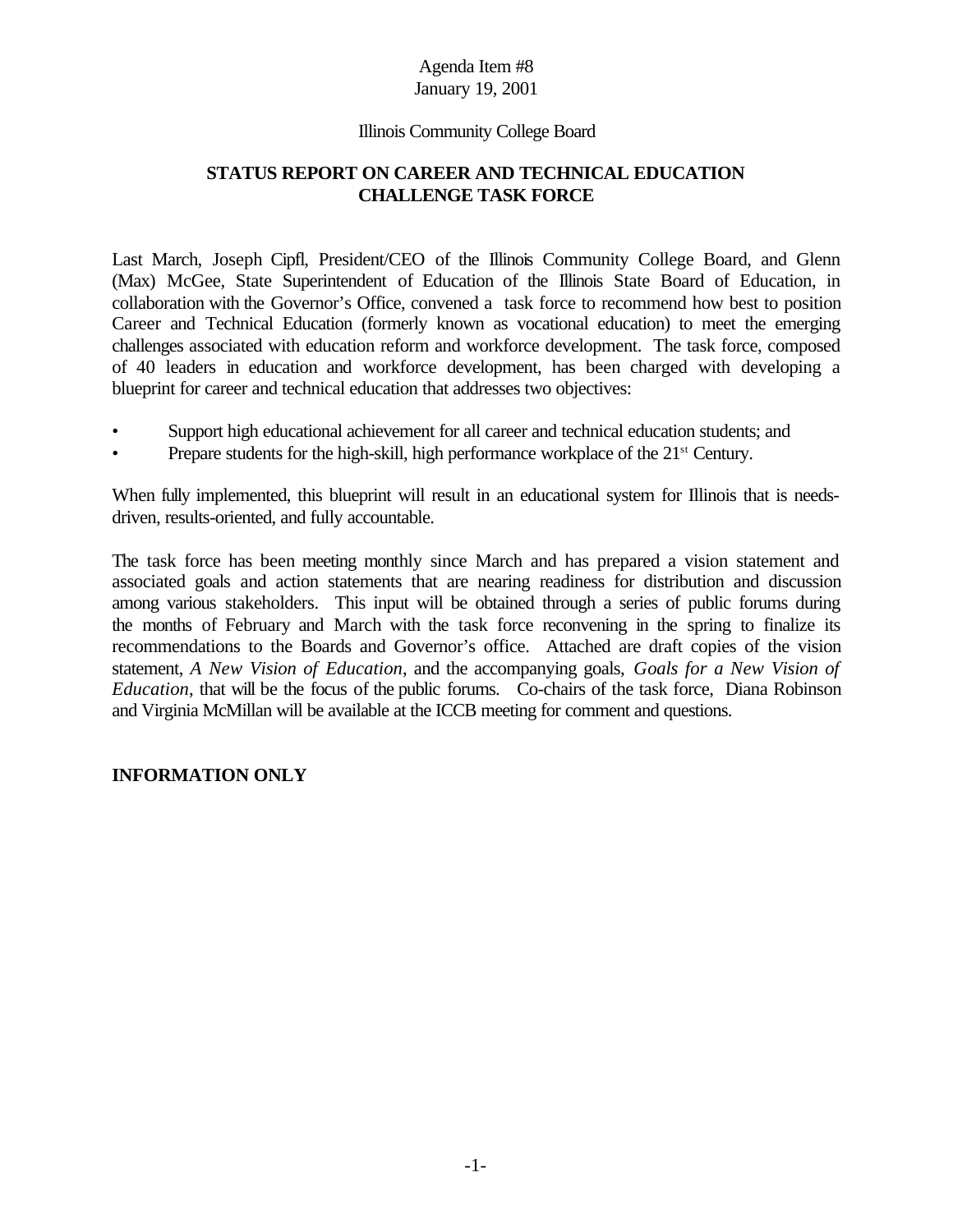# **A NEW VISION OF EDUCATION**

Education is the foundation of a quality life and a globally competitive workforce. As such, education must encompass the knowledge, skills, attitudes, and experiences to equip each and every student for lifelong learning, successful careers, and long-term economic self-sufficiency as responsible, fully contributing adults. These educational goals can be accomplished if all teachers are supported in effectively integrating and delivering quality standards-based instruction that addresses the relationship between education and work.

To support these instructional efforts, local partnerships must be established and maintained among educational institutions, communities, families, and business and industry that add context and relevance to education. These partnerships must ensure that each individual learning experience becomes part of a larger standards-based system. This system must seamlessly connect the various educational levels and lead to rewarding and high-wage, high-demand careers for every student.

Moving to this vision of education will require shared accountability between the educational system and students, both collectively and individually. The following guiding principles can lay a foundation for improved educational outcomes for every student in Illinois.

# **Guiding Principles**

Every student should have access to rigorous, relevant courses and varied teaching and learning strategies.

- Every student should achieve rigorous learning standards.
- Every student should obtain the skills necessary to seek and keep employment.
- Every student should learn the skills necessary to access, analyze, evaluate, organize and present information in a technologically advanced society.
- Every student should be provided with the skills and knowledge to make a lifetime of informed career decisions.
- Every student should prepare for education/training beyond high school, and understand the need for lifelong learning.
- Every student must have access to a full spectrum of quality career awareness, exploration, planning, and preparation opportunities that enables them to acquire the level of careerspecific skills they desire.
- Every student should have the opportunity to benefit from an education system that is able to respond to the rapidly changing needs of employers and society.

To this end, every student must be equipped with the competencies he or she will need to participate fully in society and the economy. Students should have instruction in core academics coupled with career exploration at all levels, a practical knowledge of current technology, and opportunities for work-based learning experiences and career-specific training in their area of interest. Instruction must be both cost-effective as well as appropriate to the learning needs and learning styles of all students.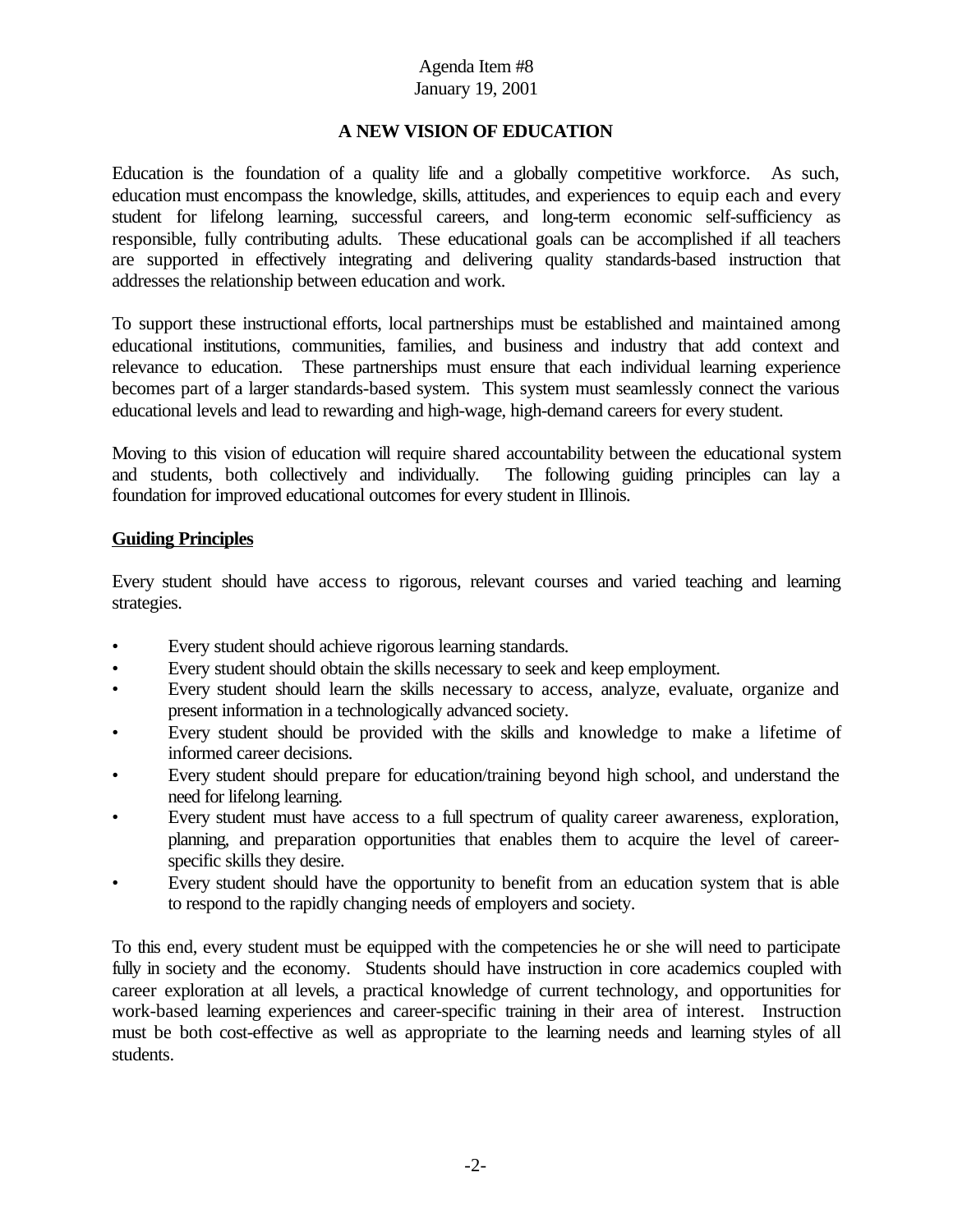Illinois' educational system must demonstrate accountability and be flexible enough to respond to the current and emerging needs of the state's economy by offering students the widest possible array of quality career options.

# **Components of a New Vision of Education**

To achieve this vision of education, three educational components must be made available to every student in Illinois.

# *Rigorous and Relevant Learning*

Every student must be equipped with the competencies he or she will need to participate fully in society and the economy. There must be renewed emphasis on problem solving, teamwork, communication skills, and using businesses and communities as resources for education. The following components should be imbedded into all instruction and taught in ways that address different learning styles:

- Rigorous academic instruction applied to real-world problems and examples that draw from the community and the workplace.
- Basic workplace readiness skills instruction with appropriate assessment.
- Community and work-based learning experiences tied to students' interests.
- Technological literacy that addresses how technology impacts daily life and the workplace.

### *Career Awareness, Exploration, and Planning*

Career education must be a responsibility of each student, parent, community member and educator at every grade level, in every discipline and in every class. The career development process must begin in early elementary school and be coordinated, supported and linked to classroom learning throughout every student's educational experience. There are three elements of career education that lay the groundwork for career-specific preparation.

- Career Awareness. Helps students understand the nature of work and acquire basic knowledge about broad career areas.
- Career Exploration. Helps students discover their individual interests and abilities by exploring career areas and learning how education relates to work. Students test their preliminary career interests through such activities as career orientation courses, field trips, and job shadowing.
- Career Planning. Students develop a career plan that addresses both their educational and career goals. This plan is continually updated and revised as student interests, aspirations and accomplishments change.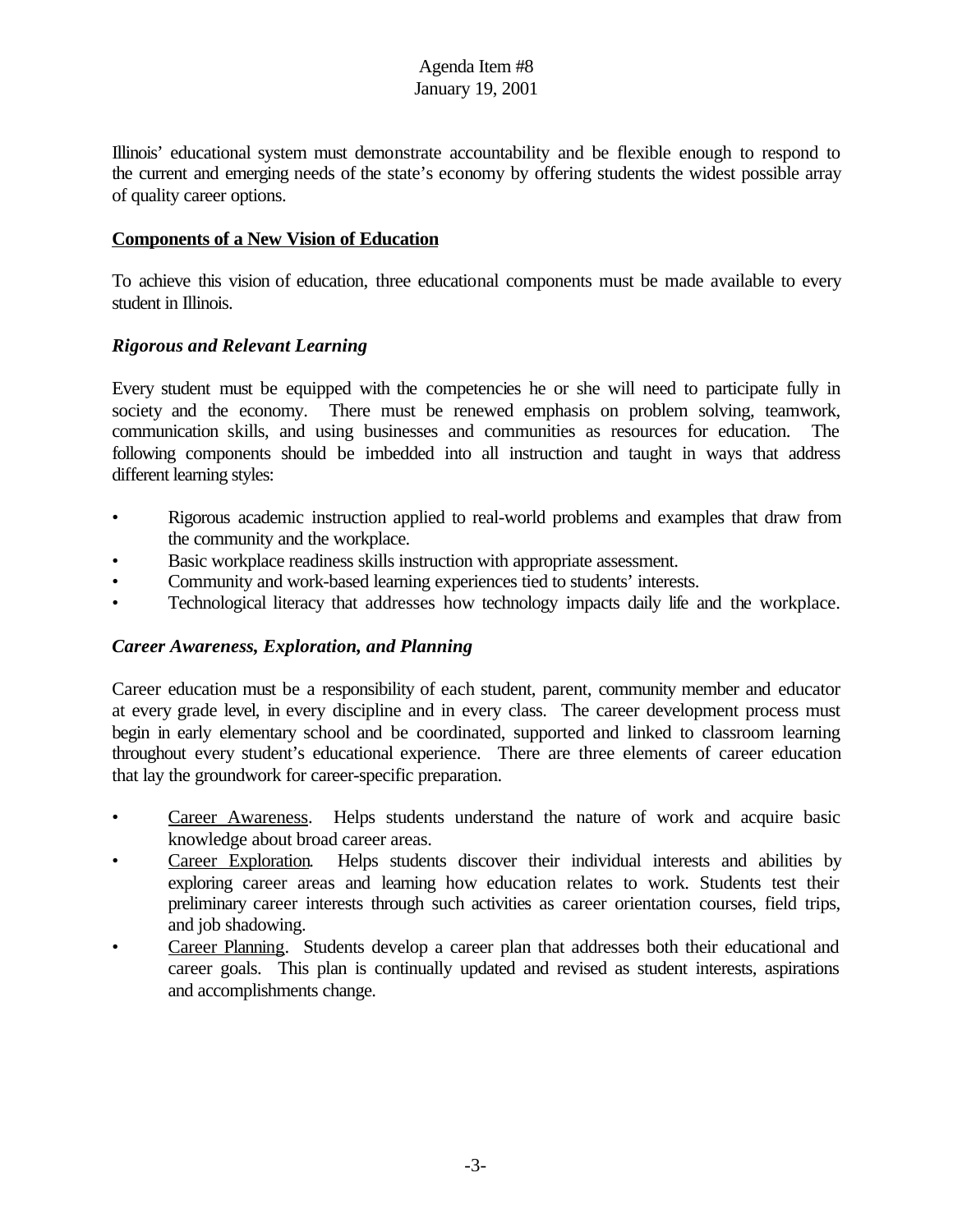# *Career-Specific Preparation*

This new vision of education calls for an education that weaves together rigorous and relevant academics, a career focus, critical thinking, ethics, interpersonal skills, and opportunities to acquire career-specific knowledge and skills. It is built around broad career clusters or groupings of related career areas that enable a student to pursue a wide array of occupations. The academic core for every cluster will include the same high-level rigorous courses in math, science, English, and social studies but is infused with applications related to the chosen career cluster. Students progress along a continuum of career-specific preparation that encompasses three broad components.

- Students experience and understand the nature of work in their chosen career cluster. Based on what the student learns, he or she may choose to change clusters. The curriculum must allow this flexibility.
- Students may take courses that are a part of the technical core of the career cluster. These courses are not "skills-only job training" but incorporate high levels of academics that students learn within the discipline. Students participate in career-related internships.
- Students may enter occupations within their chosen career cluster through specialized skill training at the secondary and postsecondary levels that leads to employment, certification and professional recognition.

# **Conclusion**

To achieve and maintain successful economic development and global competitiveness in Illinois, we must seize this opportunity to re-engineer traditional education. Strong partnerships within education and among educational institutions, communities, families, and business and industry are the foundation to building one integrated educational system that improves the quality and relevance of public education and prepares every student for a personally and professionally rewarding life in the 21<sup>st</sup> Century.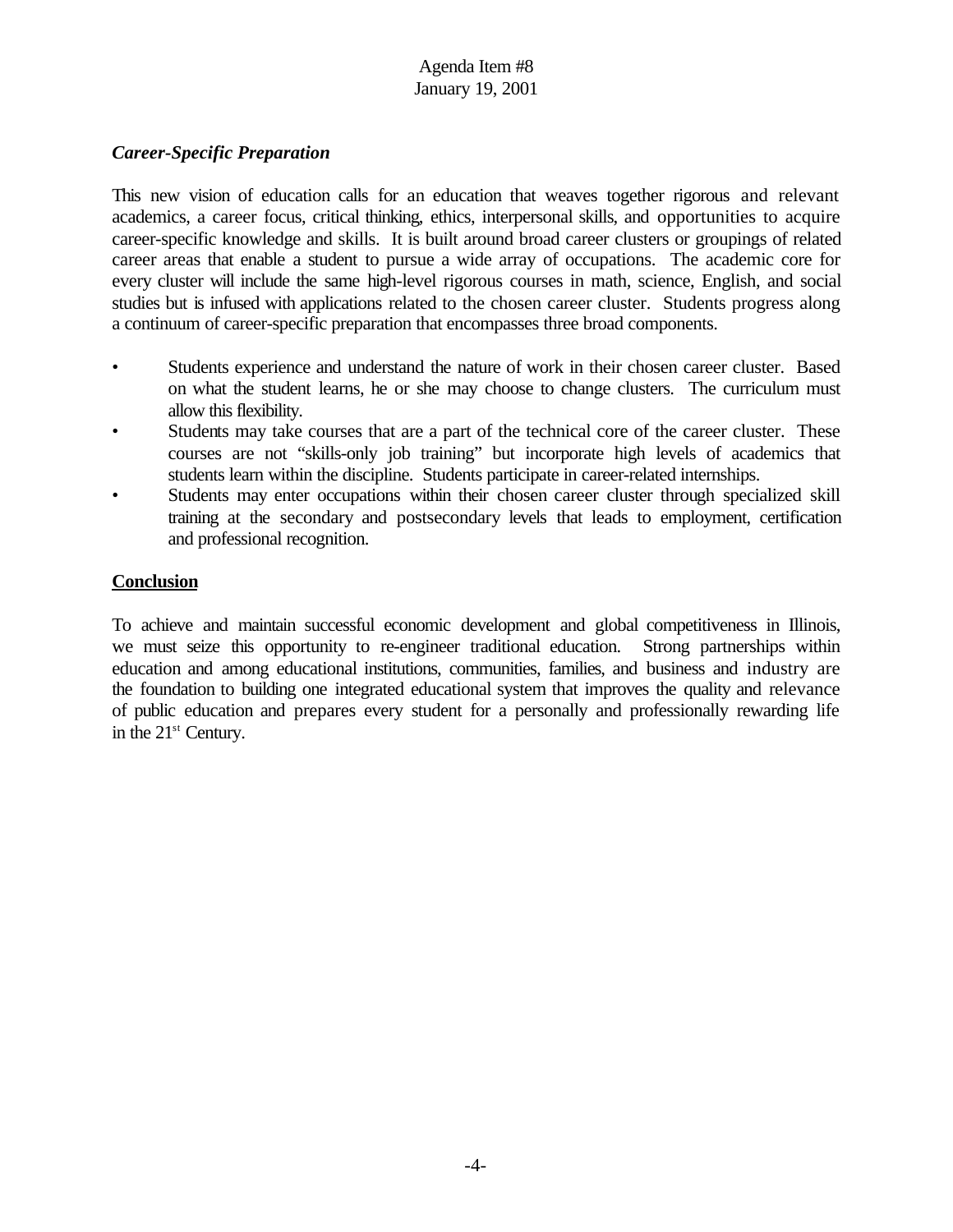# **GOALS FOR A NEW VISION OF EDUCATION**

The following goals are recommended to carry forward **A NEW VISION OF EDUCATION** in Illinois.

# **Goal 1 - Equity and Access**

*"All Illinoisstudentswill have access and opportunity to participate in a new vision of education."*

### Actions to be taken within 1 to 2 years

- Market the new vision of education as preparation for careers, employment, and citizenship to all stakeholders (P-16).
- Establish partnerships to develop models for work-based learning, integrated academics, and organized course sequences to help students understand the interrelationships of school and career skills (P-16).
- Examine the role of the delivery system in the administration and support of the new vision of education (P-16) for high quality and consistency.

### Longer-term actions envisioned to take more than 2 years

- Establish a legislative task force to develop and improve/increase mechanisms to codify the new vision of education.
- Provide career advisement and support services for all students.
- Provide scholarships for technical careers through the Illinois Student Assistance Commission.

### **Goal 2 - Standards-Based Instruction and Assessment**

### *"Align the instructional content for all students with rigorous and recognized standards."*

### Actions to be taken within 1 to 2 years

• Develop, adopt, and assess learning goals, standards, and benchmarks for workplace skills and career development competencies in an  $8<sup>th</sup>$  fundamental learning area. The process for development and adoption will follow the model used for existing standards. In addition to being specifically defined in an  $8<sup>th</sup>$  fundamental learning area, these skills and competencies should also be infused throughout the original seven learning areas culminating in an Individualized Career Plan (ICP) for all students no later than the 8<sup>th</sup> grade.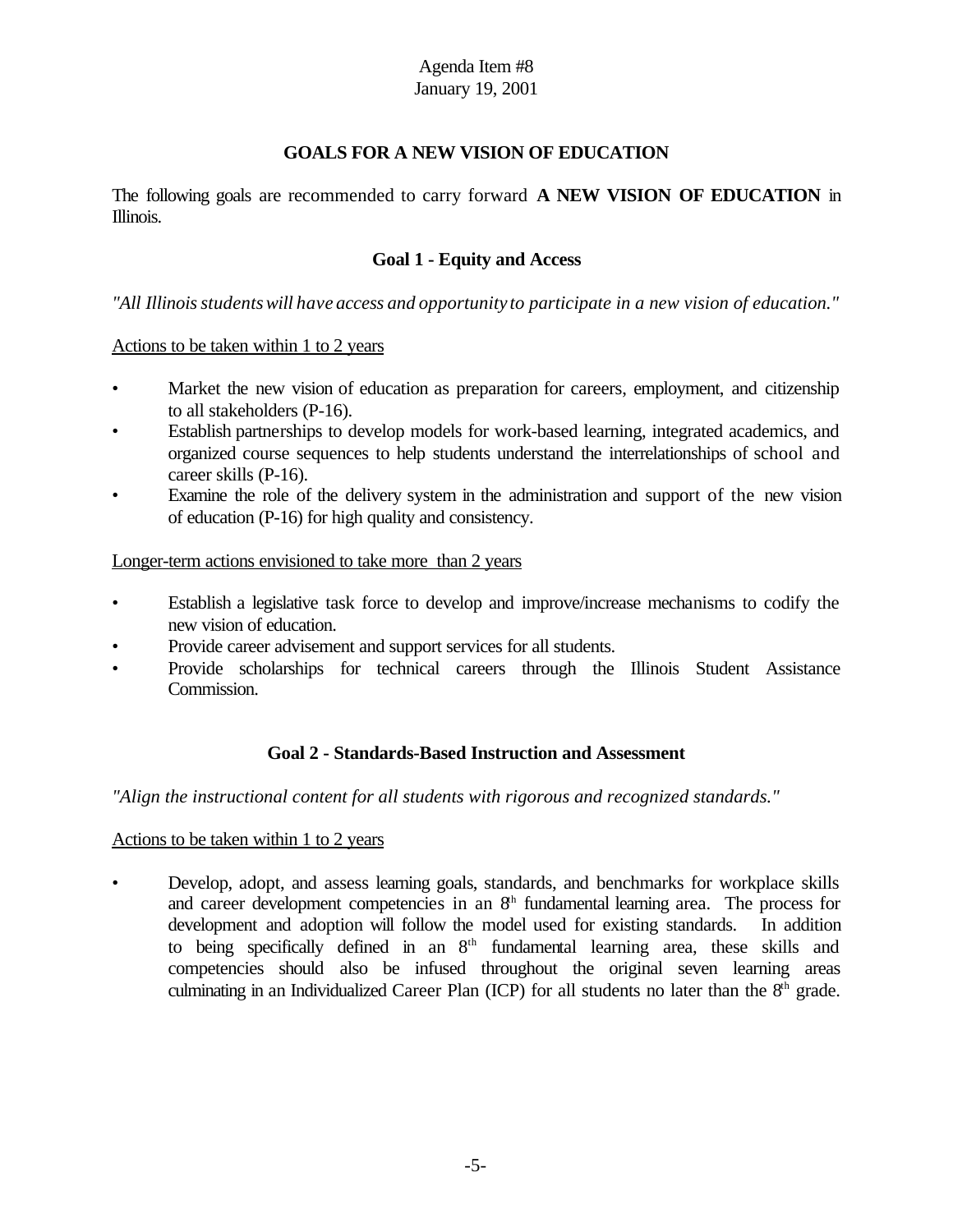• Develop, adopt, and assess learning goals, standards, and benchmarks for career-specific preparation areas in a 9<sup>th</sup> fundamental learning area. These should be based upon the five career cluster areas, which include Agriculture and Natural Resources, Business and Marketing, Family and Consumer Sciences, Industrial Technology, and Health Occupations. The process for development and adoption will follow the model used for existing standards. Only districts with programs in the career clusters would be held responsible for these goals, standards, and benchmarks.

# Longer-term actions envisioned to take more than 2 years

- Base all career-specific programs on the Illinois Leaning Standards, employer-identified occupational skill standards, and/or industry certifications.
- Require secondary and postsecondary programs to complete a joint program review process that has an assessment component which encourages movement to standards-based P-14 or P-16 instruction.
- Continuing professional development opportunities should be made available for all career and technical education instructors to assist in writing curriculum in all career and technical education areas. These opportunities should also be offered to academic instructors.

# **Goal Three - Teacher Preparation**

*"Integrate the relationship between school and careers throughout the teacher preparation, certification, and continuing development system."*

### Actions to be taken within 1 to 2 years

- Design and implement a system of teacher, counselor, and administrator pre-service and inservice training and ongoing professional development that addresses: Illinois Learning Standards, occupational skills standards, career awareness, the relationship between school and careers, a variety of assessment techniques, innovative teaching strategies, interactive learning, technological literacy, learning styles, problem-based instruction, and contextual learning.
- Design and implement an alternative teacher certification process that includes an organized professional development system to upgrade provisionally certified teachers.
- Request that the teacher certification board streamline and expedite the process for experienced career and technical education teachers to gain additional certification in another fundamental learning area and vice versa.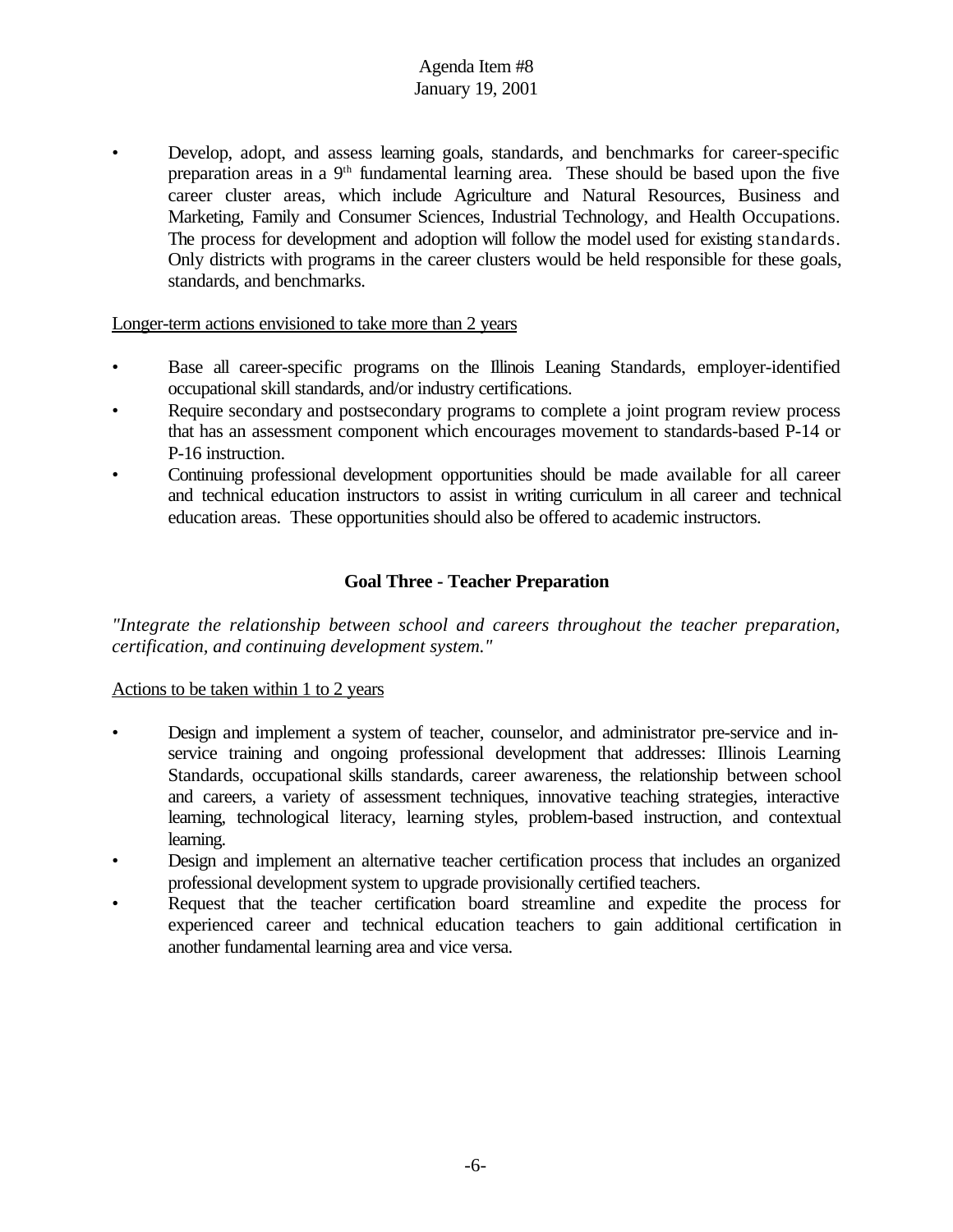Longer-term actions envisioned to take more than 2 years

- Develop and implement a professional development system for provisional and fully certified career and technical education instructors to upgrade their skills and knowledge, provide resources to enable all instructors to function as learning facilitators, and to understand how their curriculum interfaces with the world of work.
- Offer incentives/scholarships to all career and technical education areas to recruit new teachers.
- Create a joint task force of the teacher preparation institutions and educational practitioners to discuss the skills and knowledge needed by P-16 teachers, thus addressing the need for uniformity.

# **Goal 4 - Curriculum and Instruction**

*"Provide instructors with the resources and knowledge they need toinfuse the relationship between school and careers throughout the curriculum."*

Actions to be taken within 1 to 2 years

- Align all curricula and related assessments with applicable Illinois Learning Standards, occupational skill standards, industry certifications, workplace skills, and career development competencies, and strengthen teaching materials to reflect this alignment.
- Develop a comprehensive P-16 model curriculum for career-specific program areas aligned to all standards (as referenced above). Use the FCAE (Facilitating Coordination in Agriculture Education) model as a guide. Integrate Career Exploration Labs into all schools.

Longer-term actions envisioned to take greater than 2 years

- Convince four-year institutions to accept, encourage, and standardize the use of dual credit and/or articulation agreements in career and technical education and academic programs.
- Provide a source of reliable funding (including private-sector matching funds) to ensure programs are equitable and accessible to everyone in Illinois. Use of funds includes updates on technology, providing transportation, and professional development for teachers.

### **Goal Five - Accountability**

*"Hold all educational programs accountable for outcomes and progress."*

### Actions to be taken within 1 to 2 years

• Develop a system to ensure that priority (i.e., high-demand/high-wage) skill gap areas in the marketplace are being met.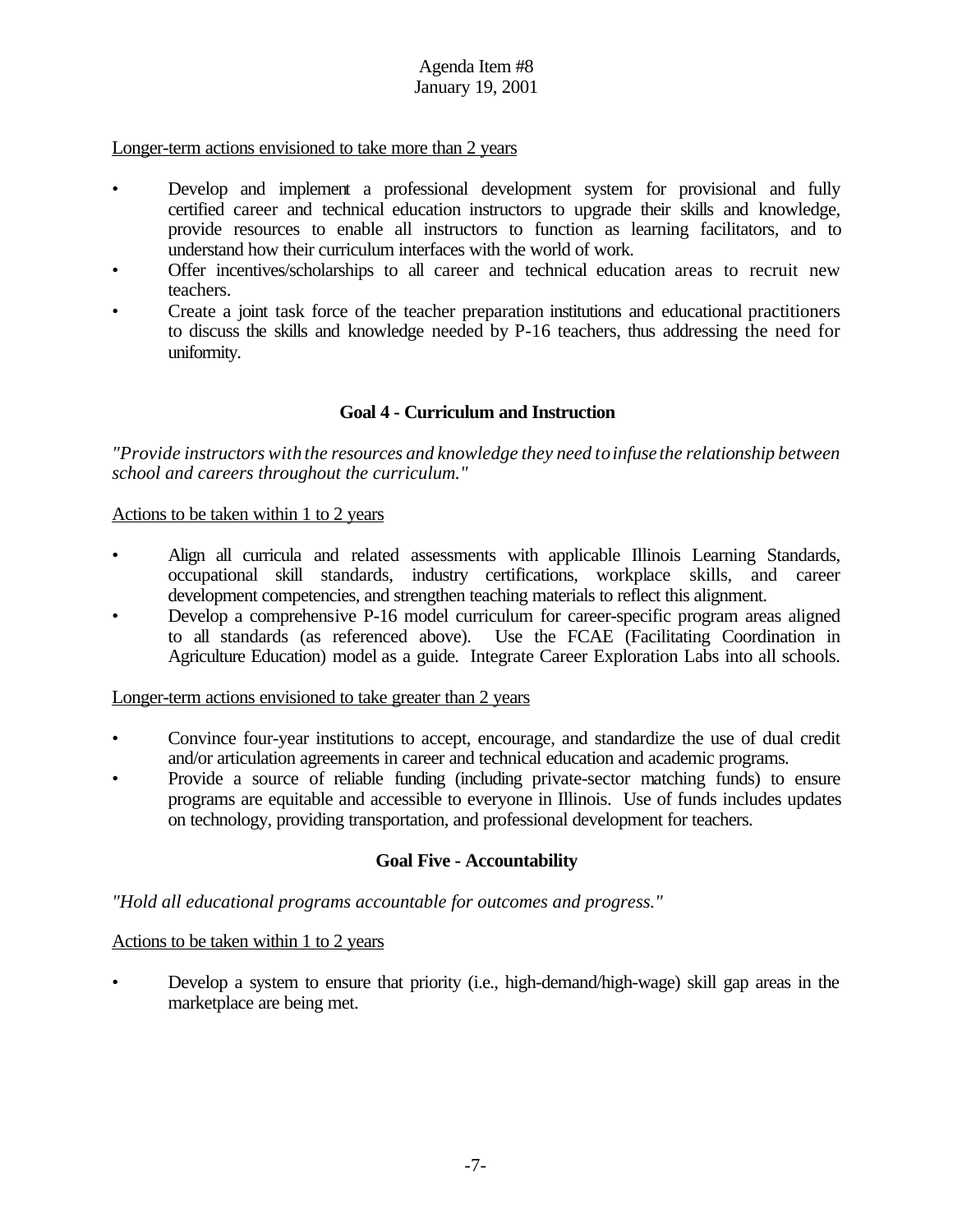- Develop effective methods of ensuring and measuring progress toward achieving all relevant standards (e.g., Illinois Learning Standards, occupational skill standards), workplace skills, etc.) through a variety of appropriate educational and assessment strategies.
- Build on and use existing Perkins III indicators (technical skills, learning standards, educational attainment, continued education, employment, nontraditional, etc.) as measures of program accountability.

# Longer-term actions envisioned to take more than 2 years

- Deliver programs based on job placement within identified labor market areas of shortage.
- Attach consequences (e.g., funding, recognition, technical assistance, review cycle) for program providers related to accountability objectives.
- Develop a uniform, benchmarked system of accountability to ensure that the goals of *A New Vision of Education* are accomplished.

# **Goal Six - Governance**

*"Ensure that system planning, coordination, implementation strategies, policy-making and legislation support the new vision of education."*

#### Actions to be taken within 1 to 2 years

- Create an ad hoc policy advisory council comprised of decision makers within the educational agencies, the Illinois Workforce Investment Board, the General Assembly, and other appropriate organizations to discuss, develop and make policy recommendations for the implementation of *A New Vision of Education* to the General Assembly, the Joint Education Committee, and other involved agencies.
- Establish an interagency team to align structures and responsibilities of the state's educational agencies to assure that they are organized in a way that can effectively carry out the new vision of education.

### Longer-term actions envisioned to take more than 2 years

- Identify changes in state statutes and rules and regulations needed to give local boards and administrators the flexibility to implement the new vision of education.
- Work with state agencies, advocacy groups, and other interested parties to advance these needed changes.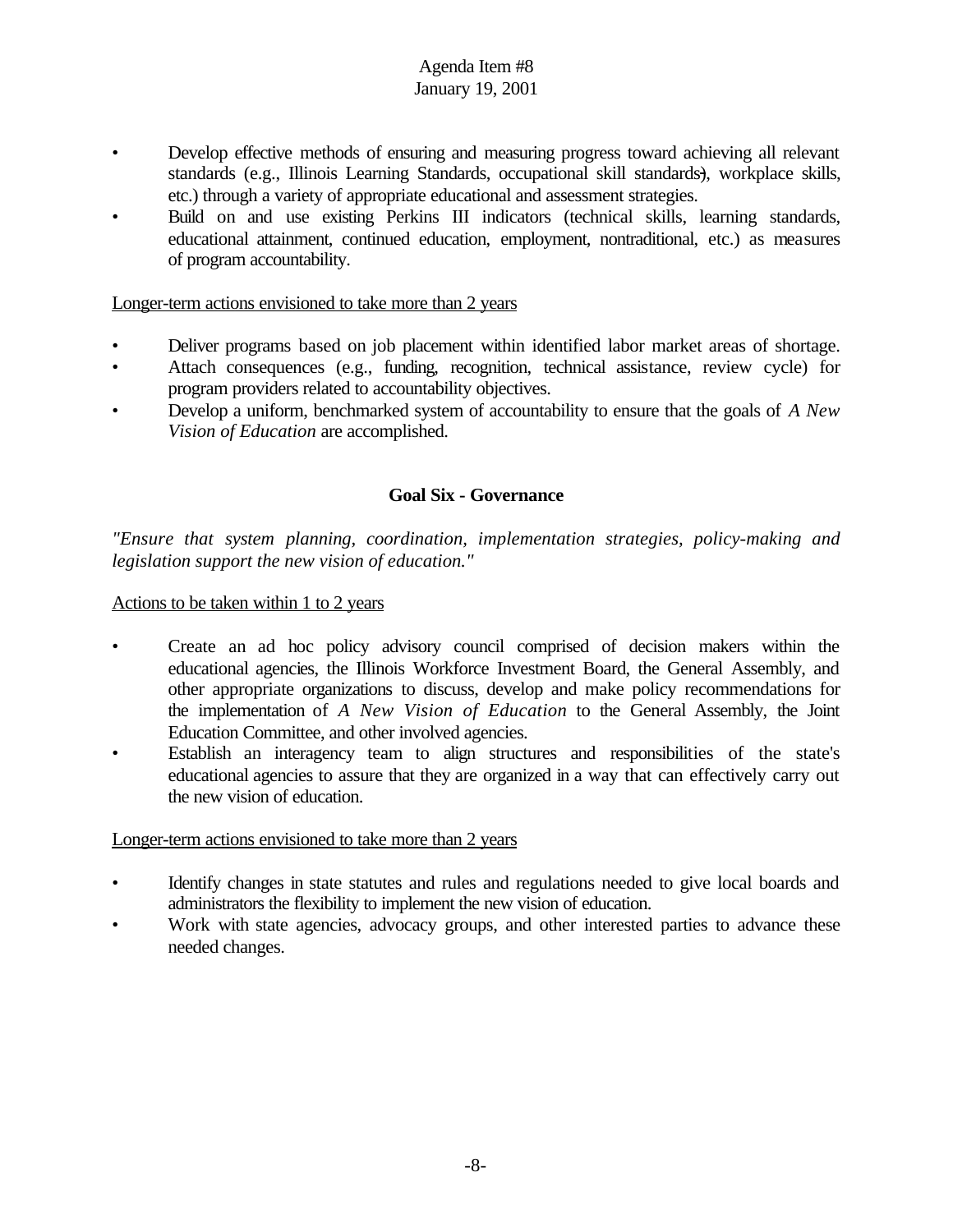#### Illinois Community College Board

# **REPORT ON SPECIAL FOCUS PROGRAMS FOR FISCAL YEAR 2000**

Each year the Illinois Community College Board recommends certain areas of restricted grant funding for issues/areas of high priority within the Illinois Community College System. In accordance with policy guidelines which were adopted by the Board at its June 18, 1999 meeting, community college districts are required to provide a year end report that explains how the college expended these funds. The areas of specific funding for fiscal year 2000 were Advanced Technology (three components), Deferred Maintenance, Special Populations, and Workforce Development (three components). Following are reports which summarize information collected from the community college districts regarding their use of these grant funds during fiscal year 2000.

### **INFORMATION ONLY**

### **Advanced Technology Grant Programs**

Illinois community colleges are responding to the constant changes in our technological society. Each year the challenge becomes greater. To prepare students for this changing world, Illinois community colleges must keep pace with rapidly advancing technology. As these changes occur, so must community colleges adapt their educational programs and equipment to meet the educational needs of their students. The Illinois Community College Board provides three types or components of Advanced Technology Grants.

In recognition of the need to keep pace with the rate of change, Advanced Technology Grants were established in 1984. This first component — Instructional Equipment — provides some of the extra funding needed to replace obsolete instructional equipment. As a result of these grants, the community colleges are better able to provide up-to-date instruction on state-of-the-art equipment.

In 1997, the Illinois Community College Board recognized the community college system's critical need for technological advancement in all areas of their operations and added a second component — Technology Support. The funds are designated for the purpose of assisting community colleges with costs of support efforts as they keep pace with changes and growth in technology.

In 2000, a third component was added — Staff Technical Skills Enhancement. It is no longer enough to provide funding for equipment and support. Community colleges need additional staff and training to meet the needs of today's students and our technological society.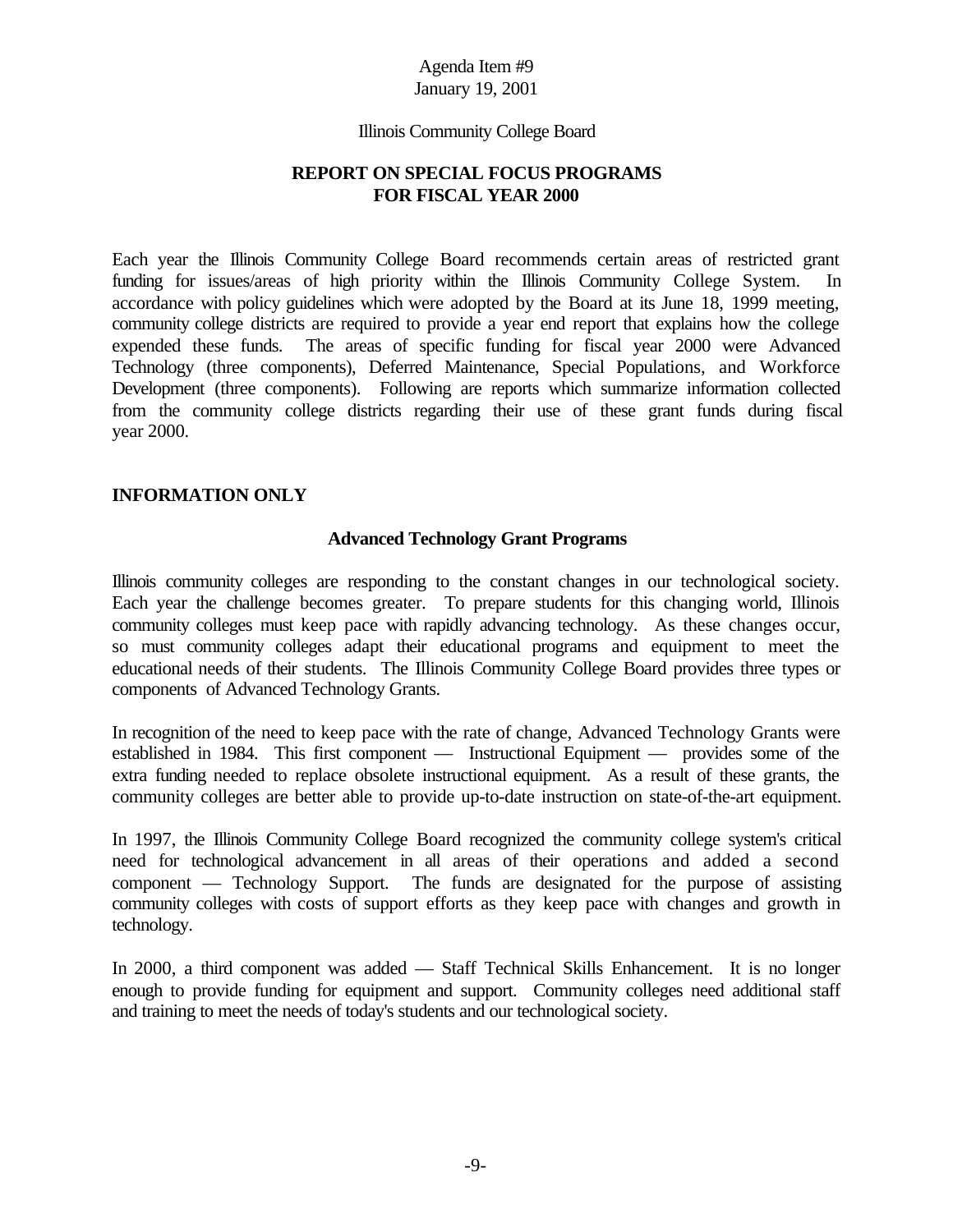Three reports summarizing the activities and expenditures under the Advanced Technology Grants in the categories of Instructional Equipment, Technology Support, and Staff Technical Skills are presented for your information.

**Advanced Technology Grant-Instructional Equipment Component**. The Illinois Community College Board Advanced Technology Grant-Instructional Equipment Component provides funds for Illinois community colleges to purchase instructional equipment. The rapid technological changes in today's society require community colleges to continually upgrade their existing instructional equipment. The Advanced Technology Equipment Grant funds were used to obtain or upgrade instructional equipment in programs ranging from communications to integrated manufacturing, thereby enabling community colleges to better prepare students for the challenges of a competitive workforce.

During fiscal year 2000, \$5,489,000 in Advanced Technology Grant-Instructional Equipment Component funds were allocated to community college districts. Grant amounts ranged from \$34,352 to \$751,795. Funds were distributed based on the number of occupational and vocational credit hours generated by the district. Of the \$5,489,000 in total grants awarded during fiscal year 2000, the districts expended \$5,480,624. In addition to the funds received from the ICCB, the community colleges used funds from other sources for the purchase of instructional equipment.

Table 1 shows the types of instructional equipment purchased by the college districts. As indicated, 89 percent of the community college districts purchased computers, monitors, printers, and related peripheral equipment. Sixty percent of the districts purchased network equipment to establish or extend local area networks. Forty-seven percent of the districts purchased computer software for instructional purposes. The districts also purchased optical equipment (cameras, scopes, and lenses) and hands-on equipment (models, trainers, and mockups). Other items purchased by the college districts included audio/visual equipment (players and recorders, test equipment, and analyzers), measuring devices (meters, gauges, and indicators), and power equipment (power supplies and generators). Fifty-one percent of the college districts used Advanced Technology Equipment Grant funds to acquire a variety of workstations, medical and lab equipment, and miscellaneous instructional equipment.

Equipment and materials purchased with Advanced Technology Equipment Grant Funds were used to enhance and facilitate instruction in a wide range of subject areas. Courses and curricula affected included, but were not limited to, automotive technology, physical sciences, electronics, mathematics, health/human/social services, computer science, office technology, music, manufacturing, and business. Virtually every trade or occupational/technical area taught in community colleges was positively affected by this grant.

**Advanced Technology Grant-Technology Support Component**. Fiscal year 2000 was the third year that the Illinois Community College Board provided funds to Illinois community colleges through the Advanced Technology Grant-Technology Support Component. This initiative was implemented in recognition of the community college system's critical need for technological advancement in all areas of their operations. The funds are designated to help defray the cost of expenditures related to infrastructure, transmission, and maintenance costs associated with technology support.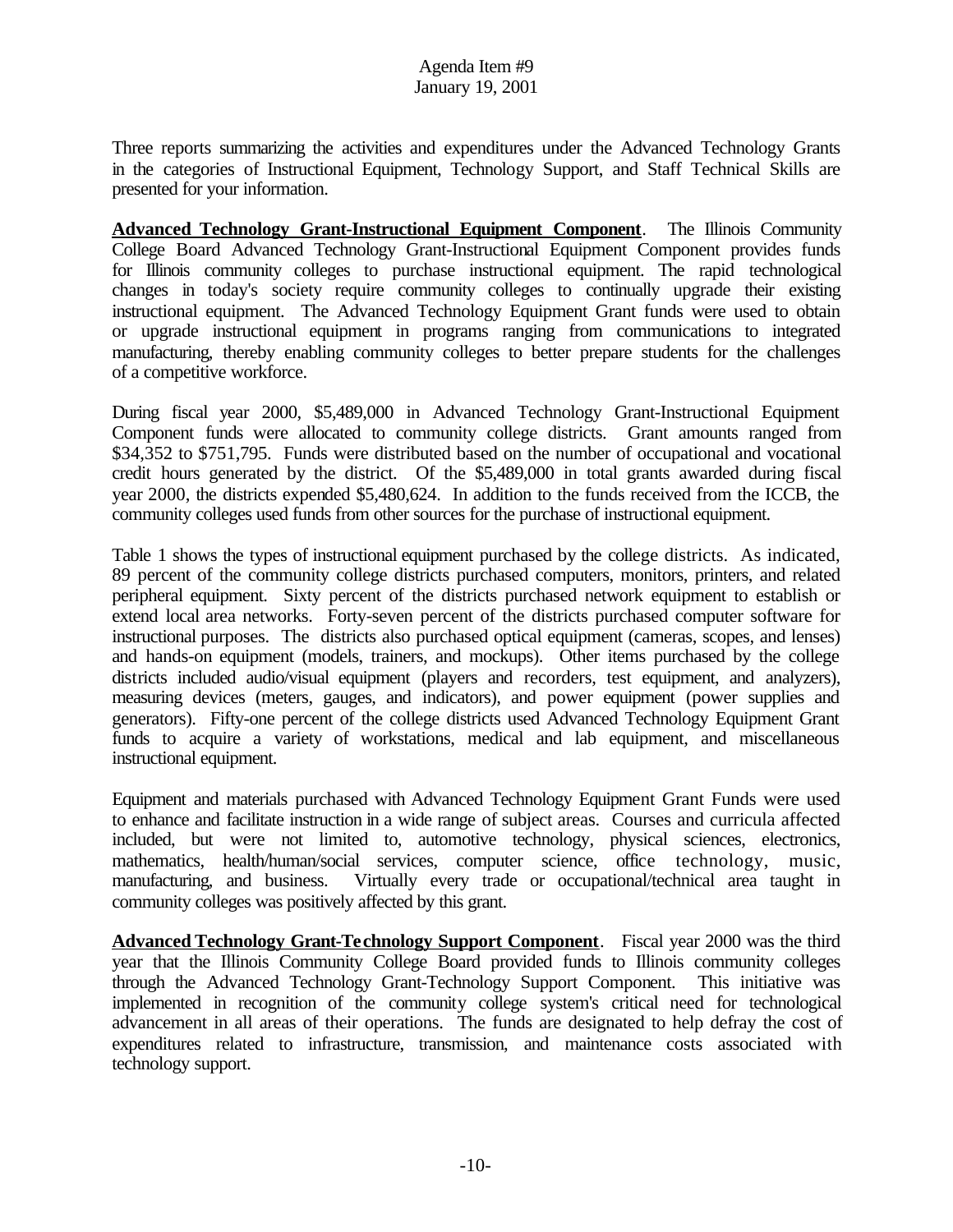#### Illinois Community College Board

#### Table 1

#### **ADVANCED TECHNOLOGY GRANT INSTRUCTIONAL EQUIPMENT COMPONENT EXPENDITURE CATEGORIES - FY 2000**

| District/College        | Computers/Monitors/Printers | Networks/Peripherals    | Software                | Telecommunications | Meters/Gauges/Indicators | Test Sets/Analyzers | Power Supplies/Generators | <b>Players/Recorders</b> | Cameras/Scope Lenses    | Models/Trainers/Mockups | Workstations/Medical/Lab/Misc |
|-------------------------|-----------------------------|-------------------------|-------------------------|--------------------|--------------------------|---------------------|---------------------------|--------------------------|-------------------------|-------------------------|-------------------------------|
| <b>Black Hawk</b>       | χ                           | $\overline{\mathsf{x}}$ | $\overline{\mathsf{x}}$ |                    |                          | Χ                   |                           |                          | $\overline{\mathsf{x}}$ | χ                       |                               |
| Chicago-Central Office  |                             |                         |                         |                    |                          |                     |                           |                          |                         |                         |                               |
| Daley                   | X                           | X                       |                         |                    |                          |                     |                           |                          |                         |                         |                               |
| Kennedy-King            | $\mathsf X$                 | $\mathsf X$             | X                       | X                  | X                        |                     | X                         |                          | Х                       |                         |                               |
| Malcolm X               | X                           | $\mathsf X$             |                         |                    | $\mathsf X$              | $\mathsf X$         |                           |                          | $\mathsf X$             | $\mathsf X$             |                               |
| Olive-Harvey            | Χ                           | $\overline{X}$          | $\mathsf X$             |                    |                          |                     | Χ                         |                          |                         |                         |                               |
| Truman                  | $\overline{\mathsf{X}}$     |                         | $\overline{\mathsf{X}}$ |                    |                          |                     | $\overline{X}$            | $\mathsf X$              | X                       |                         | X                             |
| Washington              | X                           | X                       | X                       |                    | X                        | X                   |                           | $\mathsf X$              |                         |                         |                               |
| Wright                  | $\overline{\mathsf{x}}$     |                         |                         |                    |                          |                     |                           |                          |                         |                         |                               |
| Danville                | $\mathsf X$                 |                         |                         |                    |                          |                     |                           |                          |                         |                         |                               |
| DuPage                  | $\overline{\mathsf{x}}$     | X                       | X                       | X                  | X                        | $\mathsf X$         |                           |                          | X                       |                         | $\pmb{\mathsf{x}}$            |
| Elgin                   | $\overline{\mathsf{X}}$     |                         |                         |                    |                          |                     |                           | X                        | $\overline{\mathsf{x}}$ | $\mathsf X$             |                               |
| Harper                  | $\mathsf X$                 |                         |                         |                    |                          |                     |                           |                          |                         |                         |                               |
| Heartland               | Χ                           | X                       |                         |                    |                          |                     | X                         |                          |                         |                         |                               |
| Highland                | $\overline{\mathsf{X}}$     | $\overline{\mathsf{X}}$ | $\mathsf X$             |                    | $\mathsf X$              | $\mathsf X$         | $\overline{\mathsf{x}}$   |                          |                         |                         |                               |
|                         |                             |                         |                         |                    |                          |                     |                           |                          |                         |                         |                               |
| <b>Illinois Central</b> | X                           | $\mathsf X$             |                         |                    | $\mathsf X$              | $\mathsf X$         |                           | X                        | X                       |                         | X                             |
| Illinois Eastern        | $\overline{\mathsf{x}}$     | $\overline{\mathsf{X}}$ | $\mathsf X$             |                    |                          |                     | X                         | $\overline{X}$           |                         | $\mathsf X$             | $\overline{\mathsf{X}}$       |
| <b>Illinois Valley</b>  | $\mathsf X$                 |                         | $\mathsf X$             |                    |                          |                     |                           |                          | X                       |                         | X                             |
| Joliet                  | $\overline{\mathsf{X}}$     | X                       | $\mathsf X$             |                    |                          |                     |                           |                          |                         |                         |                               |
| Kankakee                | $\overline{\mathsf{x}}$     | $\overline{\mathsf{X}}$ |                         |                    |                          |                     |                           | X                        | X                       | $\mathsf X$             | $\mathsf X$                   |
| Kaskaskia               |                             | $\mathsf X$             | X                       |                    |                          |                     |                           | $\overline{\mathsf{X}}$  | X                       | $\mathsf X$             |                               |
| Kishwaukee              | $\mathsf X$                 |                         | X                       |                    |                          |                     |                           |                          |                         |                         | X                             |
| Lake County             | $\overline{\mathsf{X}}$     | X                       |                         |                    |                          |                     |                           |                          | X                       |                         | $\overline{\mathsf{X}}$       |
| Lake Land               | $\mathsf X$                 | $\mathsf X$             |                         |                    | X                        | X                   |                           |                          | $\mathsf X$             | $\mathsf X$             | $\mathsf X$                   |
| Lewis & Clark           |                             |                         |                         |                    |                          |                     |                           |                          |                         |                         |                               |
| Lincoln Land            | X                           | X                       | $\mathsf X$             |                    | X                        |                     |                           |                          |                         | Χ                       | X                             |
| Logan                   |                             |                         |                         |                    |                          |                     |                           |                          |                         |                         | $\mathsf X$                   |
| McHenry                 |                             |                         |                         |                    |                          |                     | X                         |                          |                         |                         | $\overline{\mathsf{x}}$       |
| Moraine Valley          | X                           |                         |                         |                    |                          |                     |                           |                          |                         |                         |                               |
| Morton                  | Χ                           |                         | X                       |                    |                          |                     |                           | X                        |                         |                         | X                             |
| Oakton                  | $\mathsf X$                 | X                       | $\overline{\mathsf{X}}$ |                    |                          |                     |                           |                          |                         | X                       | $\overline{\mathsf{X}}$       |
| Parkland                | $\mathsf X$                 | $\mathsf X$             |                         |                    |                          |                     |                           |                          |                         |                         |                               |
| <b>Prairie State</b>    | $\overline{\mathsf{x}}$     | $\overline{\mathsf{x}}$ | $\mathsf X$             |                    |                          |                     |                           |                          |                         |                         | $\mathsf X$                   |
| <b>Rend Lake</b>        | X                           | X                       | X                       |                    |                          |                     |                           |                          |                         |                         |                               |
| Richland                | $\mathsf X$                 |                         | X                       |                    | X                        |                     |                           |                          |                         |                         |                               |
| Rock Valley             | X                           |                         |                         |                    |                          |                     |                           |                          |                         |                         |                               |
| Sandburg                | $\overline{\mathsf{X}}$     | X                       |                         |                    |                          |                     |                           |                          | X                       |                         | X                             |
| Sauk Valley             | $\overline{\mathsf{X}}$     | $\mathsf X$             |                         |                    |                          |                     |                           |                          |                         |                         |                               |
| Shawnee                 | $\overline{\mathsf{X}}$     | X                       | X                       |                    |                          |                     |                           | X                        | X                       | X                       | X                             |
| South Suburban          | X                           | X                       |                         | Х                  | X                        |                     | X                         | X                        | Х                       |                         |                               |
| Southeastern            | $\overline{\mathsf{X}}$     |                         |                         |                    |                          |                     |                           |                          |                         | X                       | X                             |
| Southwestern            | Χ                           | X                       | Χ                       |                    |                          | X                   |                           | Χ                        | X                       |                         | X                             |
| Spoon River             | X                           |                         | $\mathsf X$             |                    |                          |                     |                           |                          | $\mathsf X$             | X                       | X                             |
|                         | X                           |                         |                         |                    |                          |                     |                           |                          | $\mathsf X$             | $\mathsf X$             | X                             |
| Triton                  |                             | X                       |                         |                    | X                        | X                   |                           |                          |                         |                         |                               |
| Waubonsee               |                             |                         |                         |                    |                          | X                   | X                         |                          |                         | Χ                       | X                             |
| John Wood               | $\mathsf X$                 |                         |                         |                    |                          |                     |                           |                          | X                       |                         | $\mathsf X$                   |
| Percentages             | 88.9%                       | 60.0%                   | 46.7%                   | 6.7%               | 24.4%                    | 22.2%               | 20.0%                     | 24.4%                    | 42.2%                   | 31.1%                   | 51.1%                         |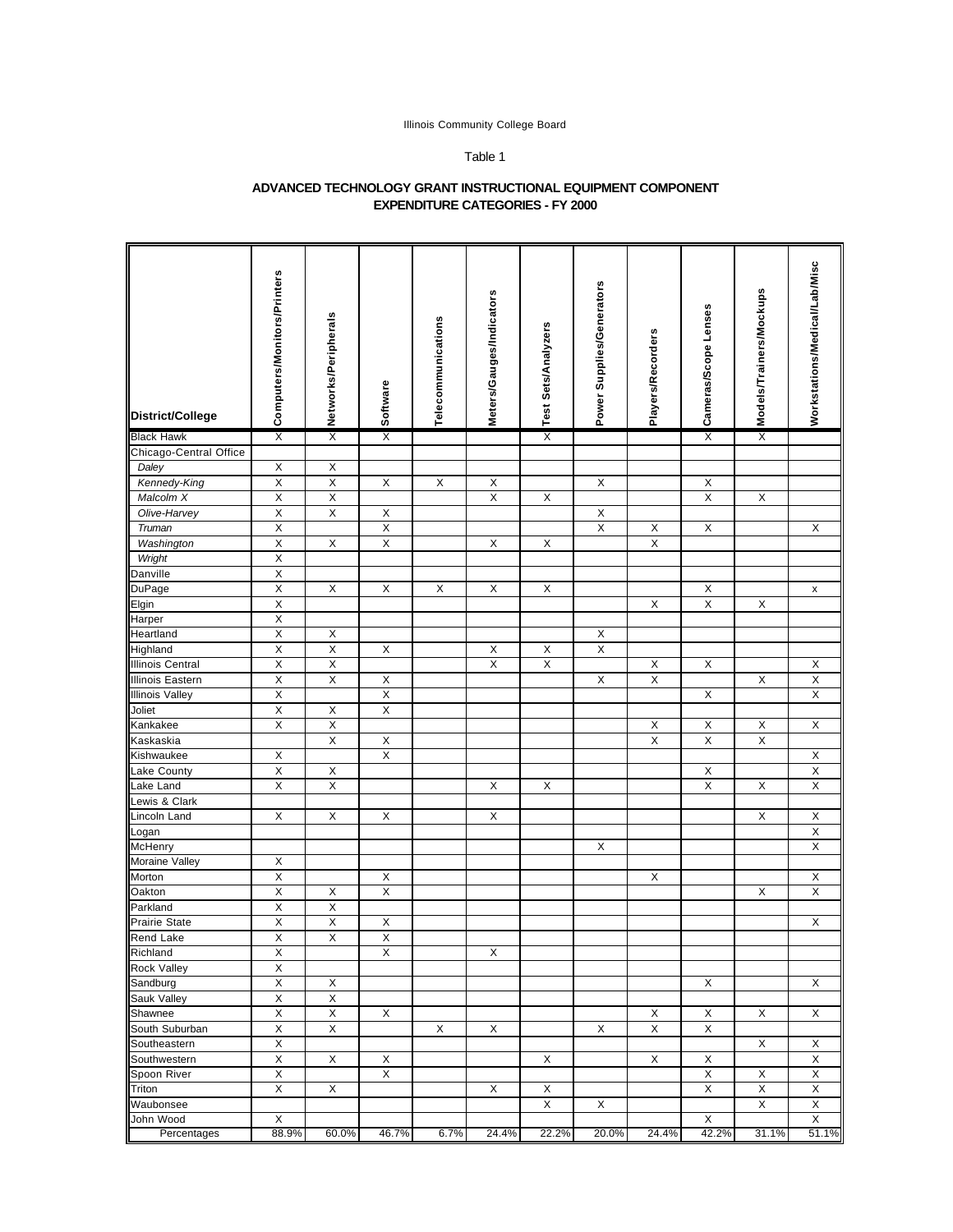During fiscal year 2000, a total of \$5,678,900 in Advanced Technology Grant - Technology Support Component funds were allocated to community college districts. Grant amounts ranged from \$89,042 to \$288,700. These grants are allocated on the basis of a \$75,000 flat grant per district with the remaining funds distributed on the basis of (1) square miles within the district, (2) number of market service delivery areas within the regional consortia, and (3) annual student headcount. Of the total grants awarded during fiscal year 2000, the districts expended \$5,673,238.

The technology support activities for which the grant funds may be expended are those specified in the contract, which is executed annually with each district. Table 2 lists the expenditures allowed and includes the following categories: salaries, staff development, contractual services, materials and supplies, travel, equipment, and other. Specific activities for which funds may be expended include: salaries and travel for technical personnel, maintenance agreements, telecommunication line charges, access provider fees, equipment such as micro-, mini-, and mainframe computers, monitors, printers, and other peripherals, videoconferencing equipment, local area and wide area networks, and other technology support expenditures.

As shown in Table 2, the majority of expenditures were under the categories of equipment (38 percent), salaries (26 percent), contractual services (17 percent), and other (11 percent).

### Table 2

| <b>Category</b>             | Dollar<br><b>Expenditure</b> | Percent of<br><b>Total Expenditure</b> |
|-----------------------------|------------------------------|----------------------------------------|
| <b>Salaries</b>             | \$1,457,438                  | 25.69%                                 |
| <b>Staff Development</b>    | 7,963                        | 0.14                                   |
| <b>Contractual Services</b> | 979,043                      | 17.26                                  |
| Materials & Supplies        | 410,020                      | 7.23                                   |
| <b>Travel</b>               | 22,039                       | 0.39                                   |
| Equipment                   | 2,156,631                    | 38.01                                  |
| Other                       | 640,104                      | 11.28                                  |
| <b>Total Expended</b>       | \$5,673,238                  | 100.00%                                |

# **Advanced Technology Grant - Technology Support Component Expenditures by Category - Fiscal Year 2000**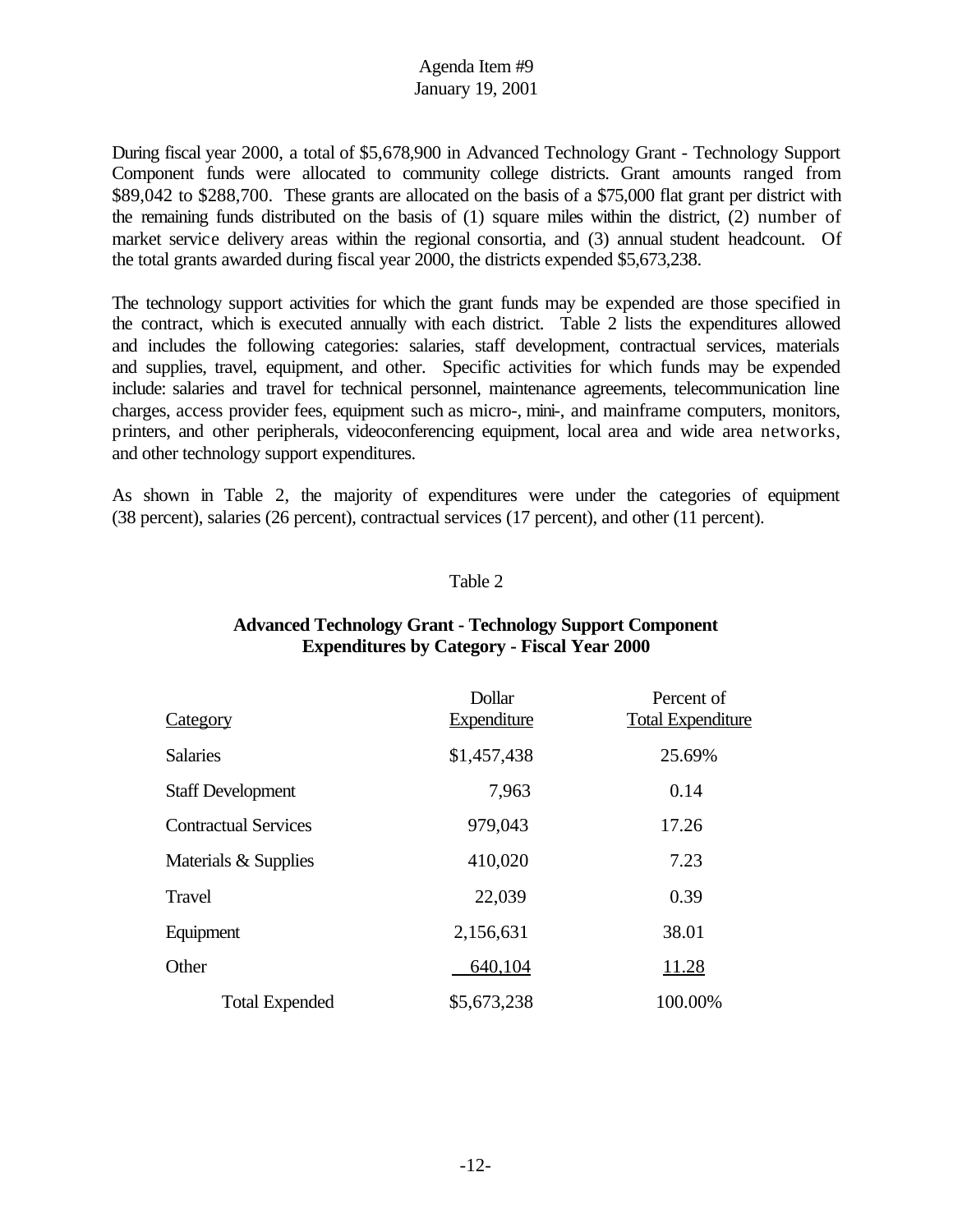**Advanced Technology Grant-Staff Technical Skills Enhancement**. The Illinois Community College Board Advanced Technology Grant-Staff Technical Skills Enhancement Component provides funds for Illinois community colleges to build technical skills in faculty and staff and add technical staff to meet growing needs. The rapid technological changes in today's society require community college faculty and staff to continually improve their technological skills. The advanced technology skills grant funds were used to increase faculty and staff ability and provide technical support staff.

During fiscal year 2000, \$2,000,000 in Advanced Technology Grant-Staff Technical Skills Enhancement Component funds were allocated to community college districts based on the number of faculty and staff FTE per district. Grant amounts ranged from \$16,215 to \$385,913. Of the total grants of \$2,000,000 awarded during fiscal year 2000, the districts expended \$1,946,909.

Table 3 lists the amount of unaudited expenditures reported by the community college districts to the ICCB. The majority of expenditures were support staff salaries (28 percent), contractual services (25 percent), and travel (25 percent).

# Table 3

| <b>Category</b>               | Dollar<br>Expenditure | Percent of<br><b>Total Expenditure</b> |
|-------------------------------|-----------------------|----------------------------------------|
| <b>Support Staff Salaries</b> | \$553,755             | 28.44%                                 |
| <b>Faculty Compensation</b>   | 90,455                | 4.65                                   |
| <b>Contractual Services</b>   | 491,550               | 25.25                                  |
| Materials & Supplies          | 105,429               | 5.42                                   |
| Travel                        | 477,852               | 24.54                                  |
| Other                         | 227,869               | 11.70                                  |
| <b>Total Expended</b>         | \$1,946,909           | 100.00%                                |

# **Advanced Technology Grant - Staff Technical Skills Enhancement Component Expenditures by Category - Fiscal Year 2000**

# **Deferred Maintenance Grant Program**

Community colleges nationwide, as well as universities and private colleges, have been facing a growing problem of maintaining facilities that are growing older and becoming more and more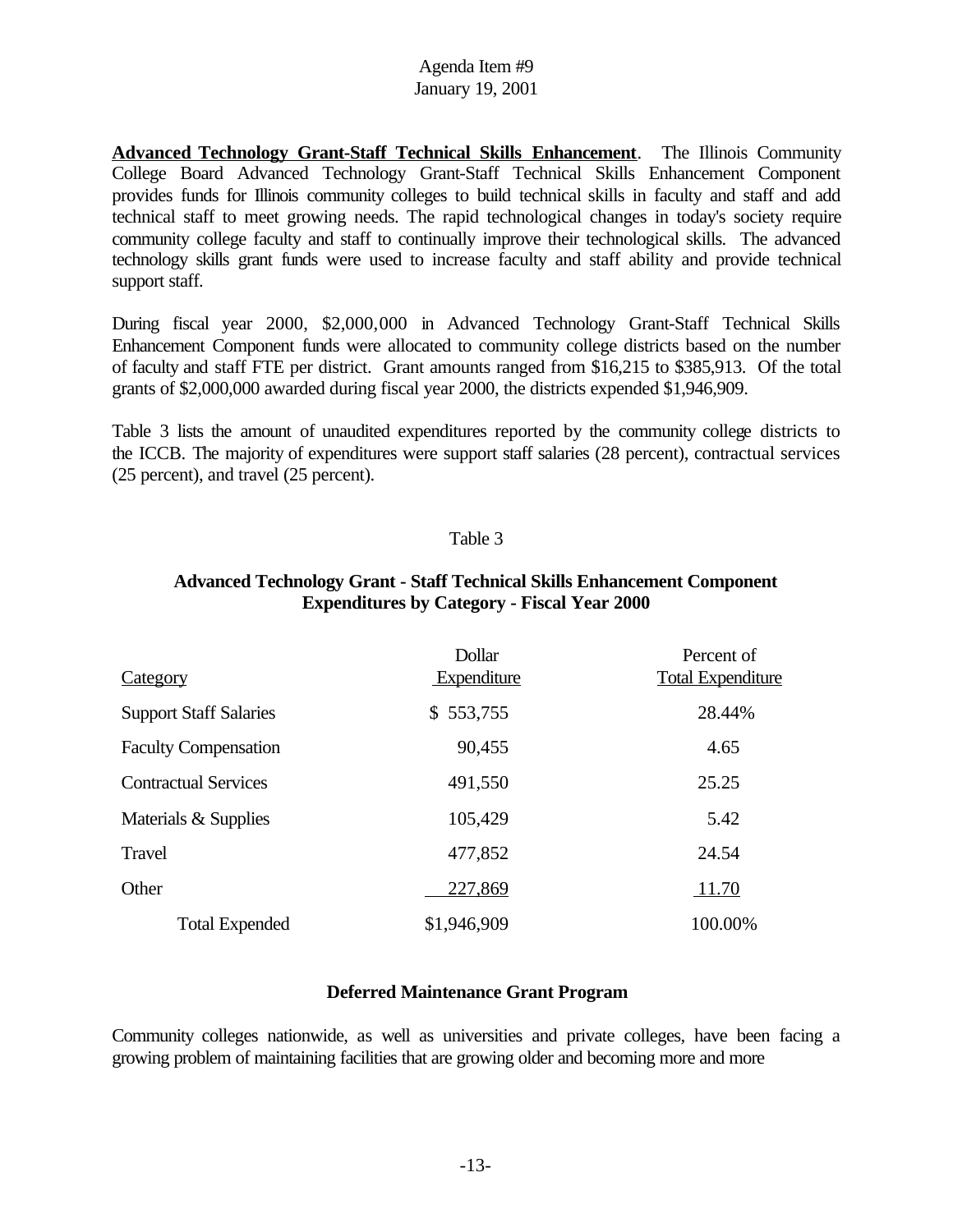expensive to maintain. As these maintenance costs continue to grow it has become more difficult to find additional dollars within the normal budgeting process to keep up with the additional demands of older facilities.

There have been national studies on the magnitude of deferred maintenance in the higher education community. Additionally, the ICCB conducted its own survey on the deferred maintenance situation in Illinois community colleges and issued a report entitled, *A Report on the Condition of Facilities at Illinois Community Colleges in March 1997*.

In fiscal year 1998, the community college system received \$2 million in its first year of deferred maintenance funding. The state funding is intended to supplement not supplant the unrestricted operating funds currently spent by the districts on operation and maintenance of facilities. This grant demonstrated a state-level recognition of the problem and a commitment to assist community colleges meet the growing maintenance demands. An appropriation has been received each year since fiscal year 1998 with the fiscal year 2000 appropriation level at \$2.6 million, a growth in funding of 30 percent within three years. The grant has been allocated using a \$10,000 flat grant per district with the remaining appropriation allocated based on weighted gross square feet of owned community college space. For fiscal year 2000 this resulted in a \$488,918 grant to City Colleges of Chicago and other grant amounts ranging from \$21,815 to \$159,880 averaging \$55,044 per district (excluding City Colleges of Chicago).

Community colleges were asked to complete a year-end report about the use of the deferred maintenance funds in fiscal year 2000. Following is a brief highlight of responses provided by districts for some of the year-end report questions.

- Seven districts reported that they used up to 30 percent of their district's grant funds to support custodial and maintenance staff salaries to reduce the backlog of deferred maintenance projects.
- Two districts reported that they actually added another custodial/maintenance staff person to work on deferred maintenance projects, while another two districts reported that they paid for part-time and/or overtime to do similar work.
- Districts were asked to report the percentage of their grant spent on certain categories of expenses. Districts, on average, spent 8 percent on labor costs, 11 percent on supplies, 12 percent on equipment costs, 55 percent on contractual services, and 16 percent on material costs. These percentages and data suggest that many of the districts have used these funds to do very specific deferred maintenance work which requires the use of outside contractors for special services that could not be accomplished through the normal budgeting process.
- Districts were also asked to explain their process for identifying a deferred maintenance project and distinguishing such a project from a regular ongoing routine maintenance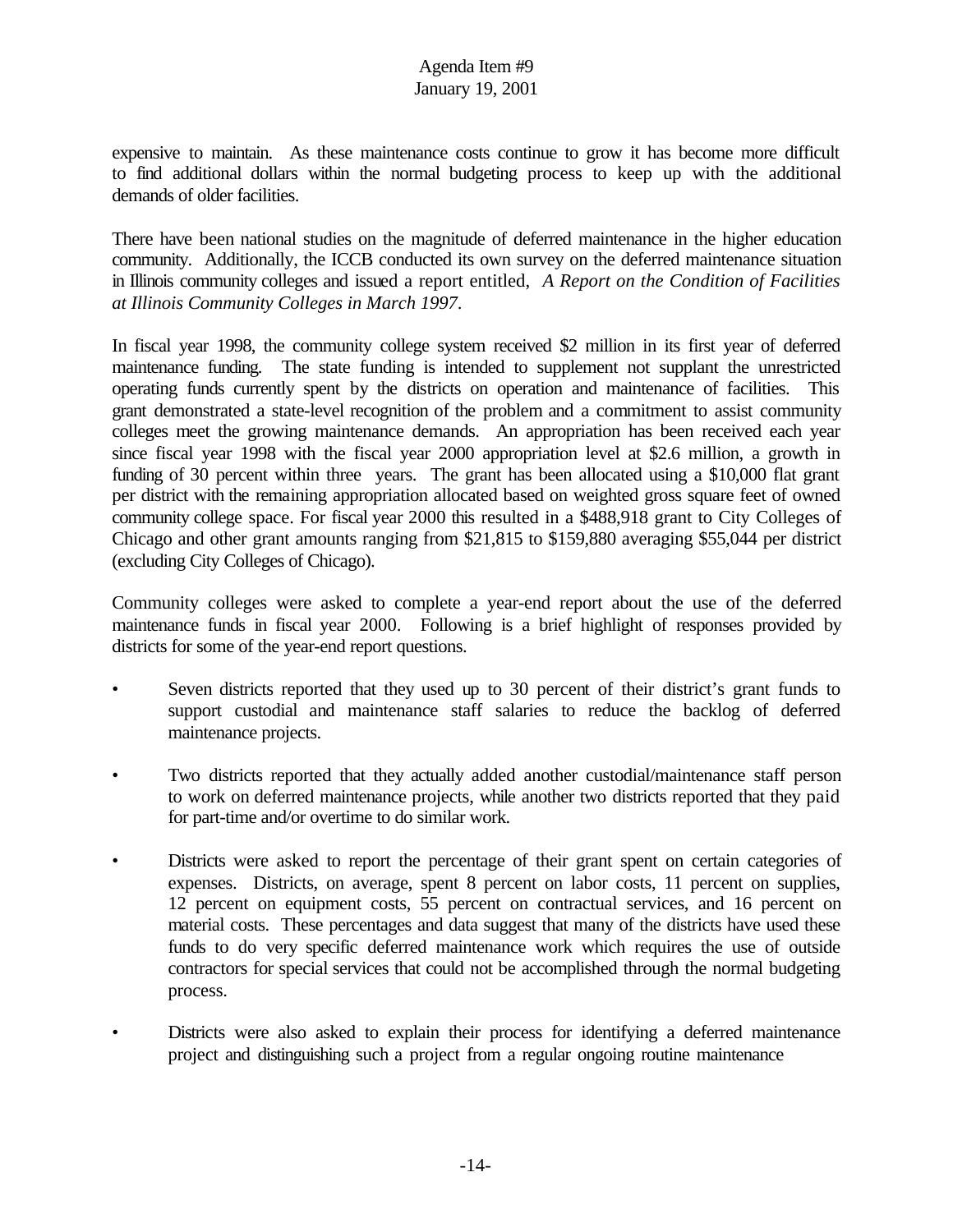project. While responses varied, the common thread in the responses seemed to recognize that the funds should be spent for maintenance projects that have repeatedly been postponed due to budgetary constraints and that pose a hazard/risk to students, faculty, staff and or the usefulness of the buildings for their intended purposes.

• Based on conservative estimates, remaining deferred maintenance needs systemwide are estimated at \$230 million.

Table 4 presents is a list of the type of projects completed/performed with the fiscal year 2000 appropriation.

#### Table 4

# **SUMMARY OF DEFERRED MAINTENANCE PROJECTS**

| Project                                                                    | <b>Expenditures</b> |
|----------------------------------------------------------------------------|---------------------|
| Carpet Replacement/Cleaning                                                | \$<br>467,129       |
| Remodeling/Renovation                                                      | 297,261             |
| General labor, supplies, and maintenance for deferred maintenance projects | 267,348             |
| Painting                                                                   | 264,426             |
| <b>Chiller Repairs</b>                                                     | 180,838             |
| Parking Lot Improvements                                                   | 165,930             |
| Boiler/Pump/Valve Testing, Repair and/or Replacement                       | 127,553             |
| Electrical/Utilities Modifications                                         | 108,421             |
| <b>Outside Lighting Improvements</b>                                       | 102,594             |
| <b>Stairwell Replacement</b>                                               | 92,300              |
| <b>HVAC</b> Improvements                                                   | 90,196              |
| Plumbing Work                                                              | 84,870              |
| <b>Floor Covers</b>                                                        | 61,783              |
| <b>Exterior Building Improvements</b>                                      | 50,873              |
| Hardwood Floor Resurfacing/Refinishing                                     | 33,811              |
| Road and Walkway Improvements                                              | 25,741              |
| <b>Steam Line Replacements</b>                                             | 22,674              |
| Maintenance Tools and Equipment                                            | 19,070              |
| <b>Gas Main Replacement</b>                                                | 17,830              |
| <b>Indoor Air Quality</b>                                                  | 10,510              |
| Maintenance Staff Working only on Deferred Maintenance                     | 10,000              |
| Miscellaneous (maintenance, cleaning and general supplies, minor           |                     |
| equipment repairs, filters, entrance mats, and other incidental deferred   |                     |
| maintenance)                                                               | 79,442              |
|                                                                            | \$2,580,600         |

SOURCE: FY 2000 Deferred Maintenance Grant Reports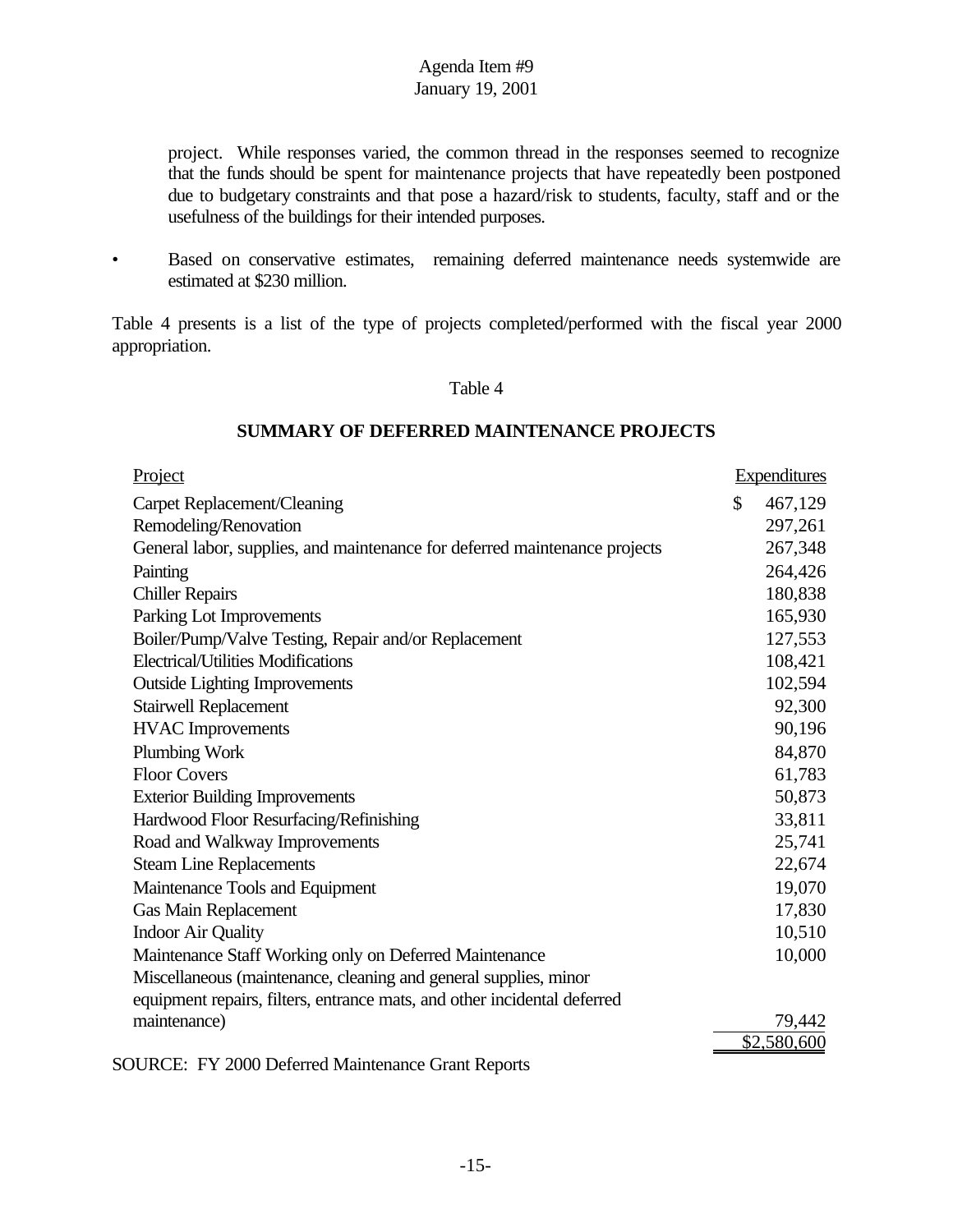# **Special Populations Grant**

The ICCB has supported efforts to address the needs of special populations for more than three decades. Originally titled as the Disadvantaged Student Grant Program, the Special Populations Grant (SPG) provides community colleges the resources to offer supportive and special services to students with social, physical, developmental, or academic disabilities. In addition to services, colleges use this funding to offer basic skills courses that remedy academic deficiencies in reading, writing, and mathematics.

Special populations students are designated by their respective colleges through assessment procedures implemented by the college. Students who qualify for these services may be firstgeneration college students from minority/racial/ethic groups, economically disadvantaged, or persons with disabilities that make it difficult for them to adapt to a college environment designed for nonspecial populations.

In fiscal year 2000, the Illinois Community College Board Special Populations Grant total allocation was \$12.7 million. Each district annually receives a fixed sum of \$20,000 per college, plus an allocation based on student credit hours generated in remedial, adult basic (ABE) and adult secondary education (ASE), and English as a Second Language (ESL) courses. Individual grants ranged in size from \$43,625 to approximately \$6.5 million. The average allocation was approximately \$325,944.

Colleges use SPG monies primarily for direct services, including personnel, instructional materials, instructional equipment, and staff development. Personnel expenditures covered under this grant are based upon the percentage of time spent on special services provided only to special population students. Counselors, direct support services personnel (readers, notetakers, mobility assistants, and drivers), paraprofessional counselor and staff, tutors, and adult basic/secondary and remedial education instructors are covered under this grant. Administrative costs, as required by ICCB rules, must be below 30 percent of colleges' grant expenditures. Administrative costs include administrative and office staff salaries, office equipment, consumable supplies, utilities, and rental of facilities.

Under SPG funding, colleges offer instructional and support services to students who are limited English proficient, lack a high school diploma, or are enrolled in developmental classes. SPG funds may be used for services such as assessing students learning styles and academic capabilities and/or providing sign language interpreters, note takers, or "captioner" (i.e., persons with laptop computers who record lectures and discussions in class for students with special needs). Instruction or tutoring services offered individually or on a group basis by faculty or peer tutors are covered under this grant. Some colleges report expenditures for Spanish GED courses, testing, and bilingual counseling services to assist in retention of students in adult education. Colleges spend resources for alternative testing provisions, career exploration and development, and job coaching. Allowable equipment expenditures are used to purchase books on tape, enlarged printed material, or television and VCR equipment with closed-caption capability.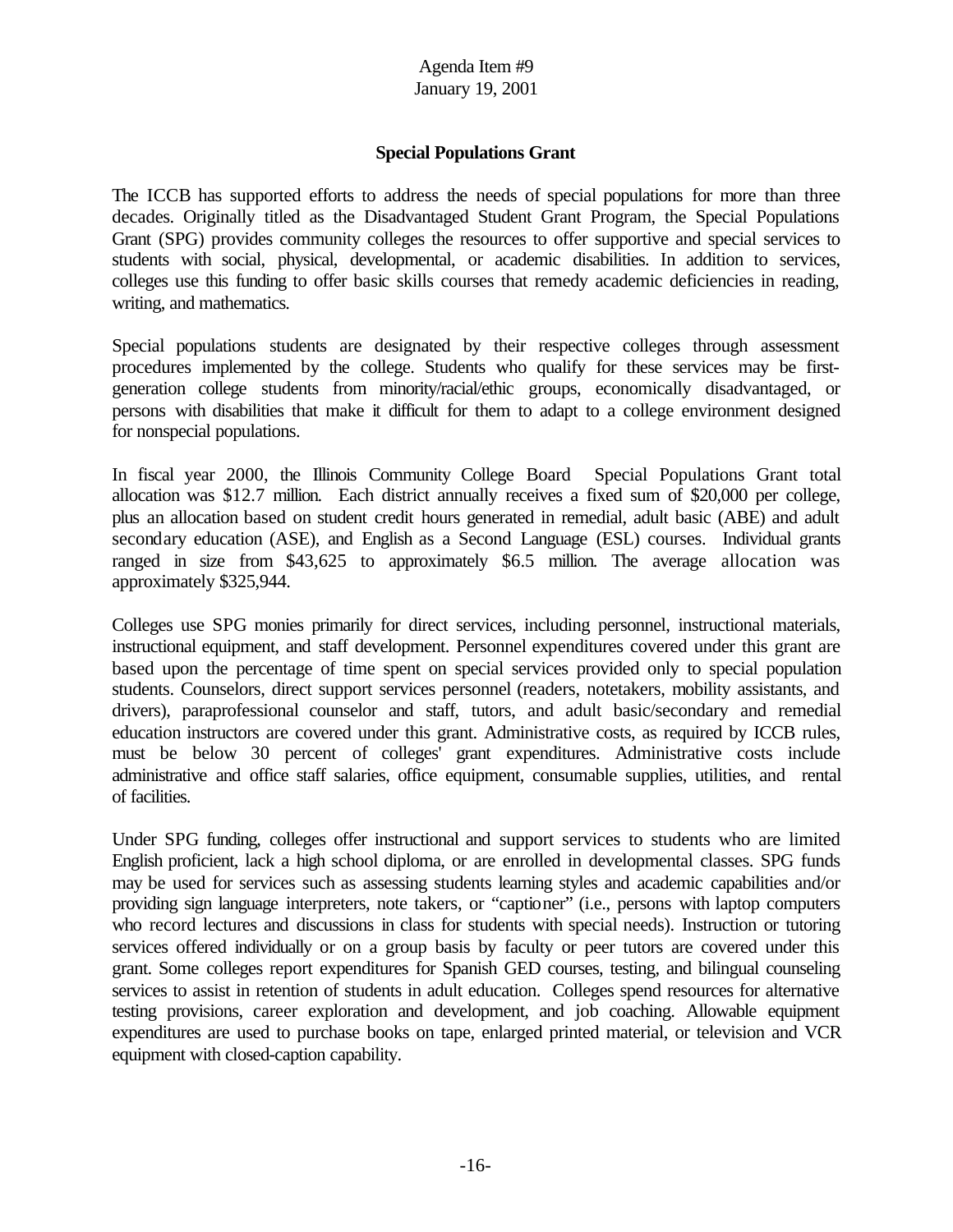The three major areas of services delivered to students in fiscal year 2000 were tutoring, assessment and testing, and other direct support services. For this fiscal year, total service contact hours to students were more than 3.0 million. Tutoring accounted for 57.0 percent of the total contact hours of service provided to students with assessment and testing comprising 21.0 percent.

According to colleges' reports, nearly 484,000 students participated in tutoring services offered at the colleges; more than 237,000 students were tested; and nearly 195,000 students received other direct support services. A total number of students served under this grant is not possible as students can receive multiple services. Table 5 shows total contact service hours provided and students served by type of service.

### Table 5

### **Special Populations Grant Program Students Served and Service Contact Hours Fiscal Year 2000**

| <b>Types of Service</b>                                          | # of Districts | <b>Contact Hours</b> | <b>Students</b> |
|------------------------------------------------------------------|----------------|----------------------|-----------------|
| Tutoring                                                         | 36             | 1,769,392            | 483,984         |
| Counseling                                                       | 29             | 178,046              | 172,096         |
| <b>Assessment and Testing</b>                                    | 30             | 631,042              | 237,216         |
| Referrals to External<br>Agencies                                | 23             | 13,398               | 27,648          |
| Direct Support Services for<br><b>Students with Disabilities</b> | 30             | 116,484              | 11,422          |
| <b>Outreach Services</b>                                         | 22             | 73,207               | 131,316         |
| <b>Other Direct Support</b><br><b>Services</b>                   | 22             | 238,043              | 194,740         |
| Total                                                            | $\ast$         | 3,019,612            | $\ast$          |

\* Total number of districts and students served unavailable due to duplicity of services.

As indicated earlier, the Special Populations Grant supports instruction for remedial, adult education, and English as a Second Language. Credit hours generated under this grant totaled more than 382,000. As shown on Table 6, the two highest categories of support from the grant program were English as a Second Language with 123,000 credit hours generated and adult basic education with more than 115,000 credit hours generated. Adult education comprises 83 percent of the total credit hours generated. While the major portion of the credit hours supported in past was in this category, the rapid increases in English as a Second Language credit hours indicate a greater demand for continued and increased SPG funding.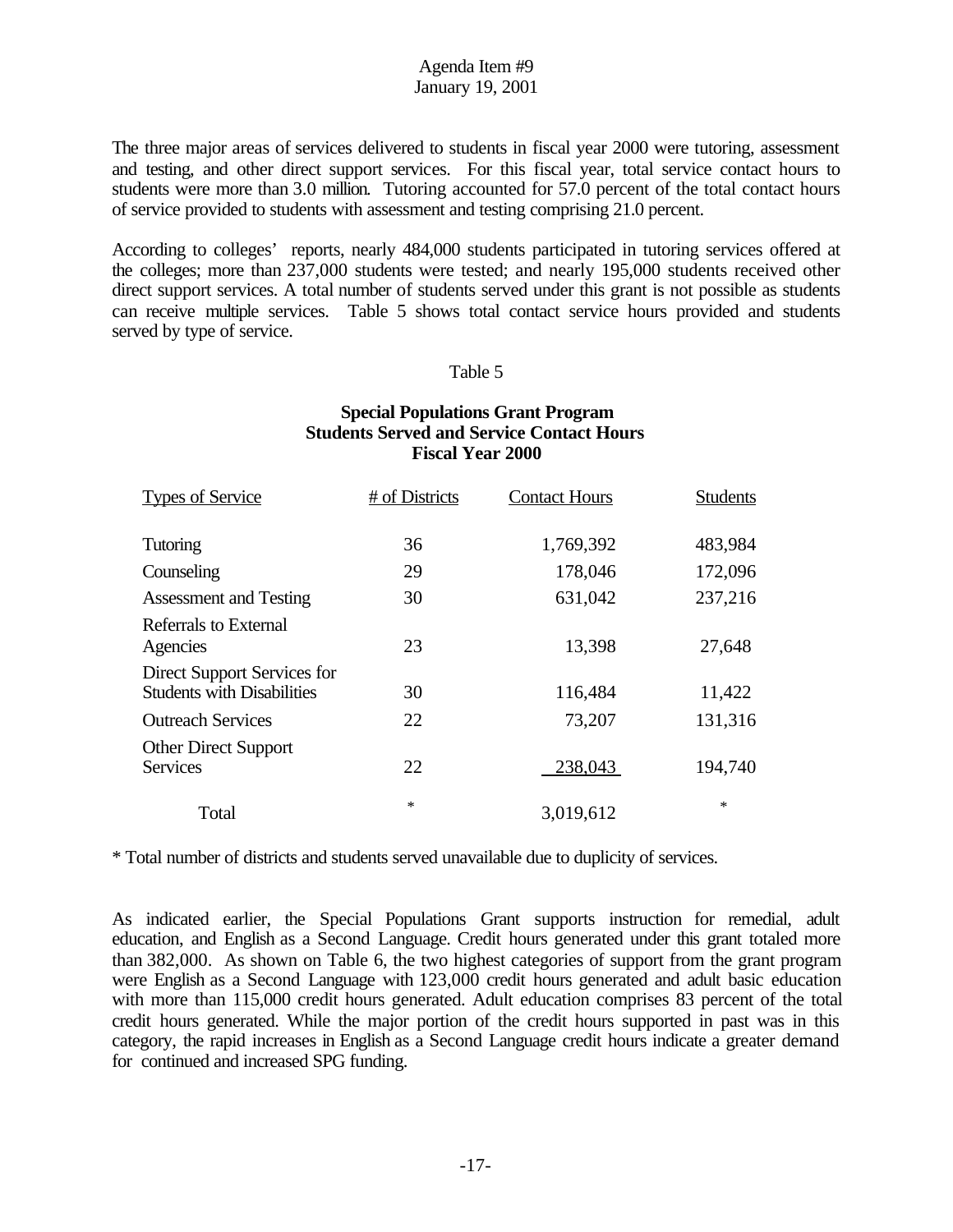# Table 6

# **Remedial, ABE, ASE, and ESL Courses Funded in Fiscal Year 2000**

| # of Districts | Total Credit Hours* | <b>Total Students</b> |
|----------------|---------------------|-----------------------|
| 19             | 82,237              | 28,583                |
| 25             | 115,054             | 23,223                |
| 24             | 74,267              | 17,292                |
|                |                     | 21,452                |
| **             |                     | $**$                  |
|                | 22                  | 123,419<br>382,386    |

\* Total credit hours certified by instructors at midterm.

\*\*Total number of students served unavailable due to duplicity of services.

With the use of special populations funding, community colleges have been able to offer intensive and innovative educational experiences to persons with disabilities, minorities, and those individuals who are economically and educationally disadvantaged. As enrollments of persons with disabilities and persons whose native language is not English increase, more Special Populations Grant resources will be needed to support this population. As indicated in Table 5, the category of other direct support services (readers, notetakers, mobility assistants, and drivers) is among the highest number of service contact hours provided. Several years ago, this was not the case. By the same token, the English as a Second Language credit hours generated are the driving instructional area in the adult education course offerings. As these populations grow, the Special Populations Grant funding will become more critical in supporting more comprehensive, intensive services and instruction that help these populations reach their educational and employment goals.

### **Workforce Development Grants**

The workplace is changing. Technological advances, globalization, intense competitive pressures within the marketplace, and corporate restructuring have changed the ways in which American firms produce and market their goods and services. Within an increasingly complex marketplace, there is a growing emphasis within U.S. firms on increasing worker productivity, cutting production costs, and on-time delivery of the highest quality goods and services. Companies are increasingly emphasizing responsive customer service at every level of the organization.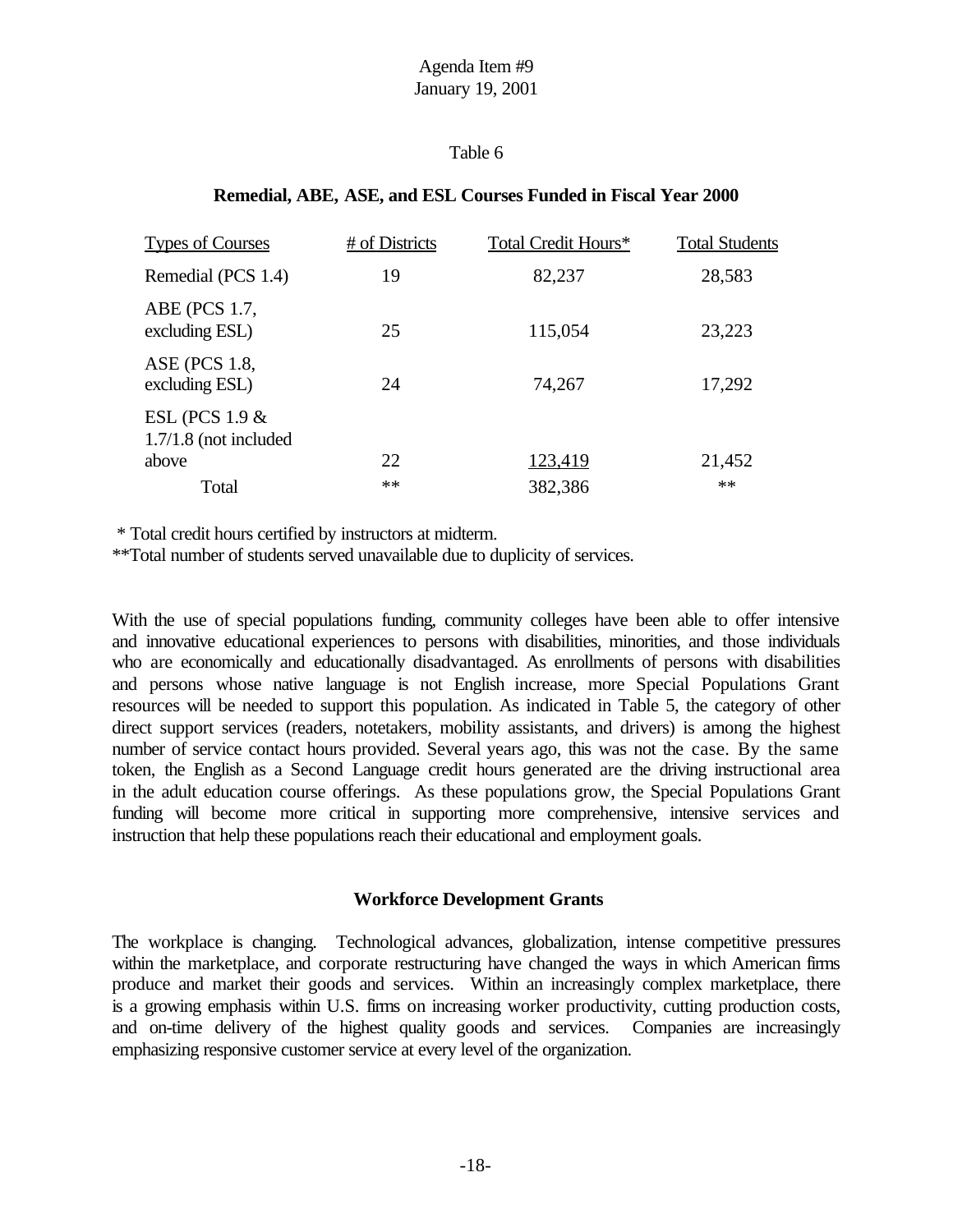Recent research by the American Society for Training and Development (ASTD) illustrates that strategic investment in learning delivers higher corporate performance. It was found that major investments in learning result in more success and profitability through (a) higher net sales per employee, (b) higher gross profits per employee, and (c) higher value on Wall Street. Companies understand that to both maintain and expand their position within the marketplace, firms are increasingly focusing not only on the types of investments needed for capital equipment and facilities, but also the types of investments in human capital (their workforce) required to enhance productivity and competitiveness.

The Illinois Community College Board continues to recognize that community colleges play a critical role in assisting businesses to improve their human capital. Funds have been designated for workforce development through a block grant consisting of three components. More than \$13.7 million was committed to the Workforce Development Grant for fiscal year 2000.

The Workforce Development Grant is divided into three component grants: Business and Industry Services, Education-to-Work, and Welfare-to-Work. The following reports for each of these components summarize the activities conducted through the Workforce Development Grant.

**Workforce Development Grant–Business and Industry Services Component.** The Illinois Community College Board provided approximately \$6.1 million to community colleges during fiscal year 2000 to provide workforce development support to local employers through business and industry centers. A flat grant of \$65,000 per district was provided with the remaining funds distributed on the basis of occupational and vocational credit hours. The centers provide a variety of services and resources to area employers, such as customized training, industrial attraction, entrepreneurship workshops, individual business counseling, contract procurement, and employment/training seminars. Below is a collective summary of the community colleges' activities for fiscal year 2000.

- Community colleges provided 9,655 customized training courses to 3,497 companies and served 127,650 employees. This contributed to the start up or expansion of 41 companies, retention of 113 companies, development of 882 jobs and retention of 5,808 jobs.
- As a result of the industrial attraction, retention, and expansion activities reported by the community colleges, a total of 181 companies started up or expanded and another 67 companies were retained. This resulted in a total of 1,986 jobs being created and another 1,616 jobs being retained.
- Community colleges conducted a total of 1,447 entrepreneurship seminars and workshops for 12,606 participants. A total of 164 companies started or expanded and another 122 were retained for economic development. As a result, 575 jobs were created and 649 jobs were retained.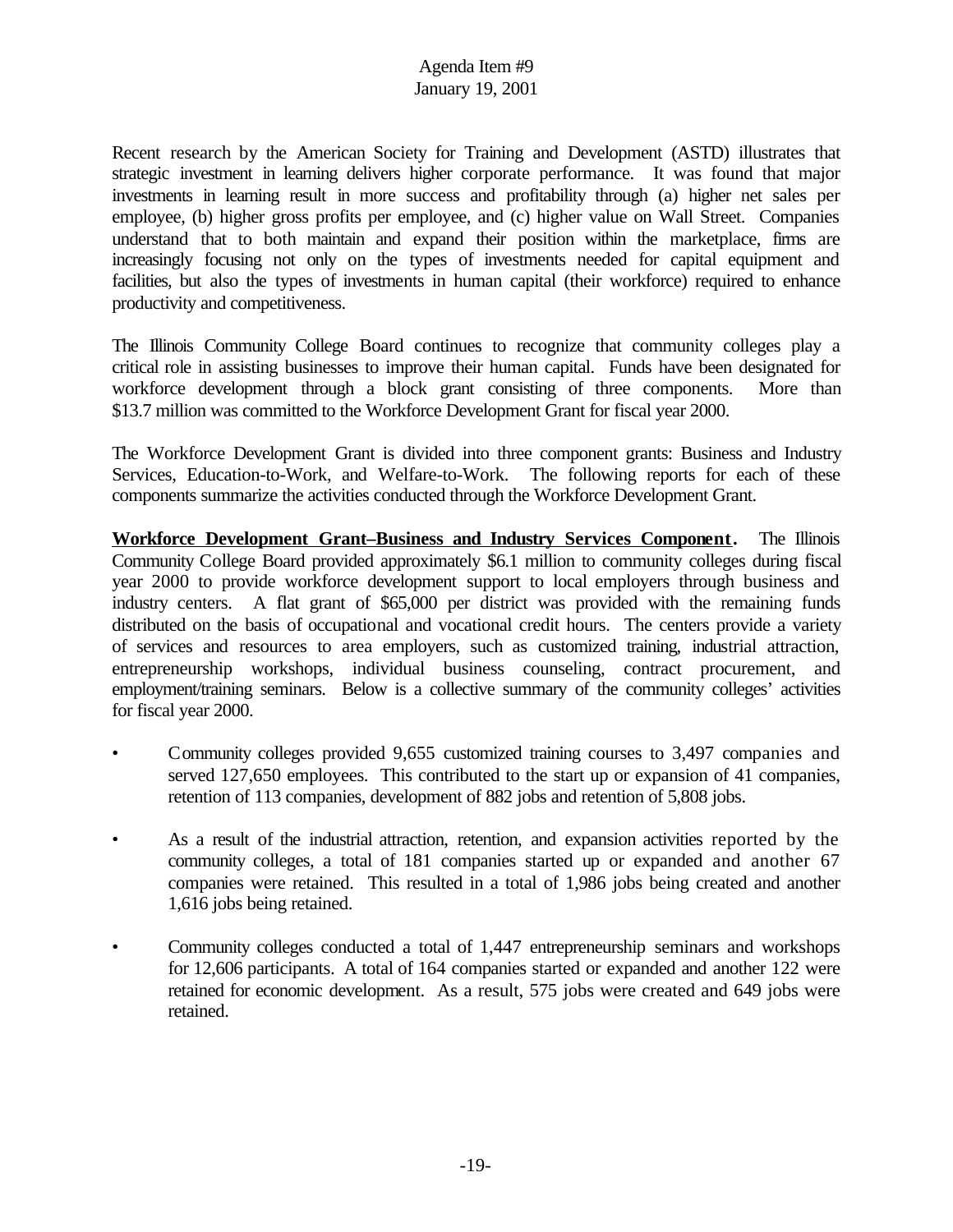- Individualized counseling and management assistance was given to 5,715 individuals that resulted in 293 companies starting or expanding, 279 companies being retained, 1,185 jobs being created and another 1,276 jobs retained.
- Fourteen community colleges around the state provided 1,141 businesses with contract procurement assistance. One hundred and ninety-nine companies received 1,816 federal contracts for a total of \$254,919,933. As a result of the contracts, ten companies expanded, 151 companies were retained, 158 jobs were created and another 1,086 jobs were retained.
- Thirty community colleges reported offering 739 employment workshops to 7,388 unemployed or underemployed individuals. Seven hundred and four noncredit retraining courses were provided to 7,835 participants and another 15,471 individuals participated in other employment and training activities.
- Seven community colleges planned, assisted, or operated a small business incubator. Four colleges were involved in the planning activities of an incubator and another three colleges operated a small business incubator. In fiscal year 2000, 15 companies were started in an incubator and another five companies were retained to create 83 new jobs and the retention of another 12 jobs.

These data are a clear indication of the extent of services and resources that community college business and industry centers provide Illinois employers. This production is a result of the creative partnerships that business and industry staff develop with individual area businesses, local government, and independent consultants.

**Workforce Development Grant – Education-to-Careers Component.** At a time when the federal funds for school-to-work sunsets, state partnerships are struggling to compete with other educational and workforce initiatives in order to sustain the foundation that school-to-work has provided in preparing students for more secure futures. Illinois community colleges are a key factor in the continuing improvement of the educational reform issues' which Education-to-Careers (ETC) has addressed in the last four years. The Illinois Community College Board provided more than \$4 million to community colleges during fiscal year 2000 based on a flat grant of \$87,500 per district with the remaining funds distributed on the basis of (1) number of district residents in the labor force and (2) the unemployment rate of the district. These funds provide support for ETC activities. Many Illinois community colleges are developing innovations to implement and integrate the philosophy of school-to-work and to align this philosophy with the existing needs of the college, the student body, the curriculum, and the emerging workforce. The state's Education-to-Careers Steering Committee has established four goals for this fourth year of implementation.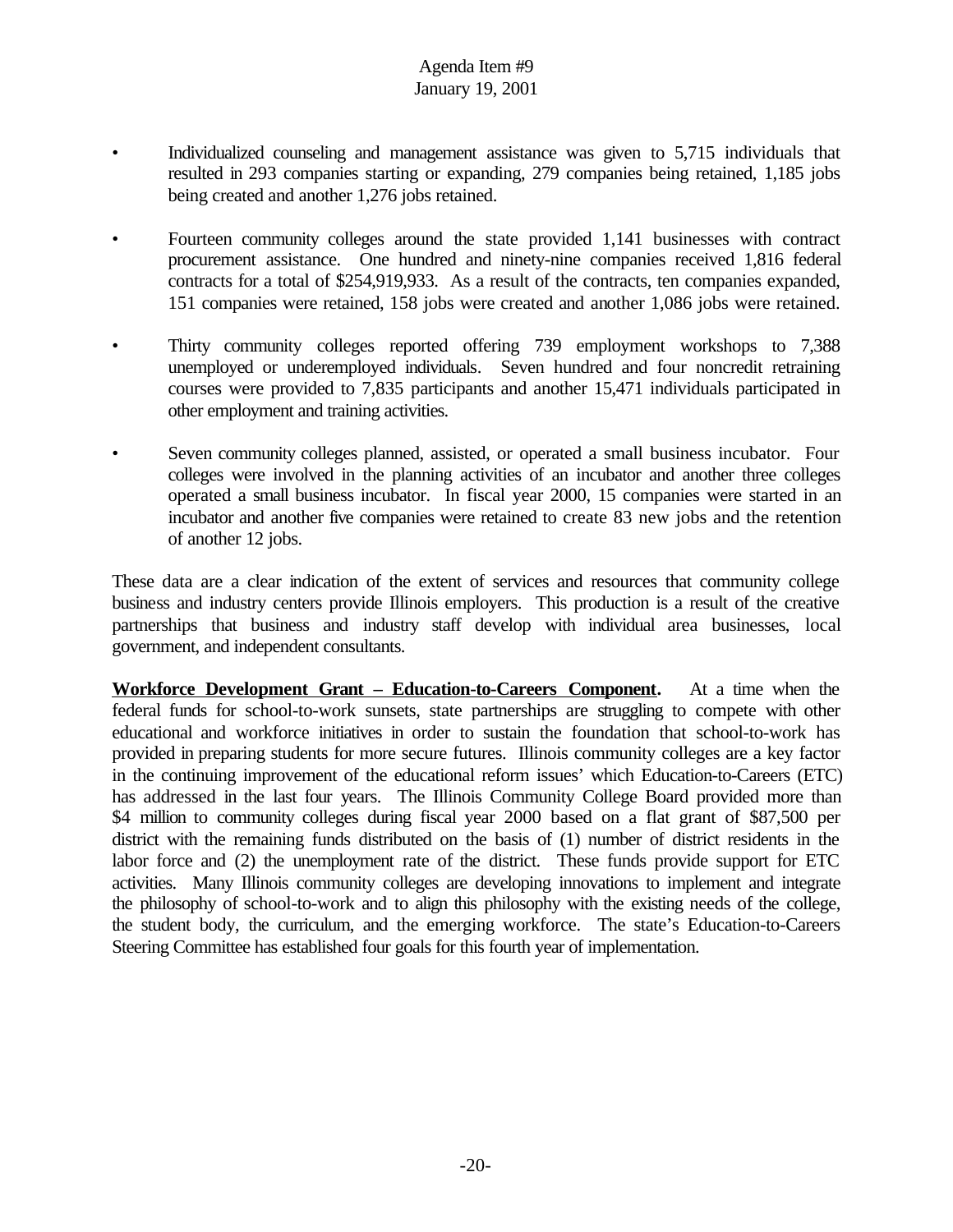*Goal 1 – Each and every student involved in a comprehensive career development system that includes continuous career exploration and exploration activities, K-16.*

• **Career Awareness and Exploration**. Numerous colleges continued to use funds to support local Career Fairs for both prospective and current students. These activities included introducing students to technology-based careers, providing employment development and job placement services, and varying career events, each with a unique focus.

*Goal II – Each and every student receives instruction based on a curriculum that integrates academic content and workplace skills and supports rigorous standards.*

• **Curriculum Integration**. Colleges used the ETC grant funds to integrate ETC components and strategies into academic and technical instruction through curricula upgrades and professional and staff development activities. Other activities included integrating curriculums for existing occupational programs and articulating and integrating curricula between secondary and postsecondary schools.

*Goal III – Each and every student is assisted in making smooth transitions between levels of education and into employment.*

• **Transitional Services**. Community colleges provided a variety of activities to provide transitional services including the support of a college extension center to better meet the needs of large portions of economically disadvantaged populations; providing a full-time career liaison to assist with the career development activities of the local one-stop employment/training center; instituting a district-wide dual credit system in articulating both occupational and academic courses/programs; establishing a Work Keys Service Center to collaborate with district high schools to determine their skills in the areas of teamwork, applied math, and locating information and observation; and provide staff development activities for the faculty to increase awareness of transition issues faced by high school students.

*Goal IV – Each and every student has access to progressive community/work-based learning opportunities.*

**• Work-Based Learning**. Community colleges supported work-based learning activities by promoting internships with local businesses, increasing the number of AAS degrees' requiring work-based learning components, ensuring integration of education and workbased learning for students, and providing financial support for a work-based learning coordinator for its local ETC Partnership.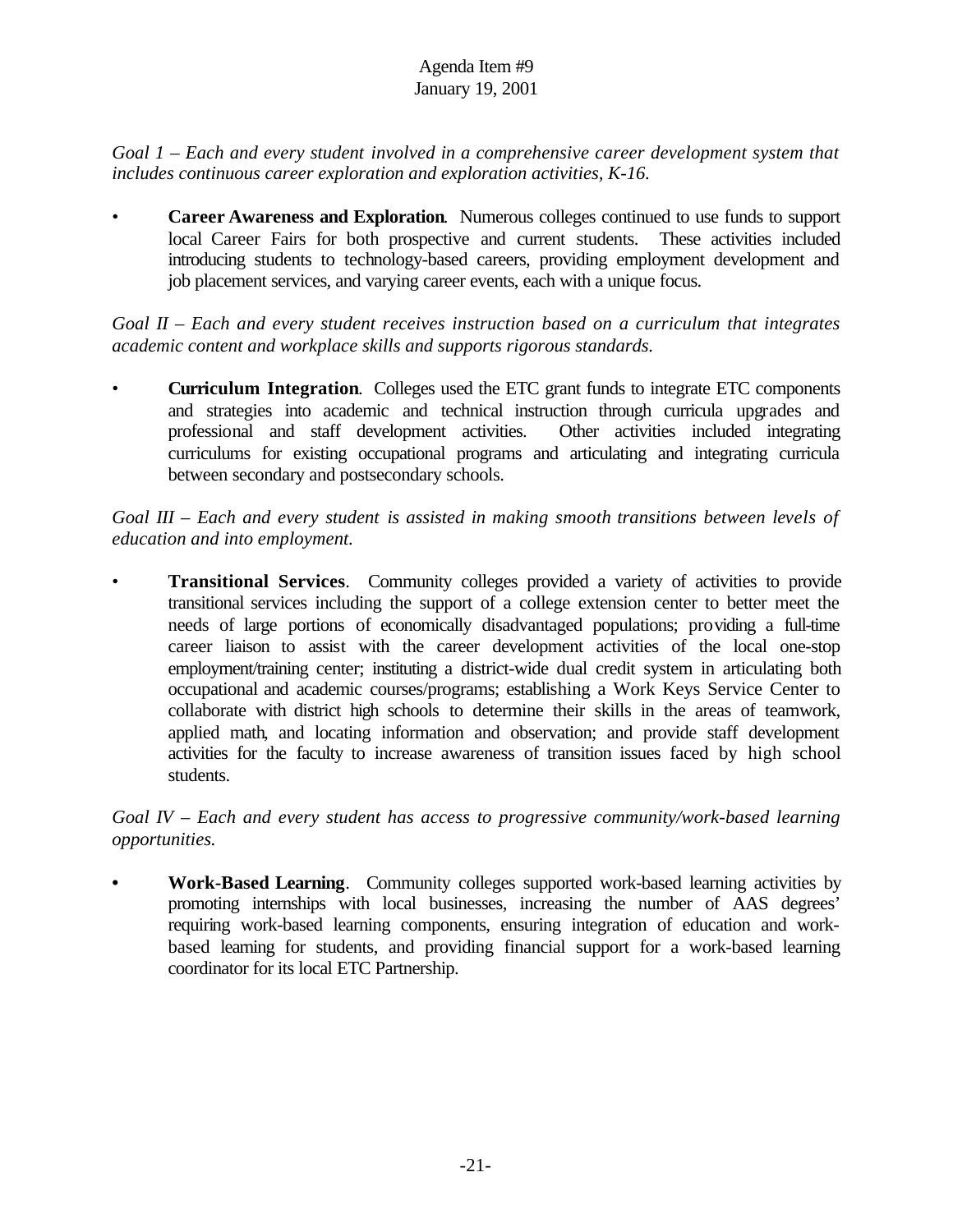Colleges also used grant funds to focus on strategies for continued improvement/sustainability and serving all learners, including increased assessment services for bilingual students. Through the ETC grant funds, many colleges provided educational and training programs through the Illinois Employment Training Centers, especially careers planning, adult basic education, English as a second language, GED preparation, literacy tutoring, community education classes, preemployment skills training, and job search assistance.

**Workforce Development Grant – Welfare-to-Work.** The Illinois Community College Board provided more than \$3.6 million for each community college to support an infrastructure to serve welfare recipients and the working poor throughout the state. Distribution of these funds is based on one \$60,000 flat grant per district with the remaining funds distributed on the basis of the number of welfare caseloads in the district. The grant funds provide for a welfare-to-work liaison at each college to interface with all existing entities who are interacting with welfare recipients and the working poor such as business and industry, job training, local Illinois Department of Human Services (IDHS) offices, and education and training entities. The liaison provides and identifies the linkage to educational services such as career assessment, financial aid, job coaching, mentoring, and counseling for welfare recipients and the working poor who are presently working or are in need of skills to enter the workforce. They also work with business and industry to identify skill upgrading and career choices where jobs are available. Below is a summary of the community colleges' activities for fiscal year 2000.

- Of the 9,210 students served through educational components of the grant, 31 percent were enrolled in Adult Basic Education/GED programs, 23 percent were enrolled in degree programs, 23 percent enrolled in vocational training, and 23 percent in enrolled occupational certificate programs.
- Welfare and low income students served were primarily females (84 percent) with 16 percent males. Students from a variety of backgrounds were served through the grant. Forty-four percent were Caucasians, 38 percent were African Americans, 16 percent were Latinos, and 2 percent were from other categories.
- Grant funds greatly assisted colleges to expand their career assessment and counseling to targeted students. Other activities included mentoring; aptitude assessment and screening for learning disabilities; complete assessment, testing, and career planning prior to college enrollment; additional advising to increase retention of at risk students with follow-up; career planning/exploration and job search activities; and emphasis on counseling and classes in soft and hard skills for the workplace.
- Development of short-term training options has been created giving students unwilling or unable to commit long term training a potential career path to enter the workforce with the basic skills needed.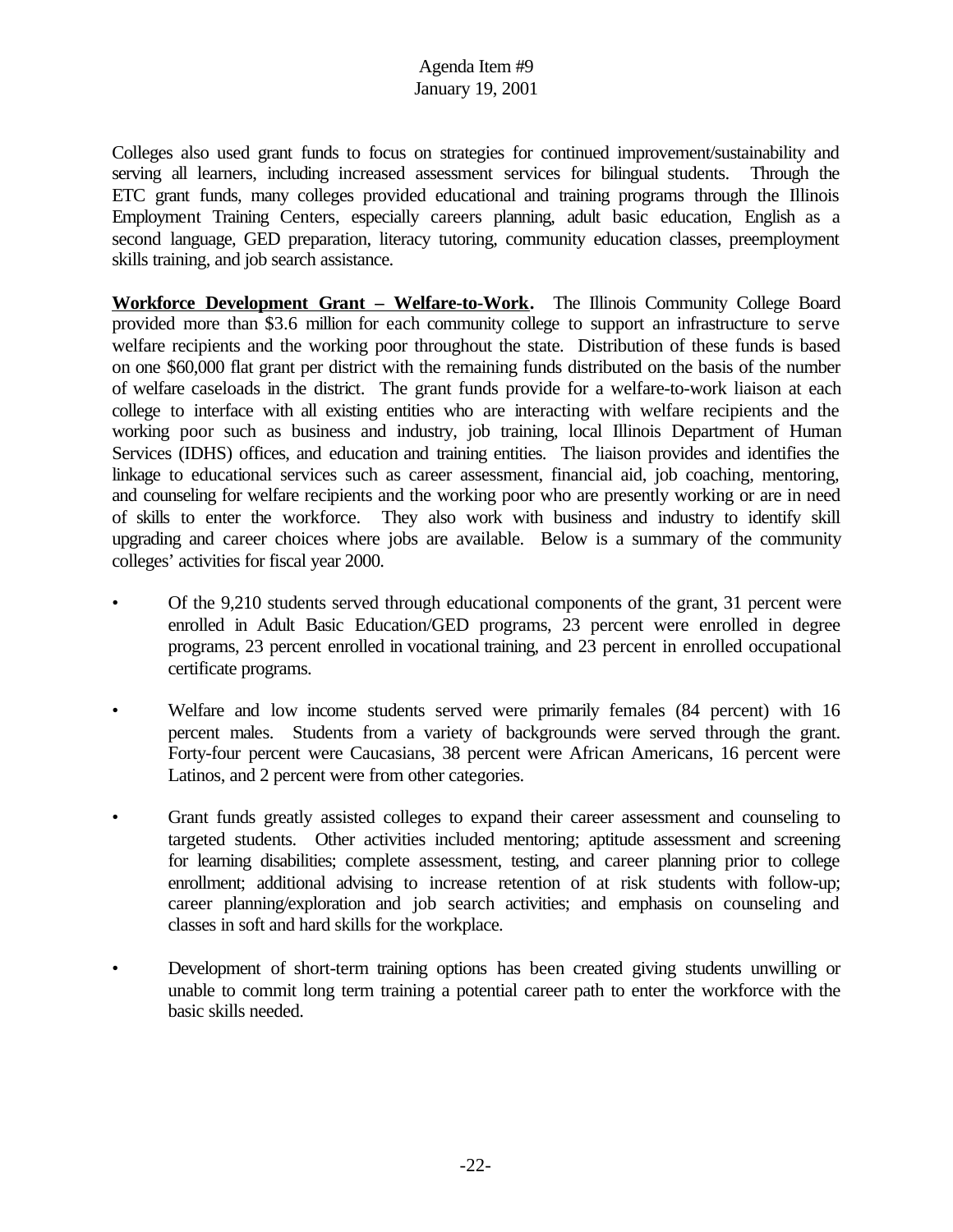- Collaborations with the local Illinois Employment Training Centers (IETC) have resulted in customized and short-term training development options including Workforce Preparation and Customer Relations courses with fees waived for some students.
- Coordination with the college's business and industry center helped to identify local employers interested in providing on-site academic skills instruction for employees. Relationships were initiated with several businesses through local community/business groups such as Rotary Club that increased community service partnership activities. Direct relationships with employers have been made resulting in classes being offered at no cost to interested employees and encouraging employers to hire welfare recipients.

The Welfare-to-Work grant continues to strengthen the infrastructure by creating partnerships to better coordinate workforce development for the underserved and underemployed.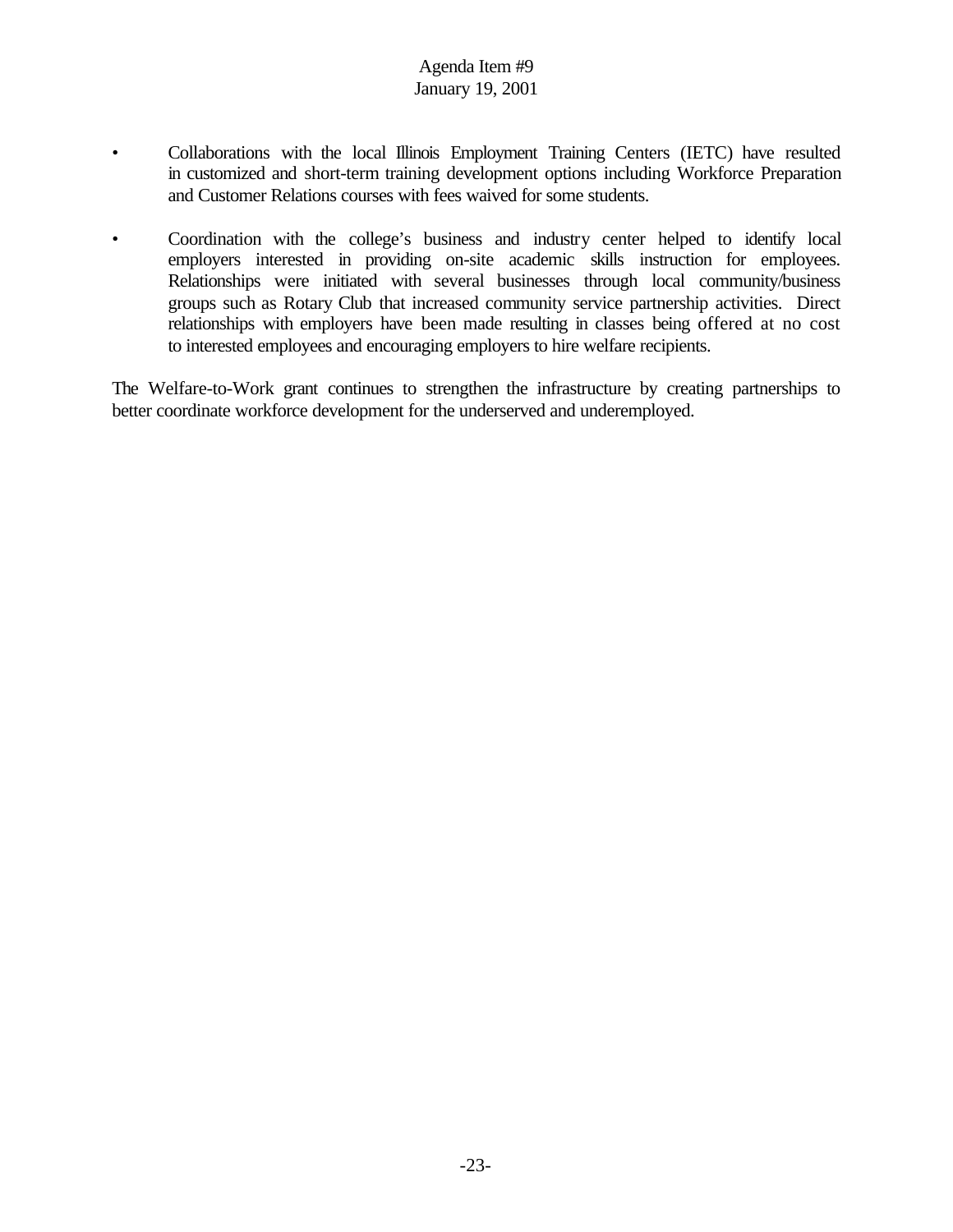# UNAPPROVED

# Minutes of the 325th Meeting of the Illinois Community College Board October 20, 2000 Harry L. Crisp II Community College Center Springfield, Illinois

### Item #1 - Roll Call and Declaration of Quorum

Chairman Duffy called the meeting to order at 9:00 a.m. Roll call was taken with the following members present: James Berkel, Edward Duffy, Inez Galvan, Laurna Godwin, James McFarland, Martha Olsson, Lee Walker, and James Zerkel. Dave Davis, Gwendolyn Laroche, Joseph Neely, and Delores Ray were absent.

### Item #2 - Announcements and Remarks by Chairman Duffy

Chairman Edward Duffy welcomed Joe Cipfl back from Australia.

#### Item #3 - Minutes of the September 15, 2000 Meeting

James Berkel made a motion, which was seconded by Lee Walker, to approve the minutes as recorded. The motion was approved by unanimous voice vote. Student advisory vote: Yes.

#### Item #4 - Committee Reports

#### Item #4.1 - Adult Education Transition Committee

James Berkel reported that the Committee had held a number of conference calls between the last ICCB meeting on September 15 and this morning.

In November, five new adult education staff will be added to the current three staff. A total of 12 staff is targeted by March/April 2001.

The ICCB has contracted with seven adult education and literacy experts to prepare products and make recommendations for the transition and improvement in key adult education and literacy areas. The seven consultants are Suzanne Knell and Janet Scoggins, Director and staff of the Illinois Literacy Resource Development Center; Mary Charuhas, Dean of Adult and Community Education at the College of Lake County; Linda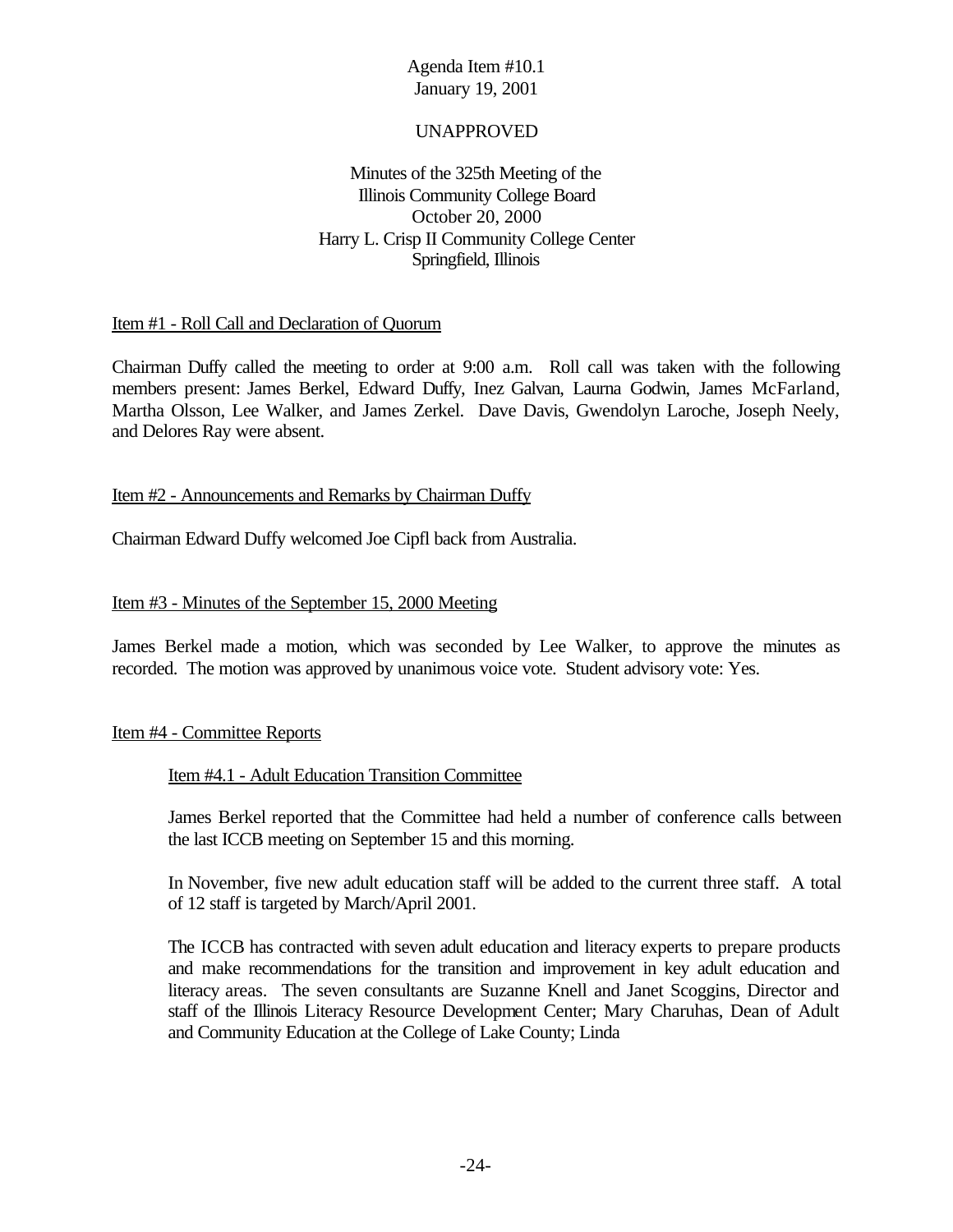Fairweather, Dean of Adult Basic Education and Transitional Services at Black Hawk College (emeritus); Joan Simon, Vice President for Community and Economic Development at Prairie State College (retired); Bill McVey of McVey and Associates; and Scott Ebaugh, educational consultant. In attendance today are Mary Charuhas and Scott Ebaugh.

The Committee will meet with the Adult Education Advisory Council this afternoon at 1:00 p.m. to share information pertinent to the transition.

### Item #4.2 - Funding Equity Study Committee

James Zerkle reported that the Committee continues to review funding equity issues in Illinois. Focus group meetings have been held and the steering committee continues to collect data. Plans were to have a full report by budget approval time but, due to complex issues, the process is slower than originally anticipated. A draft report may be available in November.

#### Item #4.3 - Budget and Finance Committee

Martha Olsson reported that there were no CEO reimbursements for October. In the future, the Committee will continue to review CEO reimbursements, but reporting will be discontinued.

The Committee discussed the fiscal year 2001 financial statements, Item #12 of this agenda. In January 2001, financial statements will be presented in a new format.

#### Item #5 - Board Liaison Report

#### Item #5.1 - Status Report on Substance Abuse Prevention Activities

Inez Galvan reported that for the past several years, the ICCB Student Advisory Committee has had a subcommittee to address issues on substance abuse prevention and traffic safety. Members of the subcommittee have served on task groups and participated in campaigns to raise the awareness of the hazards of drunk driving and traffic safety initiatives. The Soberfest initiative, initially started by Triton College, has evolved to include community colleges statewide. Soberfest and other activities have taken place on the campuses of Danville Area Community College, Elgin Community College, Lewis and Clark Community College, Kishwaukee College, Parkland College, and Richland Community College.

For fiscal year 2001, the Illinois Community College Board Student Advisory Committee has again formed a subcommittee to encourage colleges to participate in Soberfest and 3-D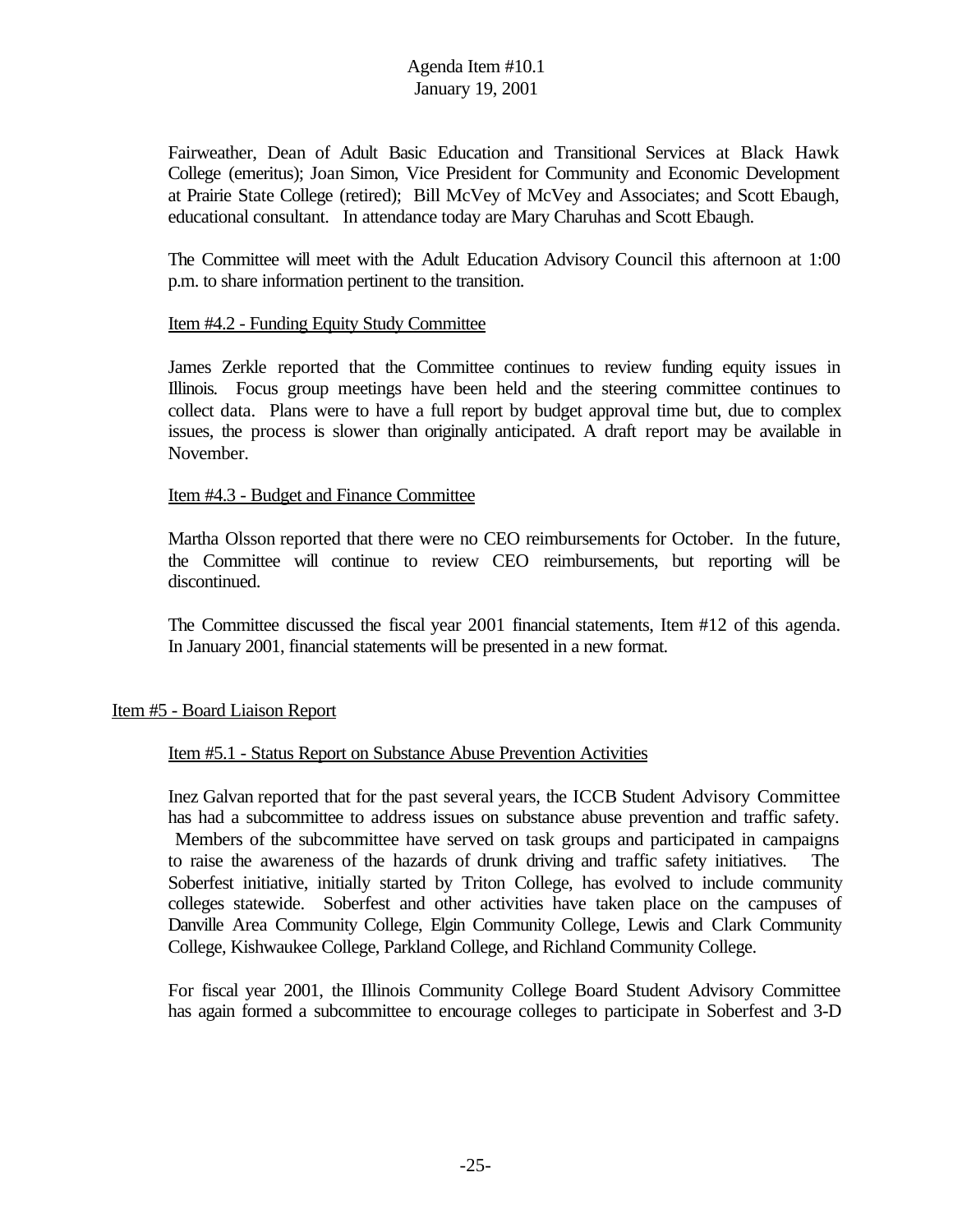Month (National Drunk and Drugged Driving Prevention Month). In meeting its goals and objectives, the Student Advisory Committee will work with ICCB staff on substance abuse activities for the year. Staff will continue to collaborate with the Secretary of State's Office and the Traffic Safety Program at Eastern Illinois University on various projects.

Funding for the Illinois Department of Transportation grant program has ended. ICCB staff will investigate other funding sources, including resources from the National Highway Traffic Safety Administration in Washington, D. C.

#### Item #6 - President/CEO Report

Joe Cipfl remarked on his trip to Australia and to the Olympics events, and added that he was pleased to be back to his duties at the ICCB.

New ICCB employees were introduced as follows: Dr. Brian Erdman, Associate Director for Policy Studies; Shante Holman, Secretary II; Nathaly Ranger, Intern from the University of Illinois-Springfield; Lynn Robberson, Associate Director for Business/Industry Services; and Becky Sanders, Secretary IV.

Dr. Tom Thomas will retire from Illinois Central College on December 31, 2000. New presidents in the system include Dr. Tom Hines, Spoon River College; Dr. Dave Louis, Kishwaukee College; Dr. Paul McCarthy, Prairie State College; and Dr. Mary Jo Oldham, Southeastern Illinois College. Orientations are being provided to the new presidents by ICCB staff.

Dr. Cipfl expressed appreciation to the Board for approving the fiscal year 2002 budget for the Illinois Community College System on September 15. On October 12, representatives from all areas of the community college system held the Big Picture meeting with staff of the Board of Higher Education.

A statewide cooperative agreement has been reached with the Office of Rehabilitation Services to address higher education funding issues for students with disabilities.

#### Item #7 - Advisory Organizations

### Item #7.2 - Student Advisory Committee

James McFarland reported that SAC had not met since the September meeting of the ICCB. No further information was available to report.

### Item #7.2 - Illinois Community College Trustees Association

Linden Warfel made comments on the value of the Illinois community colleges.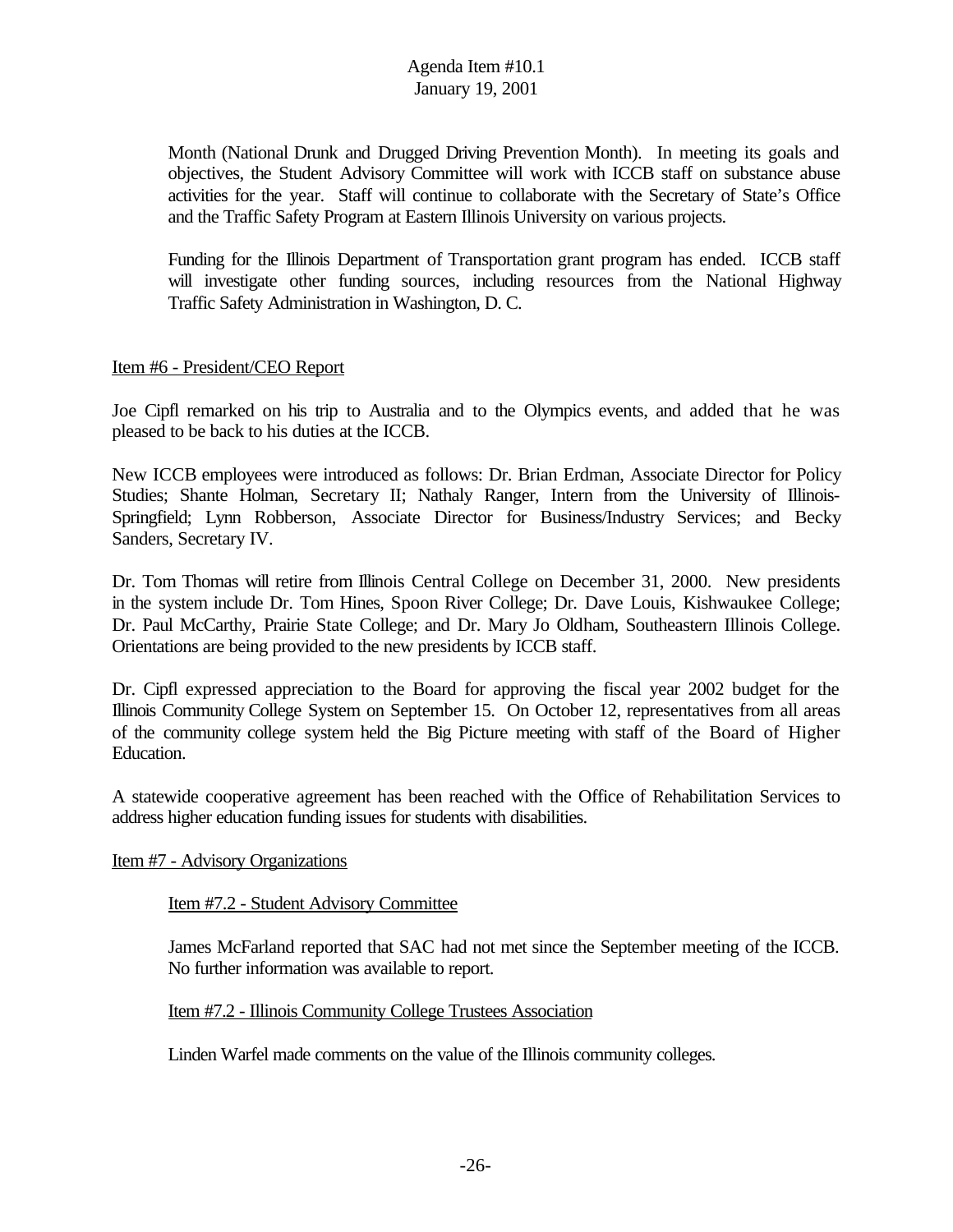During the past year, the ICCTA has hosted six different conferences for trustees. The most recent was a Leadership and Core Values Conference at which Rushworth Kidder was a speaker.

Harold Hodgkinson will address changing populations at the November meeting of the Trustees Association in Chicago. The ICCB is invited.

Retirement remains a concern to the entire community college system.

### Item #7.3 - Presidents Council

Don Crist reported that the Council endorses the fiscal year 2002 budget for the community college system, and commended the ICCB staff for their leadership.

The Council participated in the focus group sessions which recently met to review financing of higher education.

Dr. David Pierce, former president of the AACC, and Dr. Steve Crow of the North Central Association met with the Presidents Council in September. Future issues and other areas of opportunities for the Illinois Community College System were addressed. Virginia McMillan was commended for her leadership during the period that Dr. Cipfl was in Australia.

Dr. Crist thanked Dr. Cipfl for arranging Lt. Governor Corinne Wood's planned appearance with the Council on Thursday evening, November 9.

### Item #7.4 - Illinois Community College Faculty Association

Leo Welch welcomed Joe Cipfl back from Australia.

Mr. Welch expressed concerns with an BHE report, *Investing in the Future - College Readiness in Illinois* presented at its October 3 meeting at Highland Community College. Mr. Welch did not agree with contents of the report and with the IBHE's recommendations. He hopes that the ICCB will respond to the requirement issues in the report. Mr. Welch has reference data and research material available for ICCB review.

James Zerkle recommended that the remediation issue be added to the ICCB agenda. By spring, we could receive feedback on expected progress. Advisory groups could be organized outside of a regular Board meeting for an all-day session.

Chairman Duffy asked staff to organize advisory groups within the next 35-60 days to engage remediation as a community college issue to be addressed.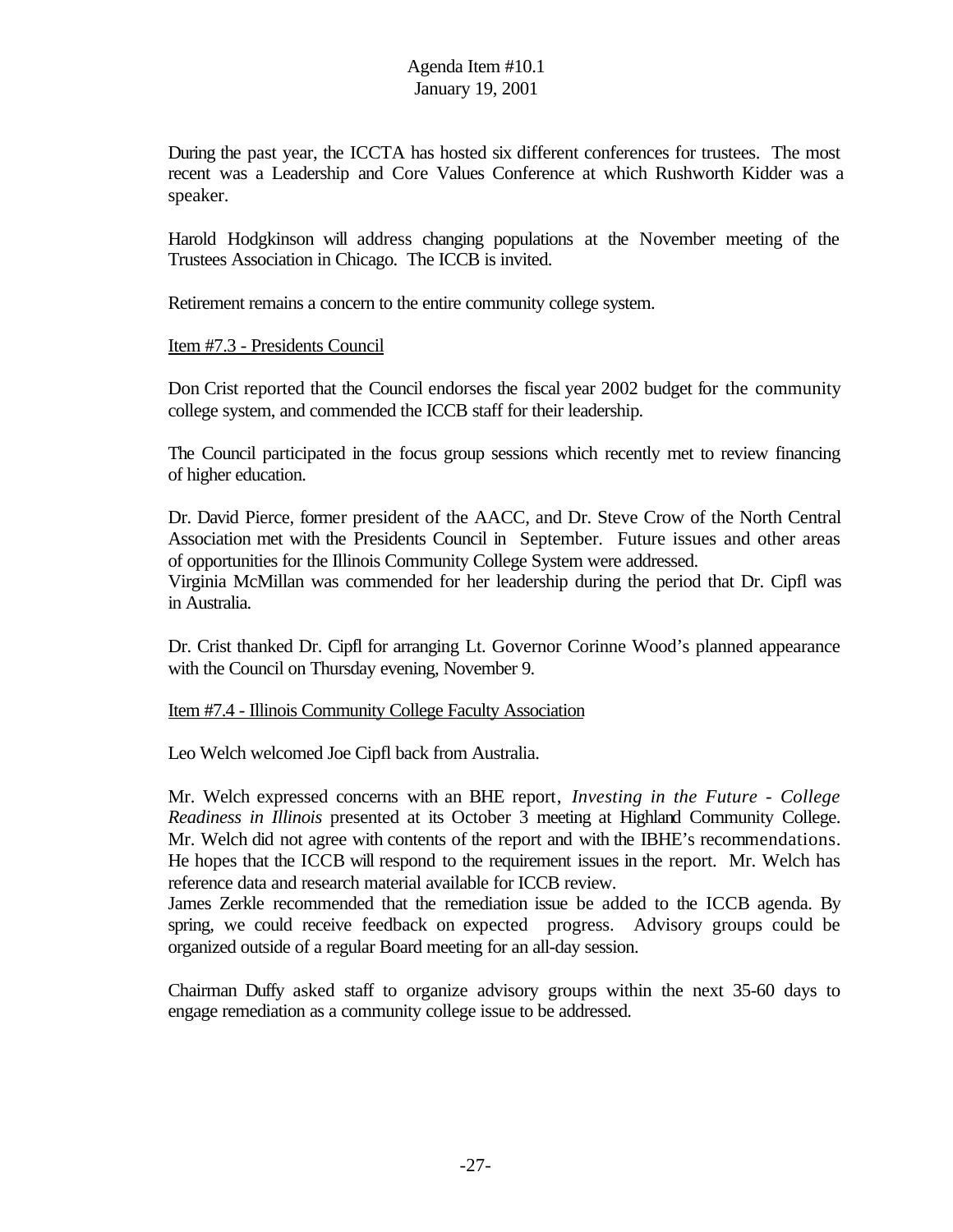The Teaching/Learning Conference will be held on November 3 at the Springfield Renaissance.

# Item #8 - Learning-Centered Instruction Award Presentations

Awards were presented to College of DuPage and Richard J. Daley College (City Colleges of Chicago).

### Item #9 - 2000 Follow-Up Study of Fiscal Year 1999 Occupational Program Graduates

Scott Parke made a presentation on the follow-up study and distributed presentation material.

Lee Walker made the following motion, which was seconded by James Berkel:

The Illinois Community College Board hereby endorses the recommendations contained in the *2000 Follow-up Study of Fiscal Year 1999 Occupational Program Graduates* and asks the President/CEO to implement these recommendations.

- 1. Colleges with occupational follow-up study response rates below recommended levels should put forth additional effort to increase response rates for the coming year.
- 2. Colleges that had programs with more than one-quarter of the total employed graduates working in a field that was not related to their community college program should examine these programs to determine if program improvement initiatives or additional placement efforts are necessary.
- 3. A small contingent of employed graduates working in positions unrelated to their programs of study reported that they could not find a position in their field of preparation. Colleges should provide additional follow-up to individuals so situated to determine if circumstances have changed and offer further assistance in locating employment in their chosen field as necessary.
- 4. Colleges offering programs with graduates who exhibit elevated unemployment rates should examine them to determine if program improvement initiatives or additional placement efforts are necessary.
- 5. Colleges with programs in which more than 13 percent of the graduates were employed in part-time positions should monitor local labor market needs to determine the availability of full-time employment in the field.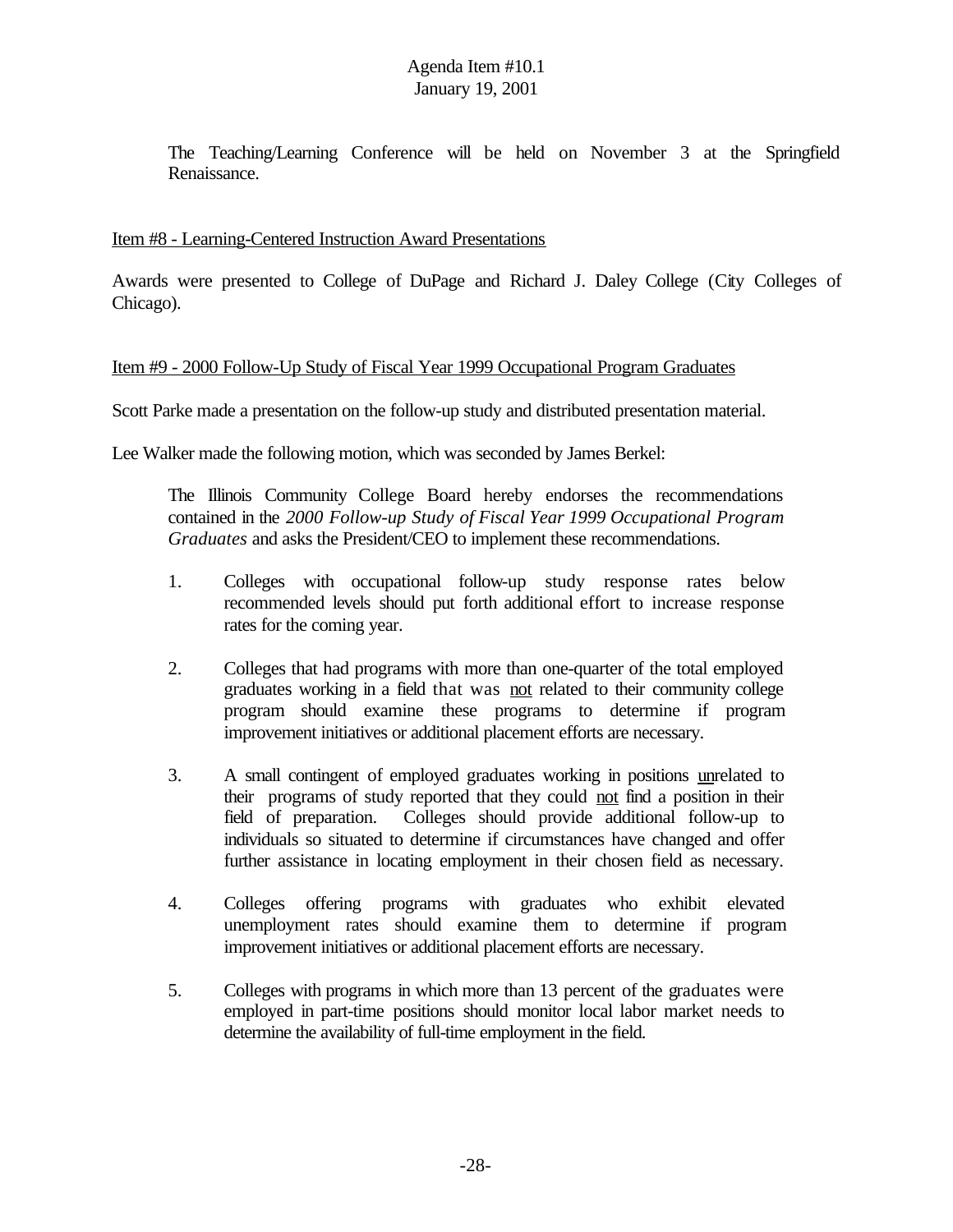6. Colleges with programs leading to occupations with relatively low initial earnings should make students aware of the compensation available in these fields both short and long term.

The motion was approved by unanimous voice vote. Student advisory vote: Yes.

### Item #10 - Accountability and Productivity in Illinois Community Colleges - Fiscal Year 2000

Carol Lanning made a presentation on the accountability and productivity of community colleges for fiscal year 2000.

Lee Walker made the following motion, which was seconded by James McFarland:

The Illinois Community College Board hereby endorses the recommendations within the report titled *Accountability and Productivity in Illinois Community Colleges Fiscal Year 2000* and asks the President/CEO to take necessary steps to implement the recommendations.

- 1. In order to improve the reliability of the data collected on students who require special services, colleges should explore strategies to strengthen the data and improve the reporting process, such as the coordination of the various existing reporting formats, increased collaboration of the various existing reporting formats, increased collaboration between advisement and special services, matching administrative software to support services, and providing more technical assistance to those responsible for collecting the data.
- 2. ICCB staff should undertake an in-depth study of the current issues and trends within the nursing profession and their implications for community college nursing programs.
- 3. Colleges should examine policies, practices, and data collection systems to ensure that they support the collection and reporting of the most accurate possible data on student intent and program completion.

The motion was approved by unanimous voice vote. Student advisory vote: Yes.

Lee Walker asked that James McFarland report back to the ICCB on data collections from Illinois community college students.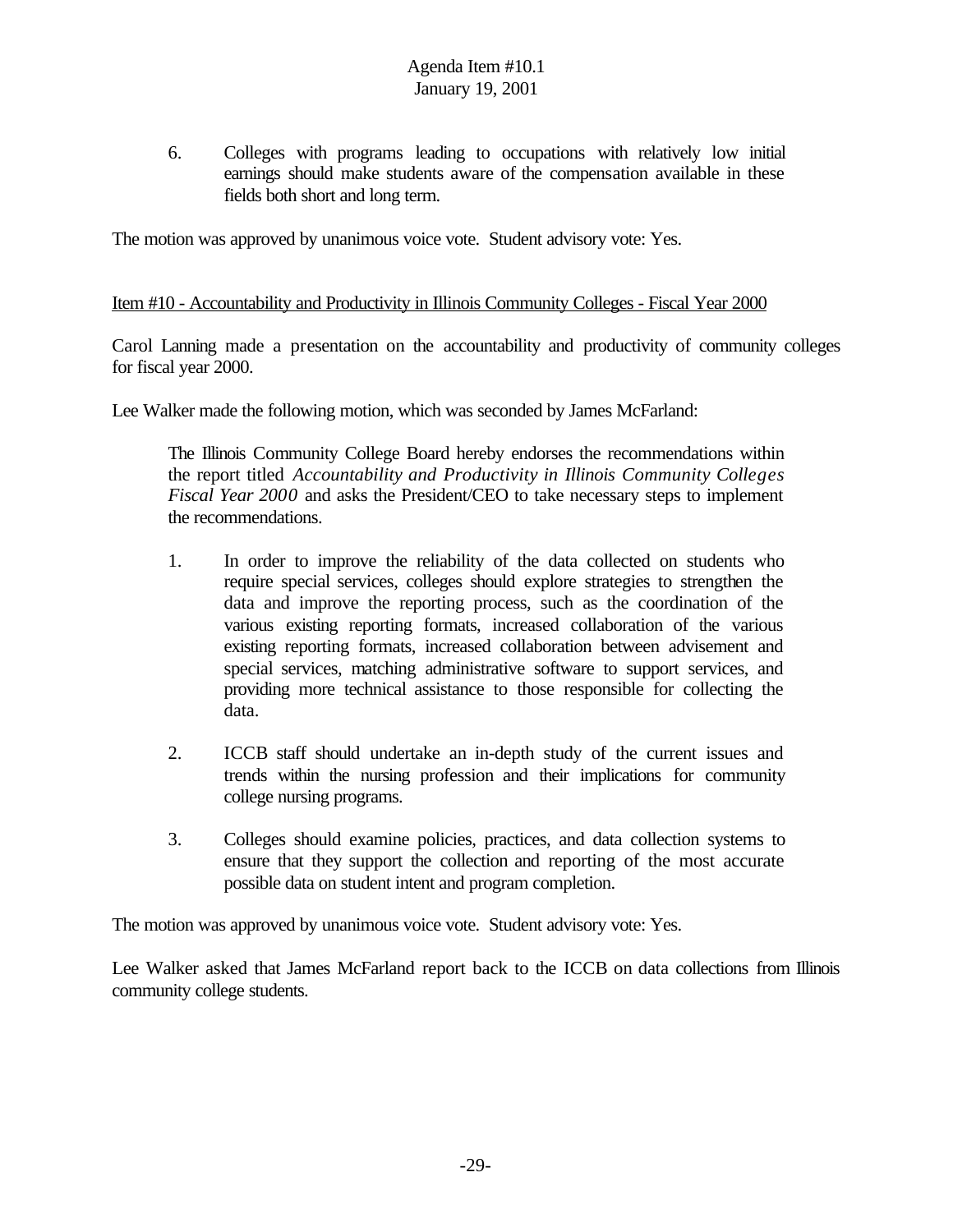# Item #11 - Consent Agenda

Lee Walker made a motion to approve the following items, which was seconded by James Berkel:

Item #11.1 - New Units of Instruction

The Illinois Community College Board hereby approves the following new units of instruction for the community colleges listed below:

# **PERMANENT PROGRAM APPROVAL**

### Highland Community College

• Computer Technician Certificate - 25 semester credit hours

### Rock Valley College

- Dental Hygiene AAS degree 81 semester credit hours (Regional)
- Graphic Arts Technology AAS degree 66 semester credit hours (Regional)
- Prepress Certificate 23 semester credit hours (Regional)
- Press Operations Certificate 23 semester credit hours (Regional)

### **The following colleges were approved to offer programs on a temporary basis for a period of one year and now request permanent approval of these programs.**

#### Illinois Central College

• Tractor Trailer Driver Certificate - 7 semester credit hours

#### Kaskaskia College

• Tractor Trailer Driver Certificate - 7 semester credit hours

#### Lake Land College

• Commercial Truck Driver Training Certificate - 7 semester credit hours

### Lewis & Clark Community College

• Truck Driver Certificate - 7 semester credit hours

#### Richland Community College

• Transportation Certificate - 7 semester credit hours

#### Southwestern Illinois College

• Certified CISCO Networking Specialist Certificate - 19 semester credit hours

The motion was approved by unanimous voice vote. Student advisory vote Yes.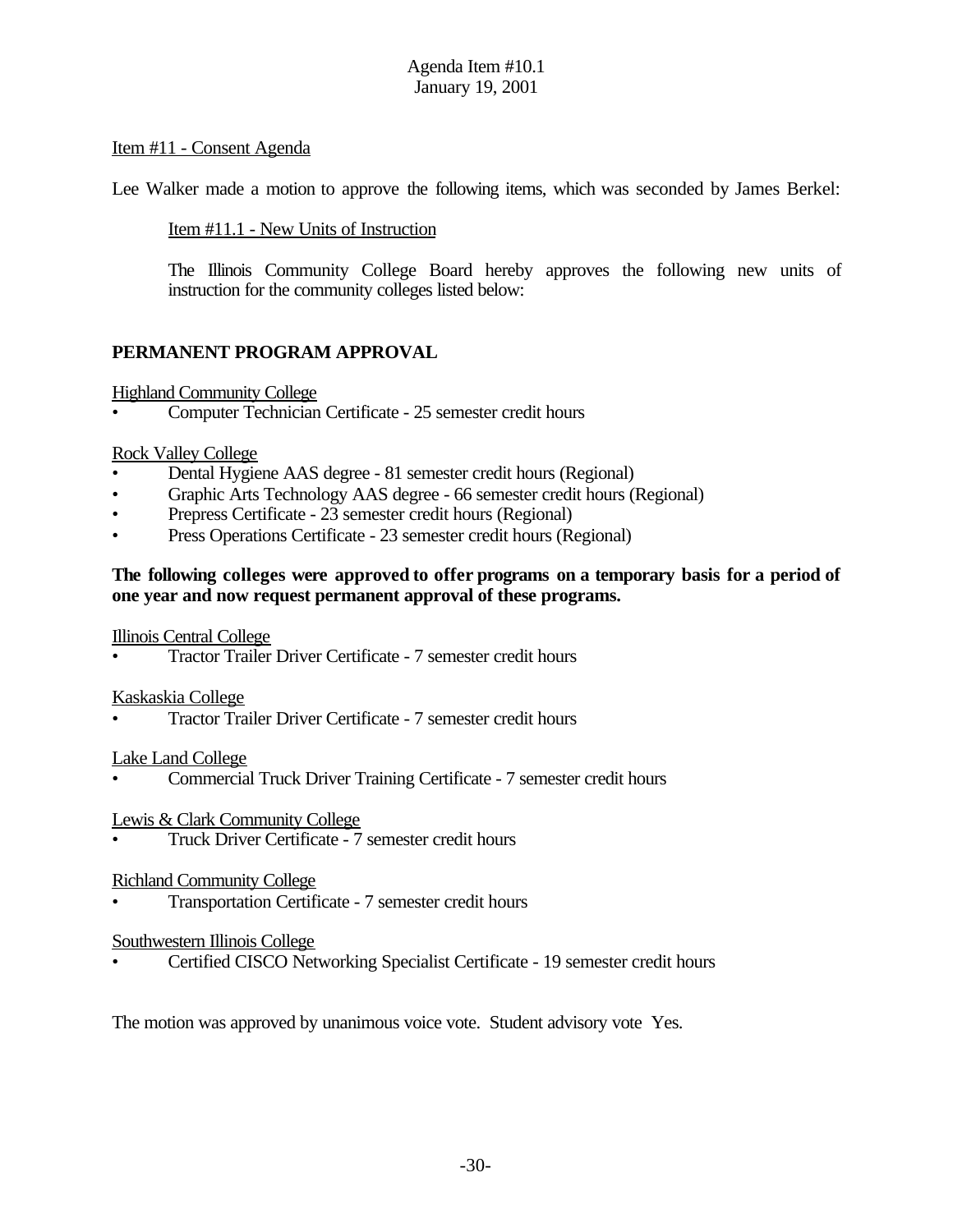## Item #11.2 - Review and Approval of Short-Term Occupational Certificate Programs

The Illinois Community College Board hereby adopts the following policy to streamline the approval of occupational certificate programs.

- 1. Two categories for occupational certificate programs of less than 30 semester credit hours will be established.
	- a. Short-term certificate programs of less than seven semester credit hours.
	- b. Basic certificate programs of between seven and 29 semester credit hours.
- 2. Colleges will be allowed to implement short-term certificate programs (less than seven semester credit hours) by reporting their intention to Illinois Community College Board staff provided the college has previous approval to offer one or more programs in the same two-digit CIP category as the new short-term certificate program.
- 3. Colleges will be required to follow the existing new unit request procedure for basic certificates (seven to 29 semester credit hours). To facilitate a timely response to the requests for basic certificate programs, the Illinois Community College Board delegates approval authority to its President/CEO, who will report to the Board a list of basic certificate programs that have been approved.

The motion was approved by unanimous voice vote. Student advisory vote: Yes.

Item #12 - Information Items

Item #12.1 - Fiscal Year 2000 Financial Statements (Final)

Financial Statements are provided for Board information.

Item #12.2 - Fiscal Year 2001 Financial Statements (September 2000)

Financial Statements are provided for Board information.

Item #12.3 - Status Report on the Joint Education Committee and the P-16 Partnership for Educational Excellence

The Board was provided an update on the current standing of the Joint Education Committee and P-16 initiative to date. Additional reports will be provided to the ICCB as future initiatives are identified and developed.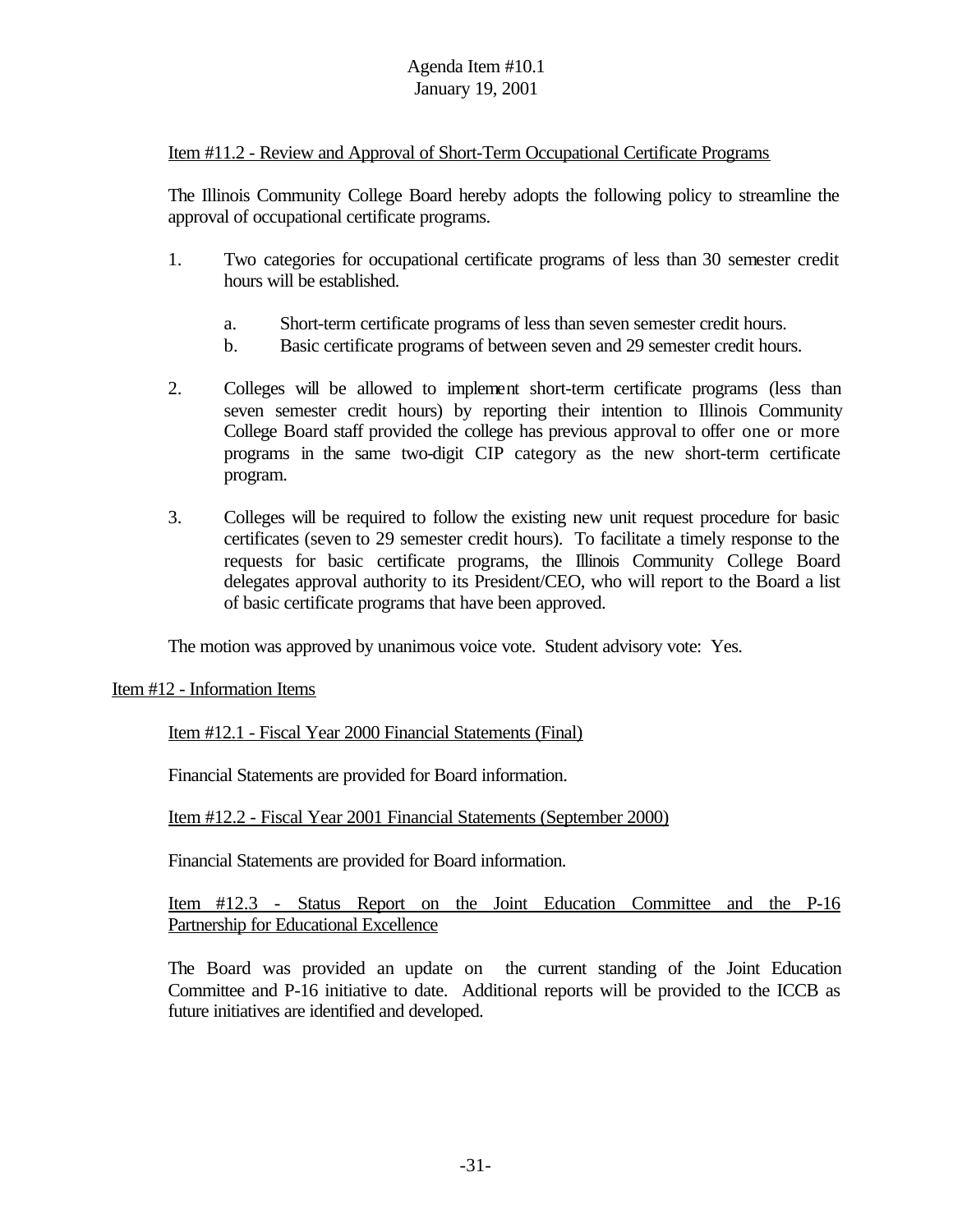# Item #14 - Adjournment

James McFarland made a motion, which was seconded by Inez Galvan, to adjourn the meeting at 11:20 a.m. The motion was approved by unanimous voice vote. Student advisory vote: Yes.

Edward T. Duffy Joseph J. Cipfl<br>
Chair President/CEO

President/CEO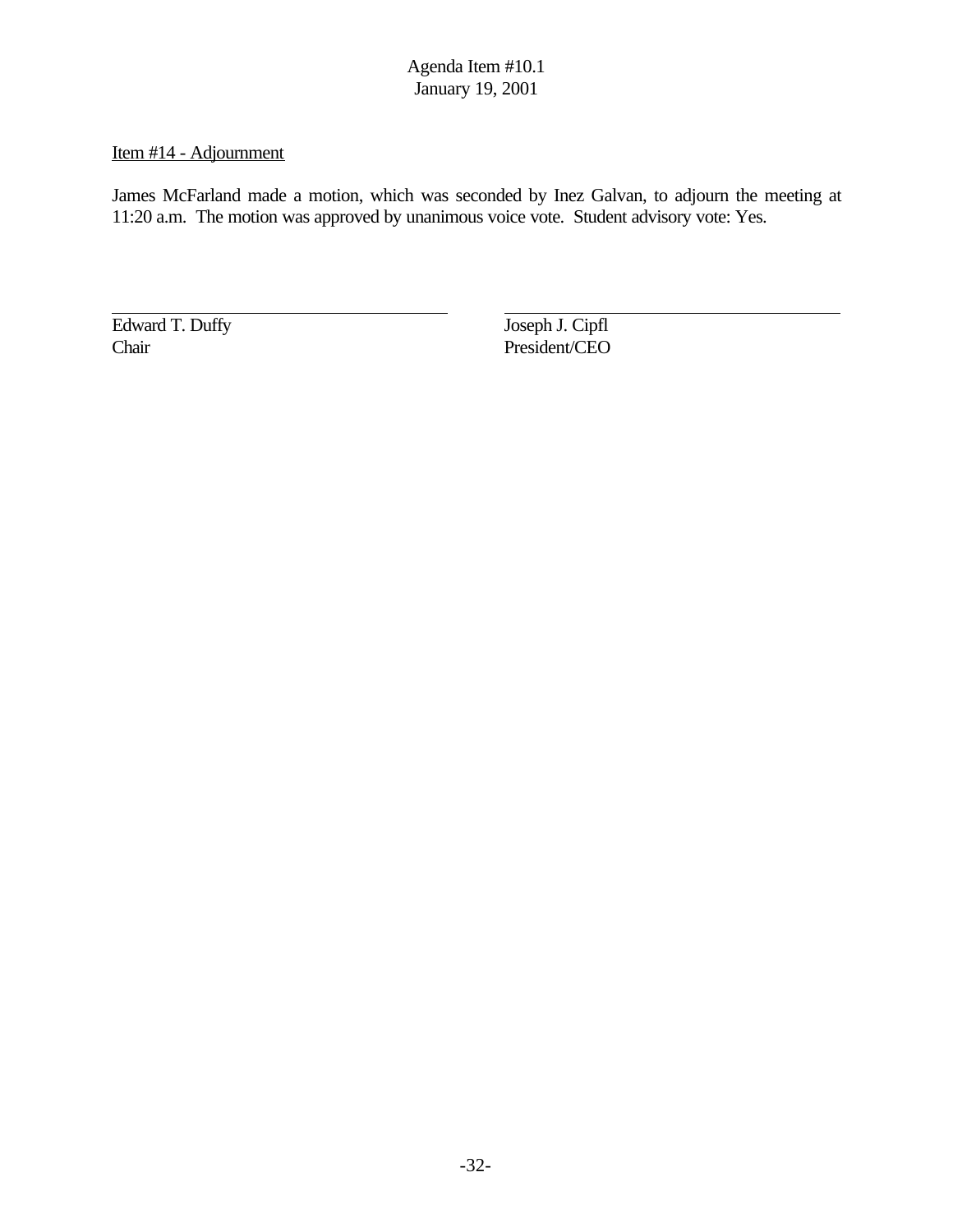### Illinois Community College Board

#### **REVIEW OF EXECUTIVE SESSION MINUTES**

The Illinois Open Meeting Act requires public bodies to review, at least twice a year, minutes of executive sessions to determine if the content of such minutes continue to require confidentiality or if they may be made available for public inspection.

The last review of executive session minutes was held on June 16, 2000, and the next Board review of executive session minutes will take place on June 15, 2001.

### **RECOMMENDED ACTION**

It is recommended that the following motion be adopted:

The Illinois Community College Board hereby determines that minutes of its executive sessions held on March 19, 1999; January 21, 2000; and June 16, 2000, are no longer confidential and may be released for public information upon request.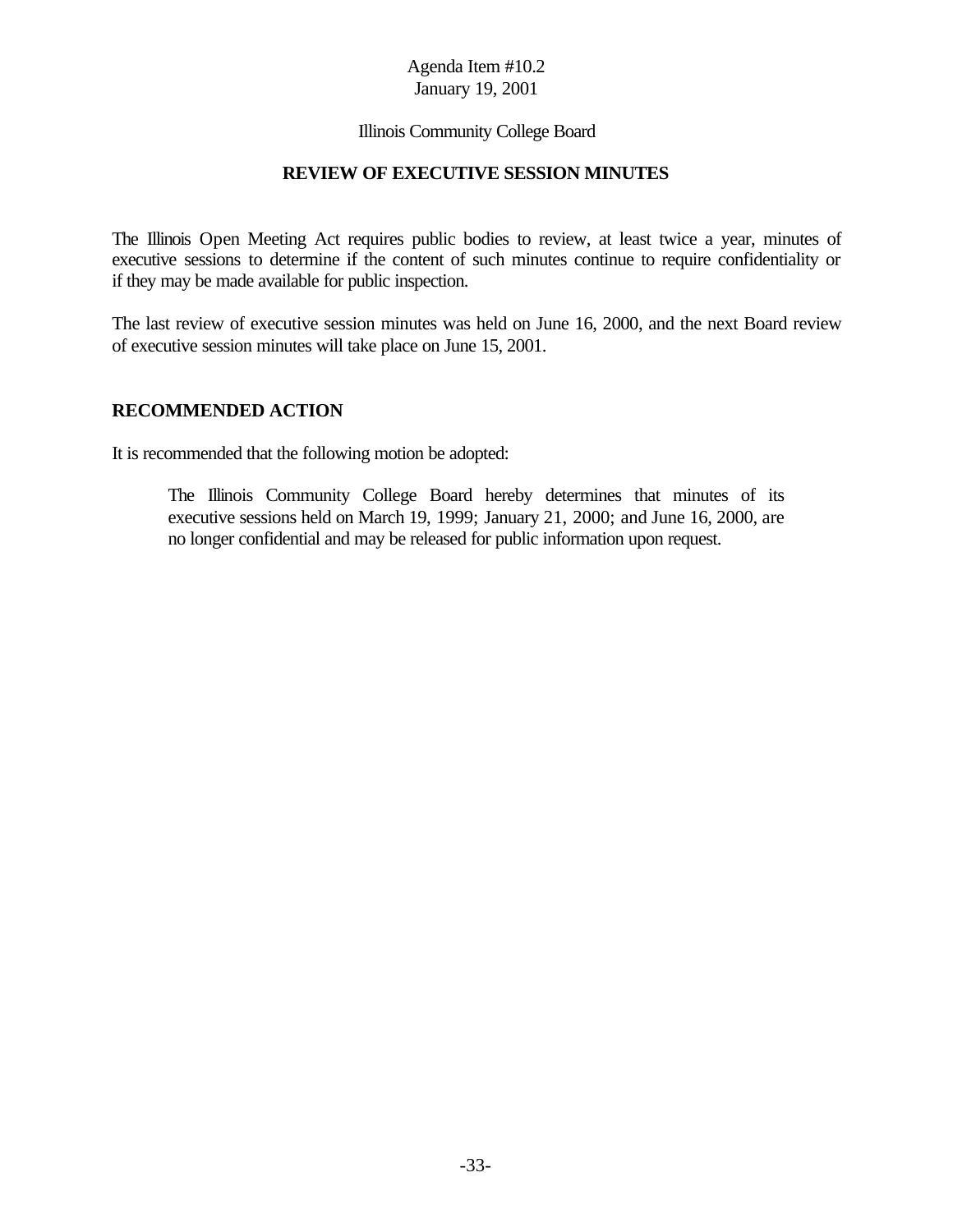Illinois Community College Board

# **ILLINOIS COMMUNITY COLLEGE BOARD REVISED FISCAL YEAR 2001 CALENDAR OF MEETINGS**

The Illinois Community College Board now has office space in the James R. Thompson Center, 100 W. Randolph Street, Chicago, and May 18 will be the first ICCB meeting in the Board's Chicago office.

### **RECOMMENDED ACTION**

It is recommended that the following motion be adopted:

The Illinois Community College Board hereby adopts the following revised fiscal year 2001 Calendar of Meetings:

# Fiscal Year 2001

| July 21, 2000    | (Subject to Call)                                                                                            |
|------------------|--------------------------------------------------------------------------------------------------------------|
| September 15     | 9:00 a.m. - McHenry County College, Crystal Lake                                                             |
| October 20       | 9:00 a.m. - ICCB Office, 401 E. Capitol, Springfield                                                         |
| December 1       | (Subject to Call)                                                                                            |
| January 19, 2001 | 9:00 a.m. - ICCB Office, 401 E. Capitol, Springfield                                                         |
| March 16         | 9:00 a.m. - Carl Sandburg College, Galesburg                                                                 |
| May 18           | 9:00 a.m. - ICCB Office, James R. Thompson Center,<br>100 W. Randolph Street, 2 <sup>nd</sup> Floor, Chicago |
| June $15*$       | 9:00 a.m. - Palmer House Hilton, 17 E. Monroe Street, Chicago                                                |

\* June meetings of the ICCB are held in conjunction with the ICCTA and Presidents Council.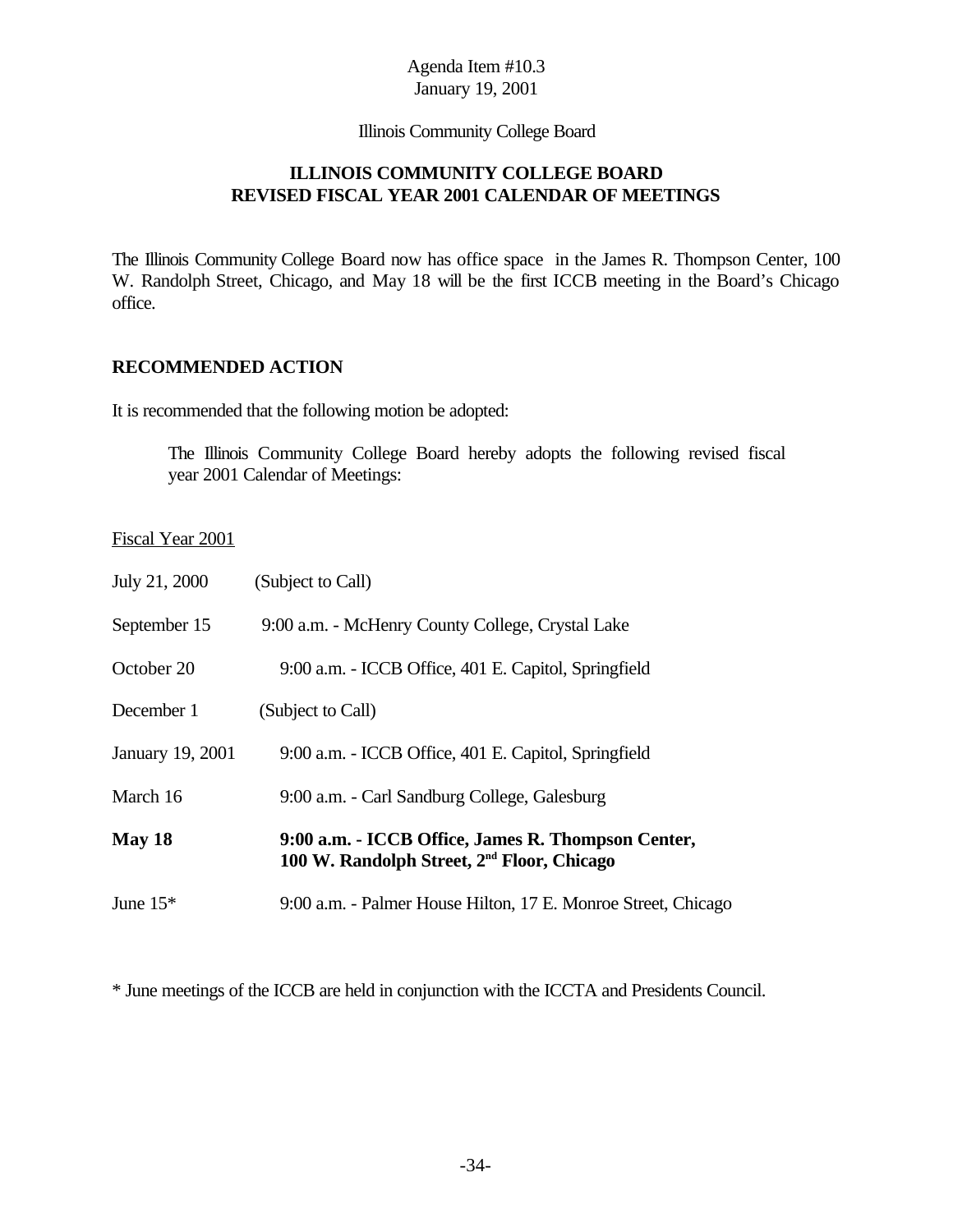#### Illinois Community College Board

#### **FISCAL YEAR 2002 SYSTEM OPERATING, CAPITAL, ADULT EDUCATION, AND OFFICE BUDGET RECOMMENDATIONS**

The Illinois Board of Higher Education, at its meeting on Wednesday, December 13, 2000, approved its recommendations for: (1) a community college system operating and capital budgets, (2) an adult education system budget and (3) an ICCB office budget. The amounts approved are summarized herein. It is now the responsibility of the ICCB to have a fiscal year 2002 appropriation bill, along with any required substantive legislative language related to the appropriations bill, introduced in the General Assembly.

### **RECOMMENDED ACTION**

It is recommended that the following motion be adopted:

The Illinois Community College Board hereby authorizes its President/CEO to prepare an appropriations bill and any related substantive legislation for introduction in the General Assembly in the spring 2001 legislative session that reflects the amounts recommended by the Illinois Board of Higher Education for the community college and adult education systems as summarized in each budget recommendation and reappropriated fiscal year 2001 budget items, as may be necessary.

**Community College System Operating Budget**. The level of funding for the system operating budget is summarized in Table 1. District allocations can be found on the ICCB website at www.iccb.state.il.us.

The IBHE fiscal year 2002 system operating budget recommendations are for an increase of \$18.0 million to \$331.8 million, a 5.8 percent increase over fiscal year 2001 for the Illinois community college system. Base operating grants have increased \$10.9 million or 6.0 percent. Equalization grants have increased by \$3.7 million or 5.1 percent. This brings the equalization threshold to 98.5 percent of full funding. Performance-based initiative funding is up \$0.9 million or 45.0 percent. The total unrestricted grants increase for community colleges is \$15.6 million or 6.0 percent.

The workforce development and advanced technology grants are up \$0.5 million or 3.4 percent. The accelerated college enrollment grants have increased \$0.5 million or 50.0 percent. Deferred Maintenance grants are up \$0.6 million or 16.9 percent. The total restricted grants increase for community colleges is \$2.2 million or 4.4 percent. The statewide initiative and other grants is up \$0.2 million or 6.8 percent. This also includes the first year funding of the foundation matching grant at \$0.3 million.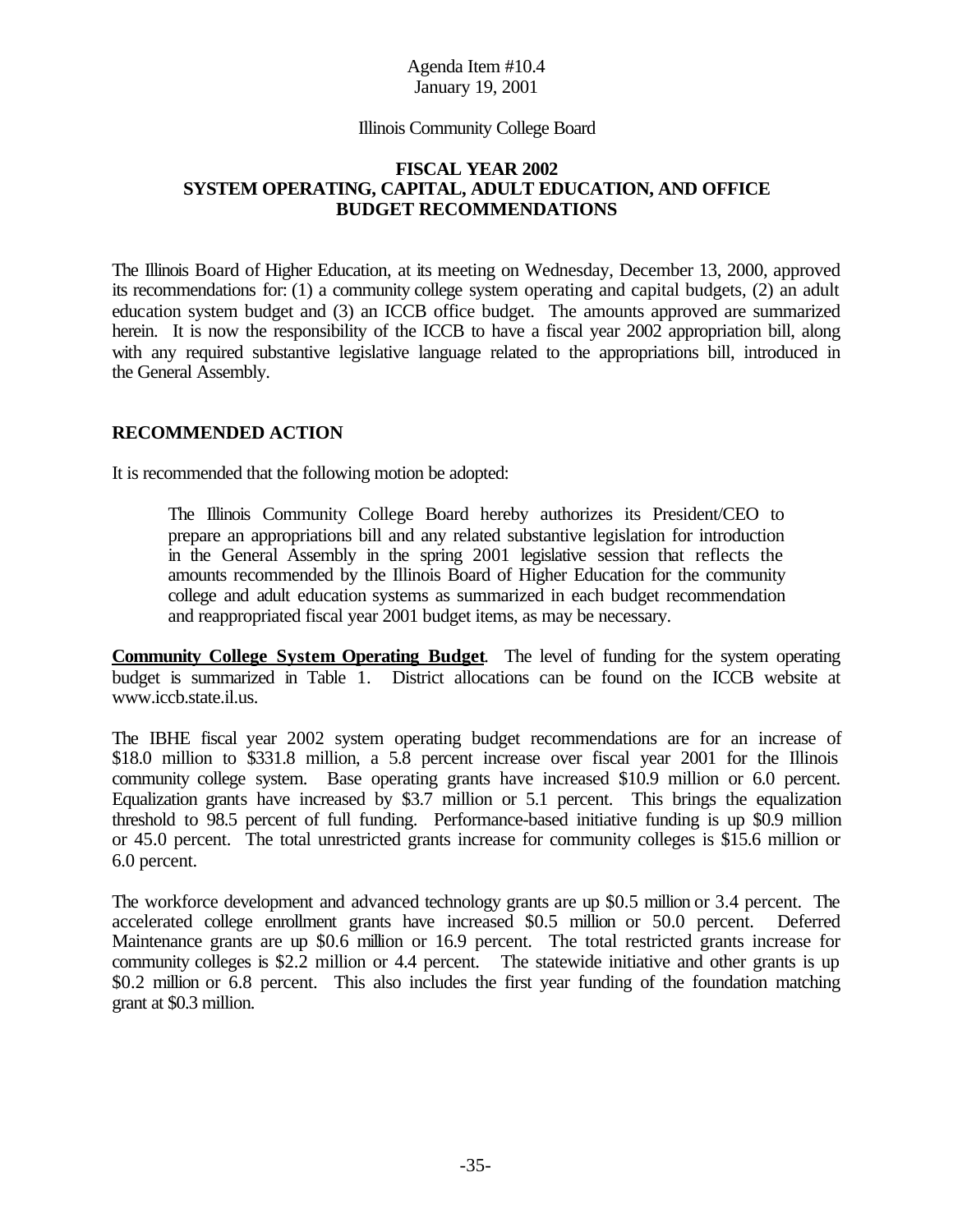**Community College System Capital Budget**. The Capital Development Board receives the appropriations for state-funded capital projects and will introduce an appropriations bill that will include community college projects. The individual community college projects and statewide initiatives are summarized in Table 2. The IBHE's priority listing of all higher education capital projects is included in Table 3.

The IBHE capital budget recommendations total \$540.0 million. Of this total \$231.3 million is for the direct benefit of the Illinois Community College System. It includes 22 campus-specific projects totaling \$220.6 million, \$9.1 million for capital renewal, and \$1.6 million for Black Hawk College and City Colleges of Chicago to convert their television stations to digital signal.

**Adult Education**. The fiscal year 2002 budget recommendations will be distributed to community colleges, public schools, regional offices of education, community-based organizations, correctional institutions, and other providers of adult education.

The total state resources requested for adult education are \$41.3 million. This is an increase of \$11.2 million or 37.5 percent. This recommended increase if the full amount requested by the ICCB. Table 4 summarizes the adult education budget request.

**ICCB Office Budget**. The ICCB office operations budget approved by IBHE totals \$25,616,400 from five funds. The office administration from state general funds is increasing by 7.1 percent or \$171,700. The IBHE recommends a funding level for office administration, and the ICCB can allocate within the allowable lines as needed. Table 5 (for Board members only) details the budget; however, some minor adjustments may be made within the line item totals.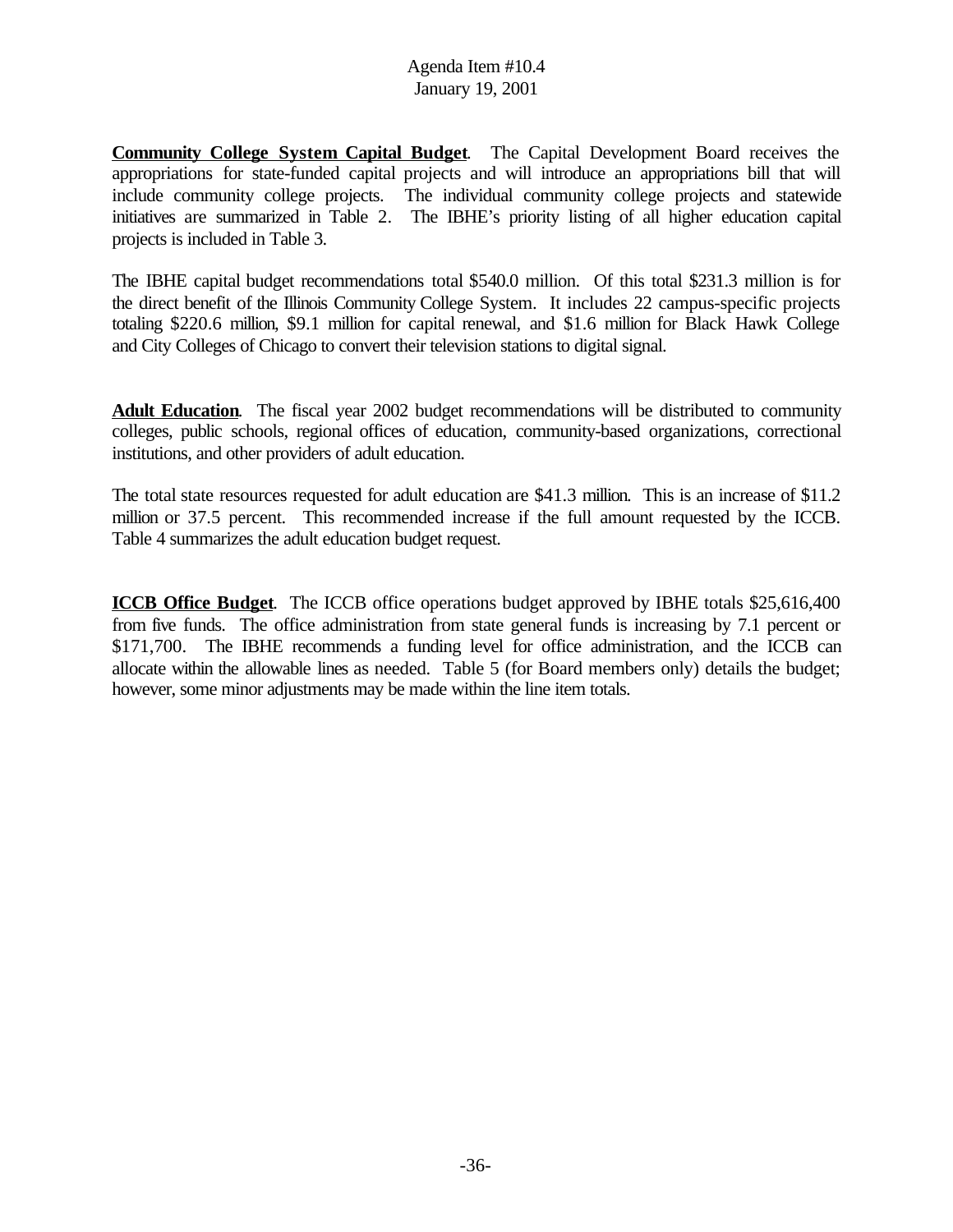#### **Illinois Community College Board Table 1 Fiscal Year 2002 Operating Grants to Colleges**

| <b>Grants to Colleges</b>                                                                                                                                                                             | FY 2001<br><b>Appropriation</b>                                                    |                                       | FY2002<br><b>ICCB Request</b>                                     |                            | FY2002<br><b>IBHE Recommendation</b>                             | <b>Dollar</b><br><b>Difference</b>                                | <b>Percent</b><br><u>Difference</u>        |
|-------------------------------------------------------------------------------------------------------------------------------------------------------------------------------------------------------|------------------------------------------------------------------------------------|---------------------------------------|-------------------------------------------------------------------|----------------------------|------------------------------------------------------------------|-------------------------------------------------------------------|--------------------------------------------|
| <b>Base Operating Grants</b><br><b>Credit Hour Allocation</b><br><b>GSF Allocation</b>                                                                                                                | \$182,826,600<br>180,626,600<br>2,200,000                                          | \$                                    | 197,728,500 \$<br>195,378,500<br>2,350,000                        |                            | <u>193,775,000</u><br>191,425,000<br>2,350,000                   | \$10,948,400<br>\$10,798,400<br>\$150,000                         | $6.0\%$<br>6.0%<br>6.8%                    |
| <b>Small College Grants</b>                                                                                                                                                                           | \$900,000                                                                          | \$                                    | 900,000 \$                                                        |                            | 900,000                                                          | \$0                                                               | 0.0%                                       |
| <b>Equalization Grants</b>                                                                                                                                                                            | \$73,657,000                                                                       | \$                                    | 82,900,000                                                        | \$                         | 77,391,500                                                       | \$3,734,500                                                       | 5.1%                                       |
| Performance Based Initiative                                                                                                                                                                          | \$2,000,000                                                                        | \$                                    | 6,167,000 \$                                                      |                            | 2,900,000                                                        | \$900,000                                                         | 45.0%                                      |
| <b>Unrestricted Grants to Colleges</b>                                                                                                                                                                | \$259,383,600                                                                      |                                       | \$287,695,500                                                     |                            | \$274,966,500                                                    | \$15,582,900                                                      | 6.0%                                       |
| <b>Current Workforce Training Grants</b>                                                                                                                                                              | \$5,000,000                                                                        | \$                                    | 5,000,000 \$                                                      |                            | 5,000,000                                                        | \$0                                                               | 0.0%                                       |
| <b>Workforce Development Grants</b>                                                                                                                                                                   | \$13,850,000                                                                       | \$                                    | 14,600,000 \$                                                     |                            | 14,317,000                                                       | \$467,000                                                         | 3.4%                                       |
| <b>Special Populations Grants</b>                                                                                                                                                                     | \$13,000,000                                                                       | \$                                    | 13,650,000 \$                                                     |                            | 13,260,000                                                       | \$260,000                                                         | 2.0%                                       |
| <b>Accelerated College Enrollment Grants</b>                                                                                                                                                          | \$1,000,000                                                                        | \$                                    | 2,500,000 \$                                                      |                            | 1,500,000                                                        | \$500,000                                                         | 50.0%                                      |
| Illinois Community Colleges Online Grants                                                                                                                                                             | \$550,000                                                                          | \$                                    | 1,000,000 \$                                                      |                            | 550,000                                                          | \$0                                                               | 0.0%                                       |
| <b>Advanced Technology Grants</b>                                                                                                                                                                     | \$13,600,000                                                                       | \$                                    | 14,850,000                                                        | \$                         | 14,057,000                                                       | \$457,000                                                         | 3.4%                                       |
| <b>Deferred Maintenance Grants</b>                                                                                                                                                                    | \$3,250,000                                                                        | \$                                    | 3,800,000 \$                                                      |                            | 3,800,000                                                        | \$550,000                                                         | 16.9%                                      |
| <b>Retirees Health Insurance Grants</b>                                                                                                                                                               | \$735,000                                                                          | \$                                    | 735,000 \$                                                        |                            | 735,000                                                          | \$0                                                               | 0.0%                                       |
| <b>Restricted Grants to Colleges</b>                                                                                                                                                                  | \$50,985,000                                                                       |                                       | \$56,135,000                                                      |                            | \$53,219,000                                                     | \$2,234,000                                                       | 4.4%                                       |
| <b>TOTAL GRANTS TO COLLEGES</b>                                                                                                                                                                       | \$310,368,600                                                                      |                                       | \$343,830,500                                                     |                            | \$328,185,500                                                    | \$17,816,900                                                      | 5.7%                                       |
| <b>Statewide Initiative &amp; Other Grants</b>                                                                                                                                                        |                                                                                    |                                       |                                                                   |                            |                                                                  |                                                                   |                                            |
| East St. Louis Higher Education Center<br>Lincoln's Challenge Grants<br>Leadership & Core Values<br><b>Special Initiative Grants</b><br><b>Foundation Matching Grants</b><br><b>Designated Grants</b> | \$2,100,000<br>$^\star$<br>\$175,000<br>\$400,000<br>\$750,000<br>\$0<br>\$460,000 | \$<br>\$<br>\$<br>\$<br>\$<br>$**$ \$ | 2,800,000 \$<br>125,000<br>400,000<br>1,500,000<br>1,000,000<br>0 | \$<br>\$<br>\$<br>\$<br>\$ | 2,200,000<br>125,000<br>250,000<br>750,000<br>333,000<br>460,000 | \$100,000<br>(\$50,000)<br>(\$150,000)<br>\$0<br>\$333,000<br>\$0 | 4.8%<br>-28.6%<br>$-37.5%$<br>0.0%<br>0.0% |
| <b>Total Statewide Initiatives &amp; Other Grants</b>                                                                                                                                                 | \$3,885,000                                                                        |                                       | \$5,825,000                                                       |                            | \$4,118,000                                                      | \$233,000                                                         | 6.0%                                       |
| <b>GRAND TOTAL</b>                                                                                                                                                                                    | \$314,253,600                                                                      |                                       | \$349,655,500                                                     |                            | \$332,303,500                                                    | \$18,049,900                                                      | 5.7%                                       |

\*Excludes \$1.2M appropriated to ICCB and transferred to SIU-E for operation and maintenance costs at the

East St. Louis Higher Education Center.

\*\*Appropriated to IBHE in FY2001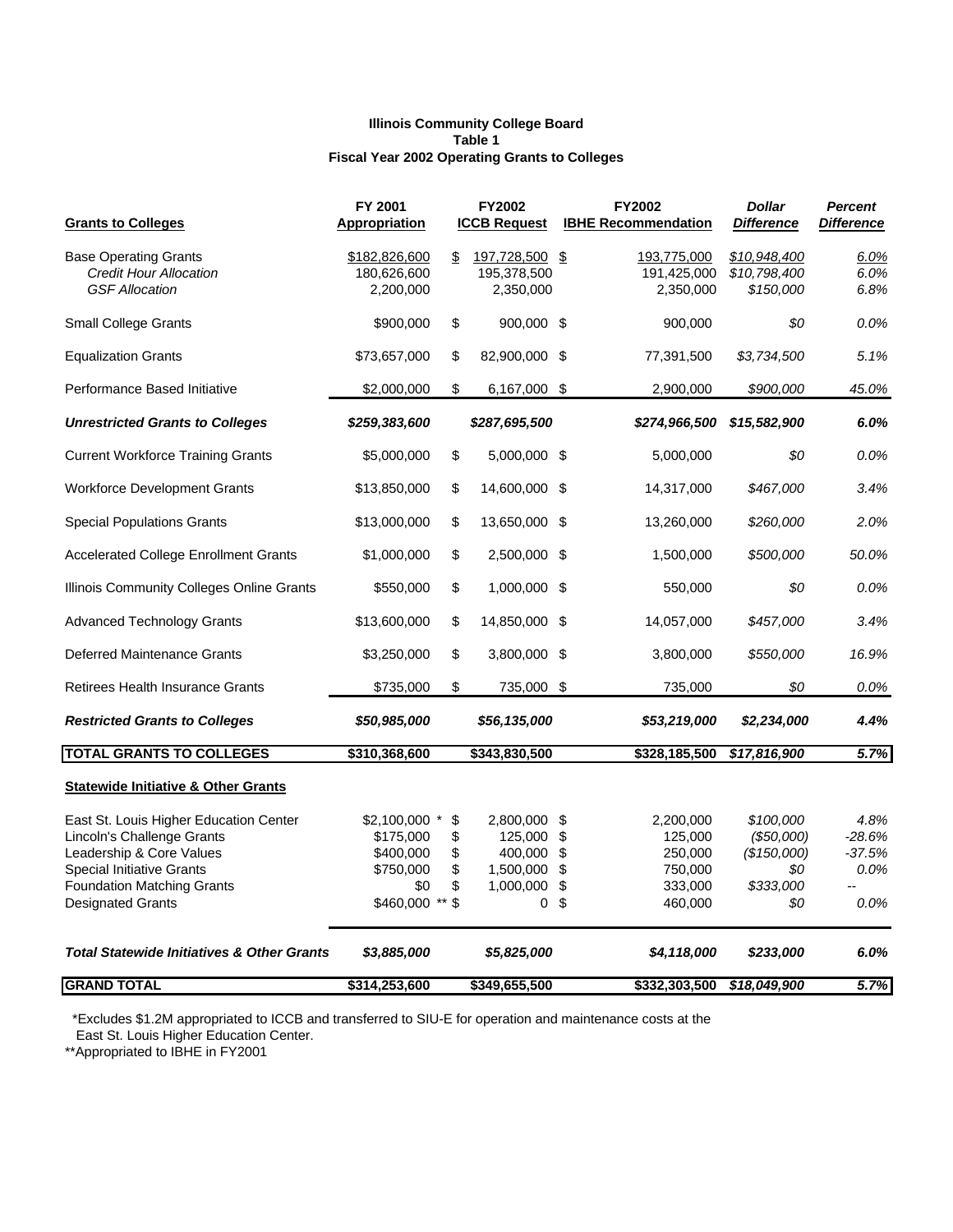#### **Illinois Community College Board Table 2 Illinois Community College Board Fiscal Year 2002 Capital Budget Recommendation**

|          |                                                 |                                                                          | <b>State Funding Only</b> |                       |  |  |
|----------|-------------------------------------------------|--------------------------------------------------------------------------|---------------------------|-----------------------|--|--|
|          |                                                 |                                                                          | <b>ICCB</b>               | <b>IBHE</b>           |  |  |
|          |                                                 |                                                                          | <b>REQUEST</b>            | <b>RECOMMENDATION</b> |  |  |
|          |                                                 |                                                                          |                           |                       |  |  |
|          |                                                 |                                                                          | <b>LEVEL</b>              | <b>LEVEL</b>          |  |  |
|          |                                                 |                                                                          |                           |                       |  |  |
|          | Statewide Initiatives (community college share) |                                                                          |                           |                       |  |  |
|          |                                                 |                                                                          |                           |                       |  |  |
|          | <b>Capital Renewal Grants</b>                   |                                                                          | \$12,000,000              | \$9,107,500           |  |  |
|          |                                                 | TV Infrastructure Digitalization (Black Hawk & City Colleges of Chicago) | 0                         | 1,628,800             |  |  |
|          |                                                 |                                                                          |                           |                       |  |  |
|          | <b>Specific Project Initiatives</b>             |                                                                          |                           |                       |  |  |
| Rank     | <b>District</b>                                 |                                                                          |                           |                       |  |  |
|          | 1 Wood                                          | New Campus Phase II (Buildings D & F)                                    | 5,436,000                 | 5,436,200             |  |  |
|          | 2 Oakton                                        | Ray Hartstein Addition (Phase II)                                        | 7,581,000                 | 7,581,000             |  |  |
|          | 3 Lake County                                   | <b>Technology Building (Phase II)</b>                                    | 26,504,000                | 26,504,000            |  |  |
|          | 4 Lake Land                                     | <b>Student Services Building Addition (Student Center)</b>               | 6,401,000                 | 6,401,000             |  |  |
|          | 5 Triton                                        | <b>Rehabilitation of Technology Building</b>                             | 7,435,000                 | 7,434,800             |  |  |
|          | 6 Joliet                                        | <b>Utilities Renovation</b>                                              | 3,010,000                 | 3,009,800             |  |  |
|          | <b>7 Illinois Central</b>                       | <b>Manufacturing Technology Center</b>                                   | 7,248,000                 | 7,248,000             |  |  |
|          | 8 Morton                                        | <b>Building Envelope Repairs</b>                                         | 3,767,000                 | 3,767,000             |  |  |
|          | 9 Rock Valley                                   | <b>Arts Instructional Center</b>                                         | 23,494,000                | 23,494,000            |  |  |
| 10 Elgin |                                                 | <b>Spartan Drive Extension</b>                                           | 2,594,000                 | 2,594,300             |  |  |
|          | 11 Parkland                                     | <b>Student Services Center</b>                                           | 10,471,000                | 10,471,000            |  |  |
|          | 12 Sauk Valley                                  | <b>Remodeling of T-1 and West Wing</b>                                   | 3,158,000                 | 3,158,000             |  |  |
|          | 13 Harper                                       | <b>Engineering &amp; Technology Center Renovation</b>                    | 13,640,000                | 13,640,000            |  |  |
|          | 14 Rend Lake                                    | <b>Art Program Addition</b>                                              | 327,000                   | 327,000               |  |  |
|          | 15 Lake Land                                    | <b>Rural Development Technology Center</b>                               | 5,021,000                 | 5,021,000             |  |  |
|          | 16 DuPage                                       | <b>Instructional Center Noise Abatement</b>                              | 1,135,000                 | 1,135,000             |  |  |
|          | 17 Harper                                       | <b>Science Center Building</b>                                           | 27,844,000                | 27,844,000            |  |  |
|          | <b>18 Illinois Valley</b>                       | <b>Community Instructional Center Building</b>                           | 10,874,000                | 10,874,000            |  |  |
|          | 19 Lake Land                                    | <b>Center for Technical Education</b>                                    | 5,498,000                 | 5,498,000             |  |  |
|          | 20 Lake County                                  | <b>Student Services Building</b>                                         | 29,811,000                | 29,811,000            |  |  |
|          | 21 Heartland                                    | <b>Workforce Development Center</b>                                      | 11,435,000                | 11,435,000            |  |  |
|          | 22 Kaskaskia                                    | <b>Child Care &amp; Workforce Development Center</b>                     | 7,901,000                 | 7,901,000             |  |  |
|          | 23 Shawnee                                      | <b>Metropolis Regional Educational Center</b>                            | 2,264,000                 | 0                     |  |  |
|          | 24 Triton                                       | <b>Nuevos Horizontes Renovation</b>                                      | 1,337,000                 | 0                     |  |  |
|          | 25 Richland                                     | <b>Student Success Center and Addition</b>                               | 2,202,000                 | 0                     |  |  |
|          | 26 IECC Lincoln Trail                           | <b>Center for Technology</b>                                             | 7,581,000                 | 0                     |  |  |
|          | 27 Joliet                                       | <b>Student Support Center and Remodeling of Classrooms</b>               | 16,573,000                | 0                     |  |  |
|          | 28 Spoon River                                  | <b>Educational Buildings Expansion</b>                                   | 2,929,000                 | 0                     |  |  |
|          | 29 CCC Kennedy-King                             | <b>Planning and Land Acquisition</b>                                     | 12,000,000                | 0                     |  |  |
|          | 30 Moraine Valley                               | <b>College Center Expansion and Renovation</b>                           | 8,206,000                 | 0                     |  |  |
|          | 31 Lincoln Land                                 | Project Outreach: Regional Center Expansion                              | 2,485,000                 | 0                     |  |  |
|          | 32 Southeastern                                 | <b>Carmi/White County Vocational Building</b>                            | 824,000                   | 0                     |  |  |
|          | 33 Sauk Valley                                  | <b>Remodel Natural Sciences Laboratories</b>                             | 1,728,000                 | 0                     |  |  |
|          | 34 Lewis & Clark                                | Edwardsville-GlenCarbon Regional Industrial Training/Education Cente     | 4,758,000                 | 0                     |  |  |
|          | 35 Rend Lake                                    | <b>Physical Rehab and Fitness Center</b>                                 | 497,000                   | 0                     |  |  |
|          | 36 Illinois Valley                              | Classroom/Library Remodeling/Addition                                    | 5,572,000                 | 0                     |  |  |
|          | 37 Danville                                     | <b>Addition/Remodeling of Mary Miller Center</b>                         | 2,034,000                 | 0                     |  |  |
|          | 38 Waubonsee                                    | <b>Henning Academic Computing Center Addition</b>                        | 6,725,000                 | 0                     |  |  |
|          | 39 CCC Districtwide                             | <b>ADA Compliance Work</b>                                               | 5,520,000                 | 0                     |  |  |
|          | <b>40 IECC Olney Central</b>                    | <b>Applied Technology Center</b>                                         | 956,000                   | 0                     |  |  |
|          | 41 Black Hawk                                   | <b>Arena Complex</b>                                                     | 1,275,000                 | 0                     |  |  |
|          | 42 Southwestern                                 | <b>Belleville Campus Site Improvements</b>                               | 5,452,000                 | 0                     |  |  |
|          | 43 Carl Sandburg                                | <b>Parking Lot Paving</b>                                                | 435,000                   | 0                     |  |  |
|          | 44 South Suburban                               | <b>Aviation and Aerospace Education Center</b>                           | 4,478,000                 | 0                     |  |  |
|          | 45 Southwestern                                 | <b>Fire Science Training Center</b>                                      | 846,000                   | 0                     |  |  |
|          | 46 Black Hawk                                   | <b>Building 3 Renovations</b>                                            | 2,565,000                 | 0                     |  |  |
|          | 47 DuPage                                       | <b>Grounds and Retention Pond Improvements</b>                           | 1,662,000                 | 0                     |  |  |
|          | 48 CCC Olive-Harvey                             | <b>New Roadway Entrance</b>                                              | 4,670,000                 | 0                     |  |  |
|          |                                                 |                                                                          |                           |                       |  |  |
|          | <b>PROJECT SPECIFIC TOTALS</b>                  |                                                                          | \$326,159,000             | \$220,585,100         |  |  |
|          |                                                 |                                                                          |                           |                       |  |  |
|          |                                                 | SYSTEM INITIATIVES AND PROJECT SPECIFIC TOTALS                           |                           |                       |  |  |
|          |                                                 |                                                                          | \$338,159,000             | \$231,321,400         |  |  |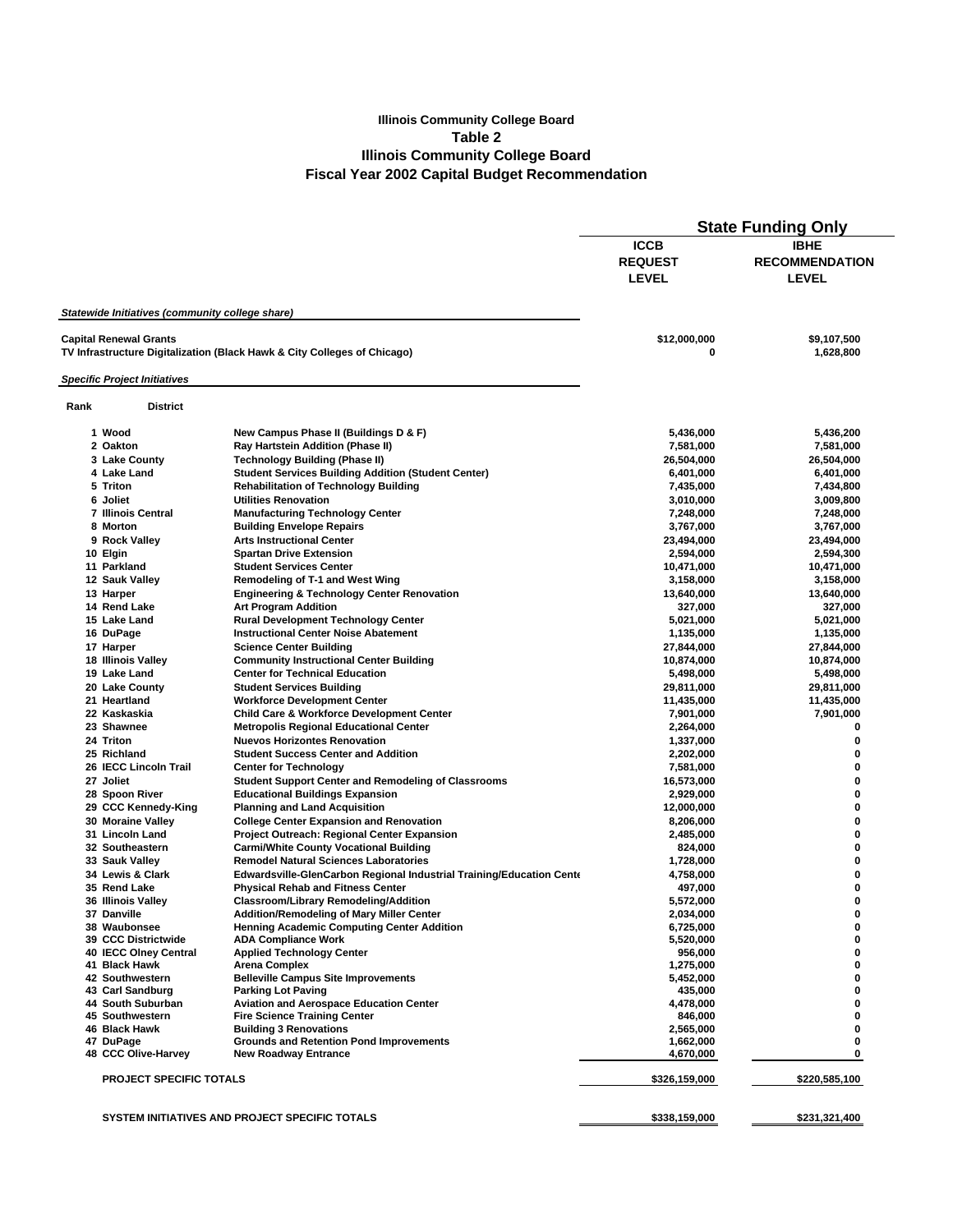#### **Illinois Community College Board Table 3 FISCAL YEAR 2002 IBHE PRIORITY LIST HIGHER EDUCATION CAPITAL IMPROVEMENTS**

(in thousands of dollars)

| Priority<br>Number  | Institution<br>Project                                                                                                                             |                                                                                                                             | <b>Budget Category</b>                       | Recommendation                     | Cumulative<br>Total |                        |
|---------------------|----------------------------------------------------------------------------------------------------------------------------------------------------|-----------------------------------------------------------------------------------------------------------------------------|----------------------------------------------|------------------------------------|---------------------|------------------------|
| 1<br>$\overline{c}$ | Statewide<br>Eastern Illinois University; Southern Illinois<br>University at Carbondale; University of<br>Illinois at Urbana-Champaign; Black Hawk | Capital Renewal (includes \$10,000.0 Build Illinois Bond Funds)<br>Public Television Stations Infrastructure Digitalization | Remodeling<br>Equipment                      | $\mathbb S$<br>30,000.0<br>4,886.7 | \$                  | 30,000.0<br>34,886.7   |
| 3                   | College; City Colleges of Chicago<br>Northeastern Illinois University                                                                              | Buildings "C"Window Wall, HVAC Replacement, Office Modifications                                                            | Remodeling                                   | 9.064.3                            |                     | 43.951.0               |
| $\overline{4}$      | Chicago State University                                                                                                                           | Buildings "F" and "E" Remodeling and Expansion<br><b>Library Building</b>                                                   | <b>Buildings</b>                             | 16,000.0                           |                     | 59,951.0               |
| 5                   | <b>John Wood Community College</b>                                                                                                                 | New Campus, Phase II                                                                                                        | <b>Buildings</b>                             | 5,436.2                            |                     | 65,387.2               |
| 6                   | <b>Oakton Community College</b>                                                                                                                    | <b>Ray Hartstein Addition, Phase II</b>                                                                                     | <b>Buildings</b>                             | 7,581.0                            |                     | 72.968.2               |
| $\tau$              | Eastern Illinois University                                                                                                                        | Fine Arts Center Renovation and Expansion                                                                                   | Remodeling                                   | 40,003.0                           |                     | 112,971.2              |
| 8                   | <b>College of Lake County</b>                                                                                                                      | <b>Technology Building, Phase II</b>                                                                                        | <b>Buildings</b>                             | 26,504.0                           |                     | 139,475.2              |
| 9                   | University of Illinois at Urbana-Champaign                                                                                                         | Siebel Computer Science Building                                                                                            | <b>Buildings</b>                             | 32,000.0                           |                     | 171,475.2              |
| 10<br>11            | Illinois State University                                                                                                                          | Schroeder Hall Rehabilitation<br>Memorial Hall Infrastructure Rehabilitation                                                | Remodeling                                   | 17,500.0                           |                     | 188,975.2<br>200,975.2 |
| 12                  | Western Illinois University<br>Southern Illinois University at Carbondale                                                                          | Morris Library Renovation/Addition                                                                                          | Remodeling<br>Planning, Equipment            | 12,000.0<br>1,918.9                |                     | 202,894.1              |
| 13                  | <b>Lake Land College</b>                                                                                                                           | <b>Student Services Building Addition</b>                                                                                   | <b>Buildings</b>                             | 6,401.0                            |                     | 209,295.1              |
| 14                  | Southern Illinois University at Edwardsville                                                                                                       | Science Laboratory Building Renovation and Expansion                                                                        | Planning                                     | 1,500.0                            |                     | 210,795.1              |
| 15                  | University of Illinois at Urbana-Champaign                                                                                                         | Campus Chiller                                                                                                              | Utilities                                    | 45,000.0                           |                     | 255,795.1              |
| 16                  | Northern Illinois University                                                                                                                       | Campus Chilled Water Production and Distribution                                                                            | Utilities                                    | 7,829.8                            |                     | 263,624.9              |
| 17                  | <b>Triton College</b>                                                                                                                              | <b>Technology Building Rehabilitation</b>                                                                                   | Remodeling                                   | 7,434.8                            |                     | 271,059.7              |
| 18                  | <b>Joliet Junior College</b>                                                                                                                       | <b>Utilities Renovation</b>                                                                                                 | Remodeling                                   | 3,009.8                            |                     | 274,069.5              |
| 19<br>20            | <b>Illinois Central College</b>                                                                                                                    | <b>Manufacturing Technology Center</b>                                                                                      | <b>Buildings</b><br>Remodeling               | 7,248.0<br>11,250.0                |                     | 281.317.5<br>292,567.5 |
| 21                  | Illinois State University<br>Northeastern Illinois University                                                                                      | Life Safety Improvements<br>Buildings "A,""B," and "E" Rehabilitation                                                       | Equipment                                    | 3,557.4                            |                     | 296,124.9              |
| $22\,$              | Southern Illinois University at Carbondale                                                                                                         | Communications Building Renovation and Addition for Digitalization                                                          | Remodeling                                   | 3,644.4                            |                     | 299,769.3              |
| 23                  | Western Illinois University                                                                                                                        | Life Safety Improvements, Phase I                                                                                           | Remodeling                                   | 8,000.0                            |                     | 307,769.3              |
| 24                  | <b>Morton College</b>                                                                                                                              | <b>Building Structural Repair</b>                                                                                           | <b>Remodeling</b>                            | 3,767.0                            |                     | 311,536.3              |
| 25                  | <b>Rock Valley College</b>                                                                                                                         | <b>Arts Instructional Building</b>                                                                                          | <b>Buildings</b>                             | 23,494.0                           |                     | 335,030.3              |
| 26                  | University of Illinois at Springfield                                                                                                              | <b>Classroom Office Building</b>                                                                                            | <b>Buildings</b>                             | 30,000.0                           |                     | 365,030.3              |
| 27<br>28            | <b>Elgin Community College</b><br><b>Parkland College</b>                                                                                          | <b>Spartan Drive Extension</b><br><b>Student Services Center</b>                                                            | <b>Site Improvements</b><br><b>Buildings</b> | 2,594.3<br>10,471.0                |                     | 367,624.6<br>378,095.6 |
| 29                  | <b>Sauk Valley Community College</b>                                                                                                               | T-1 and Building One West Wing Remodeling; Storage Facility Construction                                                    | Remodeling                                   | 3,158.0                            |                     | 381,253.6              |
| 30<br>31            | <b>William Rainey Harper College</b><br>Chicago State University                                                                                   | <b>Engineering and Technology Center Renovation</b><br>Convocation Center                                                   | <b>Remodeling</b><br>Equipment               | 13,640.0<br>3,000.0                |                     | 394,893.6<br>397,893.6 |
| 32                  | <b>Rend Lake College</b>                                                                                                                           | <b>Art Program Addition</b>                                                                                                 | <b>Buildings</b>                             | 327.0                              |                     | 398,220.6              |
| 33                  | Illinois Mathematics and Science Academy                                                                                                           | Laboratory Remodeling and Expansion                                                                                         | Remodeling                                   | 4,881.8                            |                     | 403,102.4              |
| 34                  | <b>Lake Land College</b>                                                                                                                           | <b>Rural Development Technology Center</b>                                                                                  | <b>Buildings</b>                             | 5,021.0                            |                     | 408,123.4              |
| 35                  | University of Illinois at Chicago                                                                                                                  | Roof and Masonry Repairs                                                                                                    | Remodeling<br>Remodeling,                    | 8,000.0                            |                     | 416,123.4              |
| 36                  | Northern Illinois University                                                                                                                       | Campus Improvements                                                                                                         | Equipment,                                   | 12,710.0                           |                     | 428,833.4              |
|                     |                                                                                                                                                    |                                                                                                                             | Site Improvements                            |                                    |                     |                        |
| 37                  | Eastern Illinois University                                                                                                                        | South Campus Chilled Water Loop                                                                                             | Utilities                                    | 2,500.0                            |                     | 431,333.4              |
| 38                  | <b>College of DuPage</b>                                                                                                                           | <b>Instructional Center Noise Abatement</b>                                                                                 | Remodeling                                   | 1,135.0                            |                     | 432,468.4              |
| 39                  | <b>William Rainey Harper College</b>                                                                                                               | <b>Science Center</b>                                                                                                       | <b>Buildings</b>                             | 27,844.0                           |                     | 460,312.4              |
| 40                  | Northern Illinois University                                                                                                                       | <b>Stevens Building Renovation</b>                                                                                          | Planning                                     | 917.8                              |                     | 461,230.2              |
| 41                  | Northeastern Illinois University                                                                                                                   | <b>Education Building</b><br>Buildings "F" and "E" Remodeling and Expansion                                                 | Planning                                     | 3,440.9                            |                     | 464,671.1              |
| 42                  | Governors State University                                                                                                                         | Campus Roadway and Sidewalk Renovation                                                                                      | Site Improvements                            | 1,847.5                            |                     | 466,518.6              |
| 43                  | <b>Illinois Valley Community College</b>                                                                                                           | <b>Community Instructional Center</b>                                                                                       | <b>Buildings</b>                             | 10.874.0                           |                     | 477.392.6              |
| 44                  | <b>Lake Land College</b>                                                                                                                           | <b>Technology Building, Phase II</b>                                                                                        | <b>Buildings</b>                             | 5,498.0                            |                     | 482,890.6              |
| 45                  | Illinois Mathematics and Science Academy                                                                                                           | Mezzanine Renovation and Expansion                                                                                          | Remodeling                                   | 7,943.7                            |                     | 490,834.3              |
| 46<br>47            | <b>College of Lake County</b>                                                                                                                      | <b>Student Services Building</b>                                                                                            | <b>Buildings</b><br><b>Buildings</b>         | 29,811.0<br>11,435.0               |                     | 520,645.3<br>532,080.3 |
| 48                  | <b>Heartland Community College</b><br>Kaskaskia College                                                                                            | <b>Workforce Development Center</b><br><b>Child Care Facility and Workforce Development Center</b>                          | <b>Buildings</b>                             | 7,901.0                            |                     | 539,981.3              |

\$ 539,981.3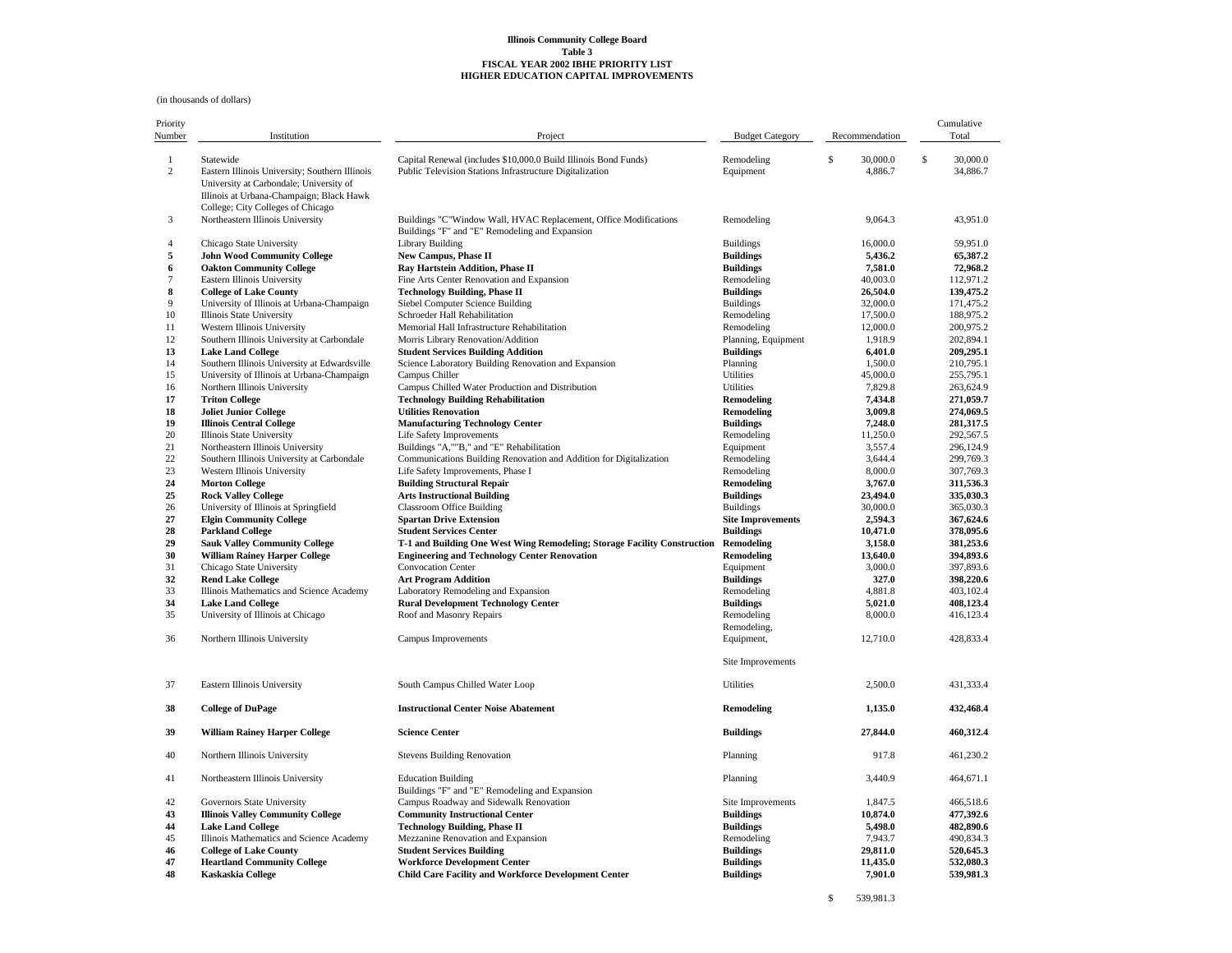### **Illinois Community College Board**

#### **Table 4**

## **Fiscal Year 2002 Adult Education Operating Budget**

| <b>Adult Education Grants</b>             |     | FY 2001<br>Appropriation |     | <b>FY2002</b><br><b>ICCB Request</b> | <b>FY2002</b><br><b>IBHE Recommendations</b> |     | <b>Dollar</b><br><b>Difference</b> | <b>Percent</b><br><b>Difference</b> |
|-------------------------------------------|-----|--------------------------|-----|--------------------------------------|----------------------------------------------|-----|------------------------------------|-------------------------------------|
| Illinois Community College Board          | \$  | $2,000,000$ \$           |     | 16,560,100 \$                        | 16.560.100 \$                                |     | 14,560,100                         | 728.0%                              |
| Illinois State Board of Education*        | \$  | 8,937,100 \$             |     | 0 \$                                 | 0 S                                          |     | 1,064,804,724                      |                                     |
| Public Aid*                               | S   | 10.068.200               | -\$ | 10.068.200 \$                        | 10,068,200 \$                                |     | 0                                  | 0.0%                                |
| Performance Based*                        | \$  | $9.000.000$ \$           |     | 14.623.000 \$                        | 14,623,000 \$                                |     | 5,623,000                          | 62.5%                               |
| TOTAL STATE RESOURCES FOR ADULT EDUCATION | 1\$ | 30.005.300               | -S  | 41,251,300 \$                        | 41,251,300                                   | - S | 11,246,000                         | 37.5%                               |
| Federal*                                  | S   | 18,000,000 \$            |     | 21,000,000 \$                        | 21,000,000 \$                                |     | 3,000,000                          | 16.7%                               |
| <b>TOTAL ADULT EDUCATION RESOURCES</b>    | 1\$ | 48.005.300               | \$  | 62.251.300 \$                        | 62,251,300                                   | S   | 14.246.000                         | 29.7%                               |

\*Funds appropriated to ISBE in fiscal year 2001 and prior.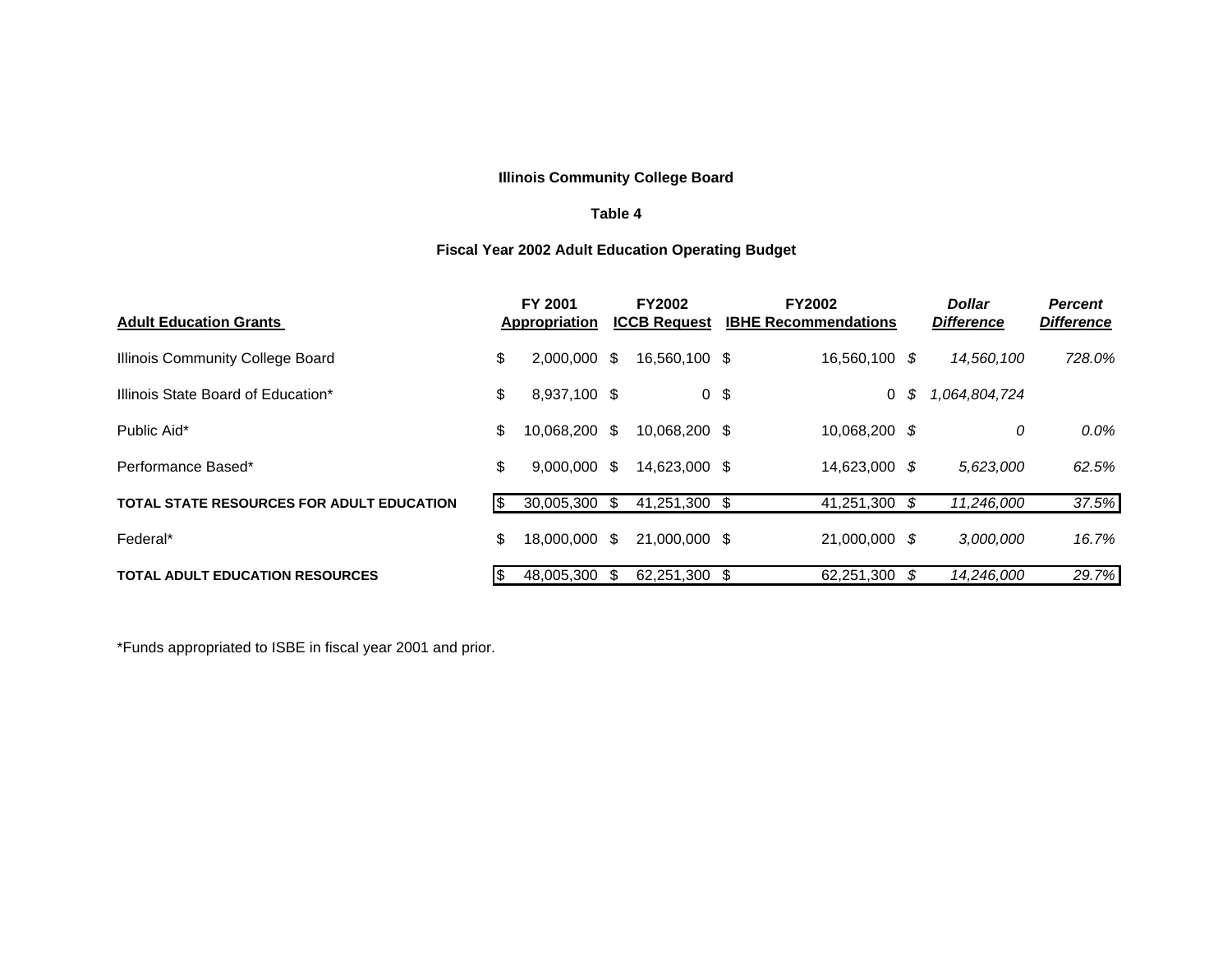#### Illinois Community College Board

#### **NEW UNITS OF INSTRUCTION**

The Illinois Community College Board is requested to approve new units of instruction for the following community colleges:

#### **RECOMMENDED ACTION:**

It is recommended that the following motion be adopted:

The Illinois Community College Board hereby approves the following new units of instruction for the community colleges listed below:

#### **PERMANENT PROGRAM APPROVAL**

Black Hawk College

< Carpenter Apprenticeship A.A.S. degree - 61 semester credit hours

Heartland Community College

< Emergency Medical Technician (EMT)-Paramedic Certificate - 40 semester credit hours

#### **BACKGROUND**

**Black Hawk College** is seeking approval to offer a 61 semester credit hour Associate of Applied Science "Carpenter Apprenticeship" degree program. The program is a cooperative effort between the college and the Quad City Builders - Tri-City Carpenters Union for the purpose of broadening the educational opportunities for individuals admitted into the Carpenter Apprenticeship Training program. The program will prepare students for employment as carpenters in industrial, commercial and residential construction, and repair and maintenance settings. The curriculum consists of coursework in blueprint reading, construction materials, cost estimating, industry standards, rough and finish carpentry techniques, roofing and siding, flooring, painting, drywall installation, basics in electricity, plumbing and heating/air conditioning, and safety precautions, in addition to general education studies. The college anticipates an enrollment of 36 part-time students each year for the first three years. Labor market information provided by the college supports the need for qualified carpenters both districtwide and statewide. In Illinois, employment of "carpenters" is expected to grow slightly faster than the average for all occupations through the year 2006. No new faculty members will be needed for this program.

The technical core courses and the internship component will be taught by Tri-City Carpenters Union instructors, while general education courses will be taught by the college. The costs for implementing this program will be instructional costs only and will be reimbursed by the Union.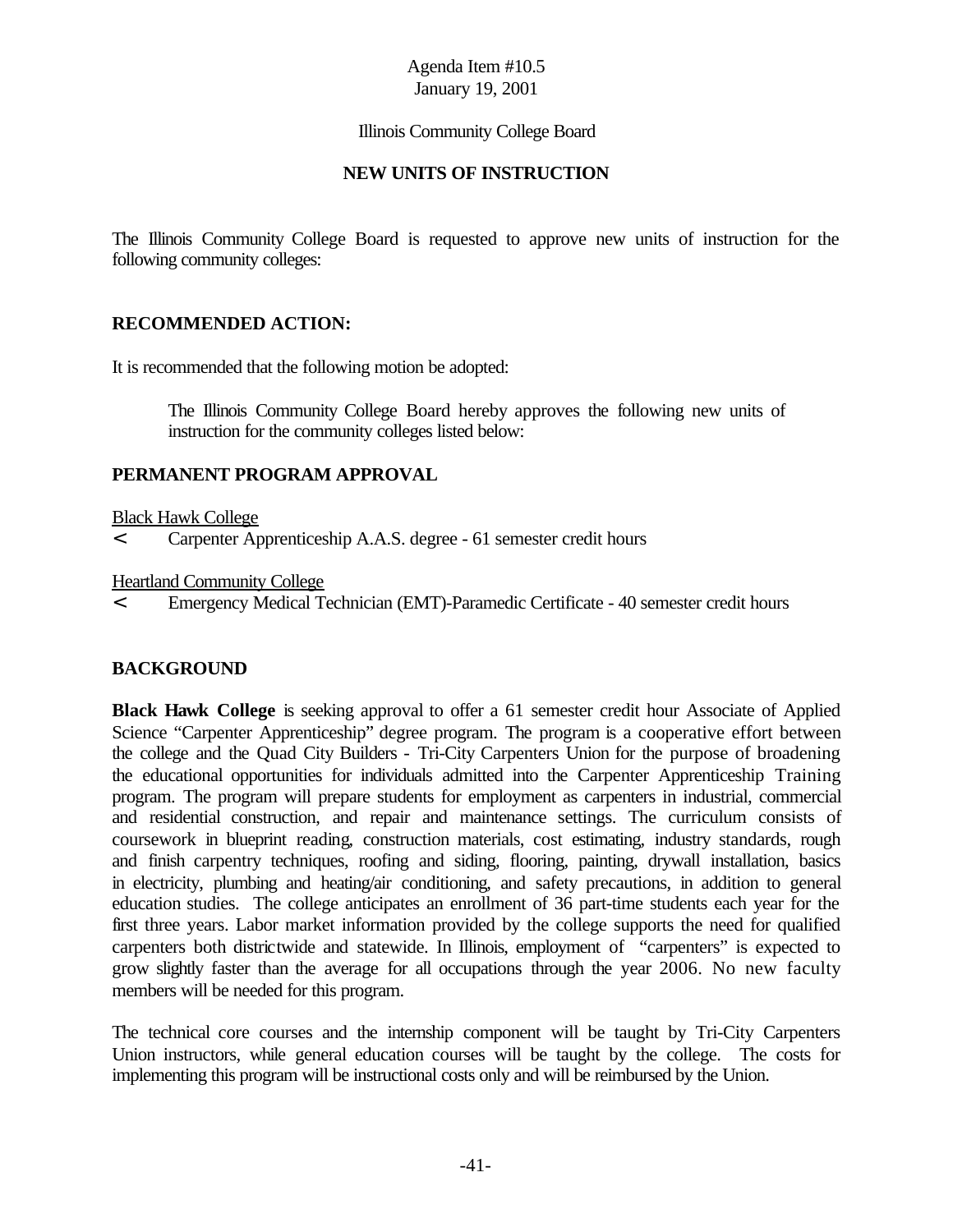**Heartland Community College** is seeking approval to offer a 40 semester credit hour "Emergency Medical Technician (EMT)-Paramedic" certificate program. The purpose of the program is to prepare individuals for careers in emergency medical services where they will provide immediate care to critically ill or injured persons and may transport them to hospitals. In addition to basic and intermediate EMT training, the curriculum will consist of coursework in advanced pre-hospital care, patient assessment, advanced airway care and emergency pharmacology. These courses have incorporated the new National Standard Curriculum for Paramedics as published by the USDOT-National Highway Traffic Safety Administration, a requirement of the Illinois Administrative Code. Development of these programs is in cooperation with the McLean County Emergency Medical Services System.

The college anticipates an enrollment of 10 full-time students the first year increasing to 15 students by the third year. Labor market information provided by the college supports the need for qualified emergency medical technicians both districtwide and statewide. In Illinois, the occupation "emergency medical technician" is growing at a rate over twice as fast as the average for all occupations. The program will require one existing full-time faculty person and two existing parttime faculty the first year. The cost of implementing this program will be approximately \$6,000 the first year, \$750 the second year, and \$5,000 the third year.

# **TEMPORARY PROGRAM APPROVAL**

Carl Sandburg College

< Construction Engineering Technology A.A.S. degree - 64 semester credit hours

Elgin Community College

< Computer Programming Certificate - 40 semester credit hours

## **BACKGROUND**

**Carl Sandburg College** is seeking temporary approval to offer a 64 semester credit hour Associate of Applied Science in "Construction Technology" degree program. This program will prepare students for employment as semi-professional technicians in construction and related fields. Sectors of the construction industry that utilize construction technicians include residential and commercial construction, metal building construction, and drafting services in addition to industries such as architectural services and civil engineering. The program will consist of coursework in drafting, blueprint reading, manufacturing processes, construction methods and materials, computer-aided design, estimating, and structural design in addition to general studies. The college anticipates an enrollment of approximately seven students the first year increasing to 14 students by the third year. Labor market information provided by the college supports the need for individuals trained in basic construction technology in their district. Temporary approval is recommended for a period of three years, after which permanent approval will be considered, based on program outcomes.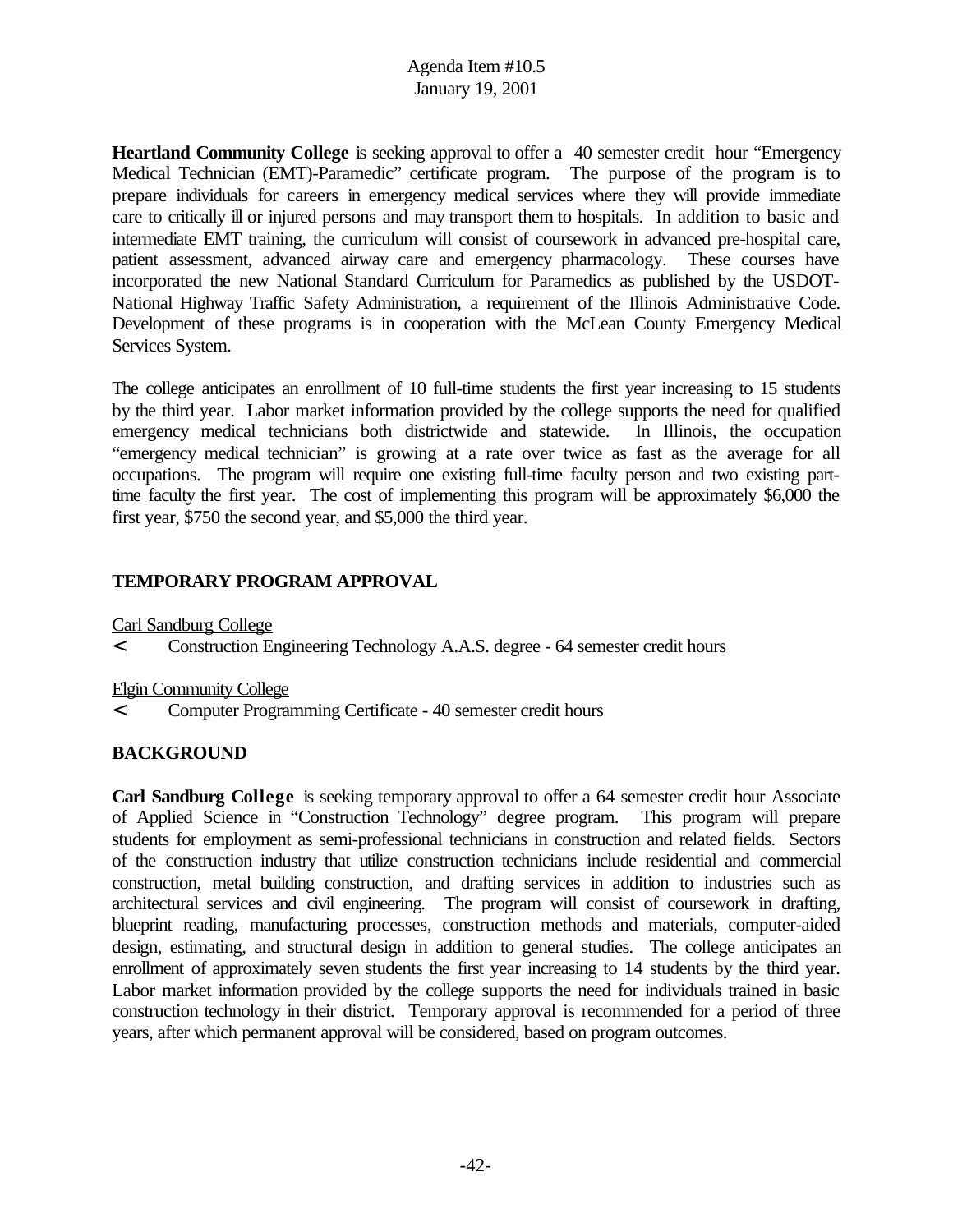**Elgin Community College** is seeking temporary approval to offer a 40 semester credit hour certificate program in Computer Programming for a period of three years. This program will prepare individuals for entry-level employment in the information technology field as a Client/Server Programmer, Midrange Programmer, Applications Systems Analyst, Mainframe Programmer or an Operating Systems Programmer. This curriculum builds on the Internet Programming certificate by providing students with more specialized training in database design, internet programming systems analysis. Labor market information provided by the college supports the need for individuals skilled in programming languages useful in a variety of settings. The college anticipates full-and part-time enrollments of 10 students the first year, increasing to 15 students by the third year. The college anticipates approximately 5 placements by the second year and 7 placements by the third year. The college is seeking temporary approval for this program in order to meet the immediate needs of the district by offering training in a new and emerging field. Permanent approval for the program will be considered at the end of this period, based on program outcomes.

# **INFORMATION ITEM - BASIC CERTIFICATE APPROVAL**

Following is a list of basic certificates that have been approved on behalf of the Illinois Community College Board by the President/CEO since the last Board meeting:

### Elgin Community College

- < Internet Programming Certificate 26 semester credit hours
- < Data Communications Technologies Certificate 26 semester credit hours
- < Electronic Communications Certificate 22 semester credit hours

#### Heartland Community College

- < Emergency Medical Technician (EMT) Basic Certificate 8 semester credit hours
- < Emergency Medical Technician (EMT) Intermediate Certificate 18 semester credit hours

#### Lincoln Land Community College

< Truck Driver Training: Advanced CDL Certificate - 16 semester credit hours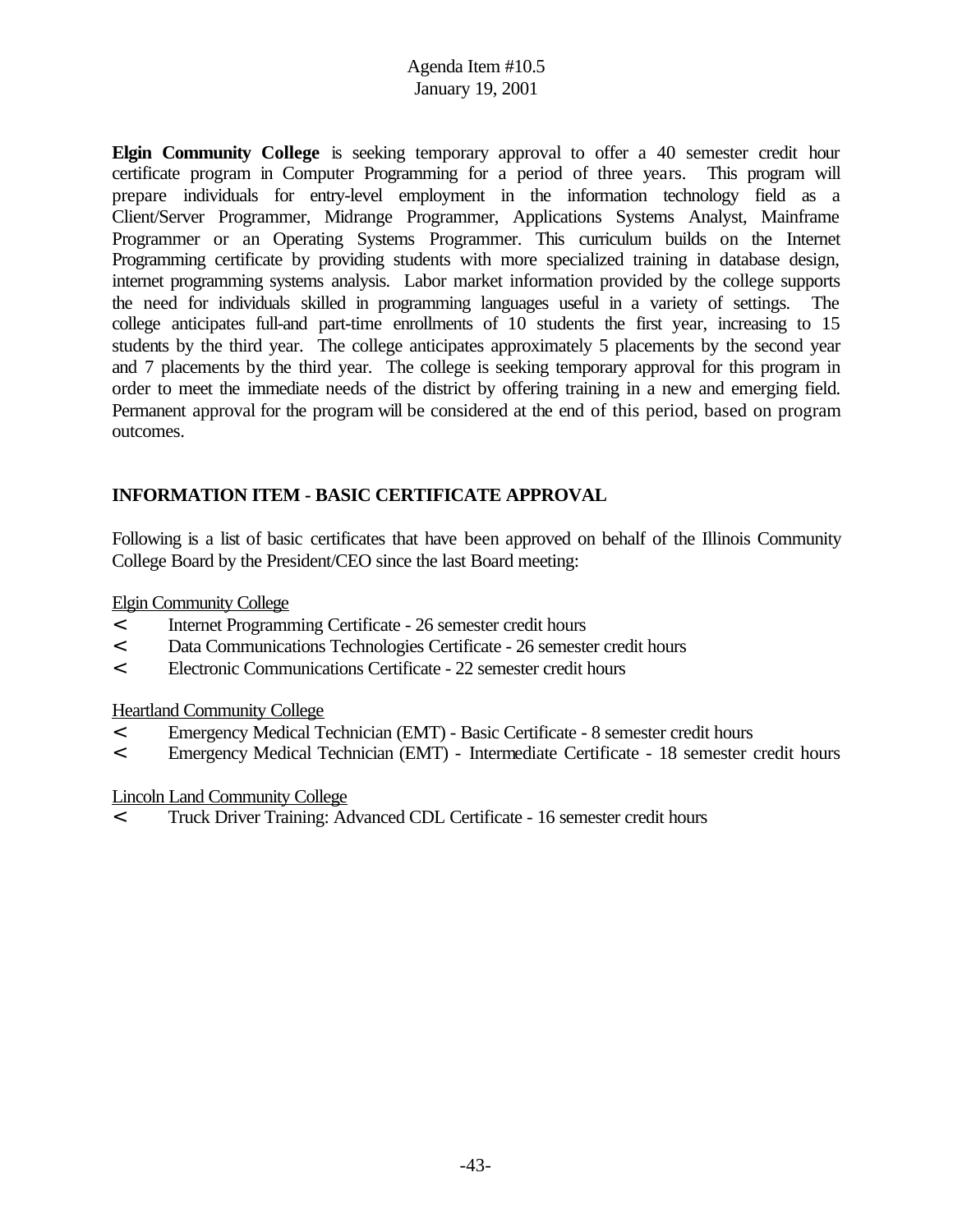#### Illinois Community College Board

## **PROPOSED AMENDMENTS TO ILLINOIS COMMUNITY COLLEGE BOARD RULES CONCERNING ADMINISTRATIVE RULES**

(*Final Approval*)

This item proposes amendments to existing ICCB Administrative Rules. Repealing identified sections dealing with restricted grant programs provides flexibility and efficiency for the Illinois Community College Board to annually adopt specific policy guidelines that govern the expenditure of funds for the intended purposes and be responsive to new initiatives and/or changing priorities without specifically making these changes to the Administrative Rules. The Joint Committee on Administrative Rules (JCAR) approved the repeal of these specific rule requirements. At JCAR's recommendation, further amendments will be proposed within the next six months to include references to the administered grant programs. ICCB staff will be working with JCAR to develop those amendments.

#### **RECOMMENDED ACTION**

It is recommended that the following motion be adopted:

The Illinois Community College Board hereby adopts and approves the following amendments to the *Administrative Rules of the Illinois Community College Board* and authorizes its President/CEO to process these amendments in accordance with the Illinois Administrative Procedures Act.

#### SUBPART E: FINANCE

#### **Section 1501.501 Definition of Terms**

Advanced Technology Equipment Grant. The advanced technology equipment grant provides state funds to Illinois public community colleges for the procurement of equipment necessary to upgrade curricula impacted by technological changes. (See Section 2-16 of the Act.)

Annual Financial Statement. The "annual financial statement," which is required to be published by a district, consists of two parts:

an annual financial report, which includes a statement of revenues and expenditures along with other basic financial data; and

an annual program report, which provides a narrative description of programs offered, goals of the district, and student and staff data.

Attendance at Midterm. A student is "in attendance at midterm" in a course if the student is currently enrolled in and actively pursuing completion of the course.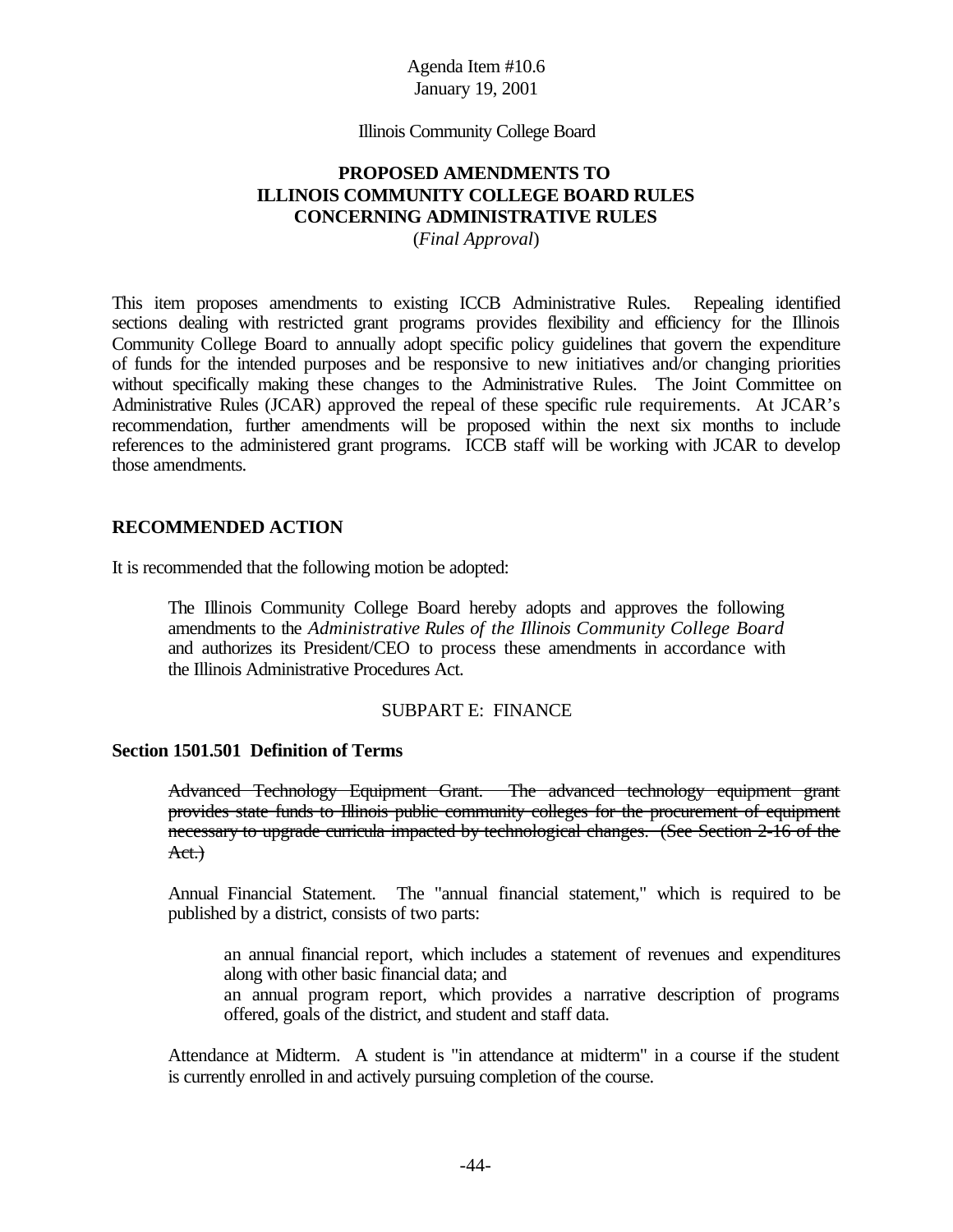Auditor. An auditor is a person who enrolls in a class without intent to obtain academic credit and whose status as an auditor is declared by the student, approved by college officials, and identified on college records prior to the end-of-registration date of the college for that particular term.

Business Assistance Centers and Workforce Preparation Offices. Business assistance centers and workforce preparation offices are entities at community colleges that conduct, coordinate, and assist with workforce preparation activities.

Capital Renewal Grants. Capital renewal grants are state grants allocated proportionally to each community college district based on the latest fall on-campus nonresidential gross square feet of facilities as reported to certified by the ICCB. Such grants are to be utilized for miscellaneous capital improvements such as rehabilitation, remodeling, improvement, and repair; architect/engineer services; supplies, fixed equipment, and materials; and all other expenses required to complete the work.

Deferred Maintenance Grants. Deferred maintenance grants are state grants allocated to each community college district based on total nonresidential gross square feet of facilities completed or under construction and/or other measures as certified by the ICCB. Such grants are to be utilized for miscellaneous noncapital deferred maintenance improvements such as minor rehabilitation, remodeling, improvement, and repair; supplies, equipment, and materials; and all other expenses required to complete the work.

Lincoln's Challenge Scholarship Grants. The Lincoln's Challenge Program is administered by the Illinois Department of Military Affairs. Upon successful completion of that program, students qualify for a scholarship to a community college. The Lincoln's Challenge Scholarship Grant is a special appropriation received by the ICCB from the Governor and the General Assembly. These scholarships provide an opportunity for graduates of Lincoln's Challenge to transition easily into higher education by enrolling in attending one of the 40 49 public community colleges districts in which the student resides in the State. The scholarship grants can be used to cover the cost of education that includes tuition, books, fees and required educational supplies.

Residency - Applicability-Verification of Status. As part of verification that its credit hours are eligible to receive ICCB grants, each community college district shall adopt a process for verifying the residency status of its students and shall file a description of this process with the ICCB by July 1, 1990. The process shall include the methods for verifying residency as defined in the general provisions, special state provisions, and district provisions of this subsection. Each district shall file descriptions of any revisions to its process with the ICCB prior to their implementation.

Residency - General Provisions. The following provisions apply both to state and district residency definitions: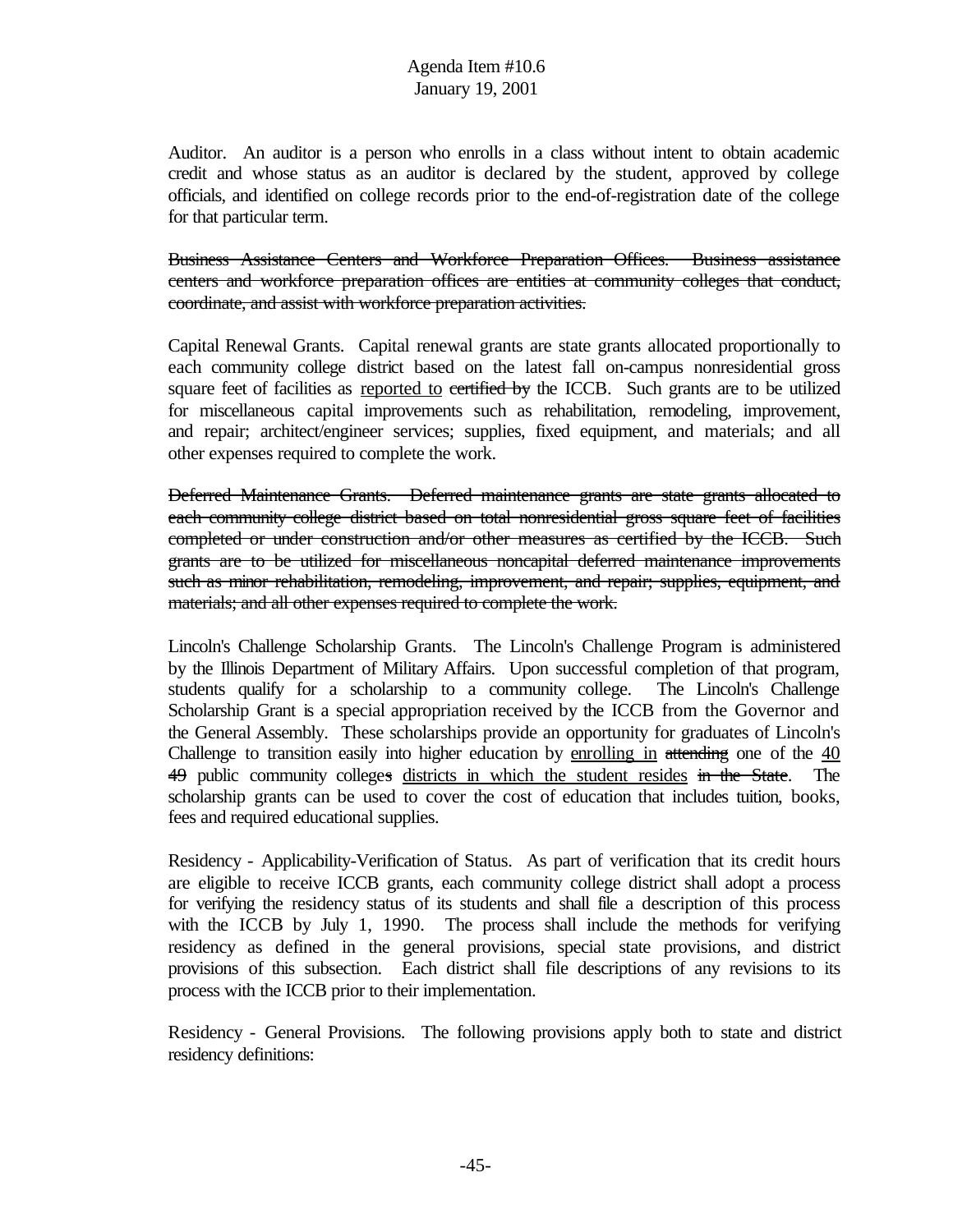To be classified as a resident of the State of Illinois or of the community college district, each student shall have occupied a dwelling within the state or district for at least 30 days immediately prior to the date established by the district for classes to begin.

The district shall maintain documentation verifying state or district residency of students.

Students occupying a dwelling in the state or district who fail to meet the 30-day residency requirement may not become residents simply by attending classes at a community college for 30 days or more.

Students who move from outside the state or district and who obtain residence in the state or district for reasons other than attending the community college shall be exempt from the 30-day requirement if they demonstrate through documentation a verifiable interest in establishing permanent residency.

Residency - District Provisions. Students shall not be classified as residents of the district where attending even though they may have met the general 30-day residency provision if they are:

federal job corps workers stationed in the district;

inmates of state or federal correctional/rehabilitation institutions located in the district;

full-time students attending a postsecondary educational institution in the district who have not demonstrated through documentation a verifiable interest in establishing permanent residency; and

students attending under the provisions of a chargeback or contractual agreement with another community college.

Residency - Special State Provisions. Students shall be classified as residents of the state without meeting the general 30-day residency provision if they are:

federal job corps workers stationed in Illinois;

members of the armed services stationed in Illinois;

inmates of state correctional/rehabilitation institutions located in Illinois; or

employed full time in Illinois.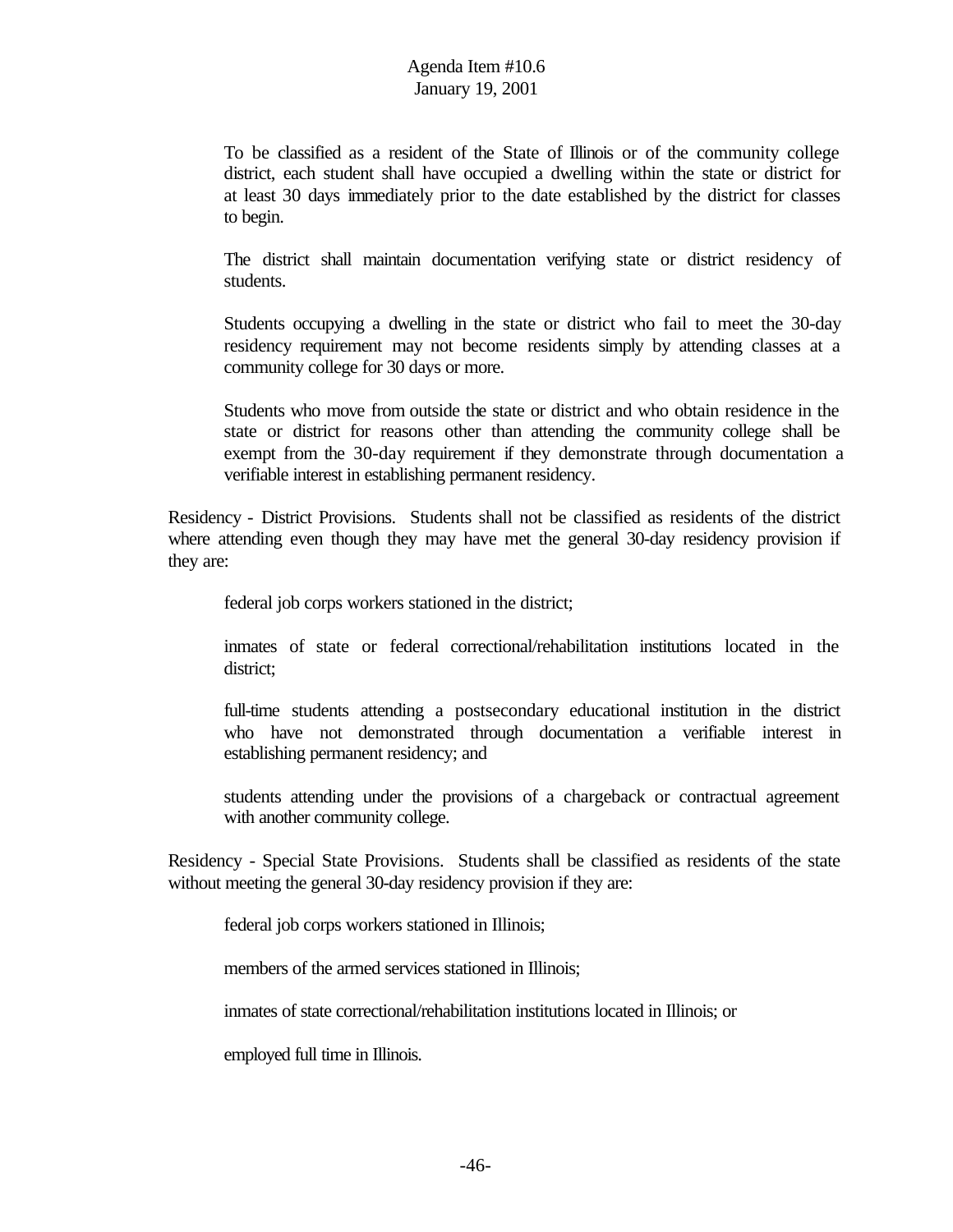Special Initiatives Grants. Special initiatives grants provide funds for conducting special initiatives activities.

Special Initiatives Activities. Special initiatives activities are defined each year in a request for proposal process. All colleges will have the opportunity to apply for funds to conduct such approved special initiatives activities. Special initiatives activities are based upon criteria as specified in terms outlined in a grant agreement between the college and the ICCB. based upon criteria as specified in the special initiatives contract which is executed each year with each district. As special initiatives change, the scope of activities specified in the contracts will also change.

Special Populations Grant. A "special populations grant" provides funding for:

Special or extra services to assist special populations students to initiate, continue, or resume their education, including tutoring, educational and career counseling, referrals to external agencies, and testing/evaluation to determine courses or services needed by a special populations student.

Courses (not funded through credit hour grants) to provide the academic skills necessary to remedy or correct educational deficiencies to allow the attainment of educational foals, including remedial, adult basic education, adult secondary education, and English as a Second language courses.

Special Populations Student. A "special populations student" is a student with a social, physical, developmental, or academic disability that makes it difficult for such a student to adapt to a college environment designed for the nonspecial populations student. This may include students from minority racial/ethnic groups. Colleges shall designate which of their students are special populations as determined by teacher and counselor evaluations and various standardized tests selected by the colleges.

Technology Enhancement Grants. Technology enhancement grants provide state funds for technology infrastructure improvements. Grants shall be distributed to community colleges based upon midterm semester or equivalent credit hours and/or other measures as determined by the State Board.

Workforce Preparation Activities. Workforce preparation activities create or retain jobs and increase employment opportunities.

Workforce Preparation Grants. Workforce preparation grants provide funds for conducting workforce preparation activities.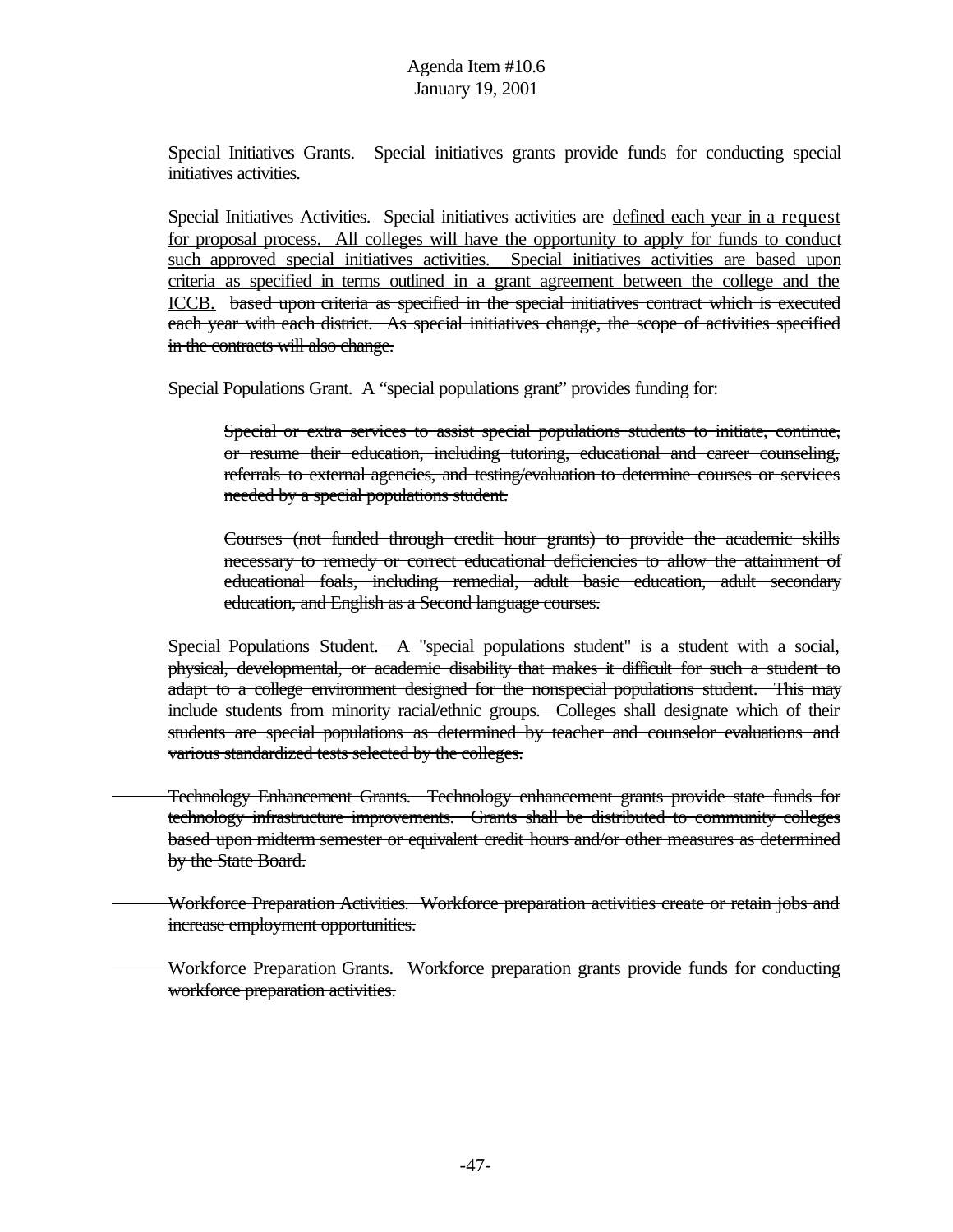#### **Section 1501.503 Audits**

- a) External Audits.
	- 1) Three copies of the annual external audit shall be submitted to the ICCB on or before October 15, following the close of the fiscal year. If the audit cannot be completed by this date, the district may submit a request for extension of time to the President/CEO Executive Director before October 1, following the close of the fiscal year. This request shall be accompanied by an explanation of the circumstances which cause the report to be delayed along with an estimated date for submission.
	- 2) Each audit report shall contain financial statements composed of the funds established in Section 1501.511, a comment on internal control, a comment on basis of accounting, uniform financial statements prepared using the modified accrual basis of accounting, a certificate of chargeback verification and a state grant compliance section which shall include a schedule of enrollment data, a verification of enrollment data, a schedule of the district equalized assessed valuation and the statutory calendar year allocation of Corporate Personal Property Replacement Taxes for debt retirement, schedules for the restricted/special initiative grants distributed by the ICCB and received by the district in the manner and format established by the ICCB, and a schedule of federal financial assistance and related reports as prescribed by the federal Office of Management and Budget.

Each ICCB restricted or special initiatives grant shall verify that grant funds received by the district were expended in the manner designated by the ICCB. The ICCB shall designate allowable expenditures for each of the restricted or special initiatives grants to include, but not be limited to, salary and benefits, contractual services, materials, instructional and office equipment, staff development, and travel. The external audit shall include an auditor's report on compliance with State requirements, along with a balance sheet and a statement of revenues and expenditures based upon an understanding of the  $(1)$  purpose of the grant,  $(2)$  allowable expenditures,  $(3)$ expenditure limitations, (4) grant administrative standards, and (5) transfer of funds, if applicable.

A) The special populations grant schedules shall verify that special populations grant funds received by the district were expended in accordance with Section 1501.508(c) and shall include an "Auditor's Report on Compliance with State Requirements," along with a statement of revenues and expenditures and a balance sheet. Multicampus districts shall submit a single report for the district which includes separate statements for each college as such relate to Section 1501.508(e).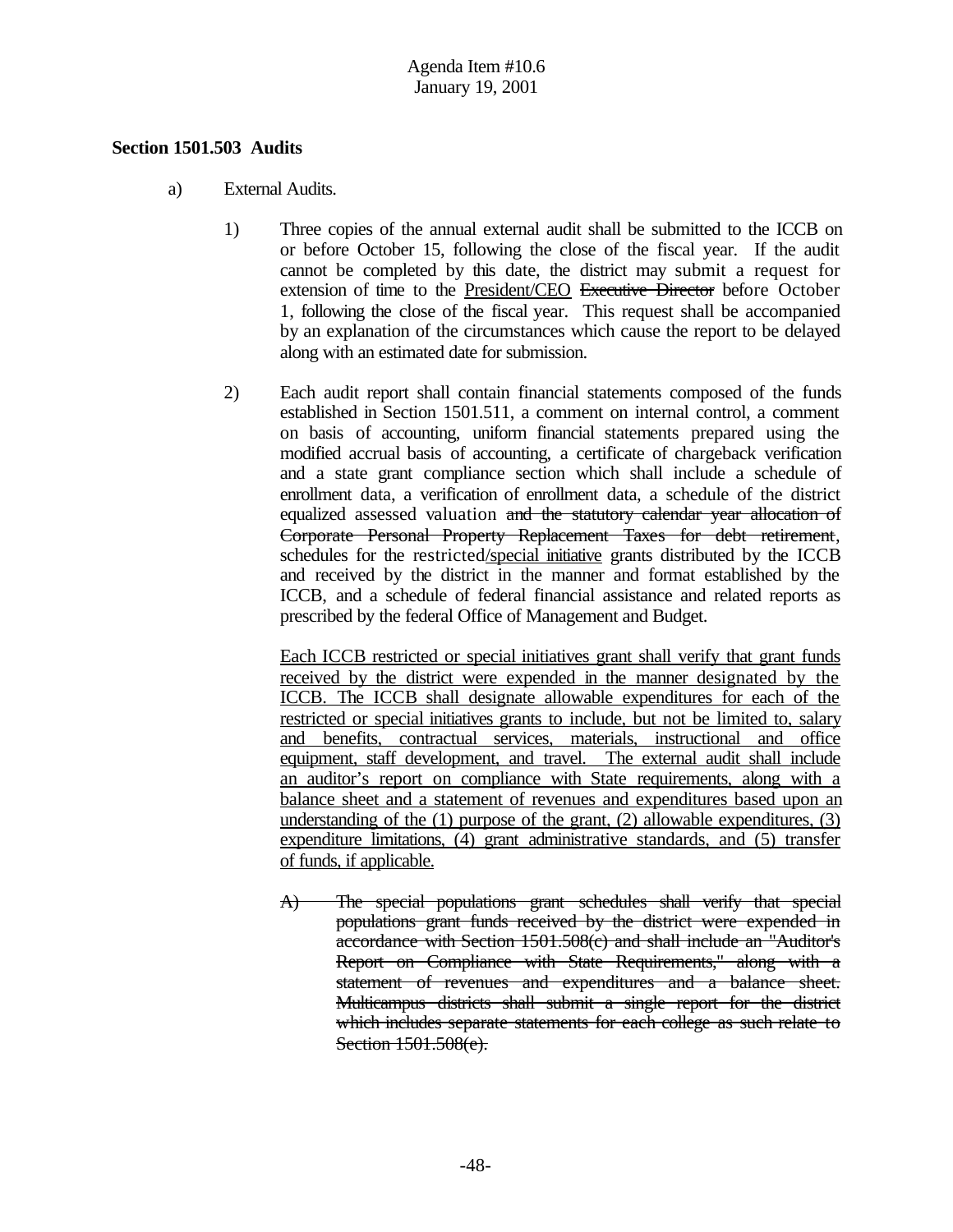- B) The workforce preparation grant schedules shall verify that the workforce preparation grant funds received by the district were expended in accordance with Section 1501.509 and shall include an "Auditor's Report on Compliance with State Requirements," along with a statement of revenues and expenditures and a balance sheet.
- C) The advanced technology equipment grant schedules shall verify that the advanced technology equipment grant funds were expended in accordance with Section 1501.515 and shall include an "Auditor's Report on Compliance with State Requirements," along with a statement of revenues and expenditures and a balance sheet.
- D) The retirees health insurance grant schedules shall verify that the retirees health insurance grant funds were expended in accordance with Section 1501.517, and shall include an "Auditor's Report on Compliance with State Requirements," along with a statement of revenues and expenditures and a balance sheet.
- b) Confirmation of ICCB Grants and District Credit Hours. For the purposes of confirming district records, each district shall request that its external auditor request from the ICCB a report of grants received and reimbursable student credit hours generated by the district during the fiscal year. Each district shall notify its independent external auditing firm of this requirement and will instruct that firm to make the request using the format prescribed by the Board.
- c) Upon completion After receipt of the external audit, the district shall reconcile its audited expenditures to previously submitted unit cost data. The reconciliation shall be submitted on forms provided by the ICCB.

#### **Section 1501.507 Credit Hour Claims Grants**

- a) Claims. Claims for credit hours shall be submitted within 30 days after the end of each term in a format used on forms provided by the ICCB.
- b) Course Requirements. Courses which produce credit hours eligible for ICCB grants shall satisfy the following requirements:
	- 1) Courses shall be offered for the number of credit hours for which they are approved by the ICCB.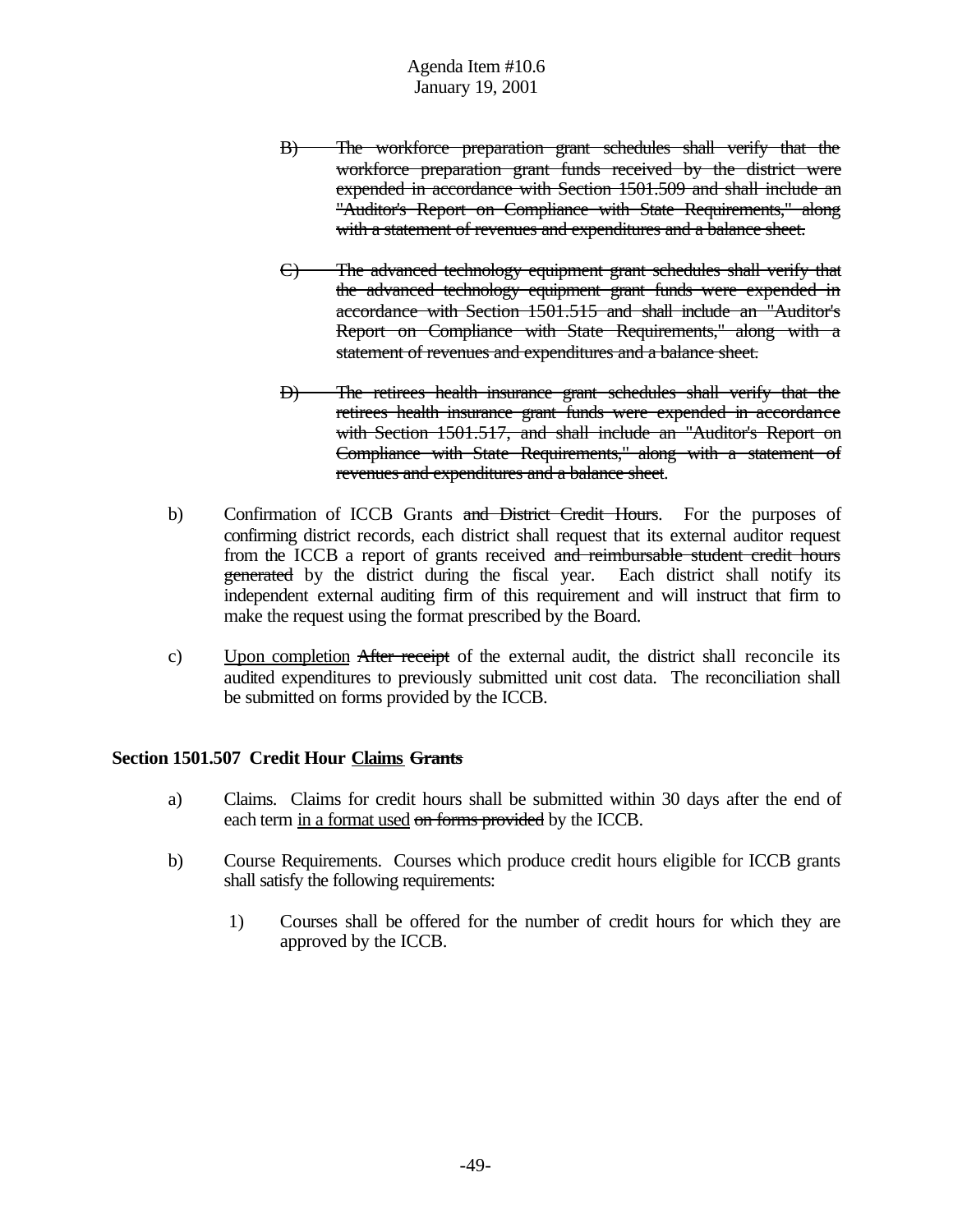- 2) Courses which have variable credit hours shall be claimed in specified increments only up to the maximum credit value approved for the course.
- 3) Course data shall be posted to the permanent academic record of each student claimed.
- 4) Courses shall be a part of units of instruction which have been approved by the ICCB, or the courses must be authorized extensions of existing units of instruction.
- 5) Courses shall have specific written objectives.
- 6) A course outline shall be available for review by any student or citizen.
- 7) Courses shall have a method of evaluating student performance which follows the adopted college grading system.
- 8) Courses shall follow the adopted college policies on student tuition.
- 9) The following categories of physical education courses shall be the only ones to produce eligible credit hours:
	- A) Elective physical education courses;
	- B) Required courses for majors and minors in physical education, recreational leadership, and related programs; and/or
	- C) Physical education courses in teacher education programs as required by the State Teachers Certification Board.
- 10) Courses shall produce a maximum rate of one semester credit hour or equivalent per week. Requests for exceptions to this requirement may be submitted to the ICCB. The criteria utilized by the ICCB for exceptions shall include:
	- A) documentation of need for an intensified or accelerated schedule;
	- B) student population identified with testing and/or screening to indicate special needs and/or competencies;
	- C) how courses are instructed, including schedule of classes, study time allotted for students, method of instruction and how students are evaluated;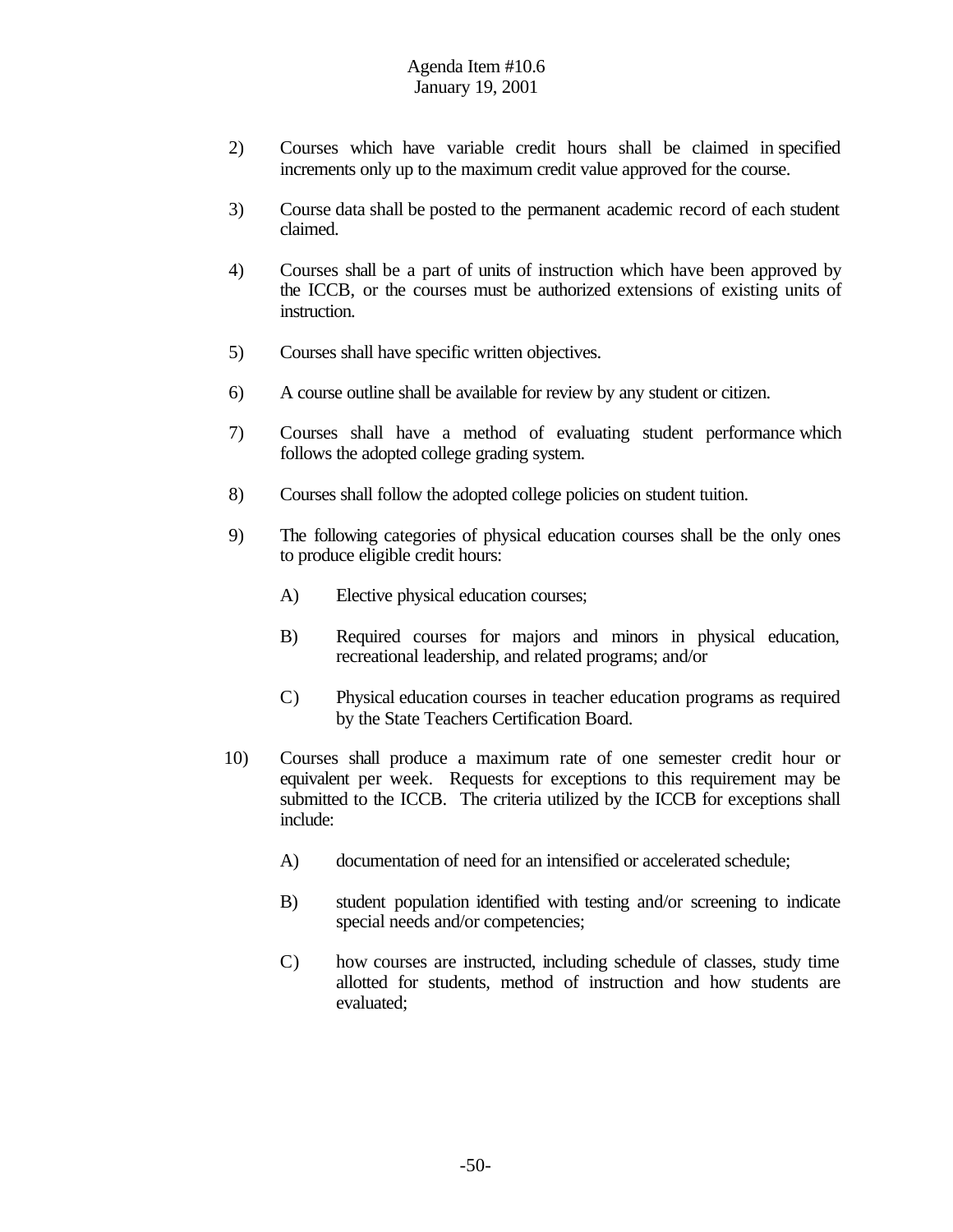- D) time period of instructional activity and projected termination date; and
- E) procedures to evaluate the accelerated instructional activity.
- 11) Courses offered by the college for high school students during the regular school day at the secondary school shall be college-level and shall meet the following requirements:
	- A) State Laws and Regulations and Accreditation Standards. All State laws, ICCB regulations, accreditation standards specified by the North Central Association, and local college policies that apply to courses, instructional procedures and academic standards at the college apply to college-level courses offered by the college on campus, at off-campus sites, and at secondary schools. These policies, regulations, instructional procedures and academic standards apply to students, faculty and staff associated with these courses.
	- B) Instructors. The instructors for these courses shall be selected, employed and evaluated by the community college. They shall be selected from full-time faculty and/or from adjunct faculty with appropriate credentials and demonstrated teaching competencies at the college level.
	- C) Qualification of Students. Students accepted for enrollment in college-level courses must have appropriate academic qualifications, a high level of motivation and adequate time to devote to studying a college-level course. The students' course selections shall be made in consultation with high school counselors and/or principals and ordinarily are restricted to students in the junior and senior years of high school. The students shall meet all college criteria and follow all college procedures for enrolling in courses.
	- D) Placement Testing and Prerequisites. Students enrolling in collegelevel courses must satisfy course placement tests or course prerequisites when applicable to assure that they have the same qualifications and preparation as other college students.
	- E) Course Offerings. Courses shall be selected from transfer courses that have been articulated with senior institutions in Illinois or from the first-year courses in ICCB approved associate in applied science degree programs.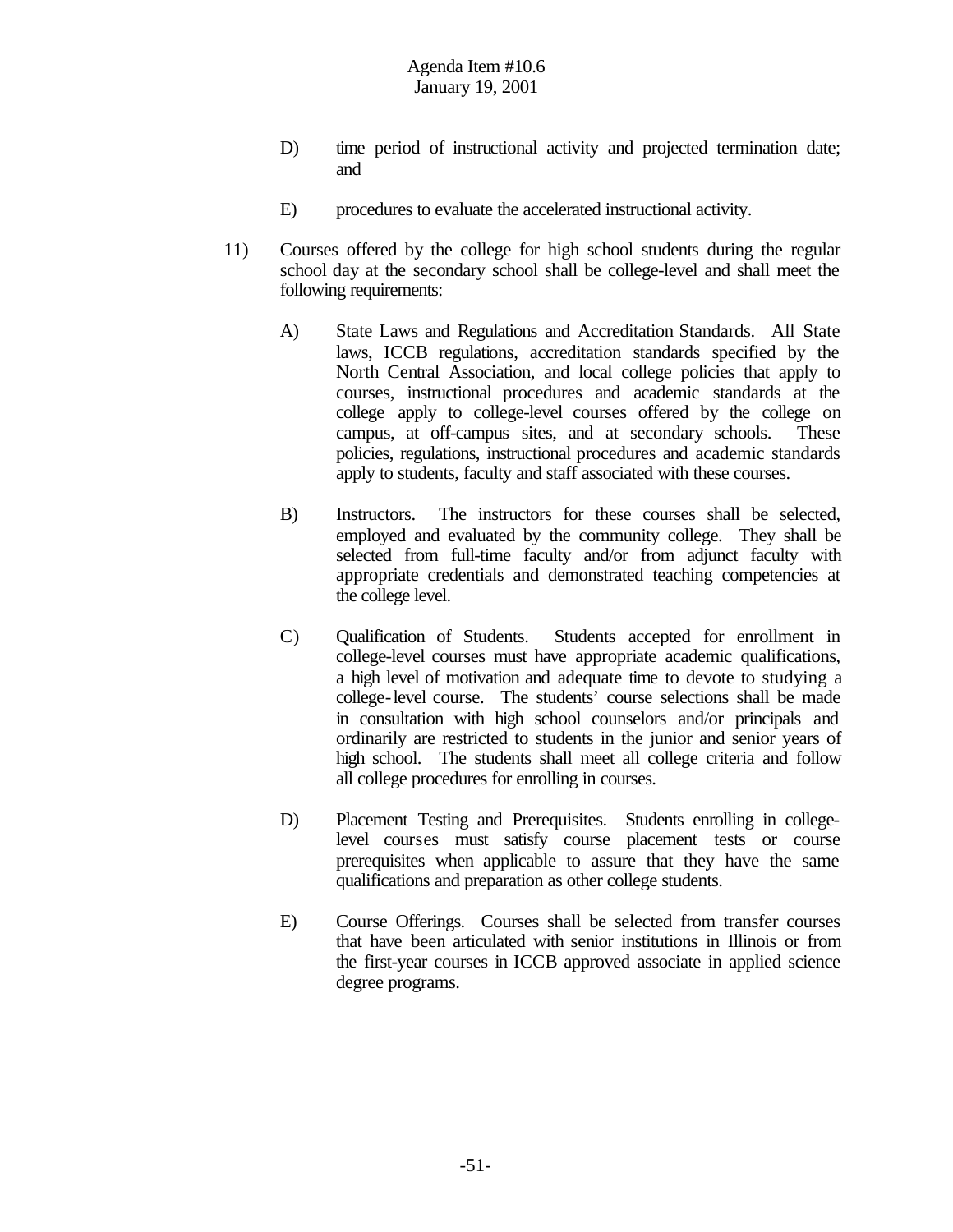- F) Course Requirements. The course outlines utilized for these courses shall be the same as for courses offered on campus and at other offcampus sites and shall contain the content articulated with colleges and universities in the State. Course prerequisites, descriptions, outlines, requirements, learning outcomes and methods of evaluating students shall be the same as for on-campus offerings.
- G) Concurrent Credit. The determination of whether a college course is offered for concurrent high school and college credit shall be made at the secondary level, according to the school's policies and practices of the district.
- c) Student Requirements. The following requirements shall apply to students who generate credit hours eligible for ICCB grants:
	- 1) Students shall be certified by their instructors as being in attendance at midterm by including a certification statement on the midterm class roster, signed and dated by the instructor.
	- 2) Students who complete a course with a passing grade by the end of the term and who were not certified as being in attendance at midterm by the instructor shall be considered as having been in attendance at midterm.
	- 3) Students enrolled in variable entry/variable exit classes or short-term classes of less than eight weeks may be certified by their instructors as having been in attendance at midterm by including a certification statement on the final class roster, signed and dated by the instructor.
	- 4) Students shall be residents of the State of Illinois.
	- 5) Auditors or visitors in a course shall not produce eligible credit hours.
	- 6) Students who repeat enrollment in a course shall produce credit hours eligible for ICCB grants when one of the following conditions is met:
		- A) If the student completed the course the first time of enrollment with less than a grade of C (or equivalent) and if the student was claimed for credit hour grant funding, the student may enroll and be claimed in the course one additional time, or
		- B) If the student enrolled in the course previously and withdrew before completing the course, and if the student was claimed for credit hour grant funding, the student may enroll and be claimed in the course one additional time, or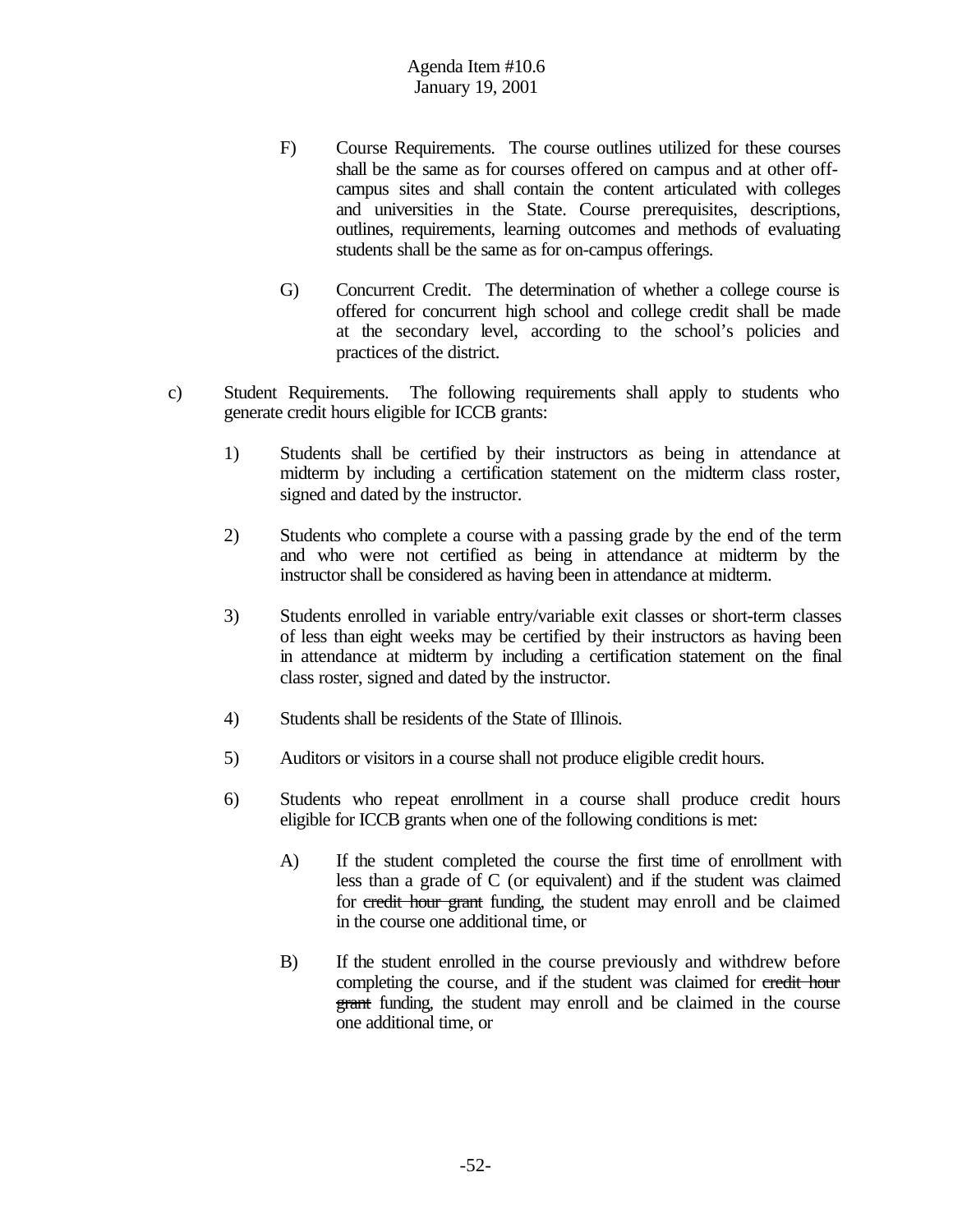- C) If a student completed the course previously and was claimed for credit hour grant funding, the student may be claimed for retaking the course if the student uses his/her option to retake the course tuition free under the college's educational guarantee program, or
- D) If the last time the student completed the course was at least four years previously, the student may be claimed for credit hour grant funding if the student repeats the course to upgrade his/her skills in that area, or
- E) If a course has been approved by the ICCB to be repeated, the student may repeat the course and be claimed as often as approved by the ICCB.
- d) Exceptions. The following credits will not be eligible for ICCB funding credit hour grants:
	- 1) Credit by examination;
	- 2) Military service credit for physical education;
	- 3) Transfer of credit earned at other institutions or in the armed forces;
	- 4) Proficiency examinations;
	- 5) Advanced placement credits; and/or
	- 6) Other methods of program acceleration which do not include instruction.

#### **Section 1501.508 Special Populations Grants**

- a) Special populations grant funds shall be allocated annually to each Illinois public community college district in accordance with Section 2-16.02 of the Act.
- b) Special populations grant funds shall be accounted for in a restricted purposes fund.
	- c) The following are allowable expenditures for special populations grant funds:
		- 1) Personnel. Salaries and benefits for courses and services provided only to special populations students.
		- A) Tutors, both student and professional.

B) Counselors and paraprofessional counselors who spend a minimum of 50 percent of their time working with special populations students.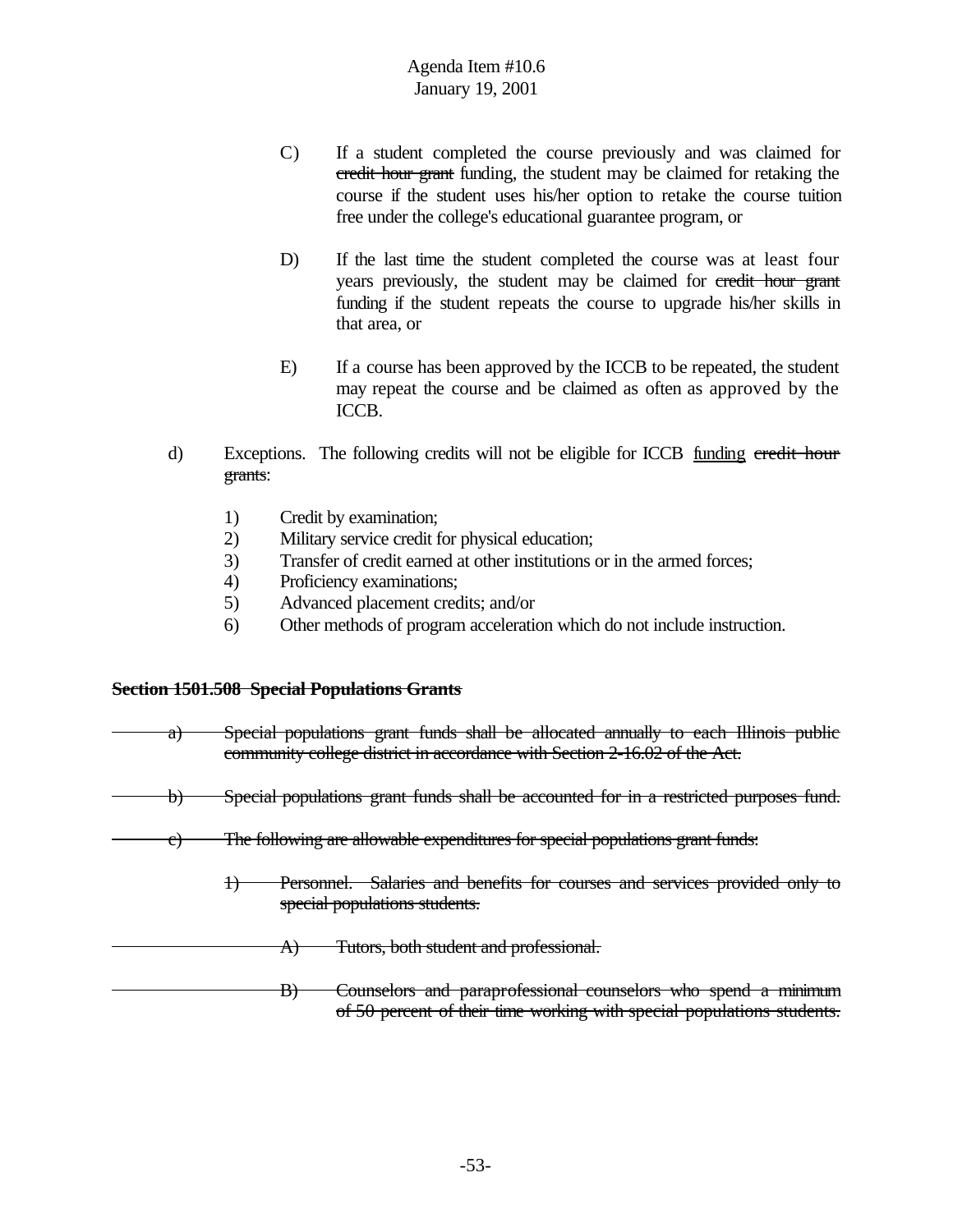- C) Adult basic/secondary and remedial education instructors, not to exceed 30 percent of the total special populations grant per district.
- D) Direct support service personnel for assistance to students with disabilities, e.g., readers, notetakers, and drivers.
- E) Professional and paraprofessional staff who provide outreach services and special retention programs designed for special populations students and who administer testing and assessment of special populations students.
- 2) Testing and Assessment. Includes materials, fees, and cost of test administration for testing and assessment of special populations students and testing of entering students to identify special populations students.
- 3) Instructional and Informational Materials. Books, computer software, informational brochures, pamphlets, and publications provided only to special populations students to promote special populations programs.
- 4) Instructional Equipment. Lease or purchase of, e.g., tape recorders, small computers, readers, and other assistive technology provided to special populations students.
	- 5) Travel related only to special populations student needs and activities for both college personnel and students.
		- A) Special populations student activities such as field trips and student transportation.
		- B) Conference expenses related directly to special populations grant activities.
- 6) Staff development expenditures for special populations grant personnel and outside consultants.
- 7) The following special populations grant administrative expenditures relate only to special populations grants. The total administrative expenditures may not exceed 30 percent of the total special populations grant per district.
- A) Administrative salaries.
	- B) Office staff salaries.
- C) Office equipment.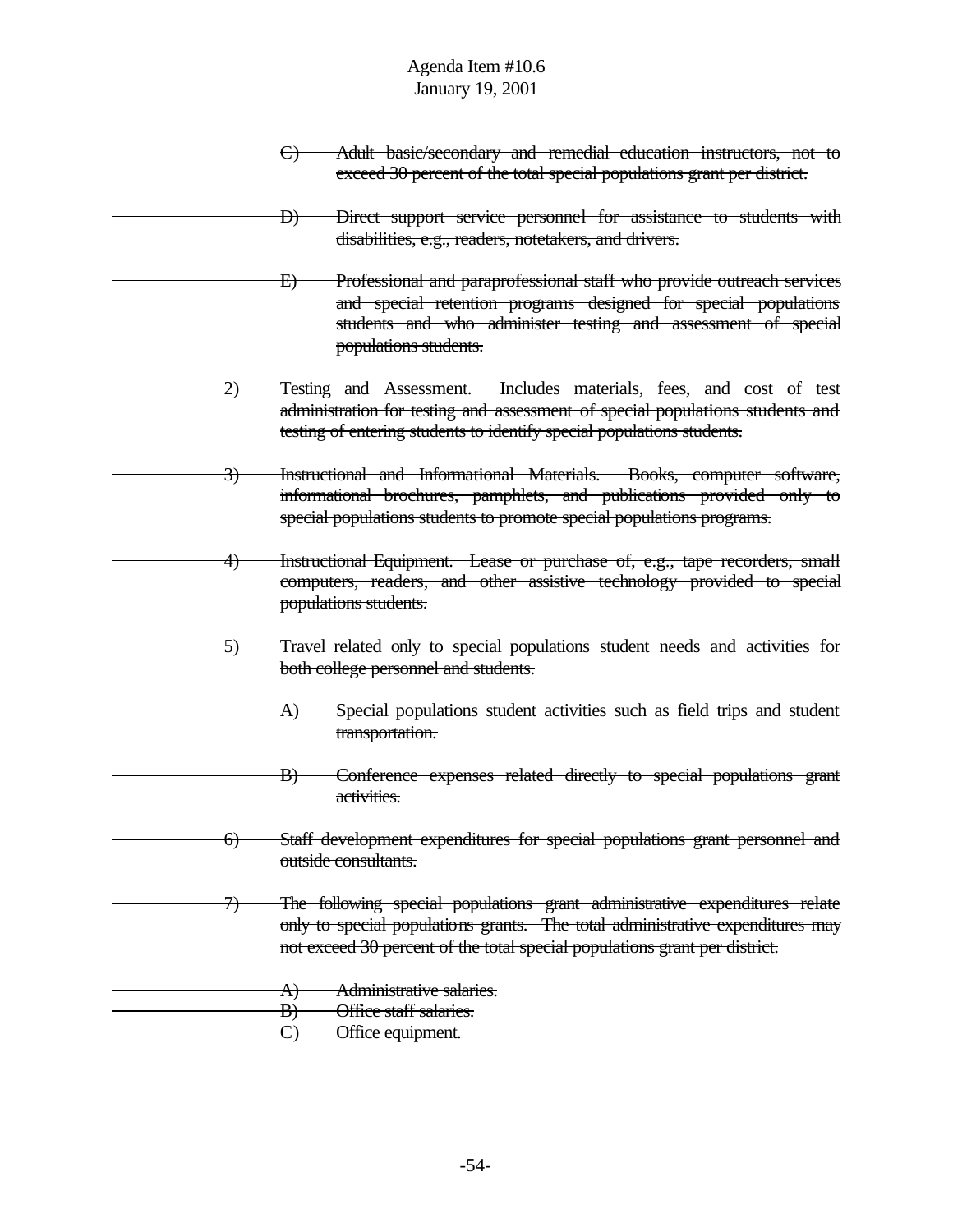|  | Consumable supplies.  |
|--|-----------------------|
|  | Utilities.            |
|  |                       |
|  | Rental of facilities. |
|  |                       |

- d) Reports of services supported by the special populations grant shall be filed with the ICCB by September 1 of each year on forms provided by the ICCB.
- e) An initial grant in the amount designated in Section 2-16.02 of the Act shall be allocated for expenditure by each community college within a multicampus district. Remaining funds within a multicollege district may be allocated according to district policies.
- f) Special populations grant funds shall be expended or obligated prior to June 30 each year. Goods for which the funds have been obligated shall be received and paid for prior to September 30 following the end of the fiscal year for which the funds were appropriated. Funds for services, including salaries and benefits, may not be obligated for services rendered after June 30. Unexpended funds totaling \$100 or more shall be returned to the ICCB by October 15 following the end of the fiscal year. Unexpended funds totaling less than \$100 need not be returned to the ICCB provided the funds are spent in the next fiscal year and for the restricted grant purpose.
- g) Special populations grant funds not used in accordance with this Section regardless of the amount shall be returned to the ICCB within six months after receipt of the external audit report by the ICCB or other identification of improper expenditures subsequently verified by the ICCB.

#### **Section 1501.509 Workforce Preparation Grants**

- a) A minimum of \$30,000 of each district's workforce preparation grant shall be used to operate a business assistance center or economic development or workforce preparation office; that is, expenditures specified in subsections  $(d)(1)$ ,  $(d)(5)$ ,  $(d)(6)$ ,  $(d)(7), (d)(8),$  and  $(d)(9)$  below.
- b) No more than 25 percent of each district's workforce preparation grant may be used for expenditures for equipment as specified in subsections  $(d)(4)$  and  $(d)(9)(A)$ below.
- c) Workforce preparation grant activities include the following:
- 1) Conducting customized training programs for new or existing business and industry through the following activities: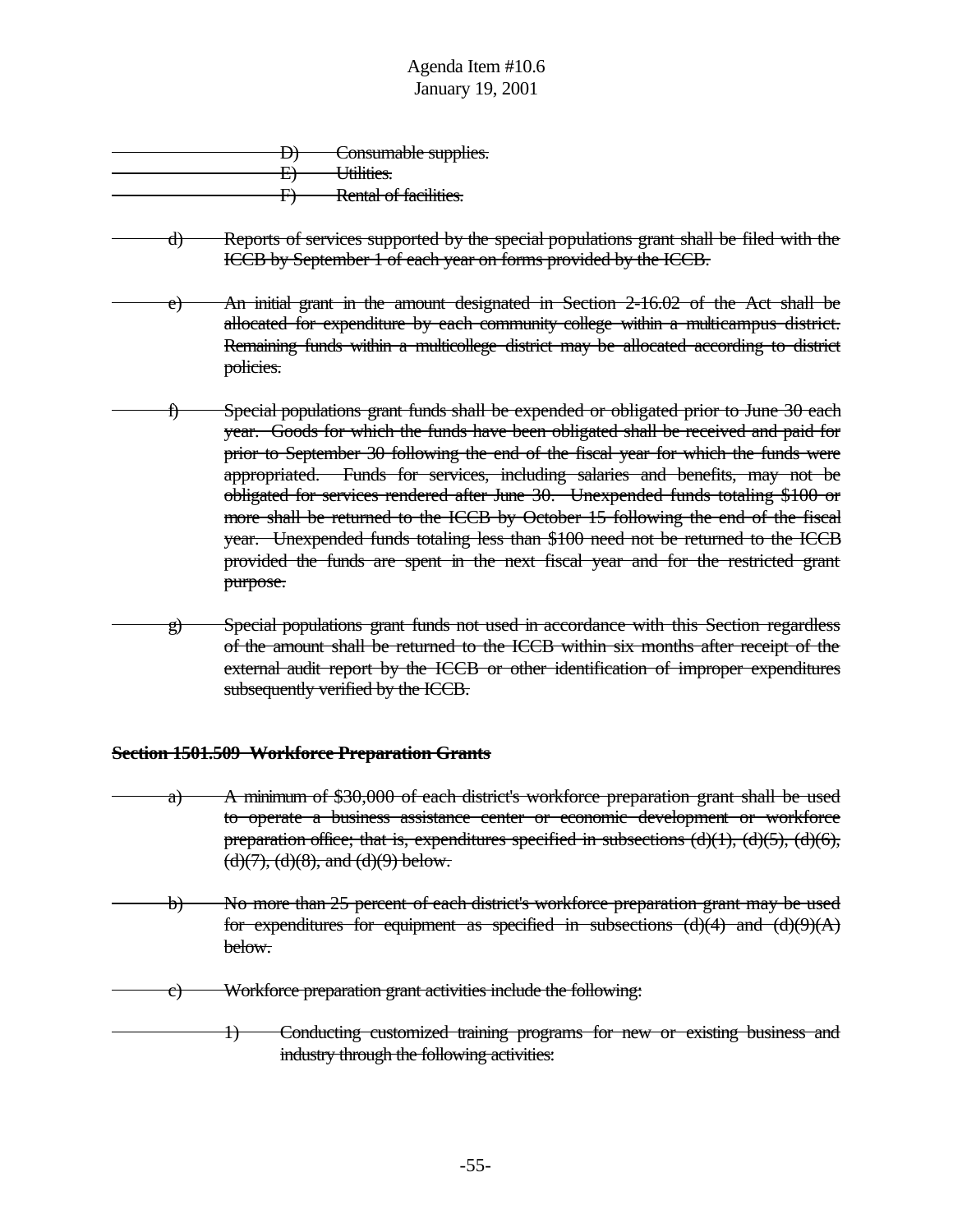- A) Developing and offering customized industrial or commercially sponsored courses.
	- B) Establishing apprenticeship or internship programs with area business and industry.
- 2) Providing the following employment training services training for unemployed or underemployed adults to improve their job skills and assist them in seeking employment.
	- A) Establishing and/or operating career counseling and testing programs.
		- B) Providing job placement assistance.
		- C) Conducting courses and workshops which are not claimed for credit hour grant funding.
- 3) Cooperate with other economic development entities (such as chambers of commerce, economic development commissions, and local governments) involved in commercial and industrial expansion and/or retention to:
	- A) Provide assistance through special courses, workshops, and conferences to area business and industry and economic development entities on such topics as training; financing, starting, and operating a business; contract procurement; purchasing and accounting; and use of computers.
	- B) Identify and develop educational programs needed by business and industry for emerging occupations.
	- C) Obtain the use of equipment from business and industry for employment training programs.
	- D) Assist with the conduct of an assessment of the area's assets and liabilities in attracting and retaining business and industry.
	- E) Assist with the conduct of an industrial retention survey to assess the need for training or other assistance by area business and industry.
	- F) Provide appropriate training assistance or services determined necessary by surveys or assessments.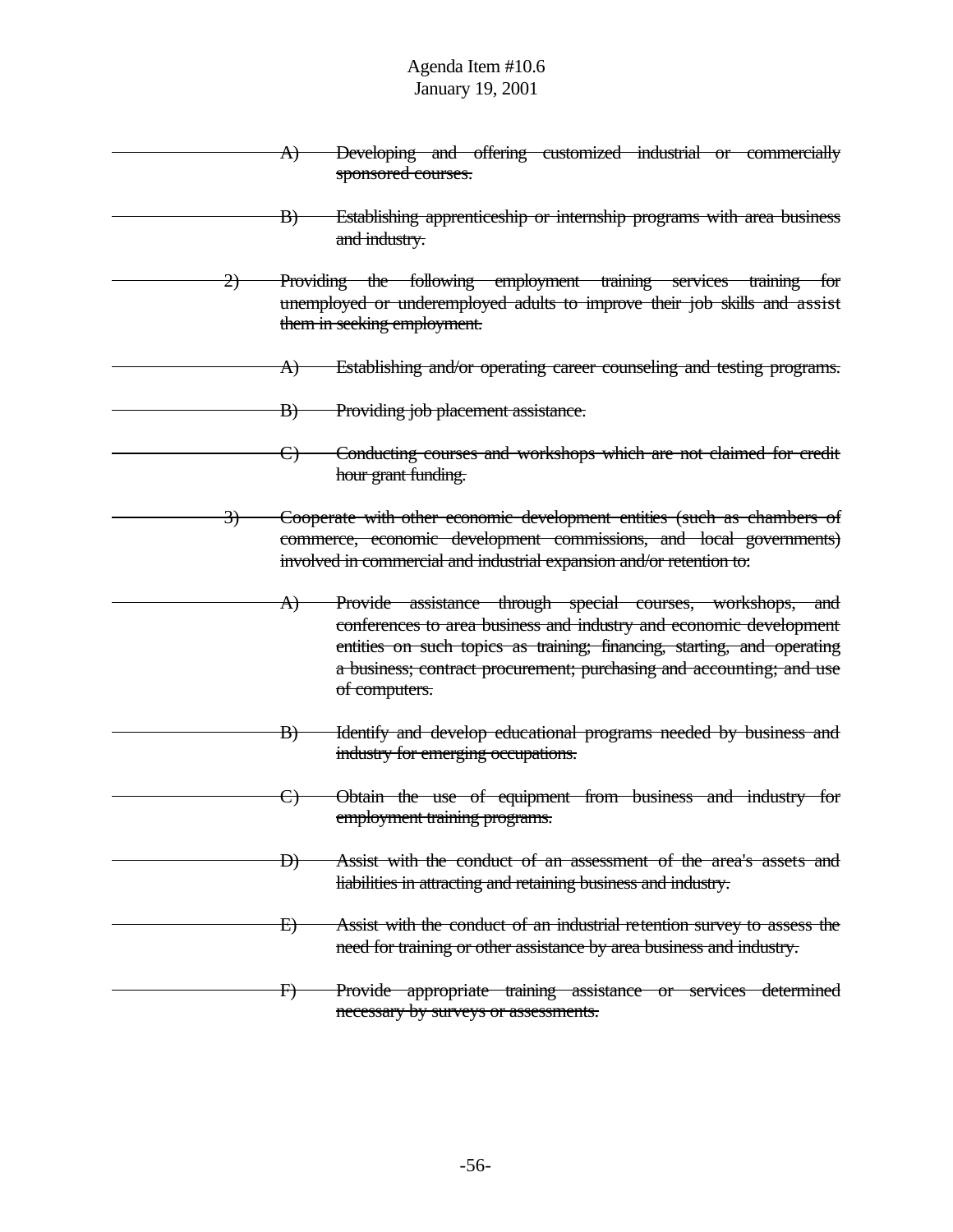|               | Help to market the area to prospective business and industry.<br>G)                                                                                                                                                                                                                                                                  |
|---------------|--------------------------------------------------------------------------------------------------------------------------------------------------------------------------------------------------------------------------------------------------------------------------------------------------------------------------------------|
| 4)            | Cooperate with other community colleges, public universities, and private<br>colleges to conduct assessments of need for higher education, to articulate the<br>educational services being provided, and to develop telecommunications<br>networks for instructional delivery and support.                                           |
| d)            | The following are allowable expenditures for workforce preparation grant funds:                                                                                                                                                                                                                                                      |
| Ð             | Personnel. Salaries and benefits for the following personnel based on the<br>percentage of time they spend on workforce preparation activities.                                                                                                                                                                                      |
|               | Administrative and support staff of the business assistance centers or<br>A)<br>economic development or workforce preparation offices.                                                                                                                                                                                               |
|               | Counselors that provide employment and educational counseling to<br>$\ket{B}$<br>unemployed or underemployed individuals.                                                                                                                                                                                                            |
|               | Instructional personnel who teach courses, which are not eligible for<br><del>C)</del><br>credit hour grant funding, to unemployed or underemployed persons<br>or who teach customized courses, which are not eligible for credit<br>hour grant funding, for business and industry.                                                  |
|               | Administrative and support staff needed to operate regional consortia<br>Ð)<br>designed to coordinate and support off-campus extension offerings<br>of colleges and universities within that region of the state.                                                                                                                    |
| 2)            | Contractual Services. Expenditures for professional services which are<br>determined by the college to be more appropriately or efficiently provided<br>by other public or private entities to complete specific programmatic work<br>needed to conduct the district's workforce preparation and economic<br>development activities. |
| <del>3)</del> | Instructional Materials. Books, films, and testing/evaluation materials for<br>use in courses taught to unemployed and underemployed individuals or<br>persons receiving industrial or customized training designed for area business<br>and industry.                                                                               |
| <del>4)</del> | Instructional Equipment. Lease or purchase of demonstrators, models,<br>trainers, or other equipment for use in courses taught to unemployed and<br>underemployed individuals or persons receiving customized training<br>designed for area business and industry.                                                                   |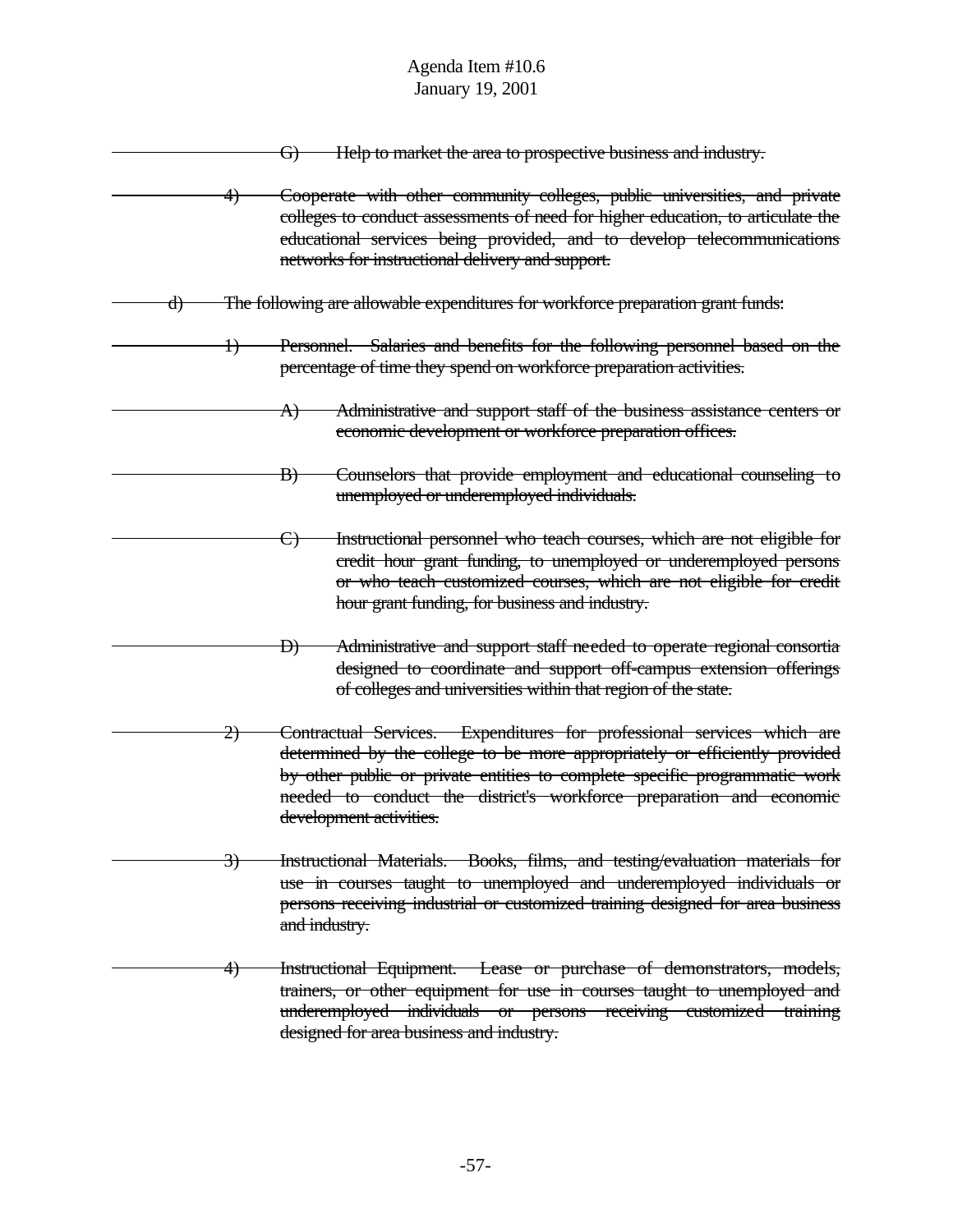- 5) Promotional Materials. Brochures, newsletters, slide presentations, films, and advertisements used to market the districts' economic development services.
- 6) Staff Development. Seminars, courses, and conferences related to workforce preparation or economic development for administrative staff that spend 51 percent of their time working in the business assistance center or economic development or workforce preparation office.
	- 7) Conference and Meeting Expenses. Expenses for conducting conferences and meetings related to workforce preparation grant activities specified in subsection (c) at which workforce preparation grant staff, business and industry, and/or economic development entities are in attendance.
	- 8) Travel. Travel expenses related to workforce preparation grant activities as specified in subsection (c) above for staff specified in subsection  $(d)(1)$ above and their supervisors.
		- 9) The following are related costs of operating a business assistance center or economic development or workforce preparation office.
	- A) Office equipment
		- B) Utilities and telephone
- C) Consumable supplies
- D) Duplicating
	- E) Facility rental
- Workforce preparation grant funds designated for special state initiatives in an amount specified by the General Assembly shall be administered by the Board to ensure that the special state initiatives are implemented.
- f) Reports of services and courses supported by the workforce preparation grant shall be filed with the ICCB by August 1 following the end of the fiscal year on forms provided by the ICCB.
- g) Workforce preparation grant funds shall be accounted for in a set of self-balancing accounts within the restricted purposes fund.
- h) Workforce preparation grant funds shall be expended or obligated prior to June 30 each year. Goods for which funds have been obligated shall be received and paid for prior to September 30 following the end of the fiscal year for which the funds were appropriated. Funds for services, including salaries and benefits, may not be obligated for services rendered after June 30. Unexpended funds totaling \$100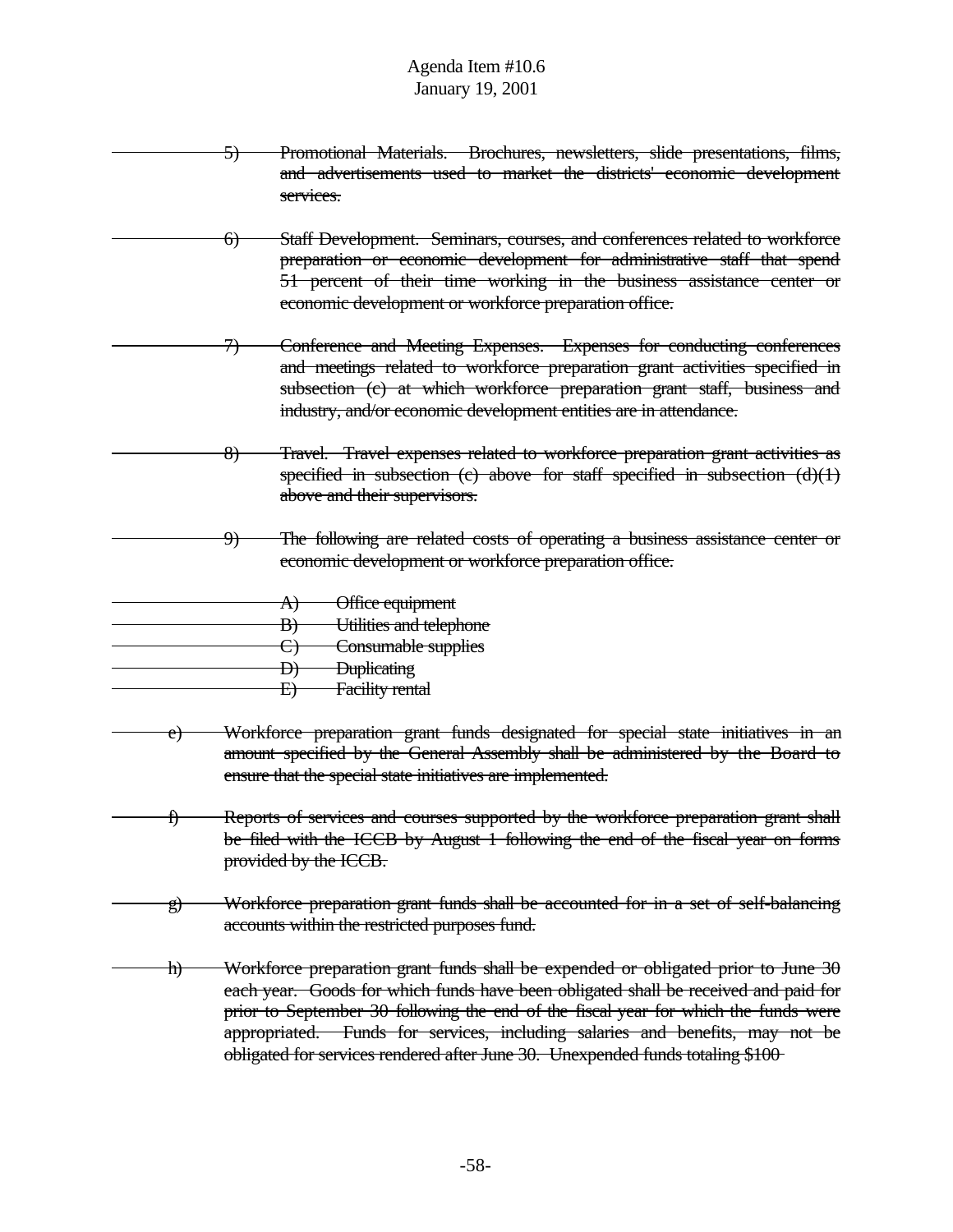or more shall be returned to the ICCB by October 15 following the end of the fiscal year. Unexpended funds totaling less than \$100 need not be returned to the ICCB provided the funds are spent in the next fiscal year and for the restricted grant purpose.

i) Workforce preparation grant funds not used in accordance with this Section regardless of the amount shall be returned to the ICCB within six months after receipt of the external audit report by the ICCB or other identification of improper expenditures subsequently verified by the ICCB.

### **Section 1501.511 Chart of Accounts**

- a) Community College Funds. The funds listed below or a subset of these funds shall be used for publicly reporting community college financial transactions. The local Board of Trustees may determine the distribution of unrestricted revenues among the operating funds, i.e., the Education Fund, the Operations, Building and Maintenance Fund, and the Public Building Commission Operation and Maintenance Fund.
	- 1) Operating Funds
		- A) Education Fund. Local property taxes for educational purposes shall be recorded as revenue in this fund.
		- B) Operations, Building and Maintenance Fund. Local property taxes for operations, building, and maintenance purposes shall be recorded as revenue in this fund.
		- C) Public Building Commission Operation and Maintenance Fund. Local property taxes for the operation and maintenance of college buildings leased from the Public Building Commission shall be recorded in this fund. Each agreement to operate and maintain property must be accounted for using a separate set of self-balancing accounts.
	- 2) Restricted Purposes Fund. This fund is for the purpose of accounting for monies that have external restrictions regarding their use. Each of the restricted sources of revenue in this fund shall be accounted for separately using a group of self-balancing accounts.
	- 3) Audit Fund. The audit tax levy shall be recorded in this fund. Monies in this fund shall be used only for the payment of auditing expenses.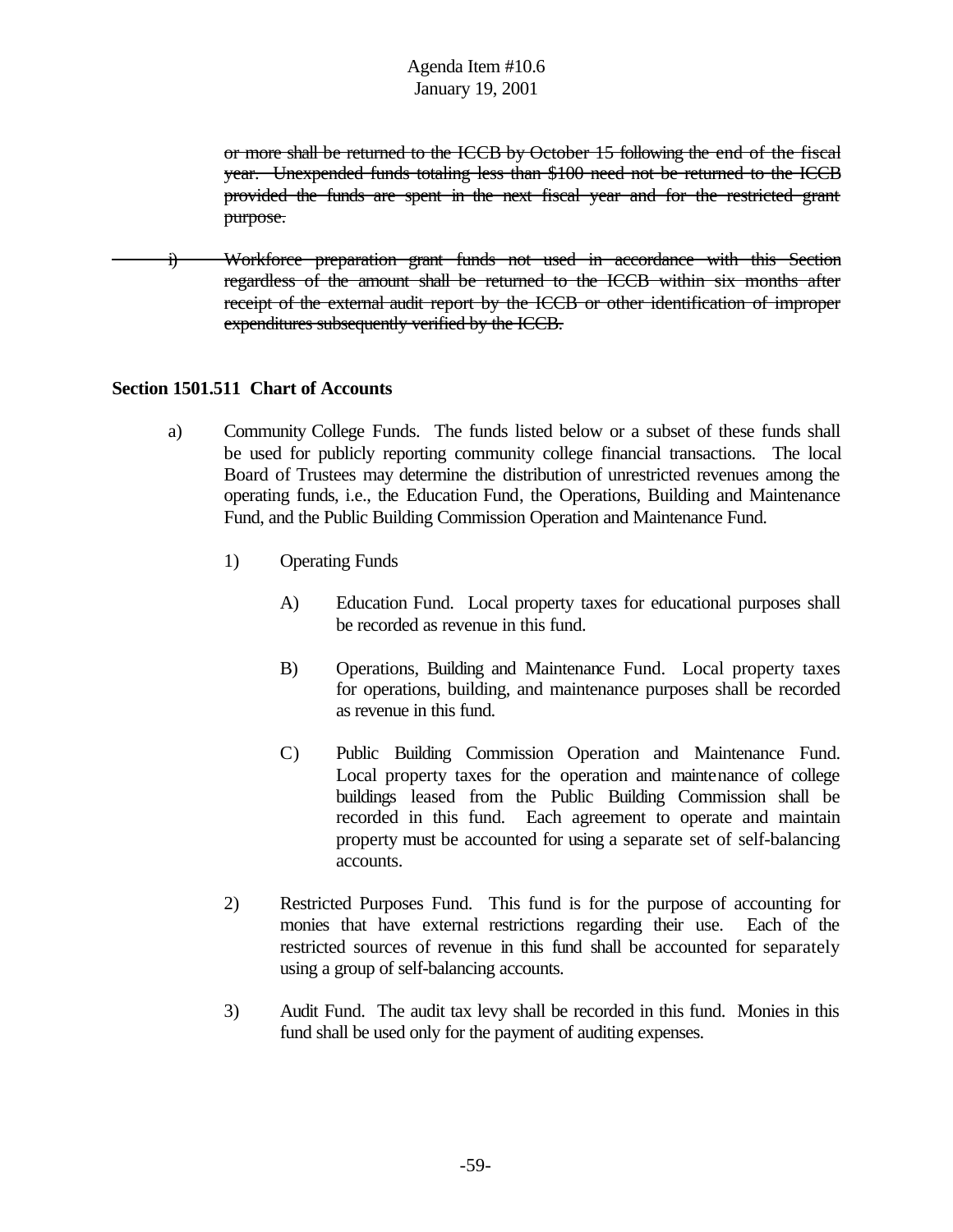- 4) Liability, Protection and Settlement Fund. The tort liability and Medicare insurance/FICA tax levies should be recorded in this fund. The monies in this fund and interest earned on assets shall be used only for the payment of tort liability, unemployment, or worker's compensation insurance and or claims, or the cost of participation in the federal Medicare/Social Security program. The tax levy for tort liability, worker's compensation, and unemployment insurance and claims shall be recorded in this fund. The monies in this fund and interest earned on the assets of this fund shall be used only for the payment of tort liability, worker's compensation, and unemployment insurance and claims.
- 5) Bond and Interest Fund. Revenues in this fund consist of property taxes for principal and interest bond payments and Corporate Personal Property Replacement Tax Revenues statutorily allocated for principal and interest bond payments (Ill. Rev. Stat., 1991, ch. 85, par. 616). All principal and interest bond payments shall be expended from this fund. The debt service for each bond issue must be accounted for with a group of self-balancing accounts within the fund.
- 6) Public Building Commission Rental Fund. Local property taxes for the payment of lease obligations to the Public Building Commission shall be recorded in this fund. Each lease with the Public Building Commission shall be accounted for using a separate group of self-balancing accounts.
- 7) Operations, Building and Maintenance Fund (Restricted). This fund is used to account for funds which can be used only for site acquisition and construction and equipping of buildings. The monies in this fund shall not be permanently transferred or loaned to any other fund.
- 8) Building Bond Proceeds Fund. Proceeds from construction bonds shall be recorded in this fund. Each bond issue shall be accounted for using a separate group of self-balancing accounts.
- 9) Auxiliary Enterprises Fund. This fund is for the purpose of accounting for those services where a fee is being charged students and staff. Only monies that the institution has control of should be included in this fund. Each enterprise service where a fee is being charged should be accounted for using a separate group of self-balancing accounts.
- 10) Working Cash Fund. This fund shall be used to account for the proceeds of working cash bonds.
- 11) Trust and Agency Fund. This fund shall be used to receive and hold monies in which the district serves as a custodian or fiscal agent for another body.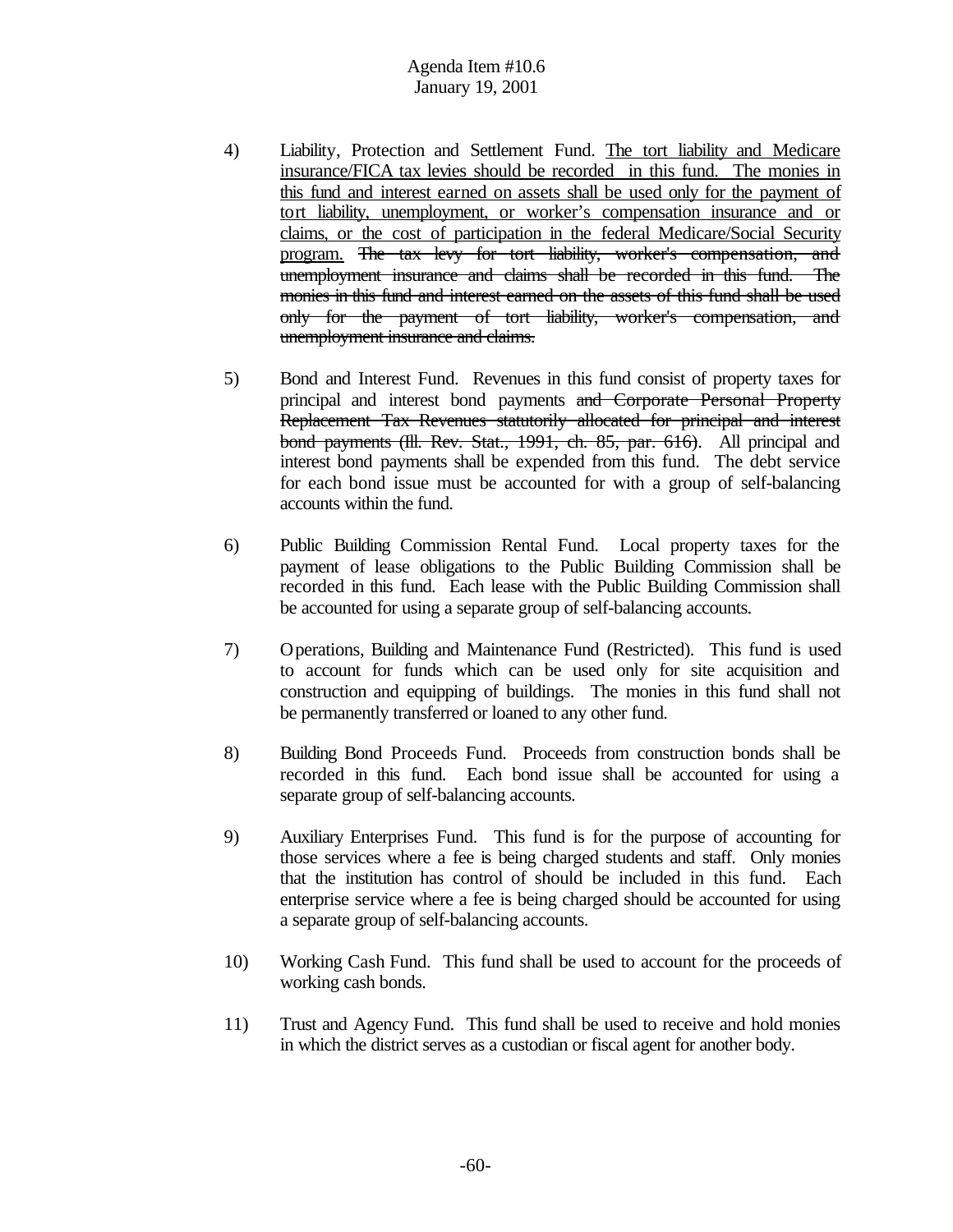- 12) Investment in Plant Account Group. This group of accounts hall be used to record the cost/value of plant assets.
- 13) Long-term Liabilities Account Group. This group of accounts shall be used to record liabilities that are payable beyond the current fiscal year.
- b) Program and Object Codes. The program and object codes (report structure) used specified by the ICCB shall be used for publicly reporting community college financial transactions.

### **Section 1501.515 Advanced Technology Equipment Grants**

- a) An annual grant shall be allocated to each Illinois public community college district in accordance with Section 2-16.01 of the Act.
- b) Advanced technology equipment grant funds shall be accounted for in a set of self-balancing accounts within the Restricted Purposes Fund [see Section  $1501.511(a)(4)$ .
- c) Allowable expenditures for advanced technology equipment grant funds are: demonstrators, models, trainers, and other instructional equipment needed for instruction or instructional support services, including connectors, interfacing equipment, computer software, computer peripherals, operating and repair instruction manuals, instructional furnishings that are designed for and integral to the use of the instructional equipment, and telecommunications networks designed to interconnect with other colleges and extension centers within the district.
- d) By August 1 following the end of the fiscal year, the community college district shall file a report with the ICCB in a format prescribed by the ICCB, detailing how the funds were utilized.
	- e) Advanced technology equipment grant funds shall be expended or obligated by June 30 of the year for which they were awarded. Goods for which funds have been obligated shall be received and paid for by September 30 following the end of the fiscal year for which the funds were awarded. Unexpended funds totaling \$100 or more shall be returned to the ICCB by October 15 following the end of the fiscal year. Unexpended funds totaling less than \$100 need not be returned to the ICCB provided the funds are spent in the next fiscal year and for the restricted grant purpose.
- f) Advanced technology equipment grant funds not used in accordance with this Section regardless of the amount shall be returned to the ICCB within six months after receipt of the external audit report by the ICCB or other identification of improper expenditures subsequently verified by the ICCB.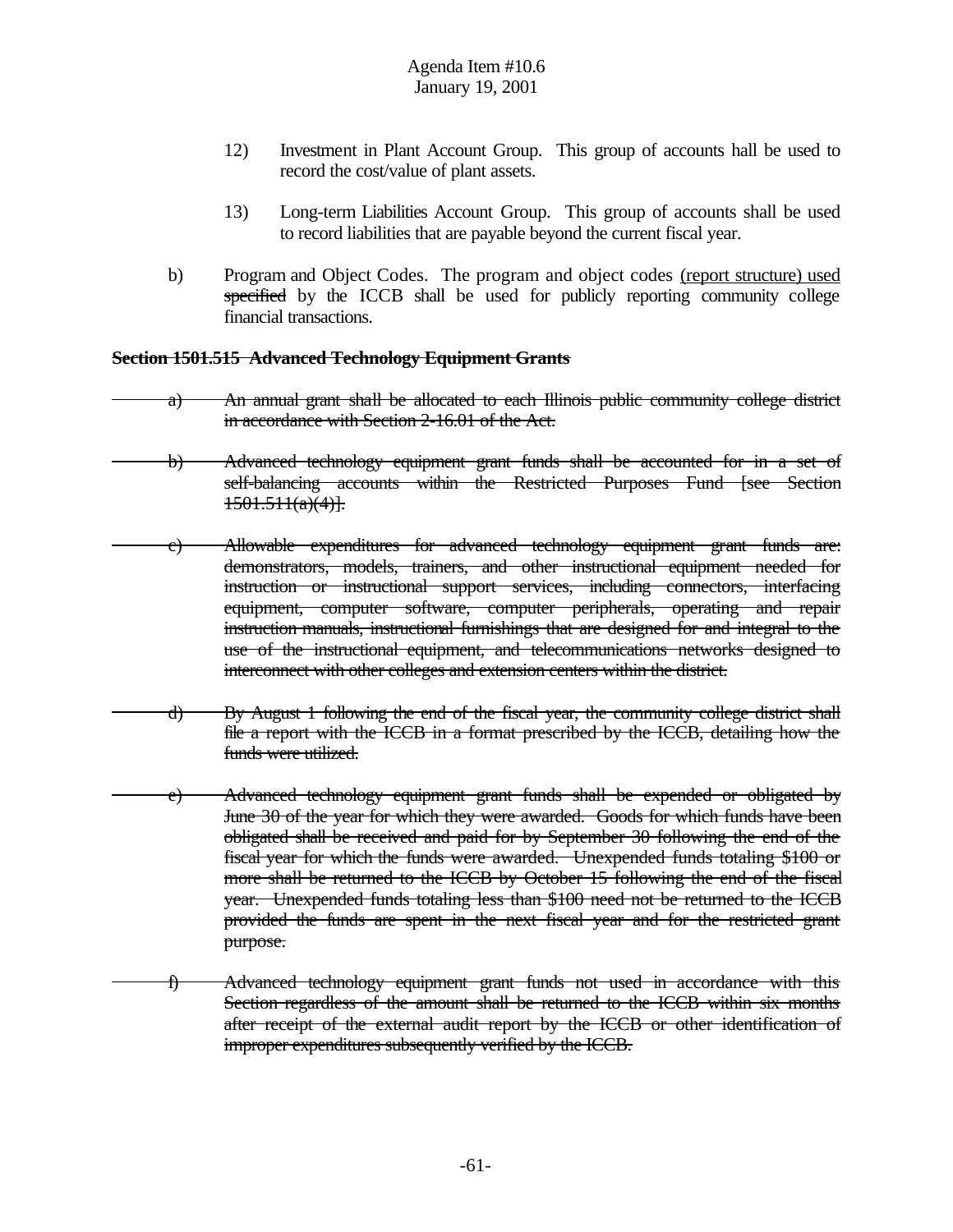### **Section 1501.516 Capital Renewal Grants**

- a) Districts may apply annually to the ICCB for approval of capital renewal grant projects. Requests for ICCB approval of capital renewal grant projects shall be submitted using forms prescribed by the ICCB.
- b) Expenditures of funds from this grant are limited to capital renewal projects that are within the scope of the definition of capital renewal grants contained in Section 1501.501.
- c) Funds received from this grant shall be accounted for in the Operations and Maintenance Fund (Restricted) [see Section 1501.511(a)(7)].
- d) Other sources of funding may be added to capital renewal grant funds to finance larger projects.
- e) Projects shall be designed and constructed to meet all applicable facilities codes as specified in Section 1501.603(f).
- f) Authority to approve capital renewal grant projects is delegated to the ICCB or its President/CEO Executive Director.

#### **Section 1501.517 Retirees Health Insurance Grants**

- a) Retirees health insurance grants shall be distributed proportionately to each district based on the number of that district's annuitants on July 1 of the fiscal year in which the appropriation is made as certified by the State Universities Retirement System (SURS).
- b) Retirees health insurance grants shall be used by a community college district to provide health insurance for the district's annuitants.
- c) Provision of retirees health insurance shall be considered as the

1) subsidization of costs for a retiree participating in one of the district's employee group health insurance plans or

- 2) subsidization of the retiree's health insurance costs for coverage independent of the district's plan.
- d) Annuitants receiving a subsidy for health insurance costs for coverage independent of the district's plan shall not be compensated in an amount greater than that offered retirees participating in one of the district's employee group health insurance plans.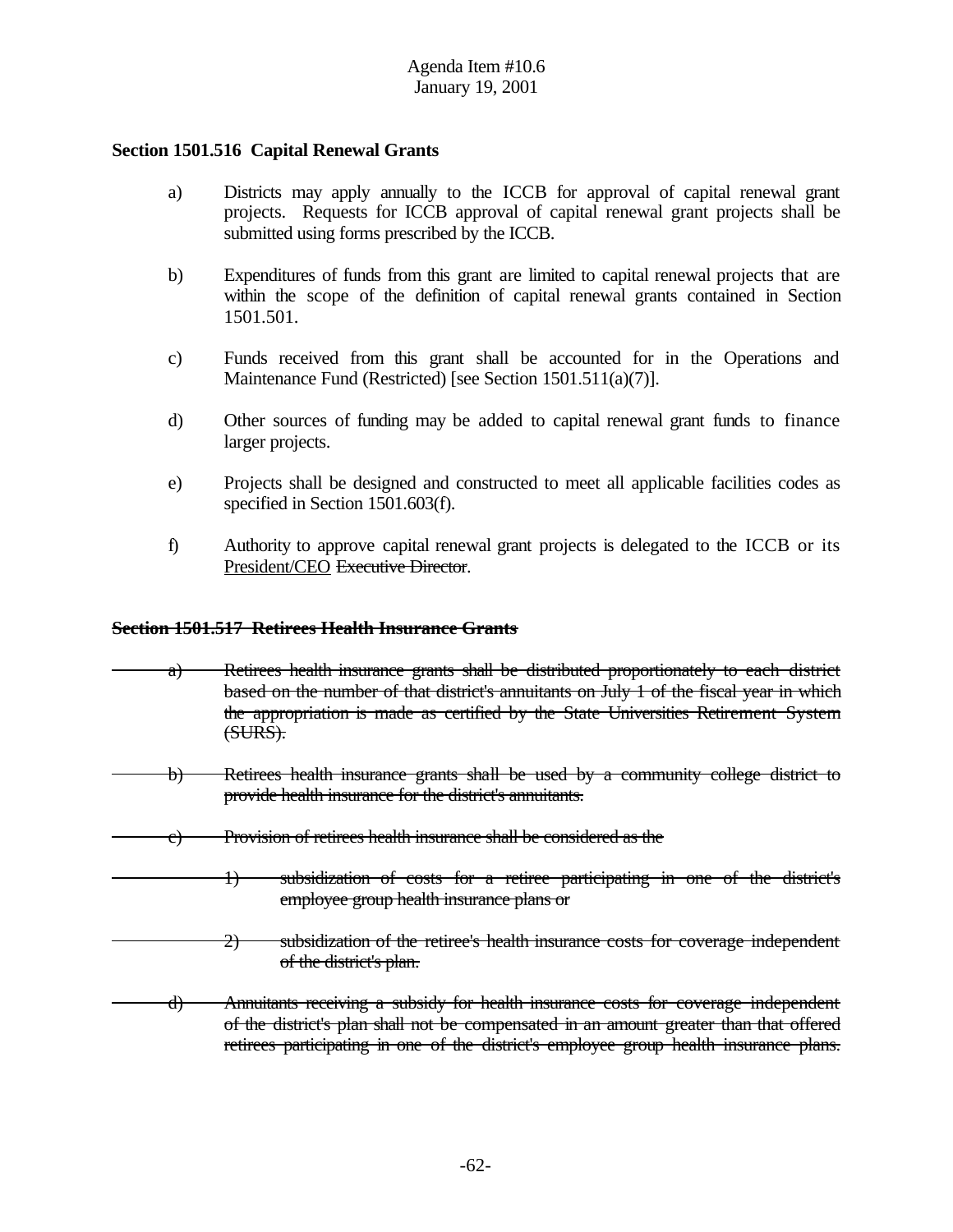- e) Annuitants eligible for Social Security benefits shall be required to enroll in Medicare Part A and Part B Insurance which shall be considered their primary coverage.
- f) Retirees health insurance grants shall be expended or obligated by June 30 of the fiscal year in which the grant is received. Unexpended funds shall be returned to the ICCB by October 15 following the year for which the appropriation was made.
- g) Retirees health insurance grant funds not used in accordance with this Section regardless of the amount shall be returned to the ICCB within six months after receipt of the external audit report by the ICCB submitted pursuant to Section 3-22.1 of the Act or other identification of improper expenditures subsequently verified by the ICCB.

#### **Section 1501.518 Uncollectible Debts**

- a) In order to access the State Comptroller for the collection of debts owed a community college, the board of trustees shall maintain documentation of each debtor's debt in a separate file which shall be available for inspection by the ICCB or the Comptroller of the State of Illinois. Only debts in excess of \$150 may be submitted for collection.
- b) Each debtor's file shall be maintained for a period of five years and shall include:
	- 1) A description of the cause for the debt;
	- 2) Correspondence concerning attempts to collect the debt locally;
	- 3) Evidence of an opportunity for a hearing and review of the debt and the final outcome of such hearing and review.
- c) Claims shall be submitted on forms and in the format prescribed by the ICCB.
- d) The board of trustees shall submit a claim to the state of Illinois only after exhausting local options for collection of the debt.
- e) The board of trustees shall give the debtor due process in accordance with the Illinois State Collection Act of 1986.
- f) Any debtor scheduled to make repayments, who is not yet delinquent or who currently is making periodic payments to reduce a debt, shall not be submitted to the state for collection.
- g) The board of trustees shall approve the debt to be submitted for collection.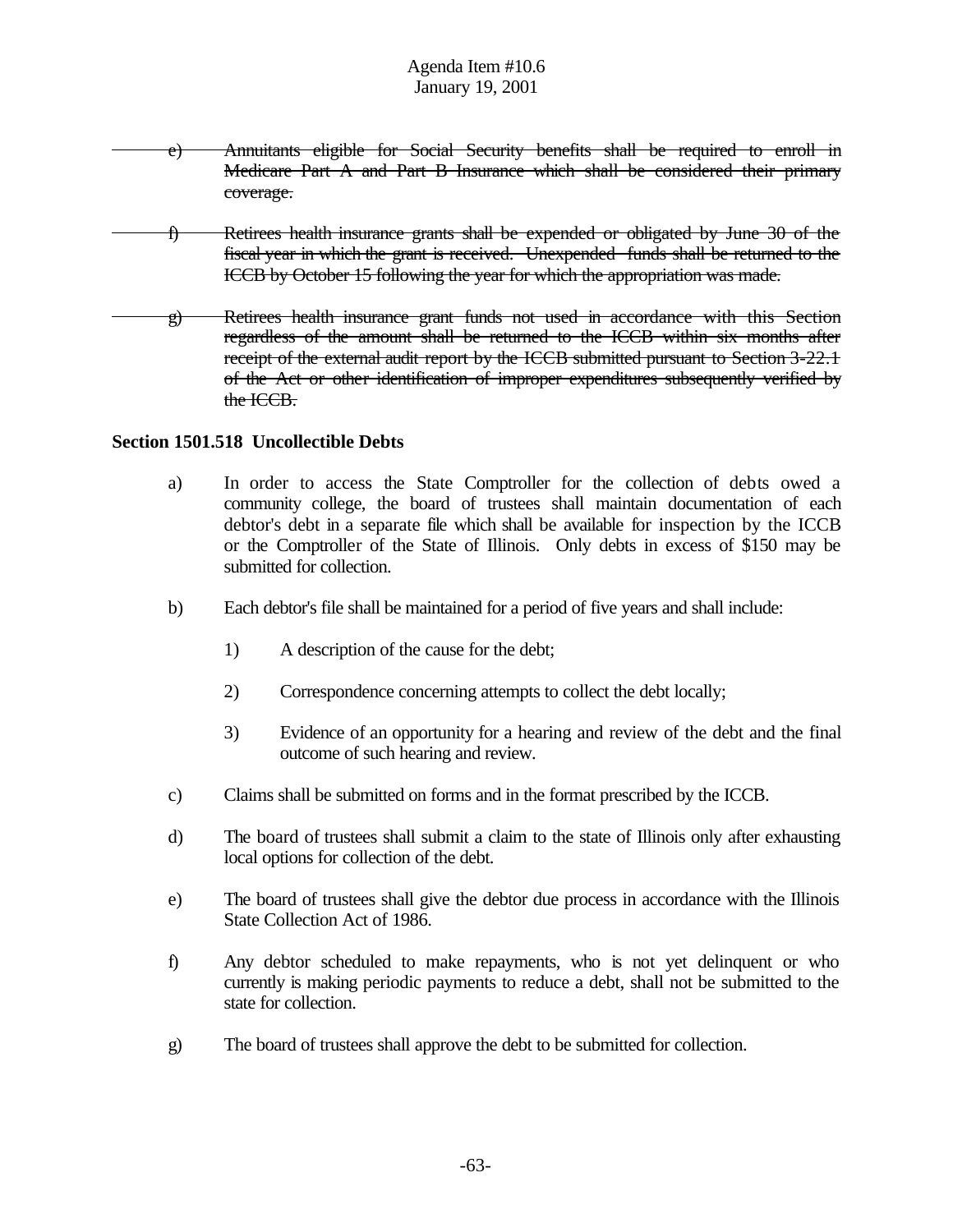h) The President/CEO Executive Director of the ICCB is authorized to accept claims from the boards of trustees for collection. ICCB acceptance of claims is made when claims are submitted to the Comptroller of the State of Illinois. The board of trustees will be notified of acceptance or nonacceptance of the claims by the ICCB.

### **Section 1501.519 Special Initiatives Grants**

- a) Special initiatives grants shall be awarded allocated to each Illinois public community college districts after a request for proposal application process based upon criteria approved by the ICCB or specified in statute in accordance with Section 2-16.02 of the Act.
- b) c) Allowable expenditures for special initiatives grants will be specified in the grant agreement between the college and the ICCB  $\frac{1}{2}$  in a contract which will be executed with each Illinois public community college district eligible to receive the special initiatives grant funds.
- $\overrightarrow{c}$  b) Special initiatives grant funds shall be accounted for in a set of self-balancing accounts within the fund specified Restricted Purposes Fund (see Section  $1501.511(a)(2)$ ).
	- d) If specified in grant agreement, by August 1 following the end of the fiscal year, the community college district shall file a report with the ICCB in a format used prescribed by the ICCB or in accordance with the grant agreement terms of the contract, detailing how the funds were utilized.
	- e) Special initiatives grant funds shall be expended by the date specified in the grant agreement. If the grant agreement allows, goods and services for which funds have been obligated by the contract end date shall be received and paid for no later than 60 days after the grant agreement end date. Unexpended funds shall be returned to the ICCB no later than 90 days after the end of the grant agreement or as specified in the grant agreement. or obligated by June 30 of the year for which they were awarded. Goods and services for which funds have been obligated shall be received and paid for by September 30 following the end of the fiscal year for which the funds were awarded. Unexpended funds totaling \$100 or more shall be returned to the ICCB by October 15 following the end of the fiscal year. Unexpended funds totaling less than \$100 need not be returned to the ICCB provided the funds are spent in the next fiscal year and for the restricted grant purpose.
	- f) Special initiatives grant funds not used in accordance with the terms specified in the grant agreement this Section regardless of the amount shall be returned to the ICCB within six months after receipt of the external audit report by the ICCB or other identification of improper expenditures subsequently verified by the ICCB.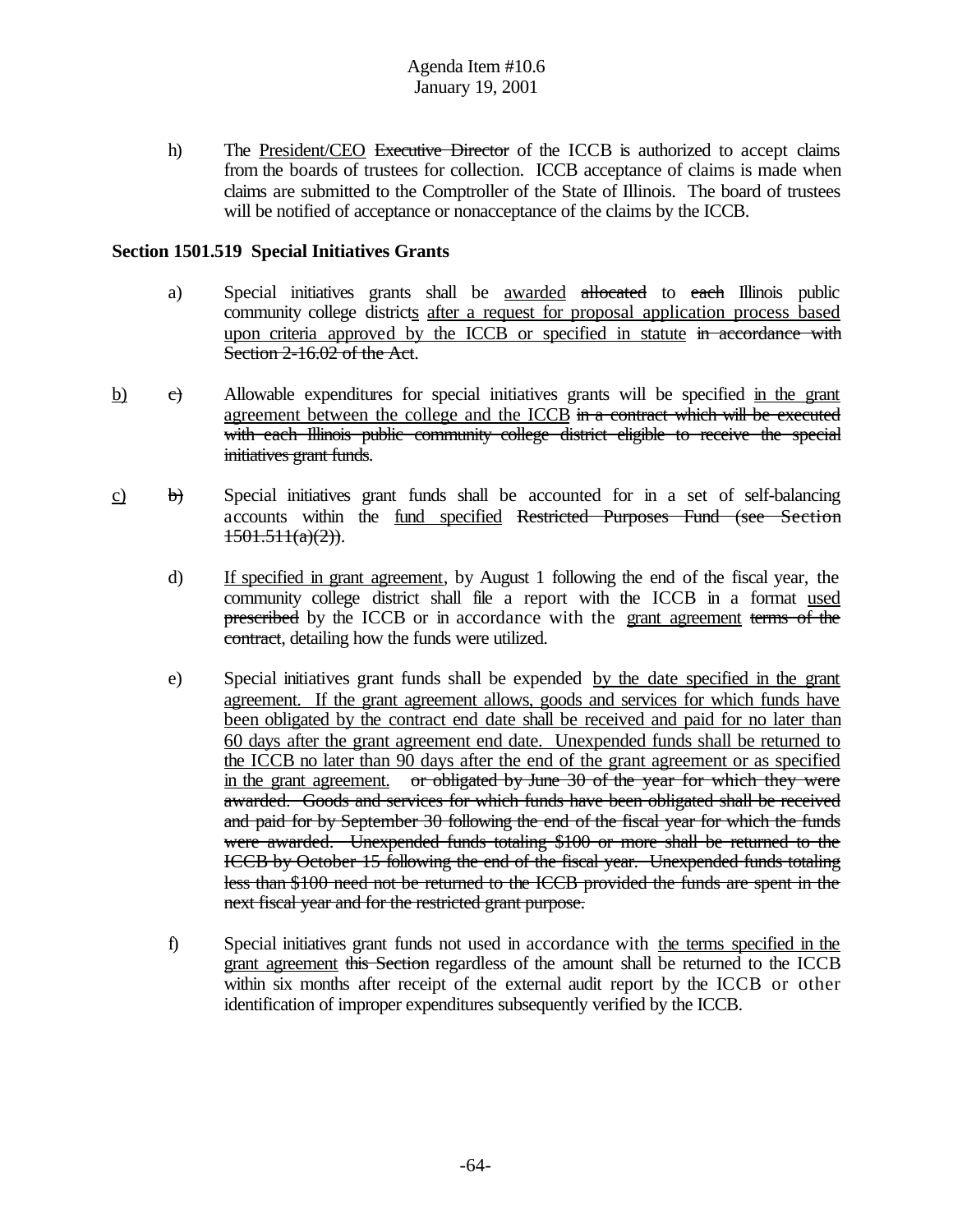### **Section 1501.520 Lincoln's Challenge Scholarship Grants**

- a) Lincoln's Challenge Scholarship Grants shall be vouchered to community colleges.
- b) Students can qualify for their first Lincoln's Challenge Scholarship Grant if they meet the following criteria:
	- 1) Complete the Lincoln's Challenge program;
	- 2) Complete the GED or pursuing the completion of the GED;
	- 3) Enroll at one of the 49 Illinois public community colleges in a certificate or degree program within one year after graduation from the Lincoln's Challenge Program;
	- 4) Carry an academic load of at least six credit hours each term except the summer term; and
	- 5) Present the "notification of award" letter signed by the Executive Director President/CEO of the Illinois Community College Board to the community college at the time of registration.
- c) The scholarship is limited to \$1,000 per student per semester, with the exception of the summer semester which is limited to \$500 per student.
- d) The scholarship shall be applied only to the cost of tuition, books, fees and required educational supplies.
- e) The grant will only reimburse the college at the in-district tuition rate.
- f) In order to receive the reimbursement, colleges must submit the following information for each student:
	- 1) Name;
	- 2) Social Security Number;
	- 3) Program of study;
	- 4) Course schedule (including credit hours);
	- 5) Bill with costs broken out by tuition, fees, books and educational supplies; and
	- 6) GPA and course completions from previous semester if continuing student.
- g) In order to remain qualified for a Lincoln's Challenge Scholarship Grant, each student must: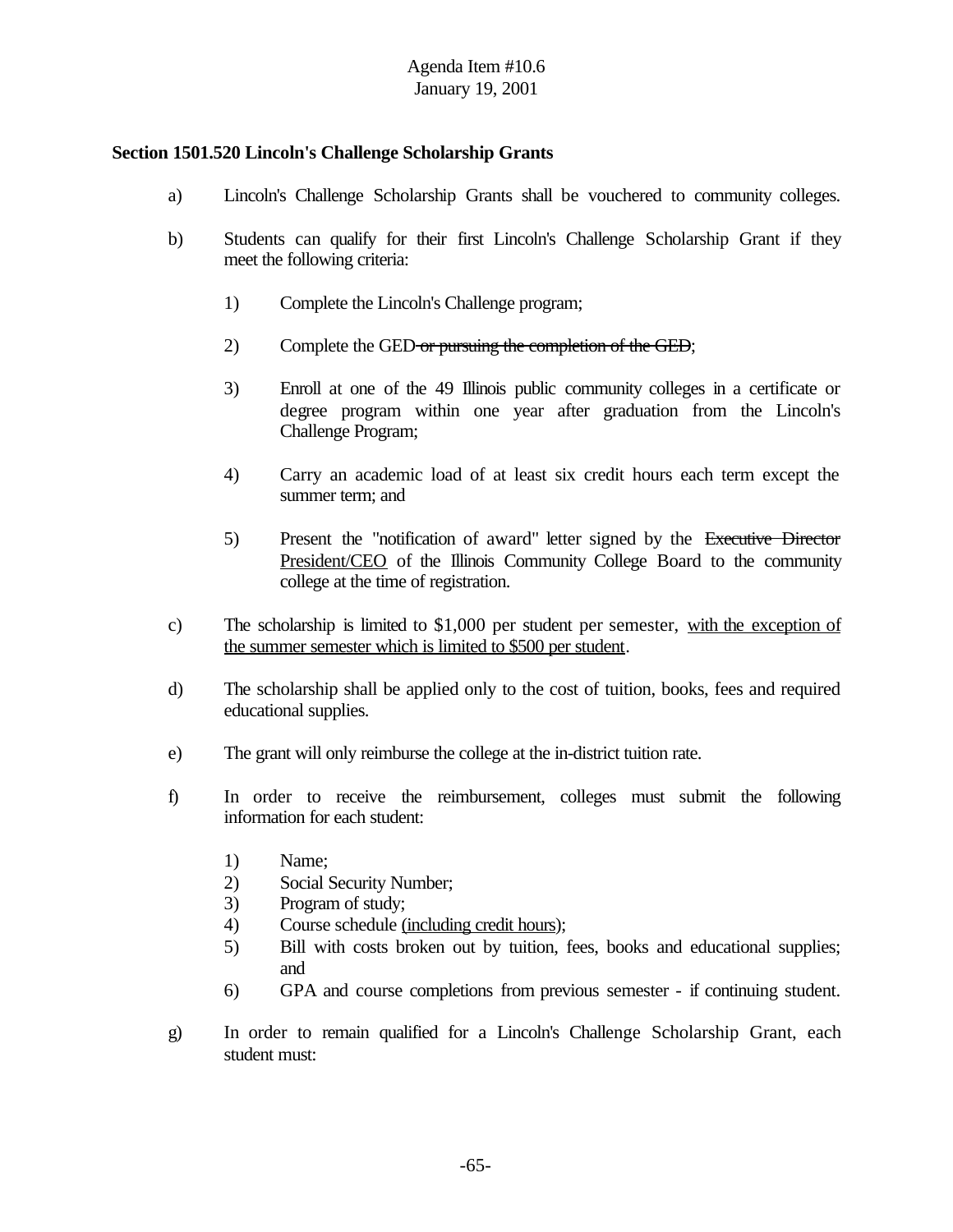- 1) Submit a letter of application to the Illinois Community College Board requesting continuation of the scholarship for the next semester. The letter must be postmarked by August 1 for application to the fall term; and January 1 for application to the spring term; and June 1 for application to the summer term.
- 2) Comply with academic standards as defined by college policy. The first semester minimum grade point average may be waived as a determining factor of academic standards achievement if the student's academic advisor concludes that extenuating circumstances existed; and
- 3) Submit documentation showing the acceptable academic status and the number of credit hours completed during the last term of enrollment at the college.
- h) Students can be awarded scholarship funds for three successive years, or a maximum of 64 credit hours (or more if completing an associate in applied science degree requiring additional credit hours) to be used toward the completion of a degree or certificate program.
- i) The number of scholarships awarded each year is contingent upon the amount of funds appropriated. The scholarships cannot be guaranteed to students even if all criteria are met.

## **Section 1501.522 Deferred Maintenance Grants**

- a) Deferred maintenance grants shall be allocated to each qualifying Illinois public community college district in accordance with Section 2-16.02 of the Act.
- b) Expenditures of funds from this grant are limited to deferred maintenance grant activities as defined in Section 1501.501 of this part. No more than 30 percent of each district's grant allocation shall be used for custodial/maintenance staff salaries and benefits.
- c) Funds received from this grant shall be accounted for in a separate set of selfbalancing accounts in the Operations and Maintenance Fund (Restricted) [see Section 1501.511(a)(7)].
	- d) Deferred maintenance grant funds shall be expended or obligated by June 30 of the year for which they were awarded. Goods and services for which funds have been obligated shall be received and paid for by September 30 following the end of the fiscal year for which the funds were awarded. Unexpended funds totaling \$100 or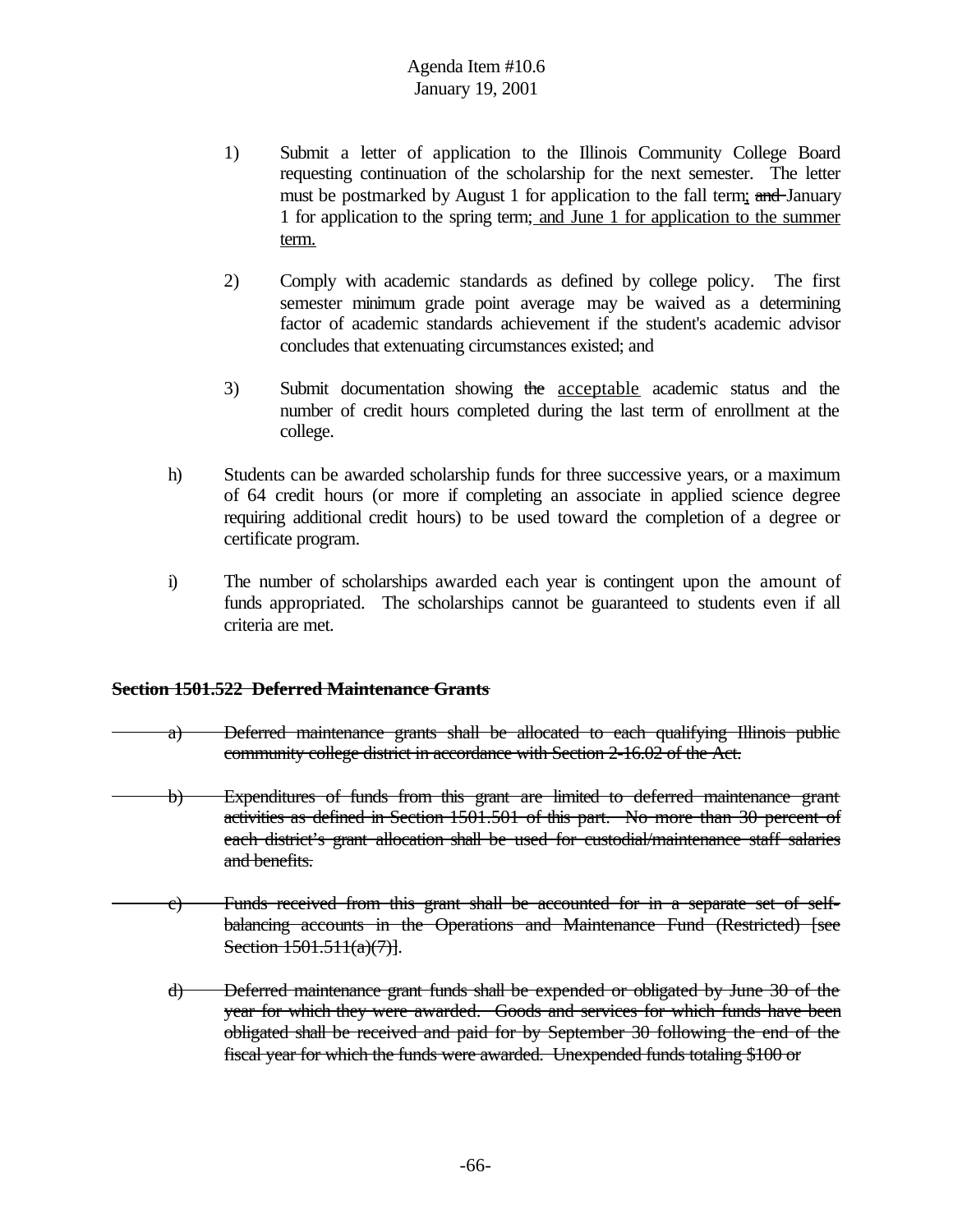more shall be returned to the ICCB by October 15 following the end of the fiscal year. Unexpended funds totaling less than \$100 need not be returned to the ICCB provided the funds are spent in the next fiscal year and for the restricted grant purpose.

e) Deferred maintenance grant funds not used in accordance with this Section regardless of the amount shall be returned to the ICCB within six months after receipt of the external audit report by the ICCB or other identification of improper expenditures subsequently verified by the ICCB.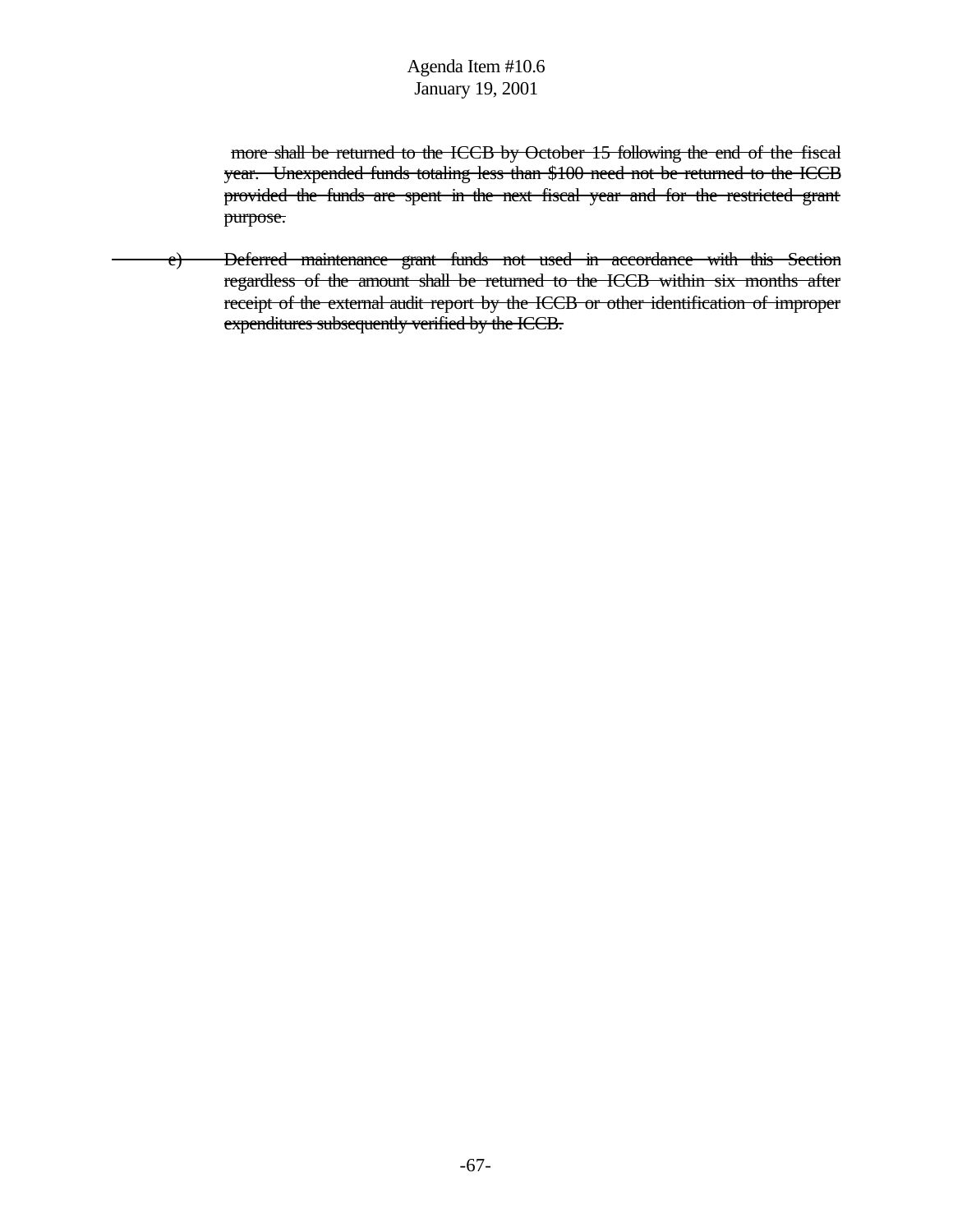Illinois Community College Board

## **ENDORSEMENT OF RECOMMENDATION OF THE IAI MAJOR FIELD PANEL IN SOCIOLOGY**

The Illinois Community College Board is requested to endorse the transferable major field recommendation for sociology that was developed by the Illinois Articulation Initiative panel and endorsed by the IAI Steering Panel on November 17, 2000.

#### **RECOMMENDED ACTION**

It is recommended that the following motion be adopted:

The Illinois Community College Board hereby endorses the transferable major field recommendation in sociology developed by the sociology faculty panel and endorsed by the Illinois Articulation Initiative Steering Panel as shown on the following pages and requests that community colleges begin to implement the recommendation.

**BACKGROUND.** The Illinois Articulation Initiative currently is in Phase II, the development of articulated lower-division courses that will be accepted in transfer by all participating Illinois postsecondary institutions as satisfying degree requirements in specific baccalaureate majors. When these courses are added to the recommended General Education Core Curriculum set forth in Phase I of the initiative, students will be able to transfer their lower-division coursework to participating institutions offering such degrees.

Panels primarily are composed of faculty members in specific program areas who represent public and private two-year and four-year institutions. Their task is to identify introductory, foundational coursework appropriate for students pursuing particular majors. Prerequisites and supporting coursework also are specified, and course descriptions are developed. When a panel reaches consensus and completes a draft of its recommendation, the draft is disseminated for comment to all participating colleges and universities and appropriate organizations. Following field input, the panel reviews the comments received, makes any appropriate changes, and submits its recommendation to the Steering Panel. The Steering Panel endorses the panel's recommendation and forwards it to the Illinois Board of Higher Education and the Illinois Community College Board for endorsement and promulgation.

This item requests the endorsement of the sociology major field program that was approved by the Steering Panel at its November 17, 2000 meeting.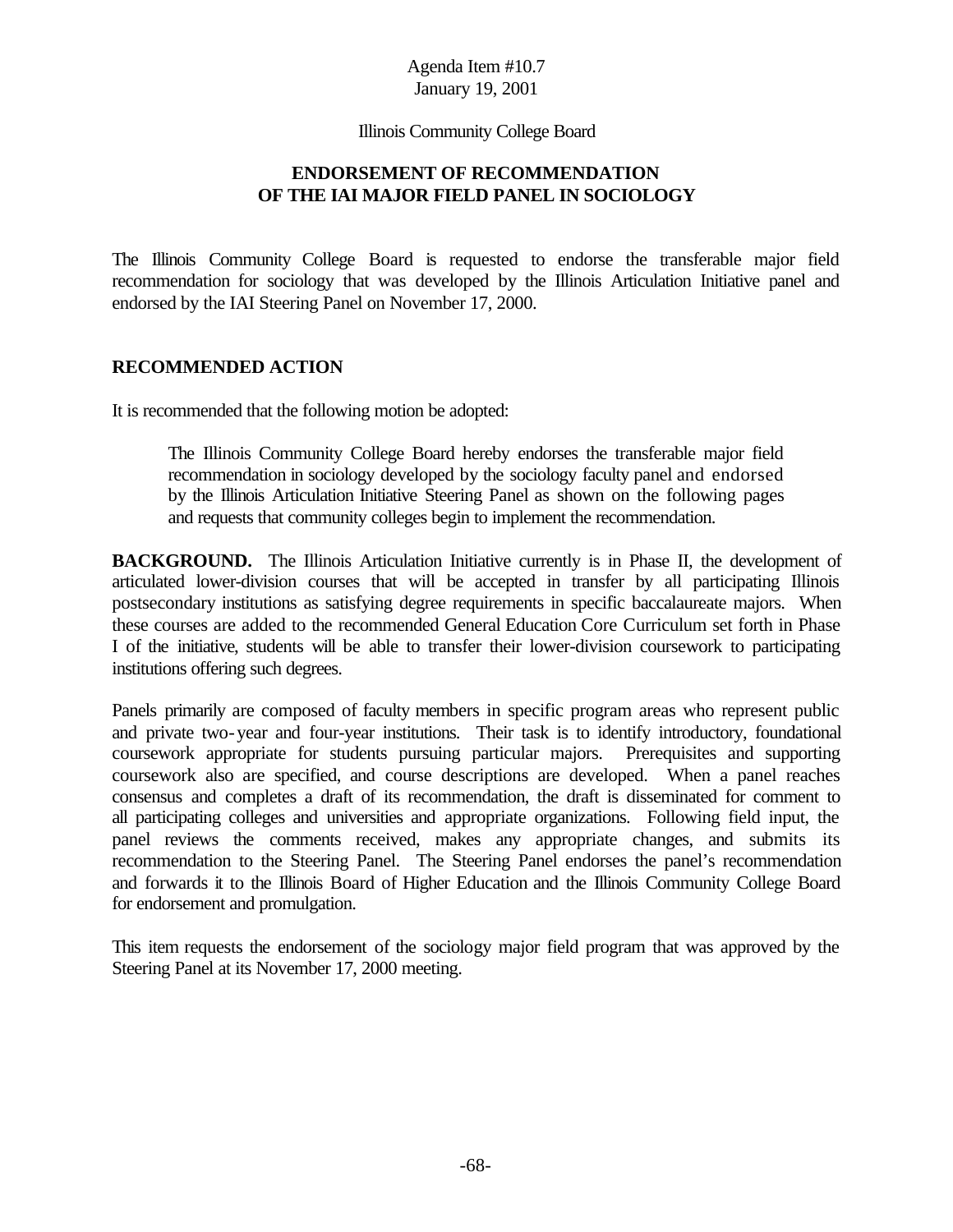**Sociology.** The Sociology Major Panel held its first meeting on September 24, 1999. The panel disseminated a draft recommendation in January 2000 and finalized its recommendation in January 2000. The Steering Panel, at its spring meeting, sent the recommendation back to the panel and requested that members broaden their recommendation, identifying additional lower-division courses for students planning to major in sociology. Members identified two recommended courses in the social and behavioral sciences and added two courses to available course options in the major. The Steering Panel was satisfied with the additions and endorsed the revised recommendation at its fall 2000 meeting.

The IAI General Education Core Curriculum (37-41 semester credit hours) provides the basis for the degree. The Panel's recommended curriculum, course descriptions, and a list of panel members are presented on the following pages.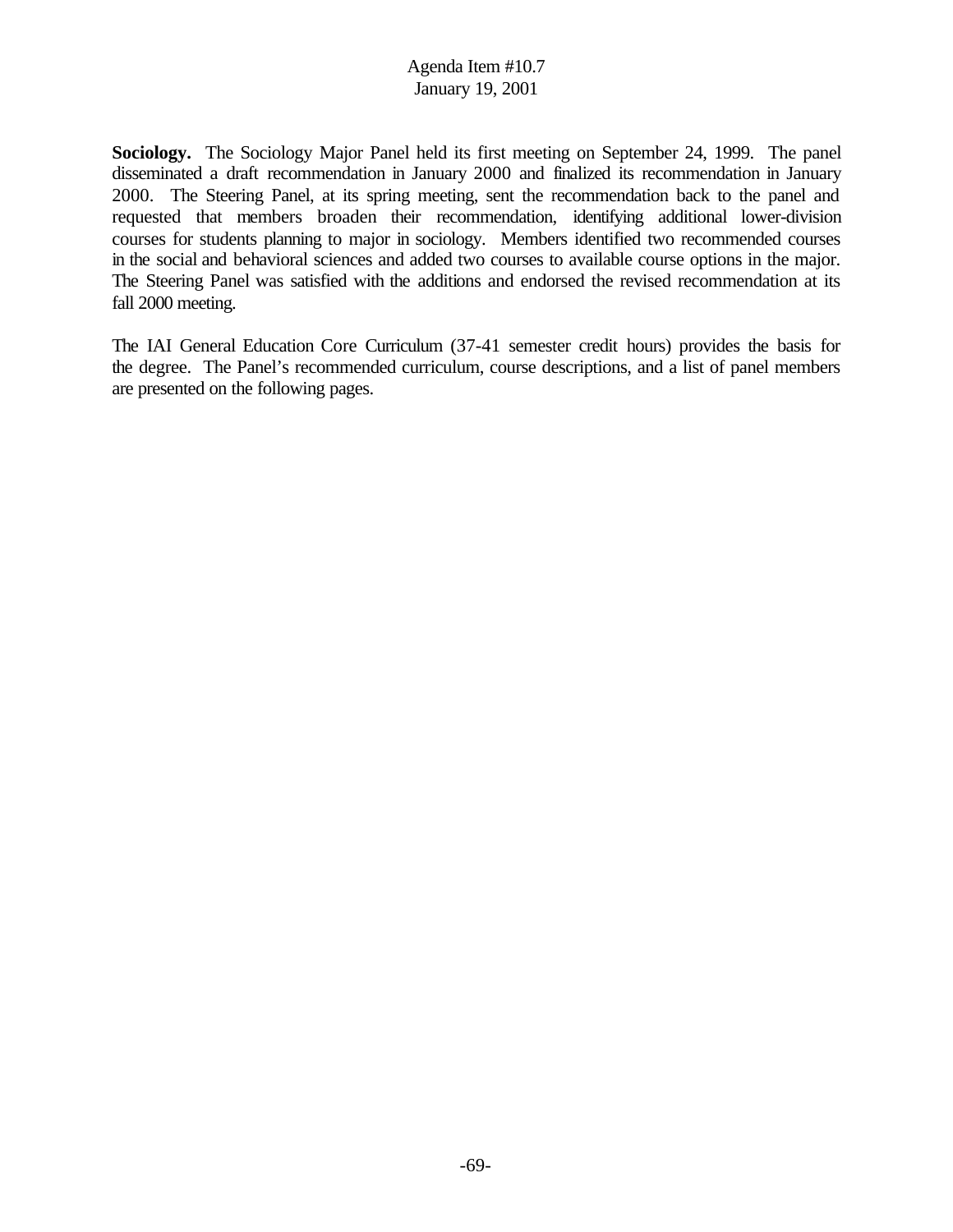#### **SOCIOLOGY**

*To transfer as a junior into a baccalaureate sociology program, students must complete a minimumof 60 semester credits. Community and junior college students are strongly encouraged to complete an Associate in Arts or Associate in Science degree prior to transfer. Freshmen and sophomores who plan to major in sociology are encouraged to complete additional foundation courses (including courses in the social and behavioral sciences) and mathematics. The number of sociology courses should be minimized.* 

#### **General Education Core Courses** <sup>1</sup>

#### **37-41 semester credits**

| Communication                                                     | 9 semester credits   |
|-------------------------------------------------------------------|----------------------|
| <b>Mathematics</b>                                                | 3-6 semester credits |
| M1 902, Statistics, or M1 906, Finite Math, is recommended        |                      |
| Physical and Life Sciences                                        | 7-8 semester credits |
| Humanities and Fine Arts                                          | 9 semester credits   |
| Social and Behavioral Sciences                                    | 9 semester credits   |
| S1 900N, Introduction to Anthropology,                            |                      |
| or S1 901N, Introduction to Cultural Anthropology, is recommended |                      |

*<sup>1</sup> General education courses are described in the Illinois General Education Core Curriculum*

#### **Required Sociology Prerequisite Course 3 semester credits**

Introduction to Sociology (S7 900) 3 semester credits

#### **Other Sociology Courses Up to 9 semester credits**

*A maximumof three courses beyond Introduction to Sociology from the list below are guaranteed for transfer credit under the following conditions: If the receiving school offers the course as a lowerdivision course, then course-for-course transferis guaranteed;if the receiving schooldoes notoffer the course or does not offer it at the lower-division level, the student will receive elective lower-division sociology credit for the course.*

| SOC 911, Social Problems                 | 3 semester credits |
|------------------------------------------|--------------------|
| SOC 912, Marriage and Family             | 3 semester credits |
| SOC 913, Racial and Ethnic Relations     | 3 semester credits |
| SOC 914, The Sociology of Sex and Gender | 3 semester credits |
| SOC 915, The Sociology of Deviance       | 3 semester credits |

This list is not meant to limit the transferability of addition courses or to discourage the development of *new courses. The current articulation process should continue between schools for courses not on this list. Academic advisors should continue to be knowledgeable of transfer requirements at various colleges and universities, and students should regularly consult with their advisors throughout their academic careers. The panel believes it is in the best interests of students and the discipline to continue to offer the depth and breadth of courses that are available at many schools.*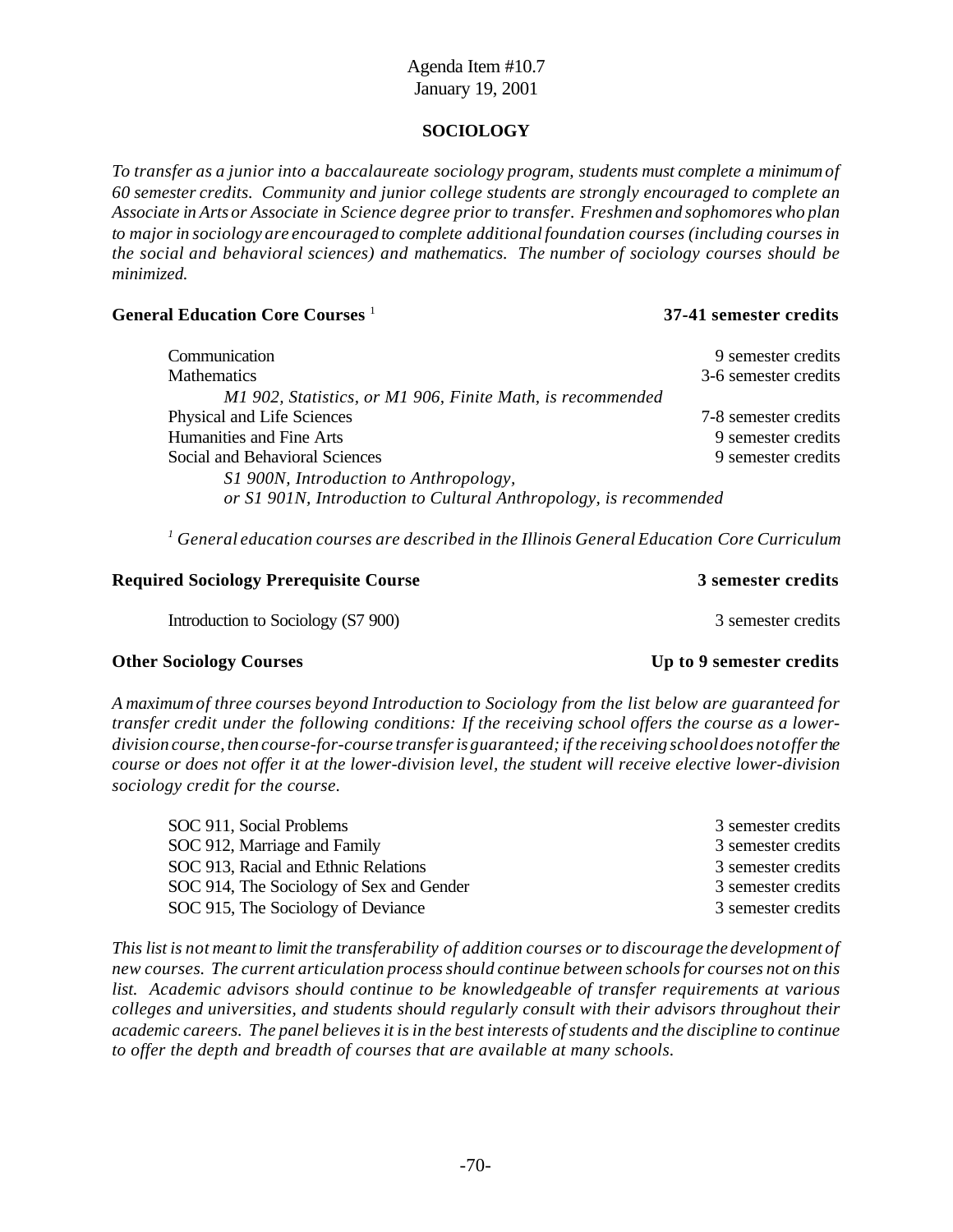### **Sociology Course Descriptions**

*Sociology Prerequisite Course [in General Education Core Curriculum]*

S7 900: INTRODUCTION TO SOCIOLOGY (3 credits): A study of society, including the rules, interactions, and cultural patterns that organize everyday life. Analysis of social conflict, the structure and function of institutions, the dynamics of individual and group interactions, social stratification, and interactions among diverse groups of people.

#### *Other Sociology Courses*

SOC 911: SOCIAL PROBLEMS (3 credits): Analysis of contemporary social problems and investigation of theories on social organization and conflict. Explores the genesis, significance, and amelioration of social problems.

SOC 912: MARRIAGE AND FAMILY (3 credits): Survey of the contemporary family in historical and cross-cultural perspectives. Includes trends in mate selection, marriage, child-rearing, employment, gender roles, and communication within the family.

SOC 913: RACIAL AND ETHNIC RELATIONS (3 credits): Analysis of racial, religious, ethnic, and other groups, examining persistence of group identity, inter-group relations, social movements, government policy, and related social problems.

SOC 914: THE SOCIOLOGY OF SEX AND GENDER (3 credits): Introduction to sociological perspectives on gender as a factor in social stratification, gender role acquisition, and individual and social consequences of changing social definitions of gender roles.

SOC 915: THE SOCIOLOGY OF DEVIANCE (3 credits): Examines the sociological study of the origins, causes, and control of deviance and deviant behavior. Considers deviance as a labeling process. Emphasis is placed on individual and group deviance, resulting from societal norms and values. Areas to be covered include drug use, sexual deviance, criminal behavior, marginal deviance, and career deviance.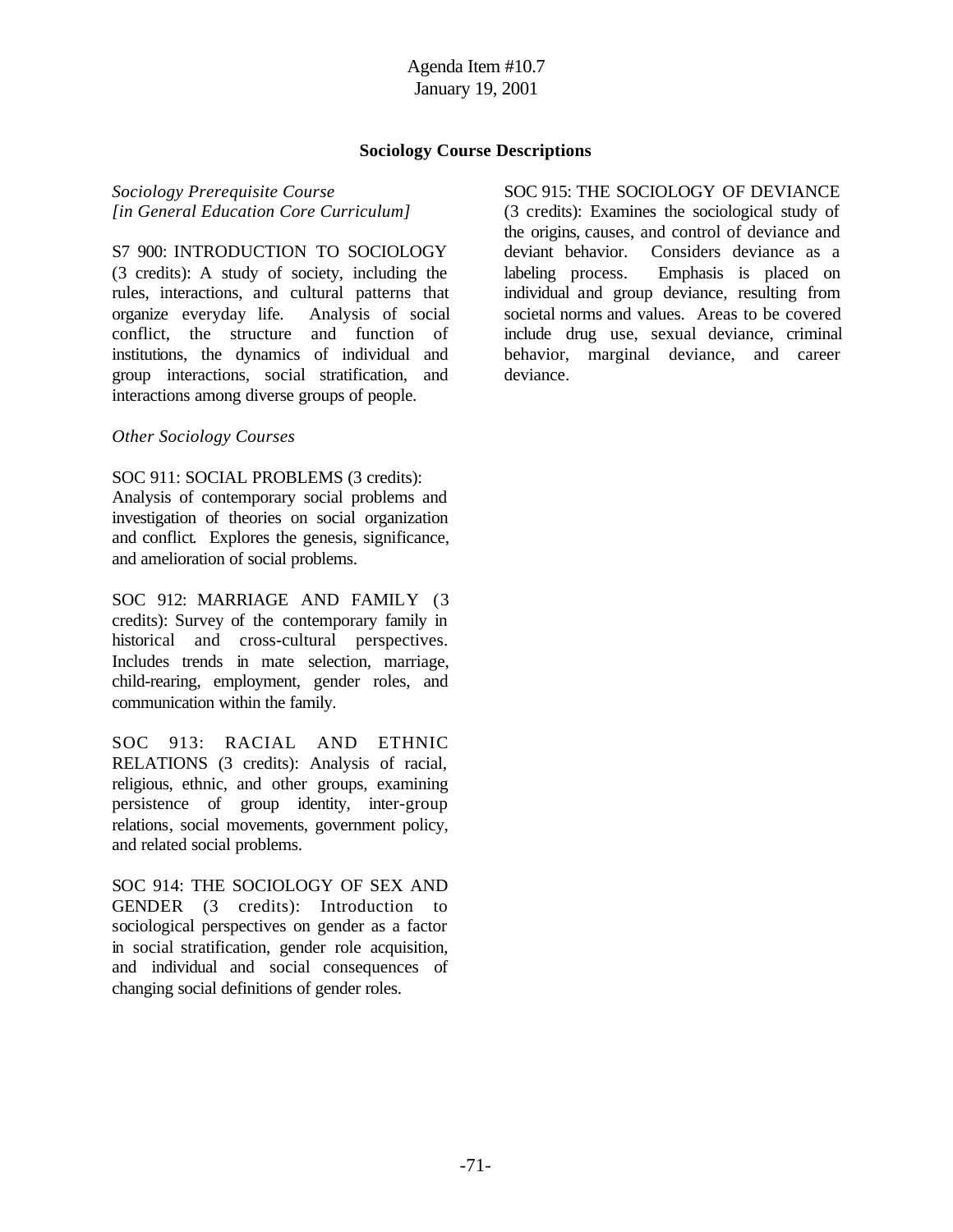### SOCIOLOGY PANEL

### *Public Universities*

Hugh Barlow, Southern Illinois University at Edwardsville Nick Maroules, Illinois State University CO-CHAIR Kenneth J. Mietus, Western Illinois University Robin Moremen, Northern Illinois University Anthony M. Orum, University of Illinois at Chicago Arthur Redman, Chicago State University Gillian Stevens, University of Illinois at Urbana/Champaign Ron Wohlstein, Eastern Illinois University

#### *Community Colleges*

Mark G. Eckel, McHenry County College CO-CHAIR Minta Colburn, Illinois Central College Gwen Nyden, Oakton Community College Mary O'hara, John A. Logan College Helmut Publ, William Rainey Harper College Harold Strangeman, Lake Land College Kathryn Talley, Olive-Harvey College Michael Vitoux, Parkland College Denis Wright, Joliet Junior College Delores Wunder, College of DuPage

#### *Private Institutions*

Lizabeth Crawford, Bradley University Richard Schaefer, DePaul University

### *Transfer Coordinators*

Chuck Baldwin, Parkland College Patricia Gartley, Eastern Illinois University Paula Knopp, Lincoln College

#### *Staff*

Karen Hunter Anderson, ICCB Barbara Risse, ICCB David Greeson, IBHE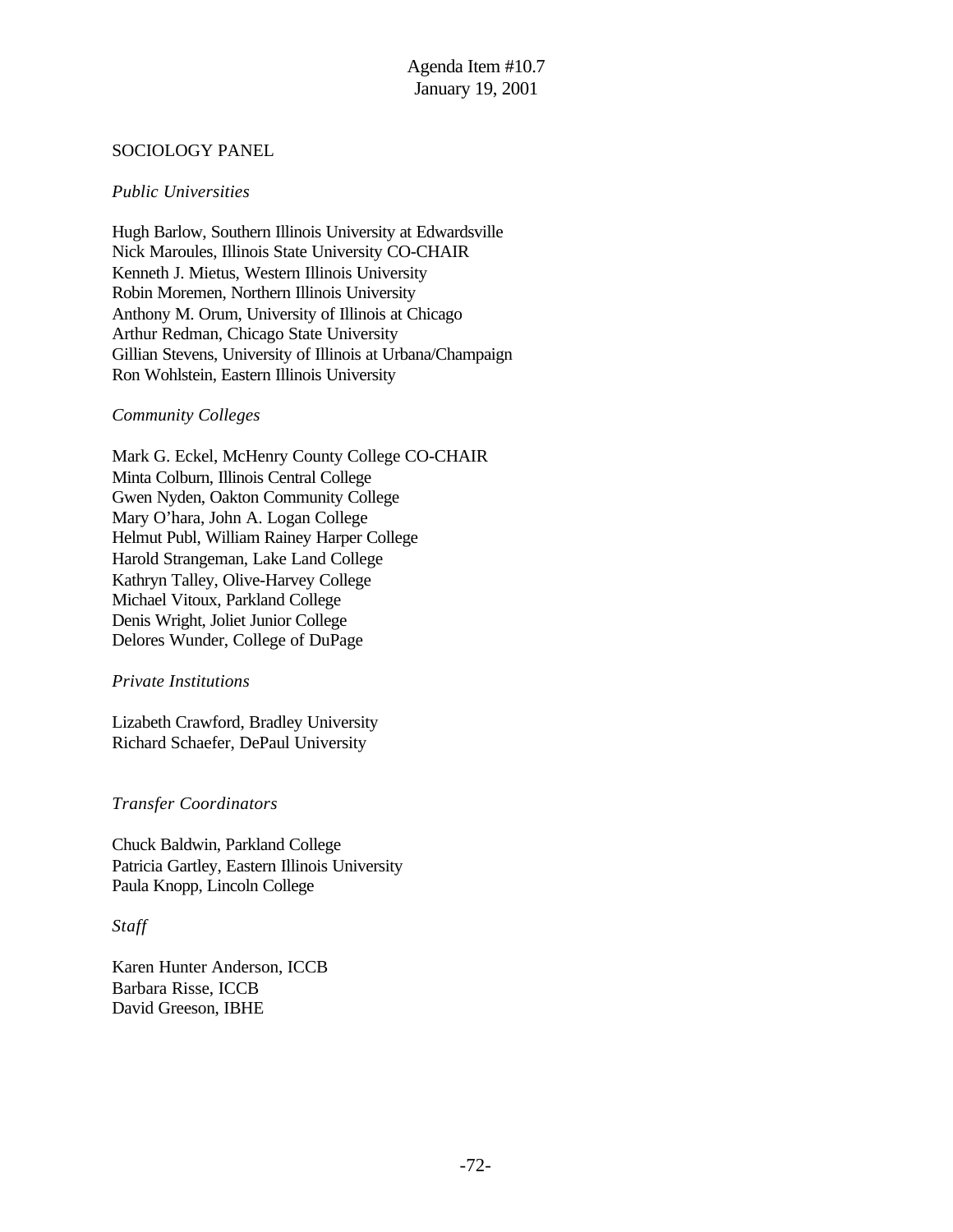### Illinois Community College Board

# **ILLINOIS COMMUNITY COLLEGE BOARD FISCAL YEAR 2001 SPECIAL INITIATIVE GRANT PROGRAM**

During fiscal year 2001, the Illinois Community College Board received legislative appropriations to award grants and/or contracts to colleges for special initiatives. This report provides information on these grants and contracts awarded as of January 1, 2001. This appropriation of \$750,000 allows for four types of grant categories. The largest allocation (approximately \$475,000) goes to colleges to increase the number of Information Technology professionals. The second allocation (approximately \$150,000) has been designated in an open category for innovative initiatives proposed by colleges. The third allocation (approximately \$25,000) was designated to off set expenses for colleges that provide the Center for Policy Development fellows. The fourth category (approximately \$100,000) allows for discretionary grants to recipients to help further the ICCB's overall goals. A description of each of these categories and the chosen recipients follows.

**Special Initiative Grant Information Technology Category.** Of the total Special Initiative Grant appropriation, approximately \$475,000 is focused on supporting innovative programs to increase the number of Information Technology professionals graduating or receiving certification from community colleges. To accomplish this goal, the ICCB conducted a competitive Request for Proposals process to fund eight to sixteen projects. These grants require a cash match of 25 percent of the award. Five categories within this focus area were suggested in the Request for Proposals:

*Recruitment*. The Recruitment category is designed to award funds to support the development and implementation of programs to (1) increase awareness among high school students of career opportunities in Information Technology and (2) increase the number of high school graduates who enroll in Information Technology programs at the postsecondary level.

*High School/College Program Linkages*. The High School/College Program Linkages category is designed to award funds to support the development and implementation of new programs or the enhancement and expansion of existing programs in the Information Technology field that are based on a Tech Prep model that (1) begins with the junior year of high school and moves through a certificate or AAS degree and (2) provides students with connection to workplace experiences early and often. Proposals in this category must include at least one high school partner and at least one business partner.

*College/University Program Linkages*. The College/University Program Linkages category is designed to award funds to support the development and implementation of new programs or the enhancement and expansion of existing AS or AAS programs that (1) are closely linked to specific baccalaureate-completion opportunities in the Information Technology field and (2) provide work-based learning opportunities. Proposals in this category must include at least one university partner and at least one business partner.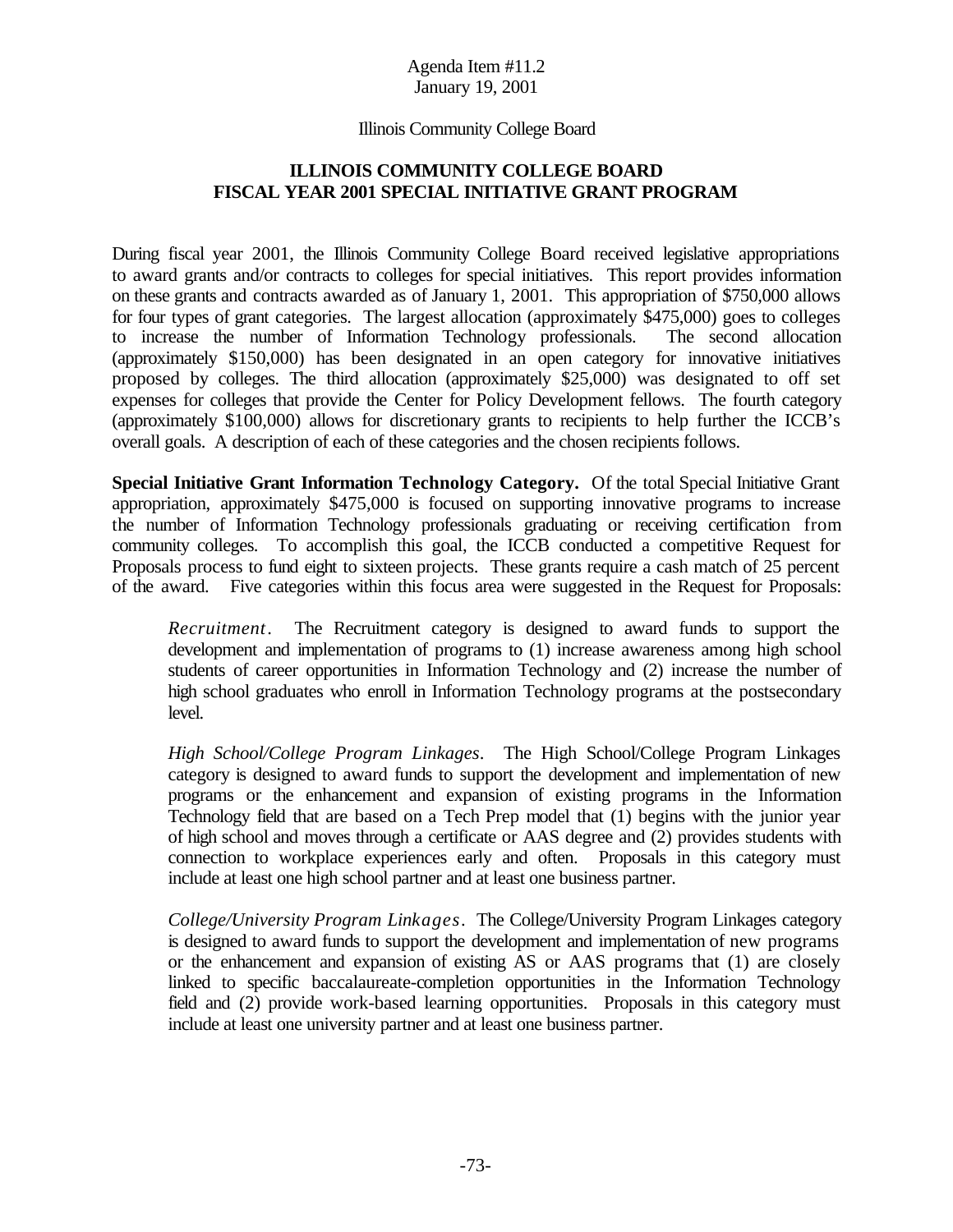*Employer Linkages*. The Employer Linkages category is designed to award funds to colleges to support the development of additional partnerships with area technology intensive business and industry or related professional associations to meet their current and future training needs. Partnerships with area high technology firms designed to further strengthen college faculty technology training and technology program curricula are also encouraged. A minimum of one business, industry or professional group/association partner is required for proposals in this category. The employer or group must provide partial funding for initiatives in this category.

*Other Category*. The other category is designed to award funds to support other creative and innovative proposals that serve to increase the number of students entering the Information Technology profession.

The following grants were awarded in the Information Technology focus area:

| <b>College</b>         | <b>Project Title</b>                                                                                                                                                                                             | <b>Award</b> |
|------------------------|------------------------------------------------------------------------------------------------------------------------------------------------------------------------------------------------------------------|--------------|
| Elgin                  | TechQuest Camp Summer Program                                                                                                                                                                                    | \$37,000     |
|                        | Thirty-six high school juniors will enroll in Elgin's summer TechQuest Camp<br>which is designed in three parts: academic, work-based learning, and dual-credit.                                                 |              |
| Illinois Central       | Intensive Summer Program for High School Seniors                                                                                                                                                                 | \$25,000     |
|                        | Illinois Central will host a two-week intensive summer program for 48 high<br>school seniors interested in enrolling in IT curricula, but who are deficient in<br>computer skills and knowledge and math skills. |              |
| Illinois Eastern       | <b>Expand and Enhance Cisco Certification Program</b>                                                                                                                                                            | \$40,000     |
|                        | Illinois Eastern's project will serve to expand and enhance the Cisco<br>Certification Program that is currently offered at its four colleges.                                                                   |              |
| <b>Illinois Valley</b> | <b>Increase High School Student Awareness of IT Careers</b>                                                                                                                                                      | \$30,000     |
|                        | Using creative activities, "IVCC is IT" aims to increase awareness among high<br>school students of the career opportunities in IT in an effort to increase IT<br>enrollments.                                   |              |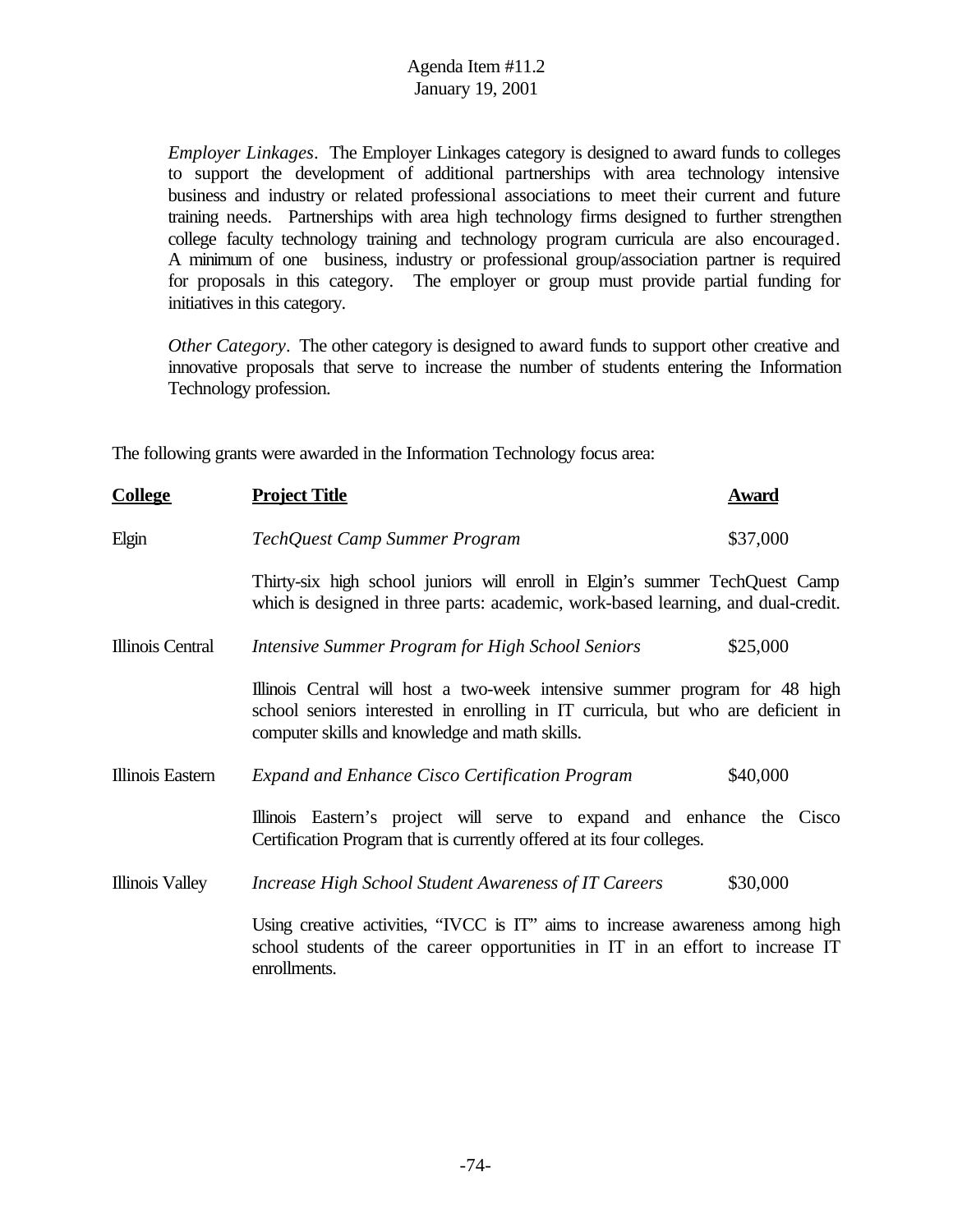| <b>College</b>                                                       | <b>Project Title</b>                                                                                                                                                                                                                                                | <b>Award</b> |
|----------------------------------------------------------------------|---------------------------------------------------------------------------------------------------------------------------------------------------------------------------------------------------------------------------------------------------------------------|--------------|
| Kankakee                                                             | High School Student IT Career Development and Awareness                                                                                                                                                                                                             | \$40,000     |
|                                                                      | Kankakee's project will recruit 160 high school students to participate in a career<br>development and awareness program focused on IT through career exploration,<br>workshops, and hands-on activities in college IT labs.                                        |              |
| Kaskaskia                                                            | Dual-Credit IT Recruitment/Mobile Learning Unit                                                                                                                                                                                                                     | \$40,000     |
|                                                                      | Kaskaskia's project will enhance current dual-credit IT recuitment techniques by<br>purchasing a mobile learning unit to take to area HS to preview the necessary<br>skills for the IT field.                                                                       |              |
| Lake Land                                                            | \$40,000<br>Enhanced Recruitment/High School Dual-Credit Curriculum                                                                                                                                                                                                 |              |
|                                                                      | Lake Land's project will enhance recruitment of high school students into<br>postsecondary IT programs by enriching the high school curriculum with ten<br>dual-credit, online IT-related courses.                                                                  |              |
| Prairie State                                                        | Career Awareness/Tech Prep Enhancement/Business Partners                                                                                                                                                                                                            | \$40,000     |
|                                                                      | Prairie State's project will increase awareness among high school students of IT<br>career opportunities, enhance existing Tech Prep program, and increase local IT<br>business and industry partners.                                                              |              |
| Richland                                                             | <b>IT Universal Competencies/Model Program</b>                                                                                                                                                                                                                      | \$25,000     |
|                                                                      | Richland's project will identify and validate a universe of competencies to be<br>addressed in IT programs, develop modules for delivery of instruction in IT<br>programs, and develop a model that can be replicated by other colleges.                            |              |
| Carl Sandburg Develop Computer Network Specialist Degree<br>\$40,000 |                                                                                                                                                                                                                                                                     |              |
|                                                                      | Sandburg's project will develop a new Computer Network Specialist degree to<br>increase the number of high school graduates who enroll in IT programs.                                                                                                              |              |
| Southeastern                                                         | Cisco Certification Program                                                                                                                                                                                                                                         | \$40,000     |
|                                                                      | Southeastern's project will allow the college to begin instruction in Cisco<br>certification in fall 2001, thus completing a full $2+2$ sequence for local high<br>school students and provide a pathway for students to continue on to a four-year<br>institution. |              |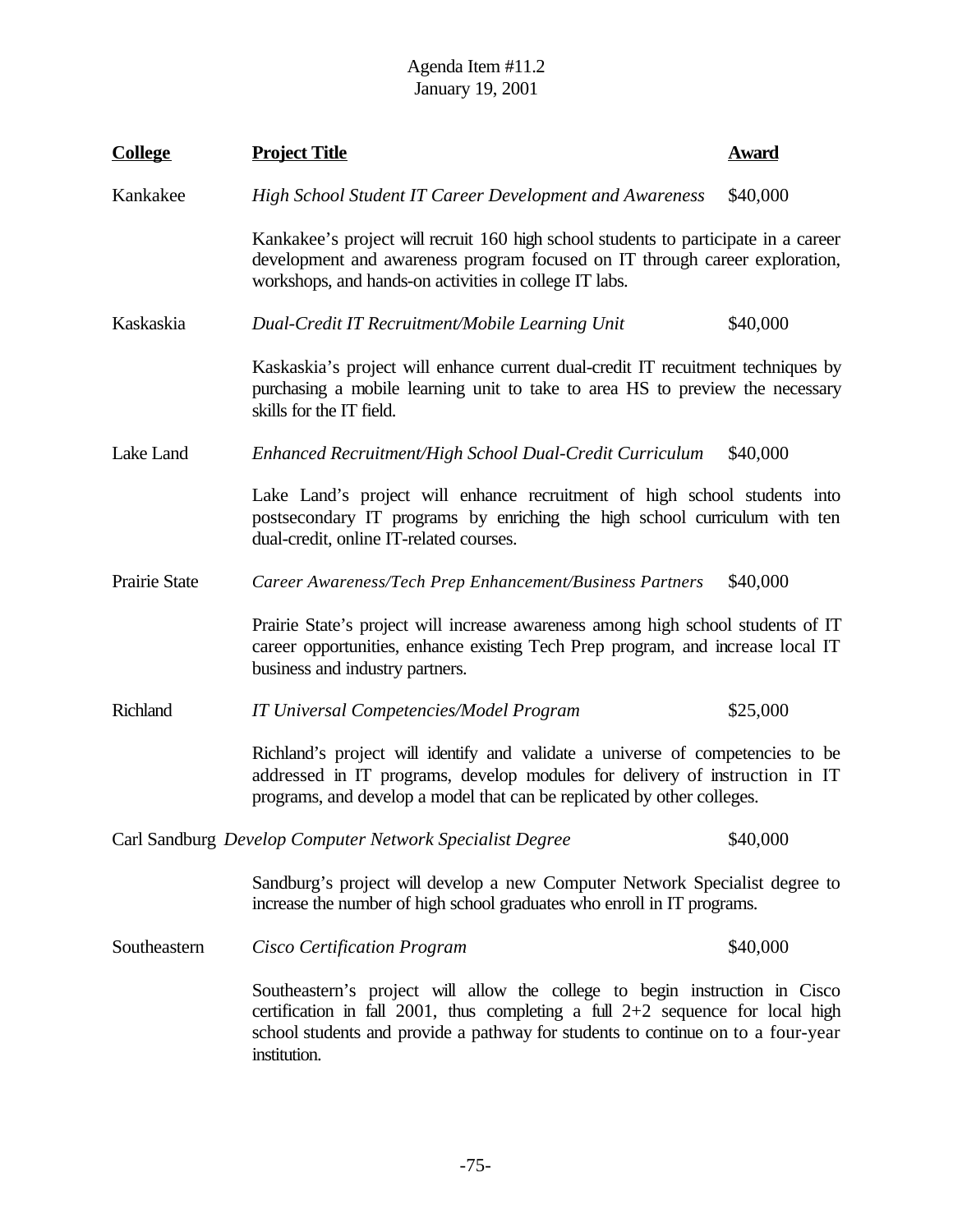| <b>College</b> | <b>Project Title</b>                                                                                                                            | Award    |
|----------------|-------------------------------------------------------------------------------------------------------------------------------------------------|----------|
| Southwestern   | Cisco Program/CCNA and CCNP Certification                                                                                                       | \$40,000 |
|                | Using a $2+2$ model, Southwestern will expand its Cisco program to another<br>campus and include training for both CCNA and CCNP certification. |          |
| Triton         | <b>IT Scholarships for ESL Students</b>                                                                                                         | \$40,000 |
|                | Triton will provide 30 scholarships for ESL students to help prepare them to<br>enter into the IT field.                                        |          |

**Special Initiative Grant Open Category.** Approximately \$150,000 of the fiscal year 2001 Special Initiative Grant funds were allocated for creative, innovation grant proposals that are consistent with the ICCB's *Promise for Illinois* and the Illinois Board of Higher Education's *Illinois Commitment: Partnerships, Opportunities, and Excellence.*

The following colleges were awarded Open Category grants:

| <b>College</b> | <u>Project Title</u>                                                                                                                                                                                                                                                                                                                                                                                                                                                           | <b>Award</b> |
|----------------|--------------------------------------------------------------------------------------------------------------------------------------------------------------------------------------------------------------------------------------------------------------------------------------------------------------------------------------------------------------------------------------------------------------------------------------------------------------------------------|--------------|
| Heartland      | One-Stop Website for Teacher Certification Renewal                                                                                                                                                                                                                                                                                                                                                                                                                             | \$25,000     |
|                | The One-Stop Website for Teacher Certification Renewal will develop an<br>internet website resource for teachers as they work to meet the new teacher re-<br>certification renewal requirements. The college will partner with the regional<br>superintendent and Illinois State University in the project.                                                                                                                                                                    |              |
| Kankakee       | Effective Advising Career Focusing/Retention/Workforce                                                                                                                                                                                                                                                                                                                                                                                                                         | \$24,000     |
|                | In partnership with Danville Area Community College and Parkland College,<br>Kankakee Community College will undertake a series of initiatives to enhance<br>the student advisement process and help students clarify their workforce<br>aspirations through the development of individual career plans with an aim<br>toward increasing student retention. Another component of the project will<br>cultivate additional partnerships with a minimum of nine area businesses. |              |
| Lake Land      | Extending Agricultural Education/On-Line Dual-Credit                                                                                                                                                                                                                                                                                                                                                                                                                           | \$23,000     |
|                | The Extending Agriculture Education with dual credit on-line coursework is a<br>collaborative effort between Lake Land College, Richland Community College,                                                                                                                                                                                                                                                                                                                    |              |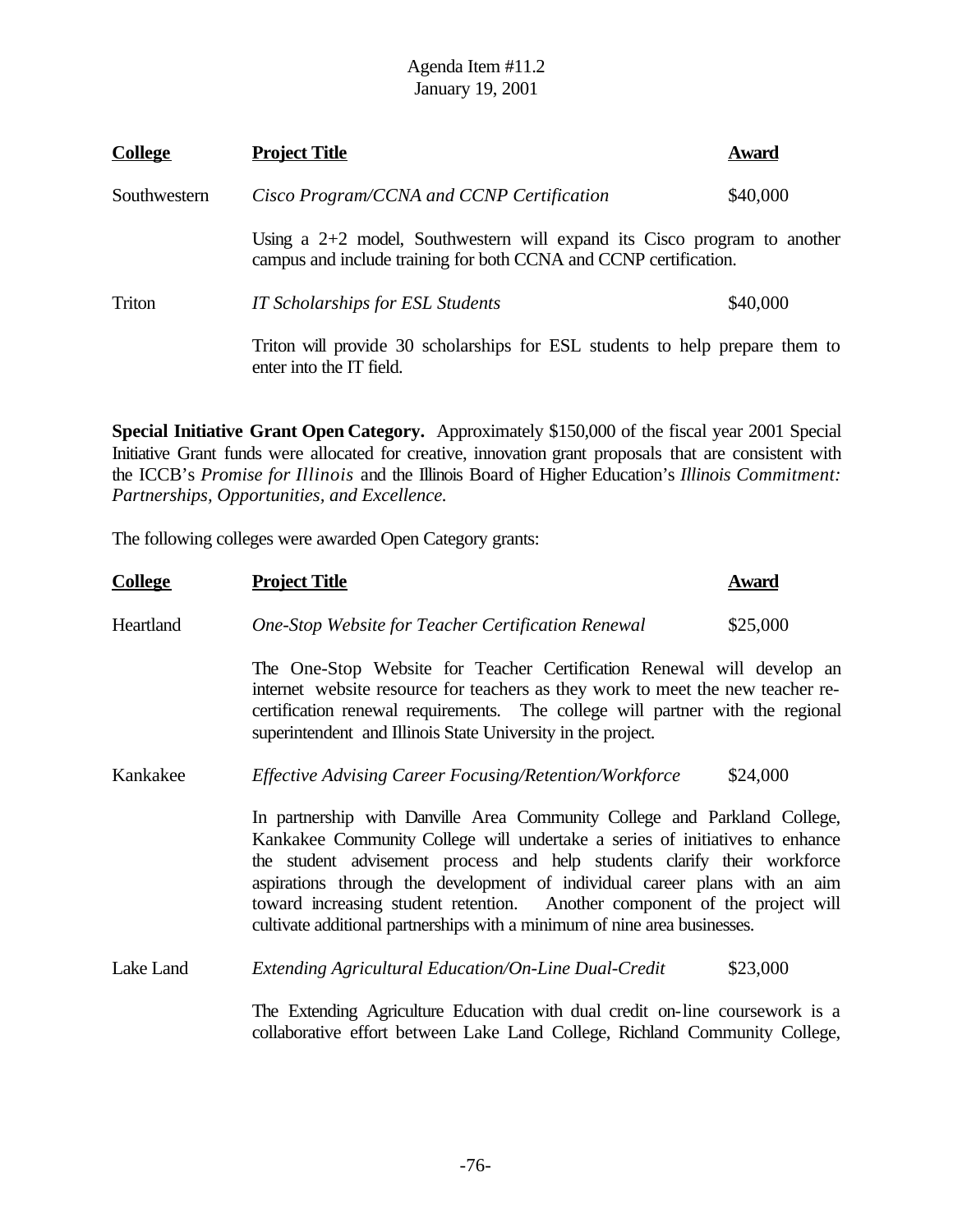| <b>College</b>     | <b>Project Title</b>                                                                                                                                                                                                                                                                                                                                                                                                                                              | Award    |
|--------------------|-------------------------------------------------------------------------------------------------------------------------------------------------------------------------------------------------------------------------------------------------------------------------------------------------------------------------------------------------------------------------------------------------------------------------------------------------------------------|----------|
|                    | Eastern Illinois University, eleven area high school districts and at least one<br>business partner. Course development teams will develop five dual credit, on-line<br>courses which are required for Lake Land College and Richland Community<br>College agriculture degrees.                                                                                                                                                                                   |          |
| Richland           | Collaborative Assessment Project                                                                                                                                                                                                                                                                                                                                                                                                                                  | \$10,000 |
|                    | Richland Community College's Collaborative Assessment Project is designed to<br>build on the established award-winning program in manufacturing technologies<br>developed with Caterpillar Inc., Richland Community College, Lake Land<br>College, and Illinois Central College. The initiative will be expanded to include<br>partners from a minimum of six area employers and seven universities.                                                              |          |
| <b>Rock Valley</b> | Virtual Company Contextual Business Education                                                                                                                                                                                                                                                                                                                                                                                                                     | \$20,000 |
|                    | The Virtual Company A Contextual Business Education Experience program is<br>a collaboration between Rock Valley College, an area employer, a commercial<br>banker and area high schools to increase the skills of sixteen secondary school<br>business educators in creating contextual learning.                                                                                                                                                                |          |
| Carl Sandburg      | <b>Sandburg Educational Network</b>                                                                                                                                                                                                                                                                                                                                                                                                                               | \$25,000 |
|                    | The development of the Carl Sandburg College Educational Network is designed<br>to address the challenge of providing free technology training and software to all<br>elementary and secondary teachers in the region. The initiative is an effort to<br>better equip these faculty members help their students meet the needs of a rapidly<br>changing workplace whose reliance on technology to achieve productivity gains<br>continues to increase.            |          |
| Triton             | Partners in Extended Learning for K-12 Student Success                                                                                                                                                                                                                                                                                                                                                                                                            | \$25,000 |
|                    | Triton College and Morton College are collaborating to expand and replicate a<br>federally funded National Leadership grant Triton College received last year.<br>The two community colleges will recruit K-12 students and adult volunteers to<br>participate in after school and weekend activities on both college campuses. The<br>project provides minority student outreach to encourage hand-on learning<br>opportunities and involvement in the sciences. |          |

**Special Initiative Grant Center for Policy Development Awards.** An allocation of \$25,000 is available to help off set expenses involved in a college providing a member of its faculty or staff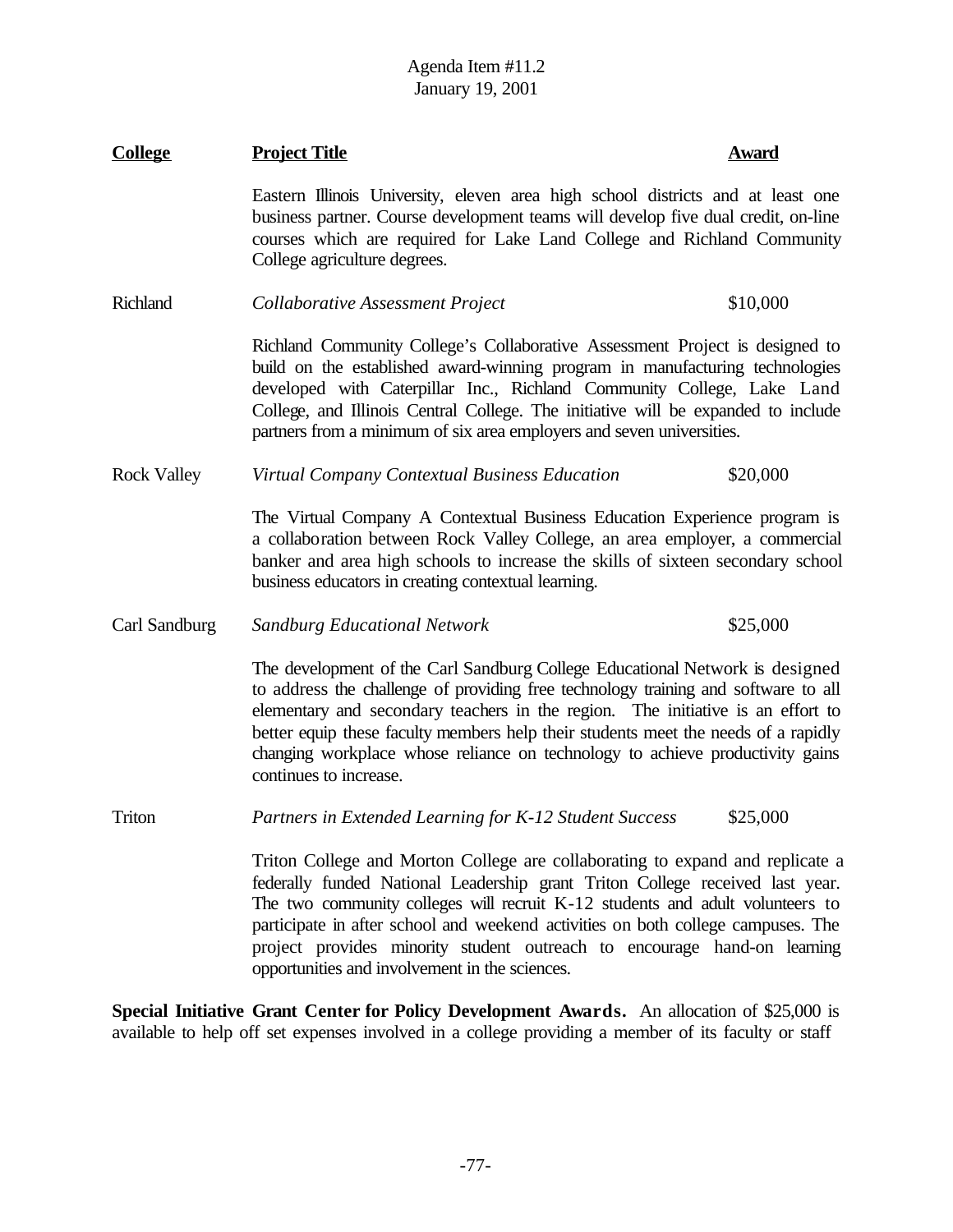as a fellow in the Center for Policy Development or for a qualified individual performing the same functions. Request for proposals have been issued to solicit interested colleges or individuals in assisting the ICCB and the community college system in developing broad-based policy in the area of International Education. At the time this report was written, ICCB staff were in the process of reviewing applications. The Board will be notified when a selection has been made.

| <b>College/Recipient</b> | <b>Project Title</b>                              | Award    |
|--------------------------|---------------------------------------------------|----------|
| To Be Determined         | <b>International Education Policy Development</b> | \$25,000 |

**Special Initiative Grant Discretionary Awards.** An allocation of approximately \$100,000 is available to provide funding for unique efforts that are necessary to further the ICCB's overall goals.

The following recipients were awarded discretionary grants:

| <b>Recipient</b>                                         | <b>Project Title</b>                               | Award    |
|----------------------------------------------------------|----------------------------------------------------|----------|
| Parkland College                                         | Cultural Diversity in Education                    | \$25,000 |
| Lake County                                              | <b>Higher Education Finance Study Focus Groups</b> | \$10,000 |
| Southwestern IL<br><b>Higher Education</b><br>Consortium | East St. Louis P-16 Educational Needs Assessment   | \$50,000 |

## **INFORMATION ONLY**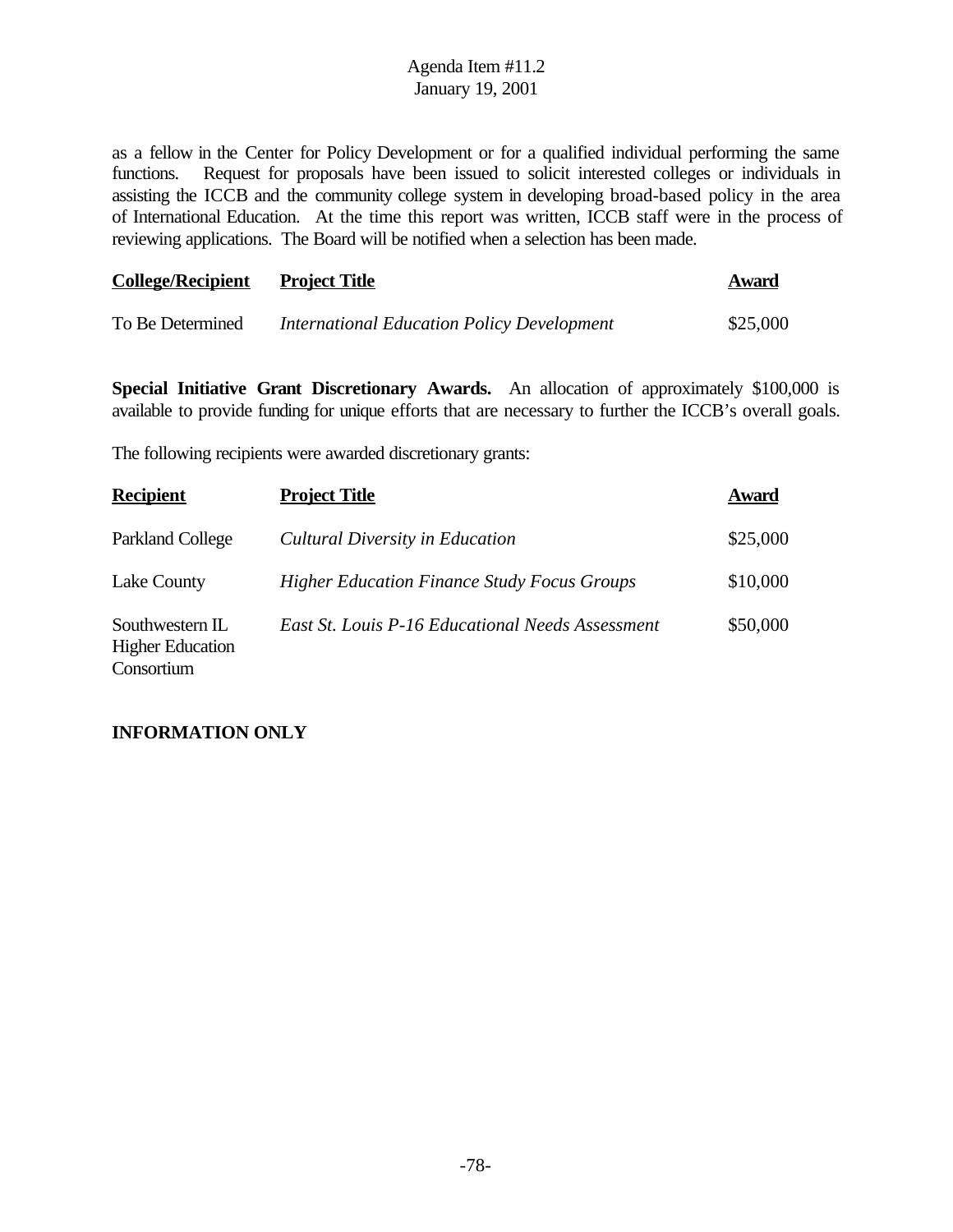## Illinois Community College Board

### **STATUS REPORT ON COMMUNITY COLLEGE RECOGNITION**

Recognition is a statutory term describing the status of a community college district which meets instructional, administrative, financial, facility, and equipment standards as established by the Illinois Community College Board. Although recognition is a continuous process, the Board focuses on selected standards for a five-year period. In July 2000, the Illinois Community College Board issued a new Recognition Manual outlining the selected standards for fiscal years 2001-2005 as well as a revised recognition evaluation process. The new process relies more heavily on the evaluation of accountability documentation submitted to ICCB on a regular basis and less on evaluations conducted on site at the colleges. The evaluation contains a two-step process in which (1) an on-site financial audit of credit hour reimbursement claims is conducted during one year and (2) a full evaluation of internal documentation including the college's self study is conducted in the following year. Following evaluation of the internal documentation and a self- study report submitted by the college, the staff may conduct additional focused visits to the college to further explore areas of concern. Taking into consideration the results of the financial audits and staff evaluation of the standards in comparison with the college's own self-evaluation, a determination of the college's recognition status is made and recommendations are made to the Board for its action.

The evaluations of colleges to be reviewed in 2001 are well underway. In order to adhere to the new recognition schedule, it was necessary to conduct the college district financial audit visits for both fiscal years 2000 and 2001 in the fall of 2000. During the months of September, October, and November, ICCB staff visited the following college districts to conduct a review of the credit hour reporting/claiming process:

### Fiscal Year 2000 Audits/Fiscal Year 2001 Recognition Evaluations

| <b>Black Hawk College</b>          | October 3, 2000    |
|------------------------------------|--------------------|
| Danville Area Community College    | October 25, 2000   |
| College of DuPage                  | September 21, 2000 |
| Prairie State College              | November 8, 2000   |
| <b>Rock Valley College</b>         | September 14, 2000 |
| <b>Triton College</b>              | September 20, 2000 |
| <b>Waubonsee Community College</b> | September 13, 2000 |

### Fiscal Year 2001 Audits/Fiscal Year 2002 Recognition Evaluations

| Elgin Community College             | September 12, 2000 |
|-------------------------------------|--------------------|
| Illinois Eastern Community Colleges | November $2, 2000$ |
| Kaskaskia Community College         | November 1, 2000   |
| Lake Land College                   | October 24, 2000   |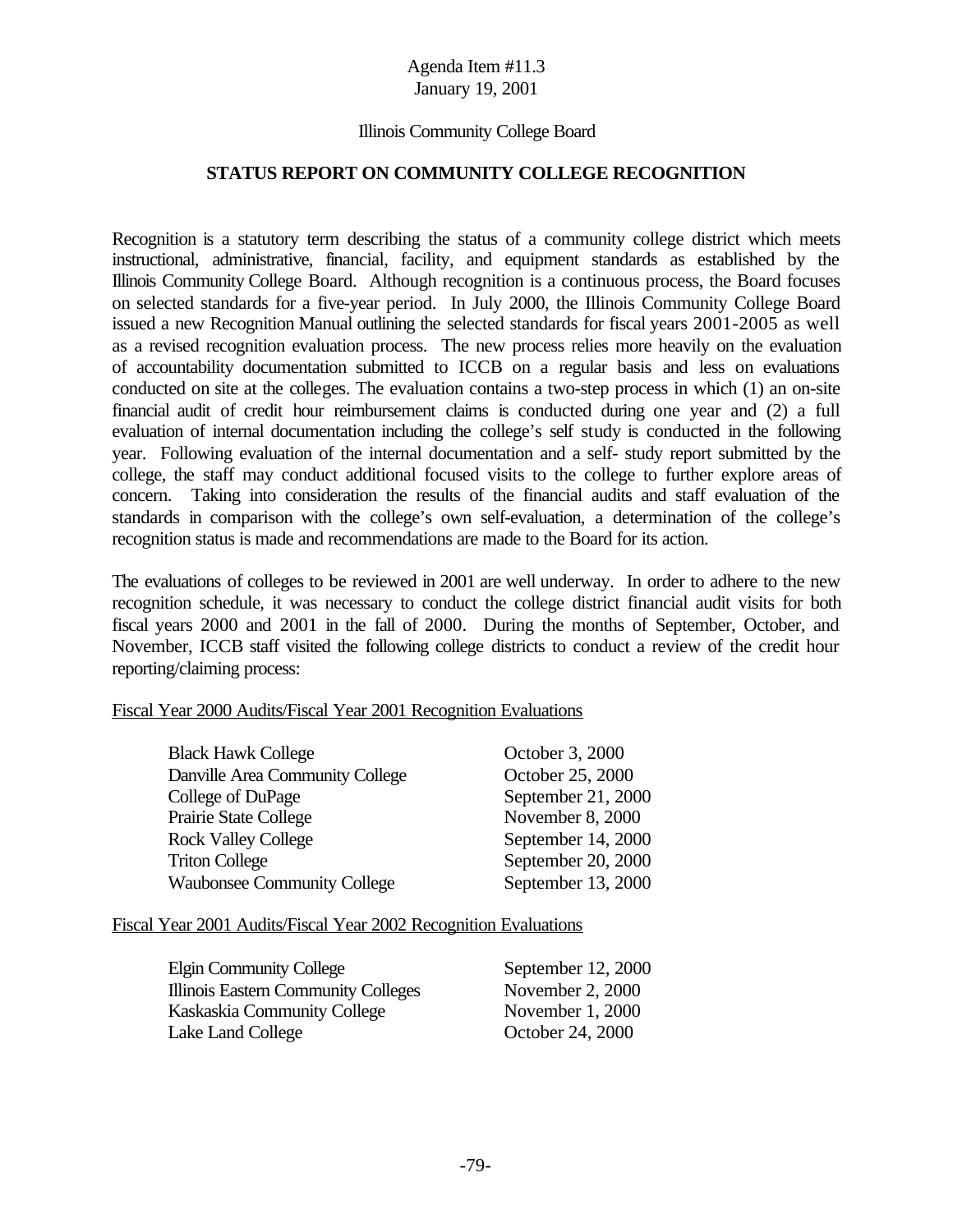Fiscal Year 2001 Audits/Fiscal Year 2002 Recognition Evaluations (Continued)

| Parkland College                     | October 26, 2000 |
|--------------------------------------|------------------|
| <b>Carl Sandburg College</b>         | October 4, 2000  |
| <b>Sauk Valley Community College</b> | October 5, 2000  |
| South Suburban College               | November 9, 2000 |
| Southwestern Illinois College        | October 31, 2000 |

By January 31, 2001, audit visit reports will be sent to the college districts for comment and response. The seven colleges undergoing full evaluations for fiscal year 2001 have submitted their self-evaluations and draft reports including the results of the audits, and colleges responses to these audits will be sent to the colleges for review by April 1. Responses from the colleges will be received by May 1. Final reports containing staff recommendations on the college's recognition status will be presented to the Board for action in June.

### **INFORMATION ONLY**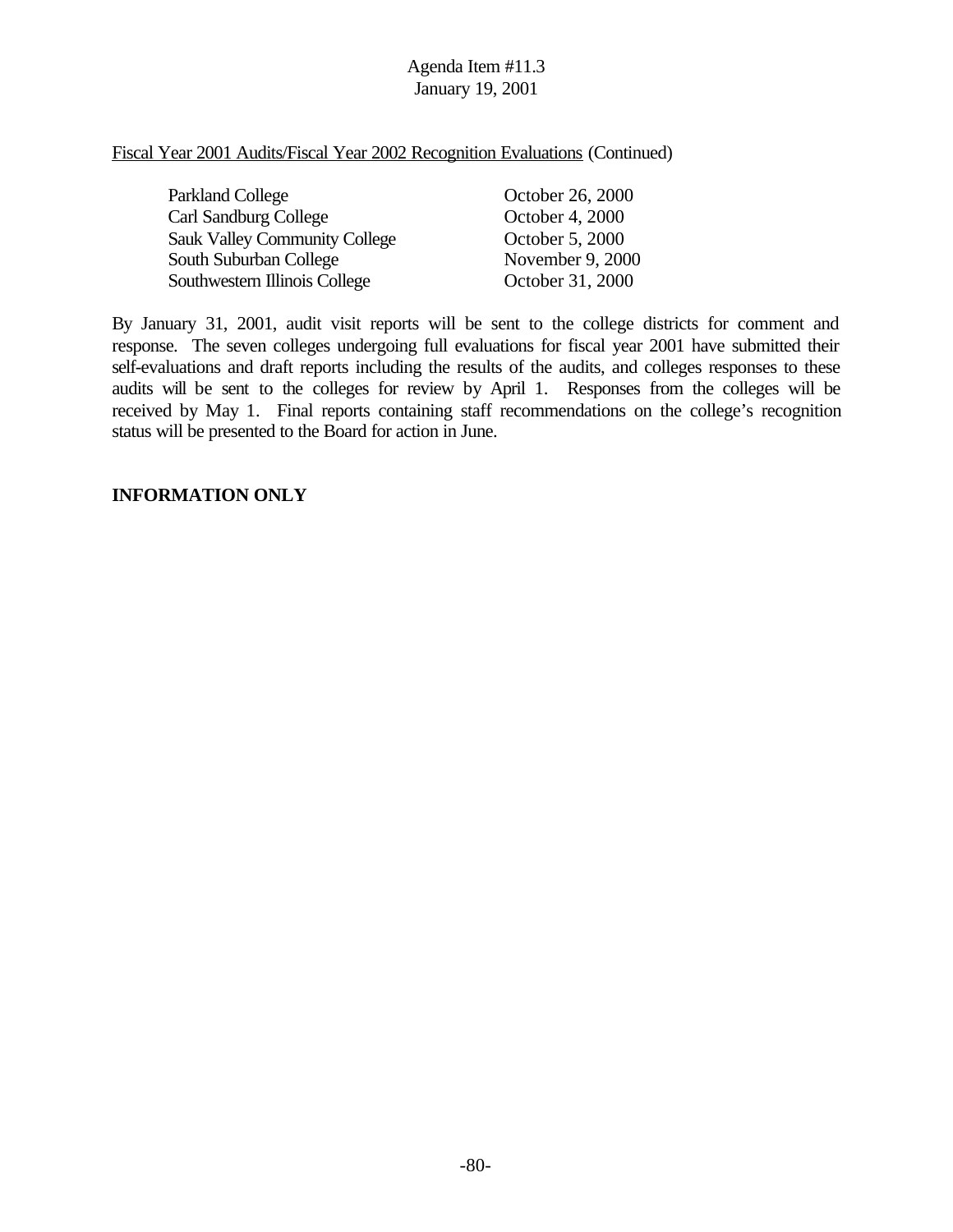### Illinois Community College Board

# **NEW OCCUPATIONAL PROGRAMS JANUARY - DECEMBER 2000**

The Illinois Community College Board is responsible for the approval of all new occupational programs from each of the 48 community colleges in Illinois. As a part of this approval process, ICCB staff review each proposal and make a recommendation to the Board regarding programs that meet all approval criteria. The approval process includes an extensive joint review of the proposed program's need, quality, and cost-effectiveness by ICCB staff and staff from the Illinois State Board of Education and the Illinois Board of Higher Education. While the Board receives staff recommendations for program approval on a regular-basis, this summary briefly analyzes the approval of new occupational programs during the last calendar year to prove a indication of programmatic trends within the community college system.

### New Occupational Programs

Currently, ICCB approves the offering of new occupational programs through three methods: permanent program approval, temporary program approval, and approval of a Reasonable & Moderate Extension (R&M) of an existing program. Permanent and Temporary program approval are for new units of instruction that are not currently being offered at the college. These methods require final Board approval before implementation of the program at the college. An approved new occupational program can then be modified (within a given set of parameters as listed in the Administrative Rules) through the approval of a Reasonable and Moderate Extension. Such modifications to an existing occupational program include adding, changing or withdrawing courses, changing minimum credit hours for completion, changing the title, creating an option within the program, or creating certificate programs from degree programs. Because R&M programs assume the integrity of the previously approved program, they do not require final Board approval before implementation at the college. R&M programs are reviewed and accepted by ICCB staff. All methods allow for approval of both Associate of Applied Science (AAS) degrees or Certificate programs.

The Illinois Community College Board approved a total of 127 occupational programs across the state during the 2000 calendar year. This figure includes both Associate of Applied Science (AAS) degrees and Certificate programs approved on a permanent and temporary basis, as well as those approved through the R&M Extension of an existing program. During the past year 24 permanent programs were approved, 14 temporary programs were approved, and 89 R&Ms were approved. Colleges often seek approval of new programs through the R&M process because the new program is just that, an extension of an existing program, which many times includes courses already being offered. Figure 1 illustrates the breakout of programs.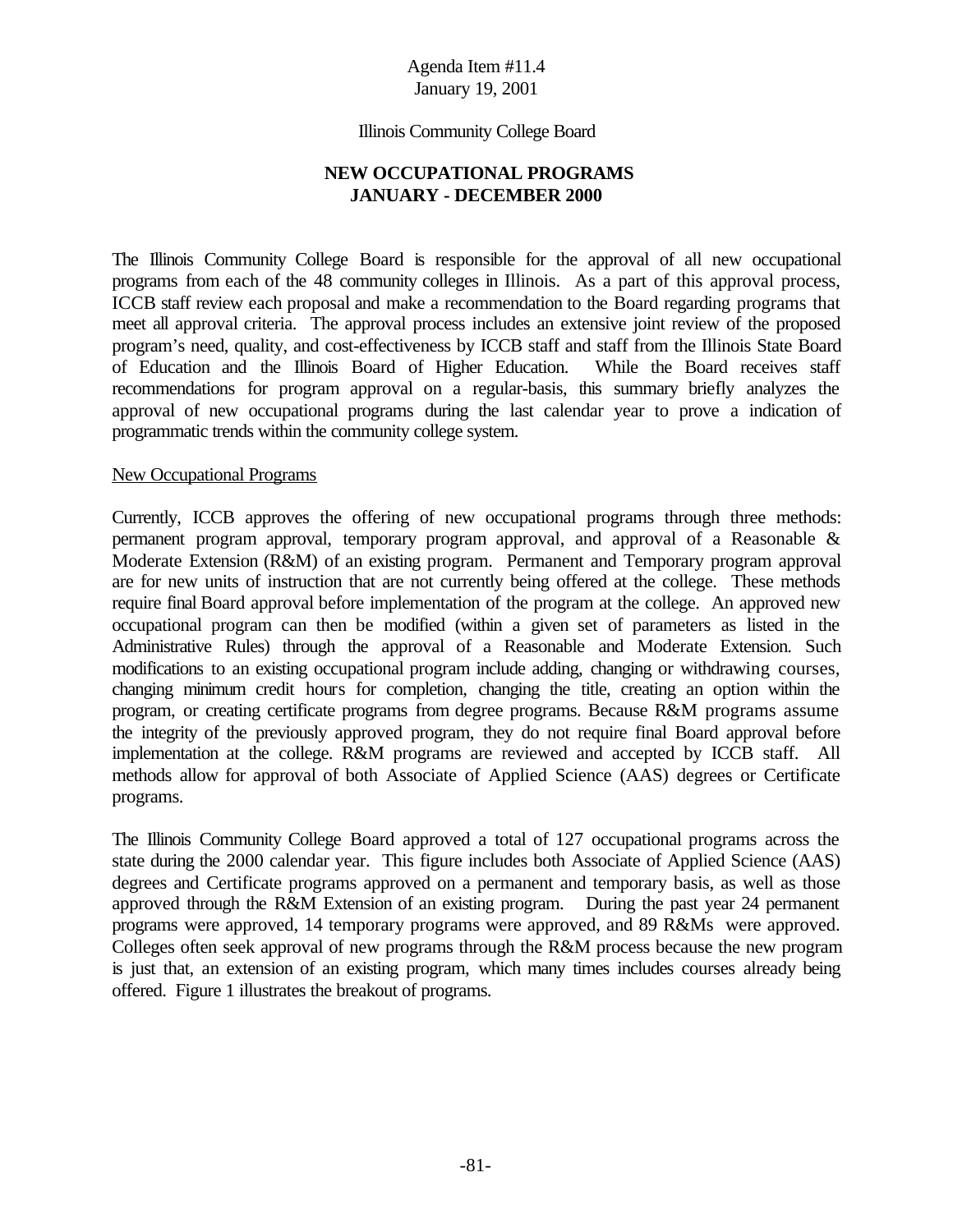



Occupational areas in which new programs have been approved during the past year range from Agriculture to Information Technology. Figure 2 illustrates a breakout of program areas. The ten most predominant areas of new program development included:

- Agriculture which covered programs in Agri-business management and Custom Application.
- Administrative Support Services which covered programs in General and Medical Office Support, Data Entry and Microsoft Office User Specialist (MOUS) training.
- Business which covered programs in Business Management, Sales, Marketing, Customer Service and E-Commerce.
- Education which covered programs in Early Childhood Education, Career Development and Teaching English as a Foreign Language.
- Health which covered programs in Emergency Medical Technology, Sonography, Surgical Technology, Dental Hygiene, Massage Therapy, Medical Assisting and Nursing Home Administration.
- Hospitality which covered programs in Culinary Arts, and Travel and Tourism.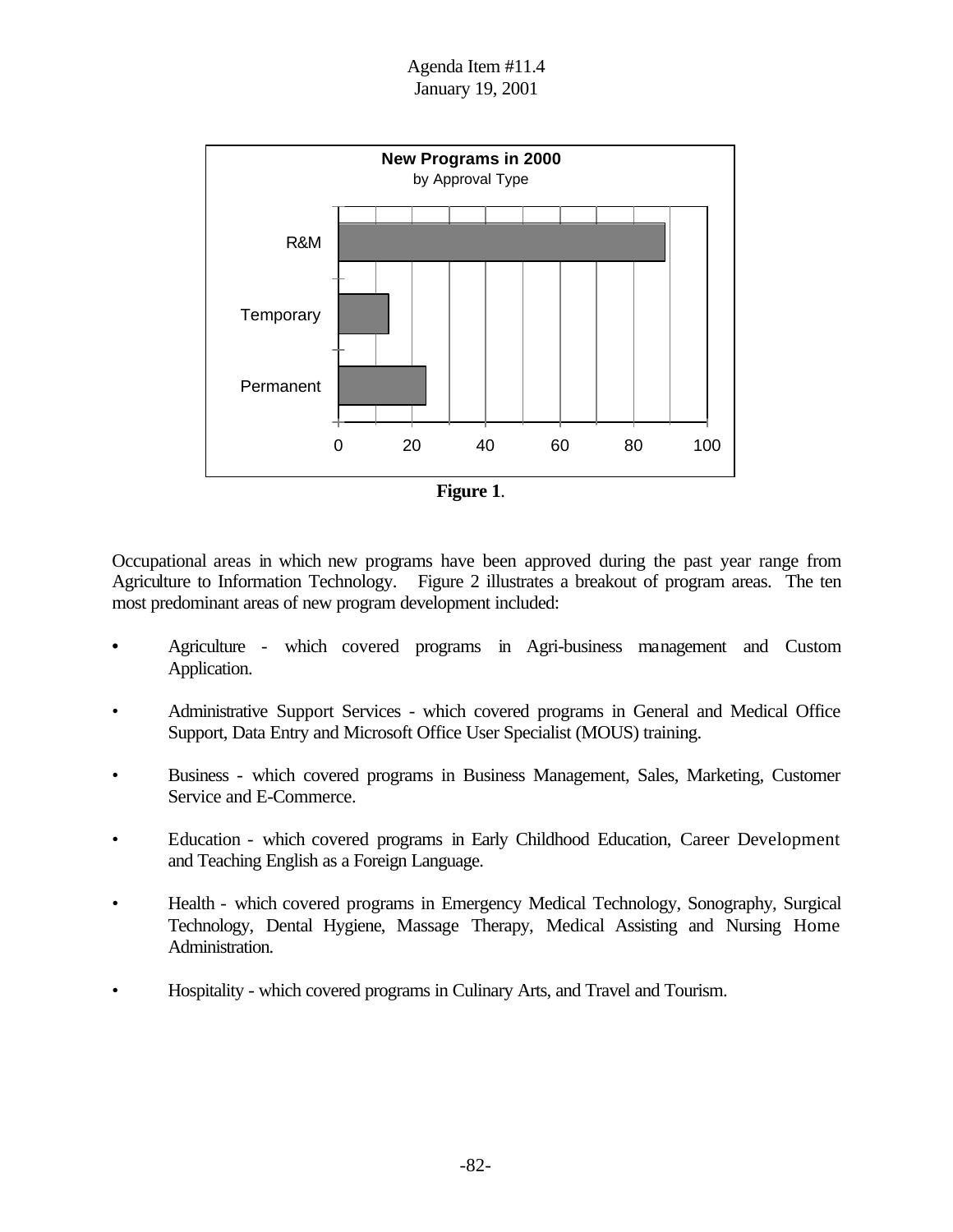- Information Technology which covered programs in Website Administration, Development and Design, Networking Technology and Administration, Computer Maintenance and Repair, Computer Programming, Software Languages, Desktop Publishing, and Computer Animation.
- Public Services which covered Criminal Justice, Police Science, Fire Science Technology and Administration, and Corrections.
- Technical Services which covered programs in Press Operations, Drafting, Graphic Arts Technology, Automotive Technology, HVAC Technology, and Technical Communications.
- Trades/Industrial which covered programs in Manufacturing, Electronics, Welding, Machining, and Facilities Maintenance.



**Figure 2**.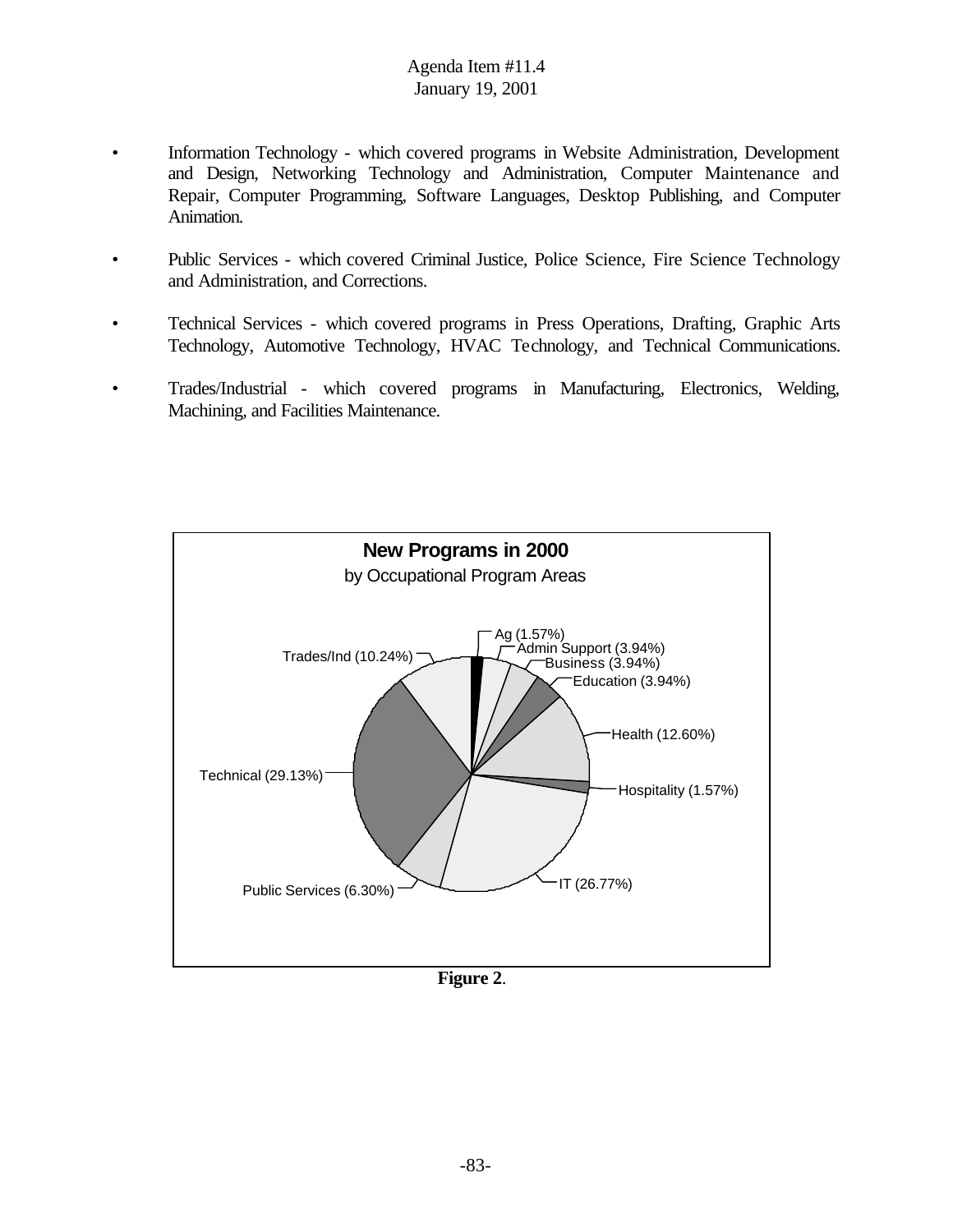As depicted in Figure 2, the occupational areas which saw the most significant growth in program development were Information Technology (IT) and Technical Training. These occupational areas are in direct correlation with the demands on colleges from their local labor market. As experienced during the past five years, employment of IT related occupations is expected to continue growing over the next ten years statewide. The Illinois Department of Employment Security projects employment of IT related occupations to grow nearly five times faster than the average growth for all occupations. In addition, five of the twenty occupations in Illinois expected to provide the largest number of job openings over the next ten years are related to information technology. Many of these positions will require at least some postsecondary education for entry or advancement, thus placing community colleges in an excellent position for providing such necessary skill training and re-training. With 34 programs in IT and 37 Technical programs being approved over the past year, it is obvious that the Illinois Community College System is responsive to the needs of their local communities and beyond.

Of the 127 new occupational programs approved this year, 18 AAS degrees were approved, primarily through permanent approval, and 109 Certificates were approved, primarily through Reasonable and Moderate Extensions. Figure 3 illustrates the breakdown of programs. More extensive development of Certificate programs has been due in large part to legislation such as the Workforce Investment Act and the Carl D. Perkins Applied Technology and Vocational Education Act which hold training providers accountable for meeting program completion goals. In response, Colleges have begun splitting their two-year degree programs into shorter, more focused occupational certificates, or ladder programs.

Not only does this program ladder approach assist the colleges in meeting their program completion goals, it also allows the student to earn the skills required for employment more quickly, with the capacity to use those credits towards completion of the higher level certificates or degree program.



**Figure 3**.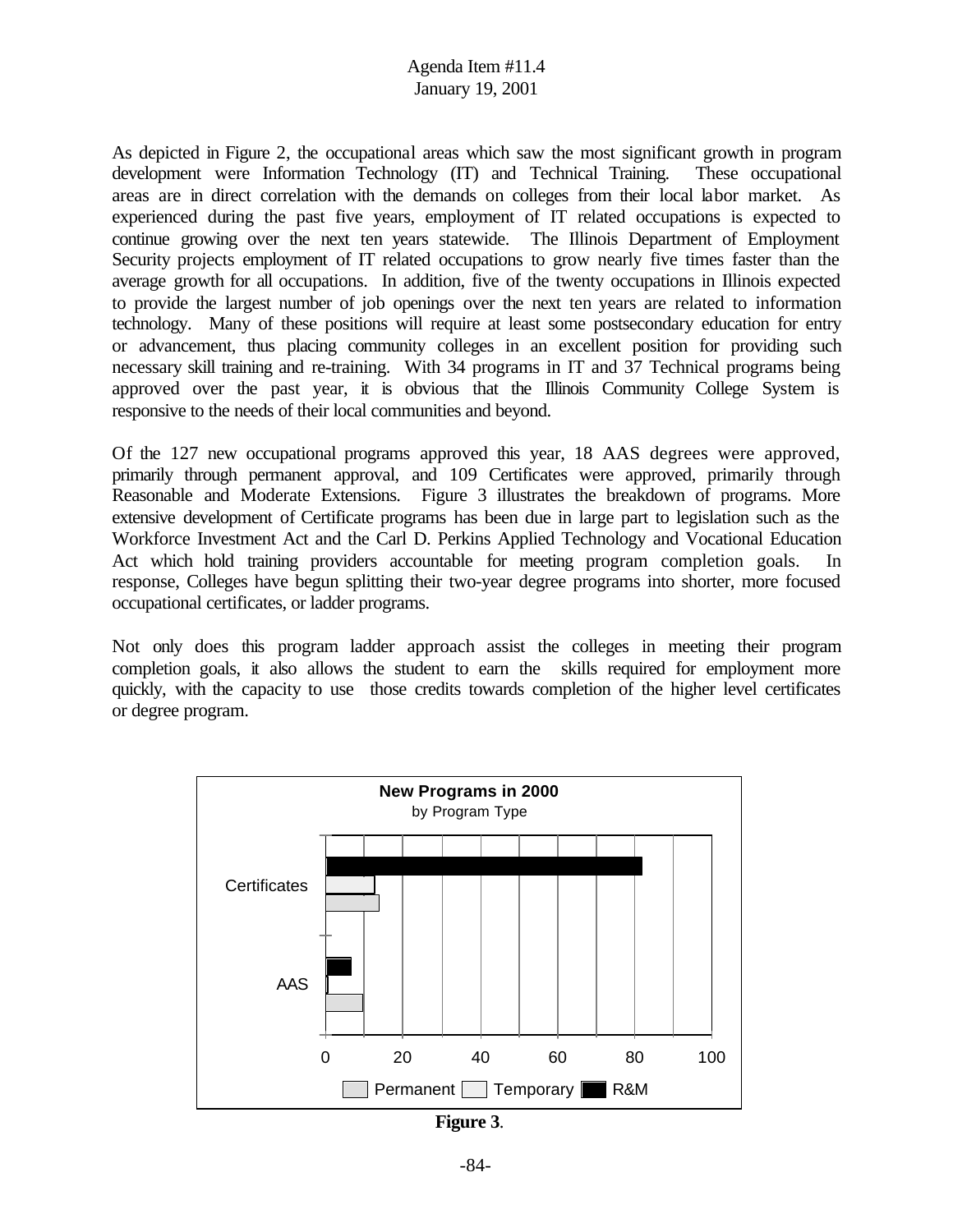### Approval Processes

As described earlier, currently there are three methods for approval of new occupational programs. However, in response to the recommendation from colleges that the Illinois Community College Board should develop a process to simplify and accelerate the review and approval of requests for new short-term certificates of less than 30 credit hours, a new approval method is currently being developed and implemented by ICCB staff.

This method will allow for two categories of short-term occupational certificates programs: Shortterm Certificates and Basic Certificates. Colleges may implement short-term certificate programs (less than seven credit hours) by reporting their intentions to ICCB staff, provided the college has previous approval to offer one or more programs in the same two-digit CIP category as the new short-term certificate program. Colleges must follow the existing new unit application procedure and review process for basic certificate programs (between seven and twenty-nine credit hours); however the ICCB has delegated approval authority to its President/CEO, upon recommendation of ICCB staff.

ICCB staff has received positive feedback from colleges regarding a simplified approval process for shorter-term certificates as they attempt to serve the increasing number of students that desire short, focused instruction to acquire or upgrade specific skills for immediate job entry or advancement.

## **Conclusion**

The *Fiscal Year 2000 Accountability and Productivity in Illinois Community Colleges* report provided evidence that Illinois' comprehensive system plays a vital role in the state's educational and workforce preparation effort. The colleges provide access to a wide variety of transfer and occupational programs for nearly one million students statewide each year. Community colleges serve as an excellent resource for transfer education, skill attainment for job entry and skill retraining for job advancement, in addition to partnering with local businesses to strengthen the economy in the districts that they serve. Approval of new occupational programs plays an integral role in the success of the colleges, their students, their districts and ultimately the state. Through the approval of new occupational programs, ICCB staff pledge to continue supporting the colleges in developing programs that are progressive, flexible and responsive to their local workforce needs.

## **INFORMATION ONLY**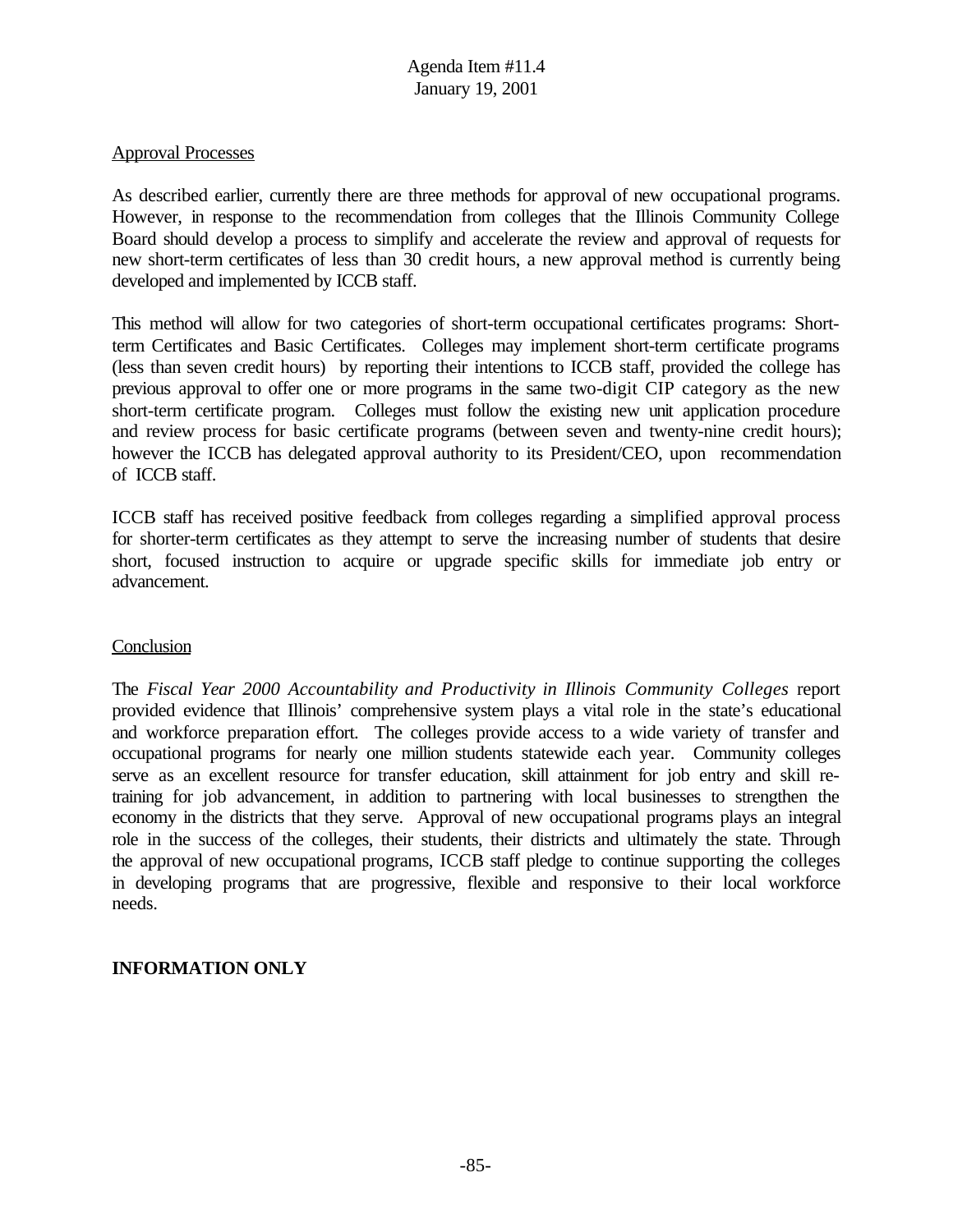### Illinois Community College Board

# **STUDENT ENROLLMENTS AND COMPLETIONS IN THE ILLINOIS COMMUNITY COLLEGE SYSTEM FISCAL YEAR 2000**

The externally attached annual report on student enrollments and completions in the Illinois Community College System is based on fiscal year 2000 data for students as provided by the colleges at the close of the fiscal year. For comparison with past enrollments and completions, summary data for the four previous fiscal years (1996-1999) are also presented. Detailed tables comparing fiscal year 1999 and fiscal year 2000 credit headcount, full-time equivalent (FTE) enrollments, and graduates by college are included. In this year's report, for the second time selected percentage information on the characteristics of students participating in noncredit courses are also furnished. The following background material includes highlights from the report.

**BACKGROUND.** Annual student enrollment and completion (A1) data are reported for all students who are officially enrolled at the college in credit coursework at any time during the fiscal year. An A1 record is also submitted for students who graduate but are not officially enrolled during the fiscal year. As in last year's report, completions are reported only for collegiate-level programs. Advancements in adult education and English as a Second Language programs are excluded but will be provided in the 2001 edition of *Data and Characteristics of the Illinois Public Community College System*. Noncredit student information is not a part of the A1 database. Fiscal year 2000 is the second year that community colleges have submitted annual noncredit course enrollment data (N1) on an individual student basis to supply both demographic and course specific information on the wide range of noncredit instruction the colleges provide. As with any new data collection initiative of this magnitude, one can expect a transition period where gradual improvements are made to the process of gathering and reporting the array of requested information. Previously, between fiscal years 1994 and 1998, only aggregate noncredit enrollment data were gathered through the use of a yearly survey. During the transition period for noncredit students both detailed data (N1) and aggregate data (paper survey) are being gathered.

# **Overview of Student Enrollments**

- < The Illinois Community College System recorded a total of over one million (1,008,027) students in credit and noncredit courses in fiscal year 2000, an increase of 3.7 percent since fiscal year 1999.
- < Credit-generating students accounted for about two-thirds (66.3 percent) of the overall fiscal year 2000 headcount.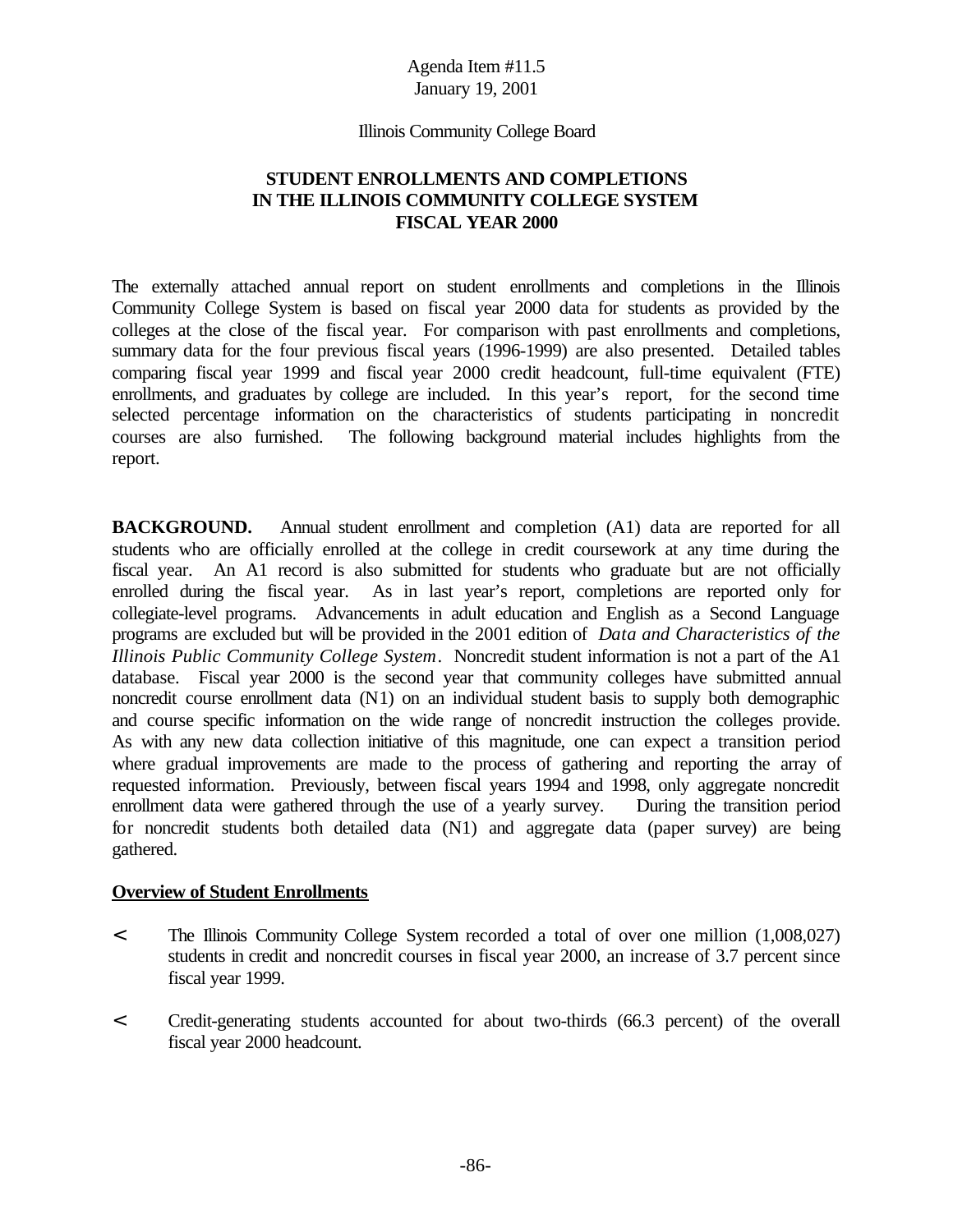- < During fiscal year 2000, the 48 public community colleges in Illinois enrolled 668,676 students in instructional credit courses, 2.8 percent more than the previous year. The fulltime equivalent (FTE) enrollment was 217,311, an increase of 0.3 percent since fiscal year 1999.
- < Noncredit course enrollment figures for fiscal year 2000 are the higher value of information generated by the Noncredit Course Enrollment Data submission (N1) or the Annual Noncredit Enrollment Survey.
- < Statewide, 33,970 noncredit course sections were conducted during fiscal year 2000.
- < From fiscal year 1999 to fiscal year 2000, the number of individuals receiving instruction through noncredit course offerings increased 5.7 percent to 339,351 students.
- < Statewide, more than 35,400 students of the 1,008,027, enrolled in both credit and noncredit courses during fiscal year 2000 (A1 and N1). While there is some overlap, these data suggest that credit and noncredit courses are meeting largely different student and community needs.

**Credit Enrollments**. Students enrolled in courses that are eligible for state credit hour reimbursement grants including baccalaureate/transfer, occupational, vocational skills, remedial/developmental, adult basic education, adult secondary education, and English as a Second Language. These courses must meet state standards as defined by the ICCB.

- < Females comprised 55.6 percent of the fiscal year 2000 student population enrolled in credit-generating programs.
- < Minority (non-white) students accounted for 34.4 percent of the credit students enrolled, over one-half percent (0.7) more than in 1999. Black student representation was about the same as last year and at its lowest (14.0 percent) in the past five years. Participation by Hispanic students increased by 0.9 percent. Both foreign/non-resident alien and Asian student participation were unchanged.
- < The median age of credit-generating students was 27.3 during fiscal year 2000, slightly older than the previous year. Likewise, the average age increased slightly to 31.6 years.
- < Baccalaureate/transfer remained the largest credit instructional program area enrolling 34.0 percent of fiscal year 2000 Illinois community college system students. Enrollments in baccalaureate/transfer programs increased 1.6 percent from last year.
- < Statewide, occupational credit program enrollments accounted for more than one-quarter of all credit students (26.4 percent). Enrollments in occupational programs increased 2.89 percent.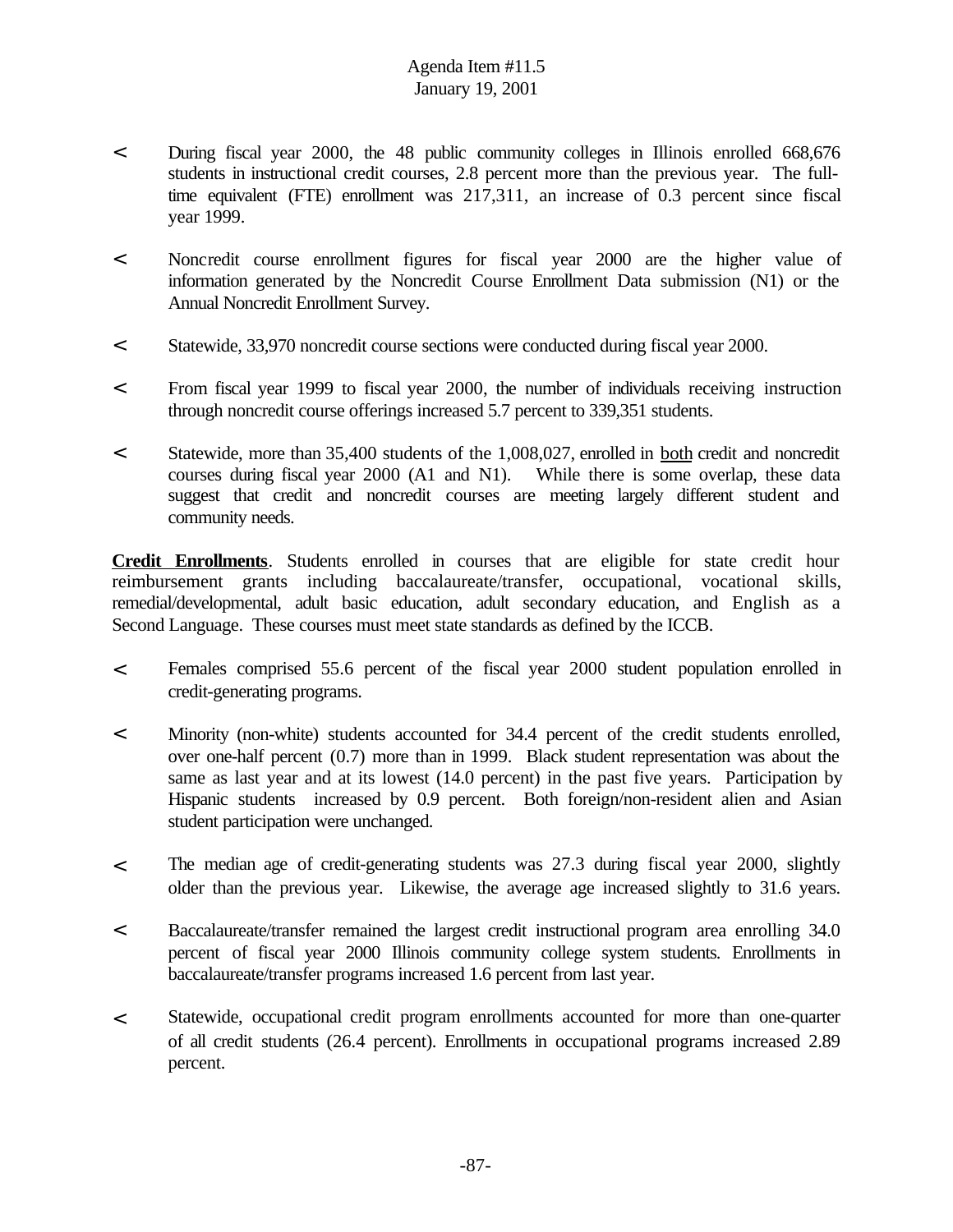- < Although 34.0 percent of the fiscal year 2000 credit student population was enrolled in the baccalaureate/transfer area, only 26.4 percent of all students indicated an intent to transfer.
- < Students enrolled in adult education courses comprised 18.5 percent of the credit generating students. Enrollment in adult education increased by 4.4 percent over fiscal year 1999.
- < Of the students in adult education, nearly 55 percent were enrolled in English as a Second Language (ESL) courses. In fiscal year 1999 only 48.8 percent of adult education enrollees were involved in ESL.
- < More than one-half (56.8 percent) of the fiscal year 2000 credit students enrolled in Illinois community colleges indicated that they were not pursuing a degree, but attending only to complete one or several courses. Participation in college with a focus on taking courses instead of degree or certificate completion increased 5.4 percent over last year.
- < About three out of four credit students attended on a part-time basis during both the fall (73.3 percent) and spring (75.3 percent) semesters in fiscal year 2000.
- < Over 16 percent of the credit-generating students are known to already have earned some type of college certificate or degree. This includes 33,915 who earned a bachelor's degree or higher which is an increase of 315 over last year.
- < Illinois community college students were enrolled in 6,519,365 credit hours throughout fiscal year 2000 and earned over 73 percent of those hours.
- < Accumulated credit hours were available for 69.6 percent of the fiscal year 2000 student population. Of that percentage, 32.0 percent had accumulated 30 or more college-level hours (sophomore level).
- < Cumulative grade point average data was reported for 64.1 percent of the fiscal year 2000 students. Forty-six percent held an A-B average.

**Noncredit Enrollments**. Students enrolled in courses not eligible for state credit hour reimbursement grants and include those designed for and funded by special groups such as a specific business or industry or those offered for social and personal development for the general population.

< Noncredit course enrollment figures in the report for fiscal year 2000 are the higher value of information generated by the Noncredit Course Enrollment Data submission (N1) or the Annual Noncredit Enrollment Survey. The collection of noncredit individual student data submission (N1) is evolving and are expected to become increasingly complete in the future.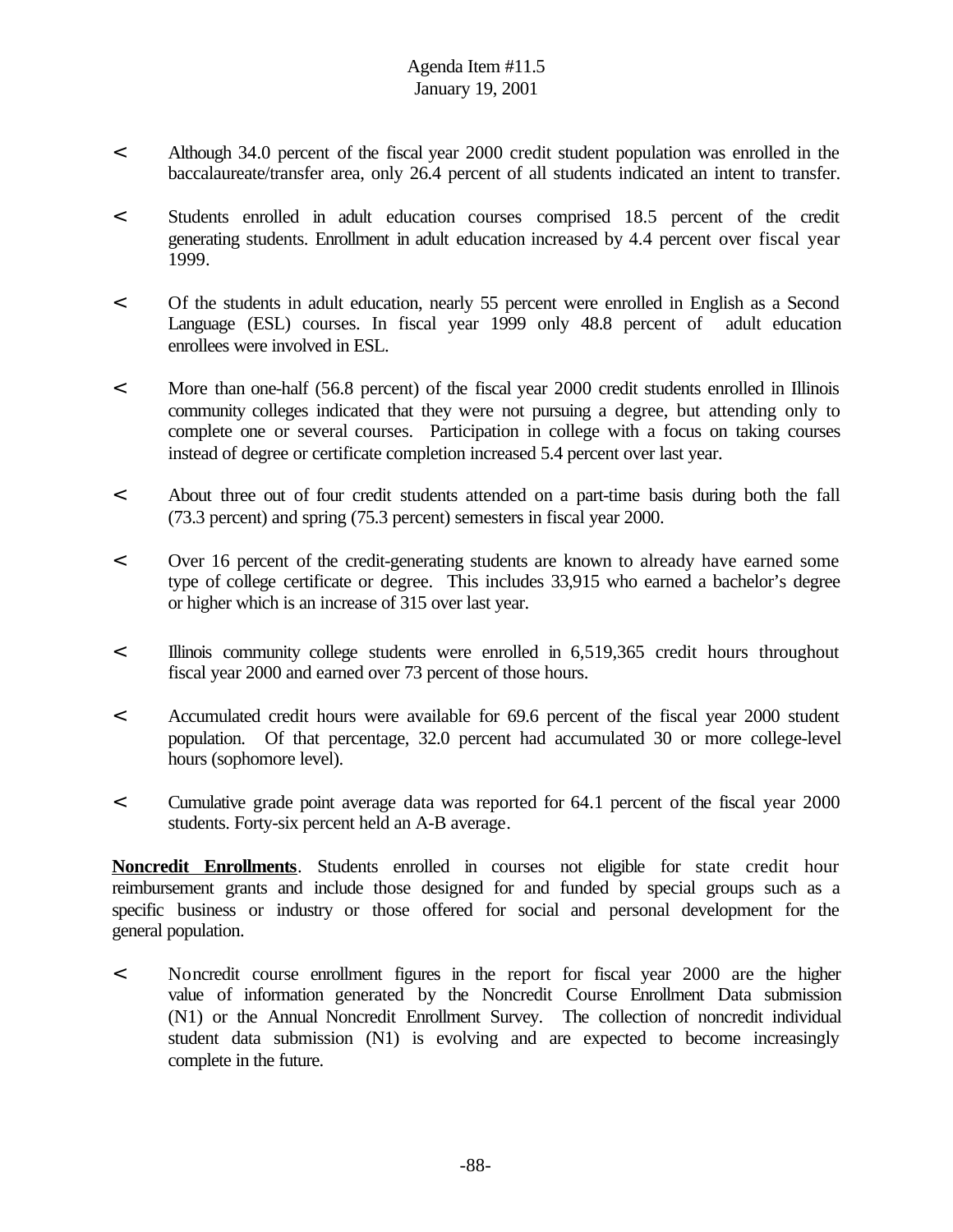- < Fiscal year 2000 unduplicated noncredit headcount increased 5.7 percent over last year. Similarly, the duplicated headcount or "seatcount" was 2.4 percent higher than the previous year.
- < Female students accounted for 56.5 percent of 2000 noncredit enrollments for which gender data were reported.
- < Minority students accounted for nearly one-quarter of the individuals enrolled in noncredit programs who supplied racial/ethnic data.
- < Nearly one-half of the noncredit students were 40 years of age or above.
- < Nearly 50 percent of the noncredit offerings were in the personal and social development category of activity. Nearly 36 percent of the noncredit coursework were dedicated to developing workplace skills: professional/vocational (26.8 percent) and business and industry contractual training (8.8 percent).
- < Across all categories of activity, six programs (two-digit CIP) had over 10,000 noncredit students enrolled. These six program areas accounted for over three quarters of the students enrolled in noncredit courses where CIP data were reported. Over one-quarter of these enrollments are in work-related programs: business management (10.8 percent), computer information systems (9.8 percent), and transportation workers (5.2 percent).
- < Instructional site information shows that 59.8 percent of the noncredit courses offered in 2000 were held on main college campuses.

**Student Completions**. Students who graduated/completed the requirements of degree and/or certificate programs.

- < Collegiate-level degrees and certificates were awarded to 34,800 students at Illinois community colleges in fiscal year 2000, 3.8 percent more than in fiscal year 1999.
- < Nearly 12,900 baccalaureate/transfer degrees were earned during the fiscal year, a decrease of -1.1 percent since 1999, accounting for 36.9 percent of all completions.
- < Exactly 60 percent of all fiscal year 2000 collegiate degrees and certificates were earned through completion of occupational programs.
- < Students successfully completed nearly 20,900 occupational degrees and certificates in Illinois community colleges during fiscal year 2000, a 6.0 percent increase from the previous year.
- < Forty-one percent of the occupational degrees and certificates awarded in fiscal year 2000 were associate in applied science degrees.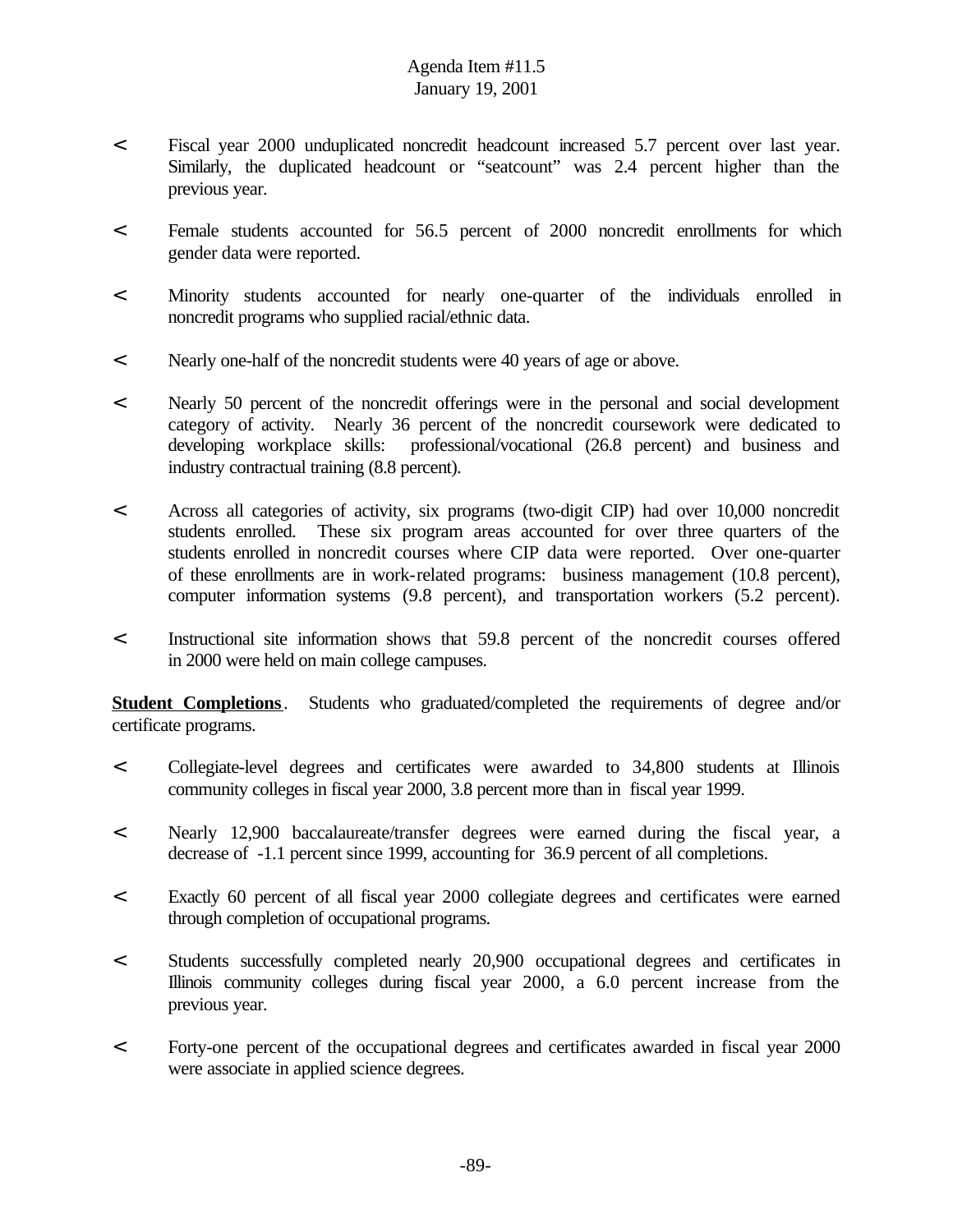- < Females accounted for 60.4 percent of all completions during fiscal year 2000. A similar proportion was reflected in the baccalaureate/transfer and occupational program areas.
- < The largest number (2,950) of male completers of a specific degree or certificate was in the associate in applied science degree program. However, the majority of AAS graduates (65.7 percent) were female.
- < Although small in number (84), the Associate in Engineering Science program had the highest proportion of male graduates (92.9 percent).
- < Minority students earned one-quarter of the collegiate-level degrees and certificates granted in the Illinois Community College System during fiscal year 2000. Black students achieved 13.9 percent, Hispanic students earned 6.9 percent and Asians earned 3.6 percent of the degree and certificates.
- < Minorities accounted for 16.4 percent of the total baccalaureate/transfer degree recipients. Black students accounted for 7.8 percent, 5.3 percent were Hispanic, and 2.4 percent were of Asian origin.
- < A larger number of minority graduates was found in the occupational area (6,221) than in the baccalaureate/transfer area (2,081).
- < Among the largest minority groups, Black students completed more than twice as many collegiate-level programs than Hispanic students.
- < Over 15 percent of the students who were awarded degrees and certificates during fiscal year 2000 were less than 21 years of age. The age groups with the largest percentages of graduates were the 21 to 24 (31.4 percent), 25 to 30 (17.8 percent), and 31 to 39 year olds (16.8 percent).
- < The proportion of occupational graduates increased as age advanced.
- < Over 70 percent of the students who successfully completed baccalaureate/transfer degrees in fiscal year 2000 indicated an intent to transfer to a four-year institution.
- < Twenty-two percent of the fiscal year 2000 AAS degree graduates indicated their goal was to only complete one or several courses or finish a certificate, *not* to earn an associate degree. This demonstrates that students sometimes alter their goals as they progress through the community college system.

# **INFORMATION ONLY**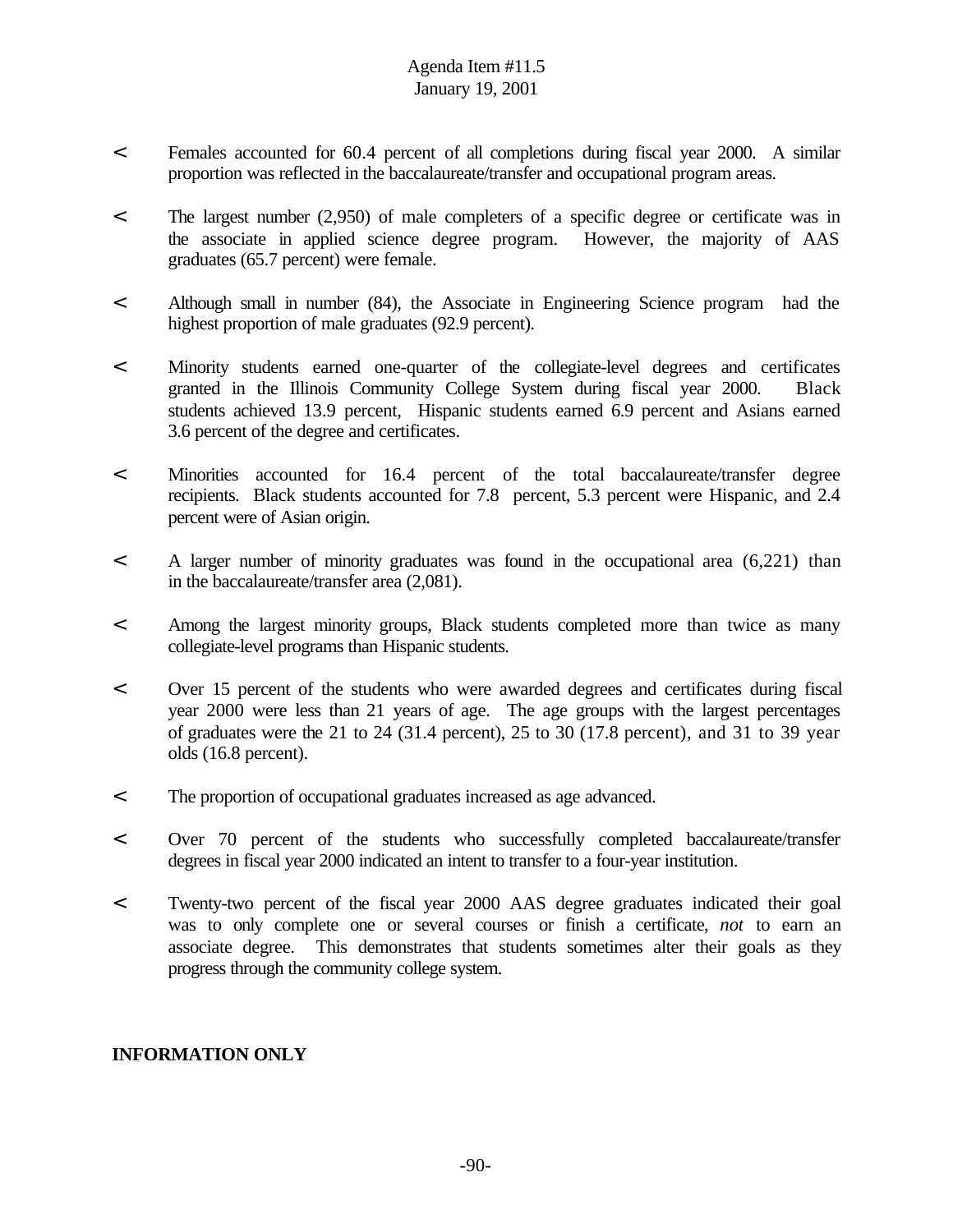### Illinois Community College Board

# **PROPOSED AMENDMENTS TO ILLINOIS COMMUNITY COLLEGE BOARD RULES CONCERNING REASONABLE AND MODERATE EXTENSIONS**

*(Future Consideration)*

At its October 2000 meeting, the Illinois Community College Board approved a new policy regarding approval of short-term occupational certificate programs. Under this new policy, two categories of certificate programs of less than 30 hours were established: short-term certificate programs of less than seven semester credit hours and basic certificate programs of between seven and 29 semester credit hours. The new policy allows short-term certificate programs of less than seven hours to be created by a college if the college has previous approval to offer one or more programs in the same two-digit CIP category. This constitutes a new form of reasonable and moderate extension of existing programs and, thus necessitates an amendment to the Illinois Community College Board Administrative Rules. According to the rulemaking process, the following modification of ICCB Rule 1501.302 is presented to the Board and community college system for comment prior to the Board's taking initial approval action in March 2001.

## **INFORMATION ONLY**

### SUBPART C: PROGRAMS

### **Section 1501.302 Units of Instruction, Research, and Public Service**

- a) Approval of New Units of Instruction. Each proposed new unit of instruction shall be submitted to the ICCB for approval. The criteria for approval of new units of instruction, which also apply to existing programs offered by community colleges are:
	- 1) Mission and Objectives.
		- A) The objectives of the unit of instruction are consistent with the mission of the college as set forth in Section 1-2(e) of the Public Community College Act.
		- B) The objectives of the unit of instruction are consistent with what the title of the unit of instruction implies.
	- 2) Academic Control.
		- A) The design, conduct, and evaluation of the unit of instruction are under the direct and continuous control of the college's established processes for academic planning and quality maintenance, and clear provision is made for ensuring a high level of academic performance of faculty and students.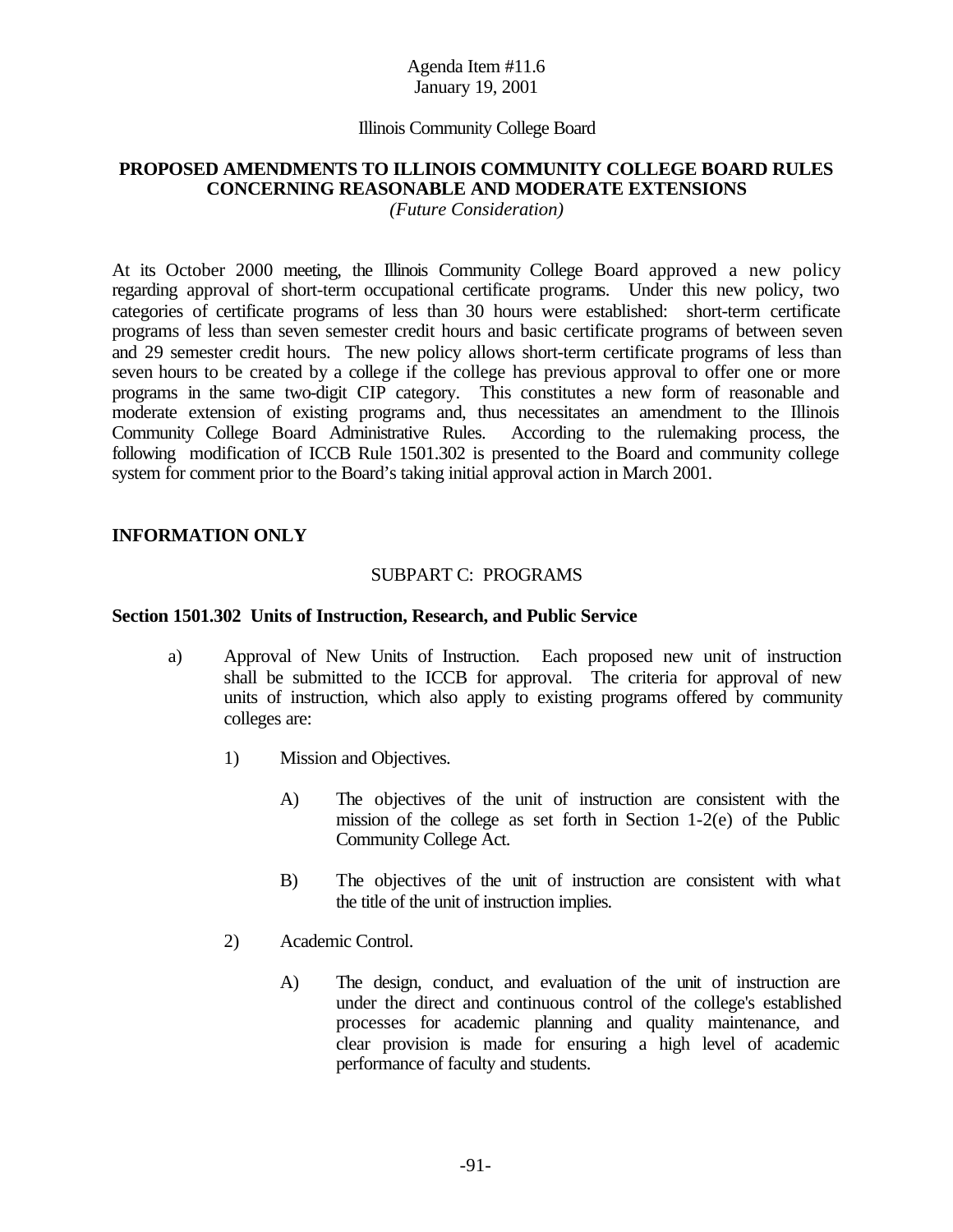- B) The admission, course placement, and graduation requirements for the unit of instruction are consistent with the stated objectives of the unit of instruction and with Section 3-17 of the Act where applicable.
- 3) Curriculum. The content of the curriculum ensures that the objectives of the unit of instruction will be achieved.
	- A) The range of total number of credit hours required for completion of an associate degree curriculum shall be within the following parameters:
		- i) For the Associate in Arts degree and the Associate in Science degree, a total requirement of not less than 60 semester credit hours nor more than 64 semester credit hours or the quarter credit hour equivalent;
		- ii) For the Associate in Fine Arts and the Associate in Engineering Science degree, a total requirement of not less than 60 semester credit hours nor more than 68 semester credit hours or the quarter credit hour equivalent;
		- iii) For the Associate in Applied Science degree, a total requirement of not less than 60 credit hours nor more than 72 semester credit hours or the quarter credit hour equivalent, except in such occupational fields in which accreditation or licensure by a state or national organization requires additional coursework; and
		- iv) For the Associate in General Studies degree, a total requirement of not less than 60 semester credit hours nor more than 64 semester credit hours or the quarter credit hour equivalent.
	- B) Each associate degree curriculum shall include a specific general education component consisting of coursework in communication, arts and humanities, social and behavioral sciences, and mathematics and science within the following parameters:
		- i) For the Associate in Arts degree and the Associate in Science degree, the general education component required will represent at least 37 semester credit hours or the quarter hour equivalent for completion;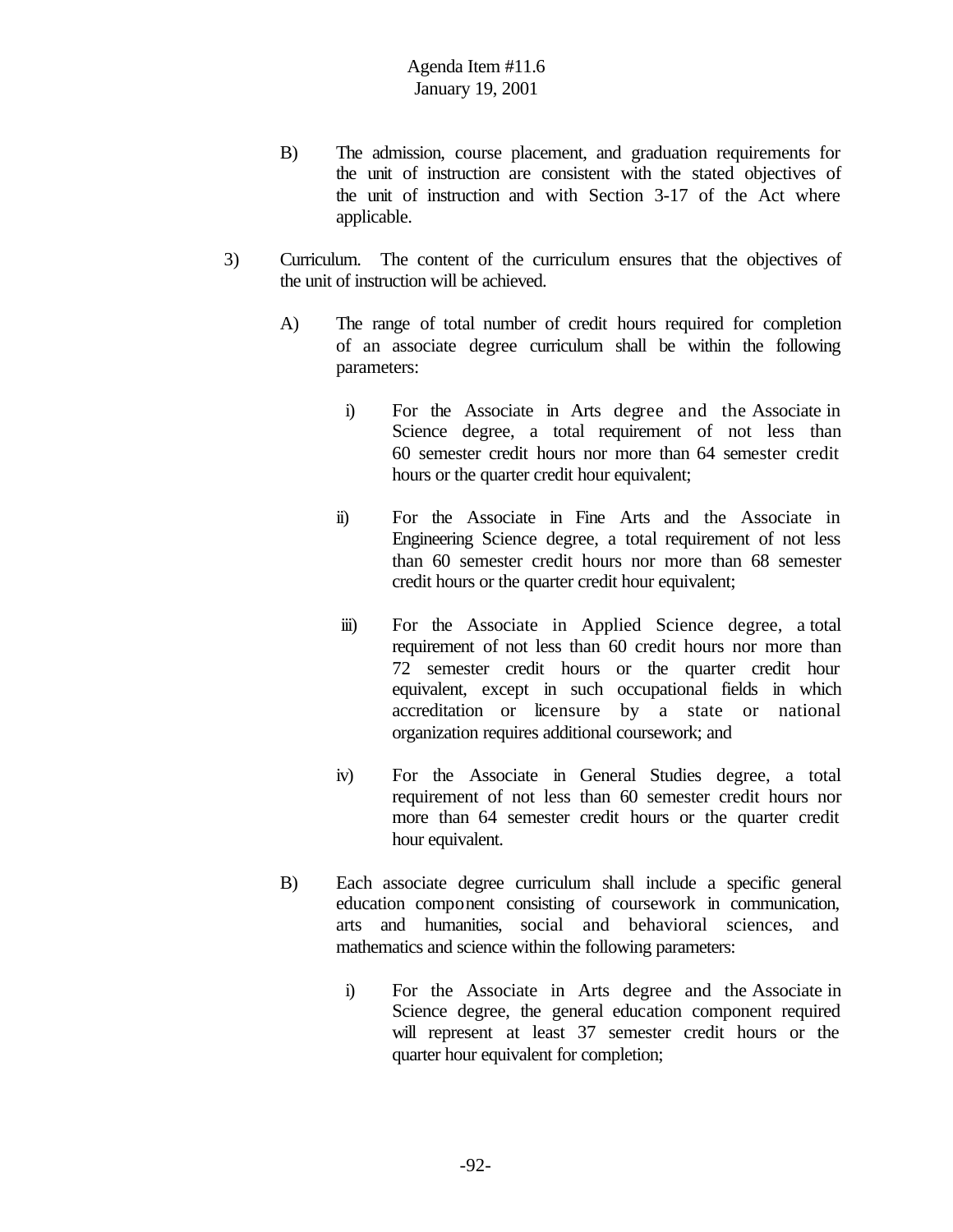- ii) For the Associate in Fine Arts degree, the general education component required will represent at least 25 semester credit hours or the quarter hour equivalent for completion;
- iii) For the Associate in Engineering Science degree, the general education component required will represent at least 19 semester credit hours 9or the quarter hour equivalent for completion;
- iv) For the Associate in Applied Science degree, the general education component required will represent at least 15 semester credit hour or the quarter hour equivalent for completion; and
- v) For the Associate in General Studies degree, the general education component required will represent no less than 20 semester credit hours or the quarter hour equivalent for completion.
- 4) Faculty and Staff.
	- A) The academic preparation and experience of faculty and staff ensure that students receive education consistent with the objectives of the unit of instruction.
	- B) The involvement of faculty in the unit of instruction is sufficient to cover the various fields of knowledge encompassed by the curriculum, to sustain scholarship appropriate to the unit of instruction, and to ensure curriculum continuity.
	- C) Support personnel, including counselors, administrators, clinical supervisors, and technical staff, have the educational background and experience necessary to carry out their assigned responsibilities.
- 5) Support Services.
	- A) Facilities, equipment, and instructional resources (e.g., laboratory supplies and equipment, instructional materials, computation equipment) necessary to provide quality instruction will be available and maintained.
	- B) Library holdings and acquisitions necessary to support quality instruction and scholarship are available, accessible, and maintained.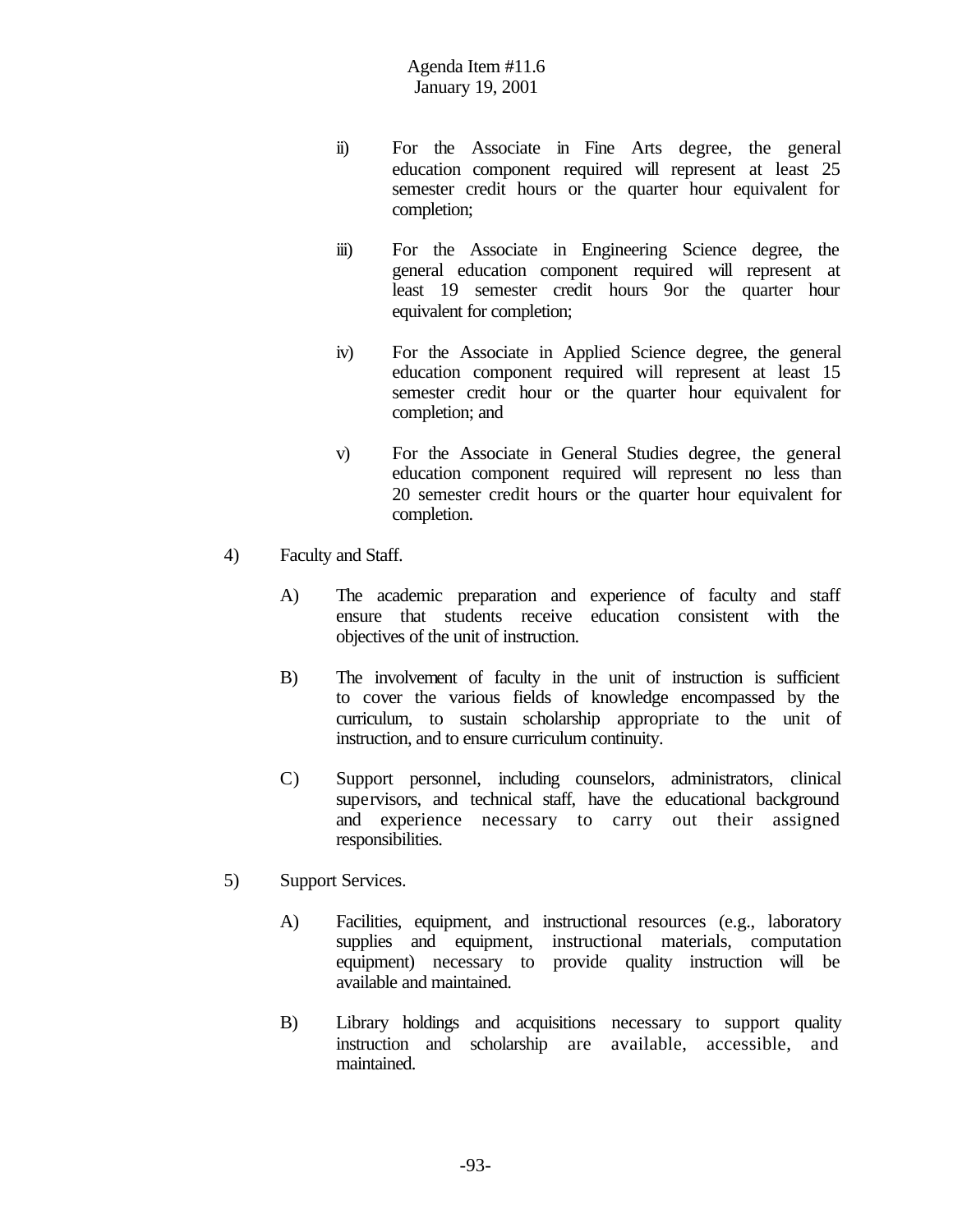- C) Provision is made for the guidance and counseling of students, the evaluation of student performance, the continuous monitoring of progress of students toward their degree or certificate objectives, the placement of completers of the unit of instruction, and appropriate academic recordkeeping.
- 6) Financing.
	- A) The financial commitments to support the unit of instruction are sufficient to ensure that the stated objectives can be attained and that the faculty, staff, and support services necessary to offer the unit of instruction can be acquired and maintained.
	- B) Projections of revenues necessary to support the unit of instruction are based upon supportable estimates of general revenue, student tuition and fees, private gifts, and/or governmental grants and contracts.
- 7) Public Information.

The information that the college provides to students and the public accurately describes: the unit of instruction offered; the objectives of the unit of instruction; length of the unit of instruction; residency requirements, if any; schedule of tuition, fees, and all other charges and expenses necessary for completion of the unit of instruction; cancellation and refund policies; and such other material facts concerning the college and the unit of instruction as are likely to affect the decision of the student to enroll.

- 8) Accreditation and Credentialing.
	- A) Appropriate steps have been taken to ensure that accreditation of the proposed new unit of instruction will be granted in a reasonable period of time.
	- B) The proposed new unit will provide the skills required to obtain individual credentialing (certification, licensure, registration) needed for entry into an occupation as specified in the objectives of the proposed new unit of instruction.
- 9) Program Needs and Priorities.
	- A) The unit of instruction must be educationally and economically justified based on the educational priorities and needs of the citizens of Illinois and the college's district.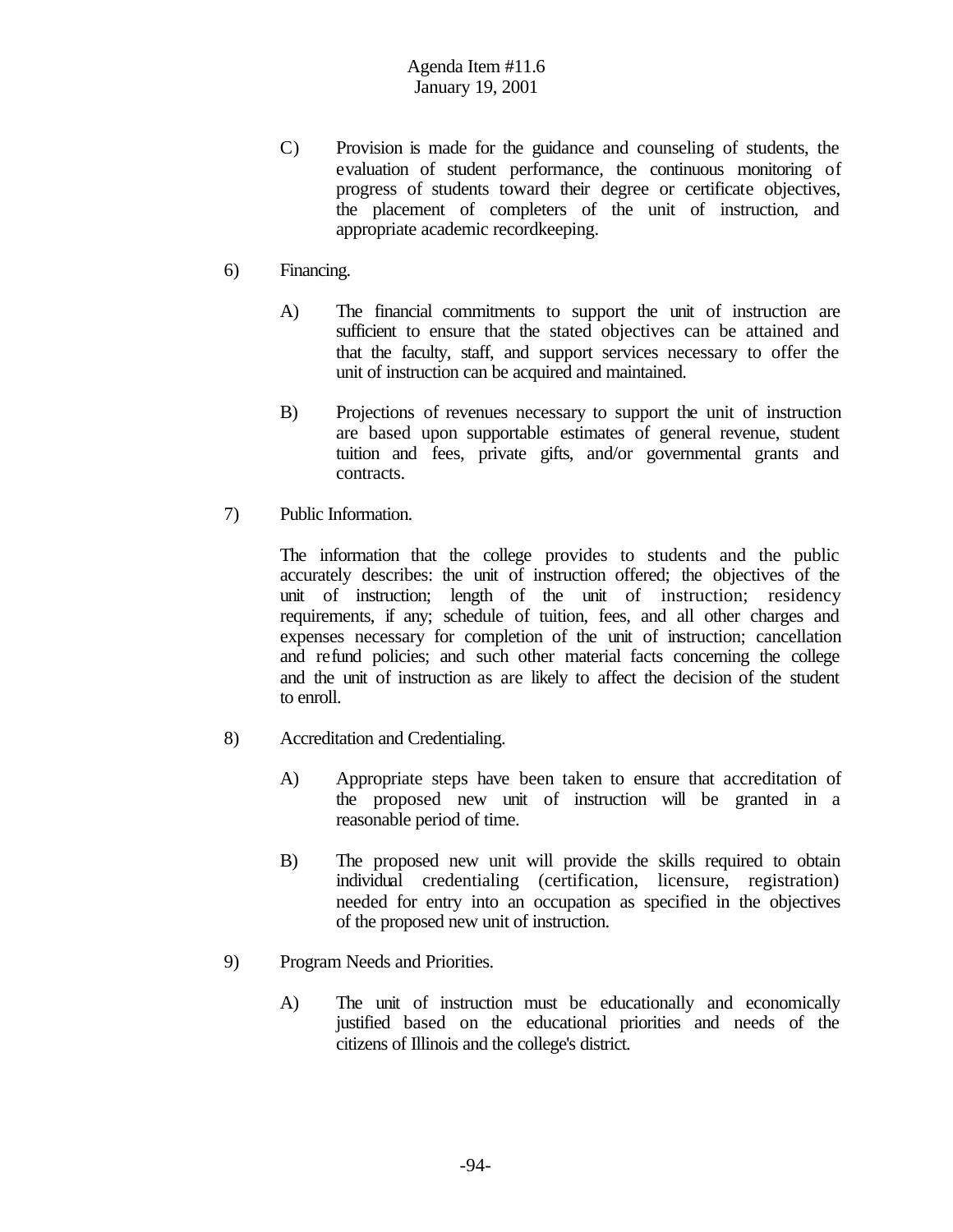- B) The unit of instruction meets a need that is not currently met by units of instruction which are offered by other institutions in the district.
- b) Approval of New Administrative Units of Research or Public Service. An application for approval of each proposed new administrative unit of research or public service shall be submitted to the ICCB on forms provided by the ICCB. The criteria for approval of new administrative units of public service or research are:
	- 1) The proposed new administrative unit shall be authorized by the board of trustees.
	- 2) The objectives of the proposed new administrative unit are consistent with the mission of the college [see Section 1-2(e) of the Act].
	- 3) The proposed new administrative unit shall meet a district's need to deliver a public service or research program which cannot be met through the district's current structure as indicated by an organizational chart.
	- 4) The proposed new administrative unit shall administer at least one public service or research program.
	- 5) The needs assessment demonstrates that the demand for the public service or research program to be administered by the proposed new unit shall be continuous for at least three years.
	- 6) The district shall provide evidence that the resources for the facilities, equipment and materials, and staff necessary to provide a quality program or service shall be made available to the proposed new administrative unit.
- c) Withdrawal. An approved unit of instruction, public service, or research may be withdrawn by the college when it decides to suspend operation of the unit. The withdrawal request shall be reported on forms supplied by the ICCB.
- d) Reasonable and Moderate Extensions.
	- 1) An approved unit of instruction, public service, or research may be modified by the college within the parameters listed in subsection  $(d)(2)$ through (4). The college shall notify the ICCB of such extensions on forms provided by the ICCB.
	- 2) Reasonable and moderate extensions of previously approved units of instruction include: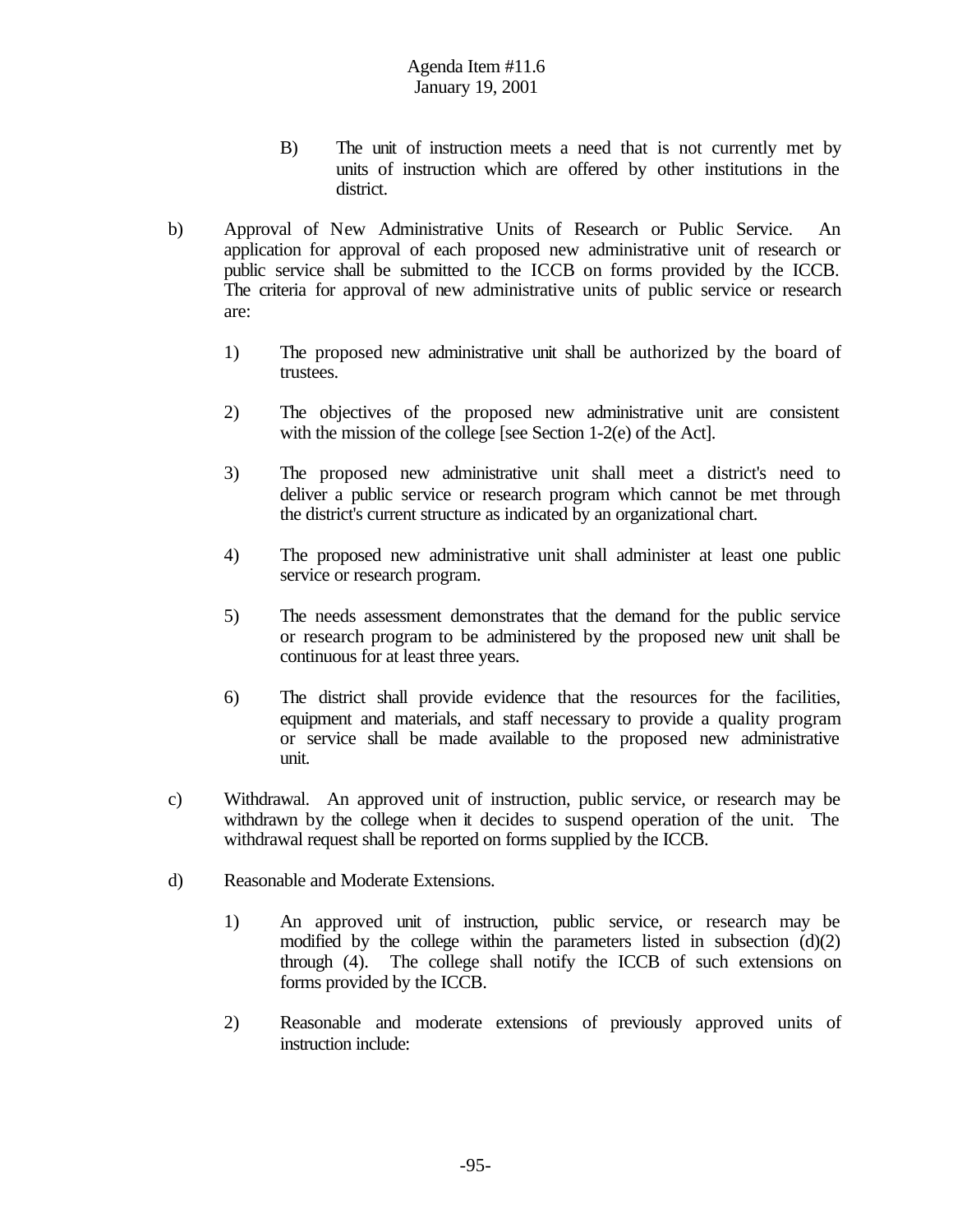- A) The addition, modification, or withdrawal of courses within an approved unit of instruction which does not alter the objectives of the unit of instruction.
- B) A change in minimum credit hours for completion of an approved unit of instruction that does not affect the instructional level of the unit of instruction.
- C) A change in title of an approved unit of instruction that does not indicate a different objective of the unit than that previously approved.
- D) The creation of an option (major, concentration, or specialization) within an approved unit of instruction in which:
	- i) the option created is within the same general academic discipline or occupational field as the previously approved unit of instruction,
	- ii) the option created within a previously approved associate degree curriculum shares a common core of first-year courses with the previously approved unit of instruction, and
	- iii) the option created does not substitute more than 15 semester credit hours of other courses for courses previously approved as part of an associate degree curriculum or cluster of closely related curricula; e.g., from the same four-digit CIP code or substitute more than 9 semester credit hours of other courses for courses previously approved as part of a certificate curriculum (or closely related cluster) of 30 semester credit hours or more.
- E) The creation of certificate curricula from previously approved associate degree curricula and certificate curricula, including closely related curricula; e.g., from the same four-digit CIP code, providing no more than 6 semester credit hours are substituted for certificates of up to 30 semester credit hours or no more than 9 semester credit hours are substituted in certificates of 30 semester credit hours or more.
- F) The creation of a certificate curricula of less than seven semester credit hours from previously approved associate degree curricula and certificate curriculum from the same two-digit CIP code.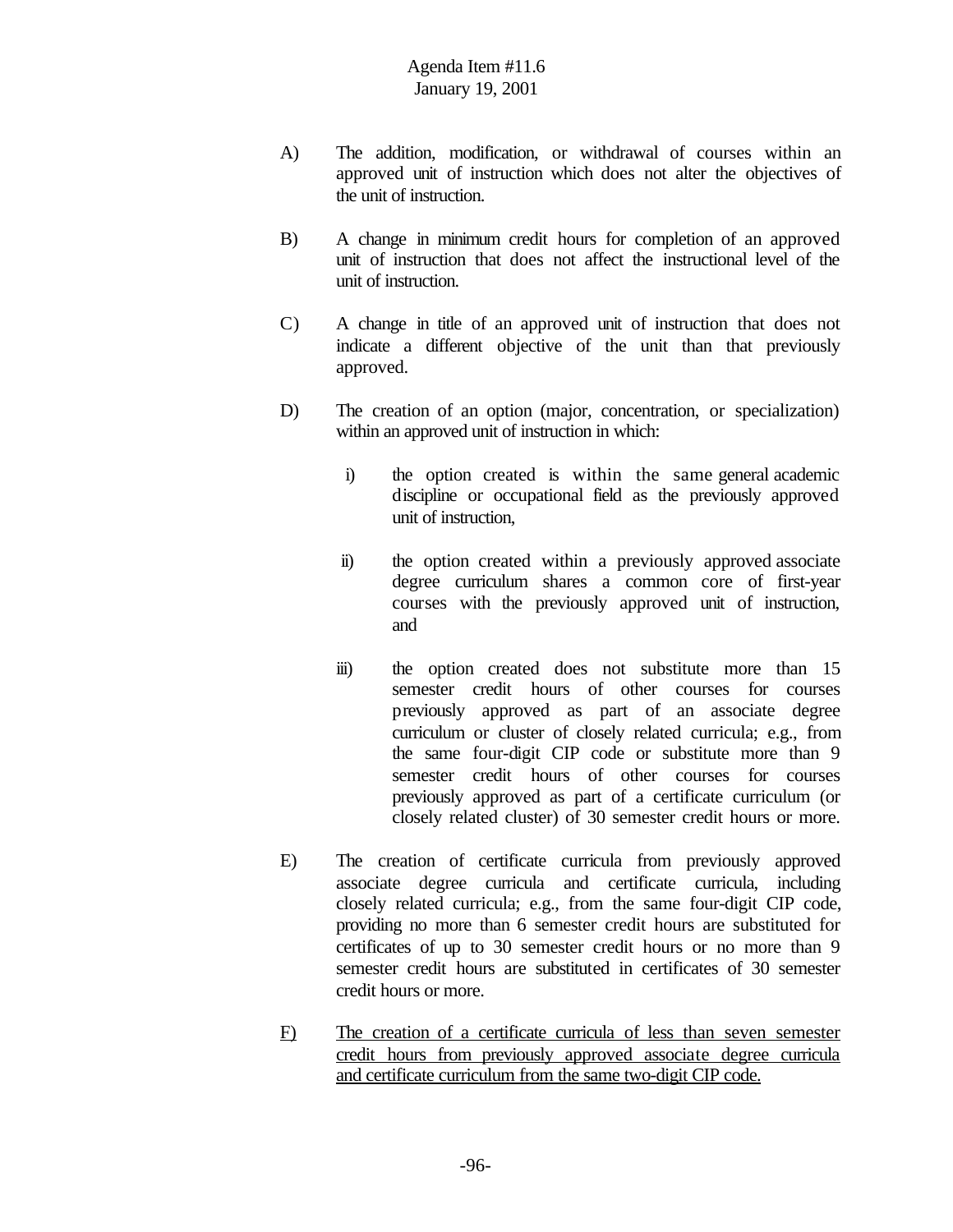- 3) Reasonable and moderate extensions of previously approved units of research or public service include units with an annual operating expenditure from whatever source of less than \$250,000 or an annual operating expenditure from state appropriations of less than \$50,000.
- 4) Reasonable and moderate extensions of previously approved units of administration include any administrative reorganization of a college.
- e) Approval in a Multicollege District. Approval of new units of instruction, research, or public service in a multicollege district will be for a specific college. Transfer of a unit to, or duplication of a unit by, other colleges within the district constitutes a new unit requiring approval by the ICCB. However, up to 9 hours of a program approved at one college may be offered by any other college in the district at the option of the Board.
- f) When a college no longer offers an approved unit of instruction to additional new students, that unit of instruction shall be reported to the ICCB and shall be removed from the college catalog and other documents advertising the program offerings to the public.
	- 1) An inactive unit of instruction shall be maintained on the ICCB Curriculum Inventory File with the date that it became inactive for a period of at least ten years. The effective date that a unit of instruction becomes inactive shall be determined by the college.
	- 2) A unit of instruction that has been inactive for less than three years may be reactivated by the college once it has completed the following:
		- A) Obtained approval to reactivate the program from its chief executive administrator.
		- B) Obtained approval to reactivate the program from agencies that license, certify, or accredit the program, if appropriate.
		- C) Submitted a notification to the ICCB.
	- 3) A unit of instruction that has been inactive for three to ten years may be reactivated by the Executive Director of the ICCB if the college has completed the following:
		- A) Obtained approval to reactivate the program from its chief executive administrator.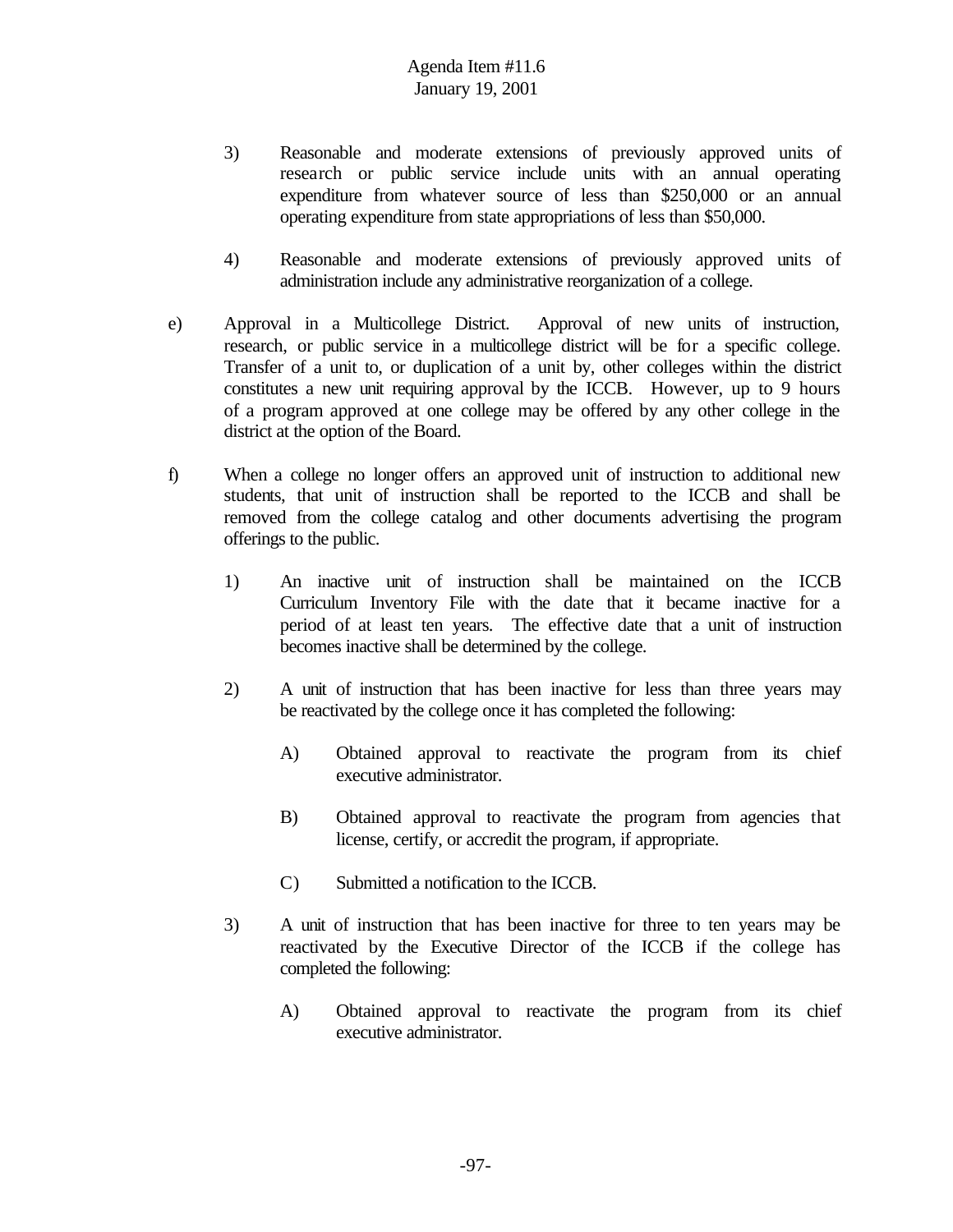- B) Obtained approval to reactivate the program from agencies that license, certify, or accredit the program, if appropriate.
- C) Demonstrated through local surveys or state labor market data that the labor market demand and supply shows a need for graduates of the program.
- D) Conducted a review of the program with representatives from business and industry including on-site visits and advice regarding current technologies and equipment.
- E) Demonstrated, in accordance with subsections (a)(5) and (a)(6) of this Section and Section 1501.510, that the college has adequate facilities, equipment, and financial resources to offer a quality program.
- F) Demonstrated, in accordance with Section 1501.303(f), that the college has available qualified faculty to provide the instruction for the program.
- G) Submitted a request for the reactivation to the ICCB.
- 4) A unit of instruction that has been inactive for over ten years may be reactivated by following the new unit approval process described in subsection (a) of this Section.
- g) Discontinuation of Programs. The ICCB may discontinue programs which fail to reflect the educational needs of the area being served as follows:
	- 1) Programs that do not meet standards of need, quality, and cost effectiveness may be discontinued by the ICCB. This determination shall be made based on review and collective findings of information available to the ICCB through ICCB and IBHE program review, evaluation, and productivity processes; the ICCB Management Information System; and other sources of pertinent information on the following criteria:
		- A) Program need, including educational priorities of the district, accessibility, credit hours generated, enrollments, completions, and labor market supply and demand.
		- B) Program quality, including job placement or education continuation, program content, academic control, faculty qualifications, and accreditation and credentialing.